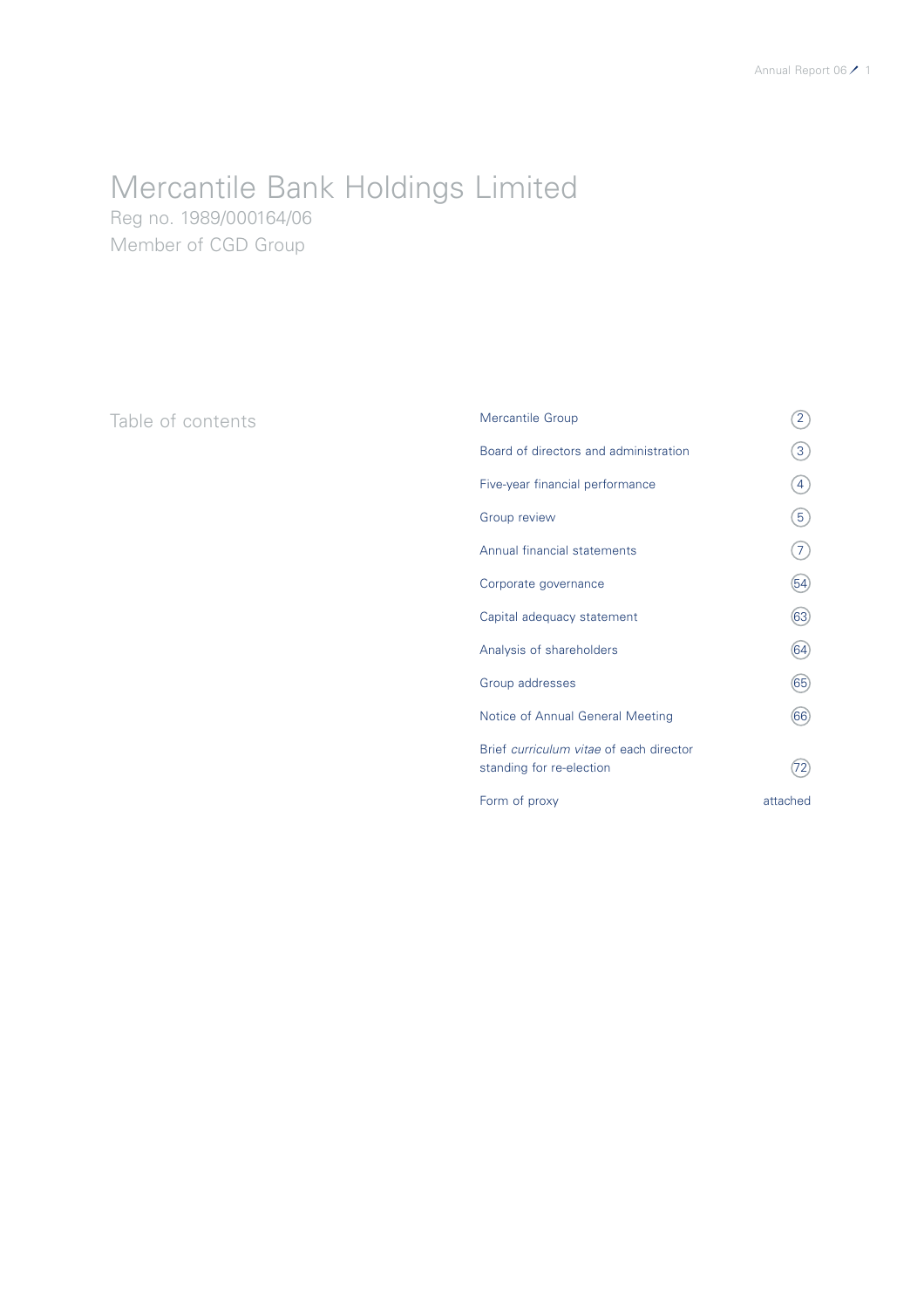## Mercantile Group

Mercantile Bank Holdings Limited and its subsidiaries ("Mercantile" or "the Group")

Mercantile Bank Holdings Limited ("the Company") is a registered bank controlling company and an investment holding company. Its holding company is Caixa Geral de Depósitos S.A. ("CGD"), a company registered in Portugal. Its two principal operating subsidiaries comprise:

Mercantile Bank Limited ("the Bank") provides a full range of international and domestic banking services. It operates in selected retail, commercial, corporate and alliance banking niches to which it offers banking, financial and investment services. It is a wholly-owned subsidiary of Mercantile Bank Holdings Limited.

Mercantile Insurance Brokers (Proprietary) Limited offers life assurance and short-term broking services to the Group and external parties through third party agreements. Its products encompass the full range available in the market including short-term insurance, pension, health benefits and life assurance. It is a wholly-owned subsidiary of Mercantile Bank Holdings Limited.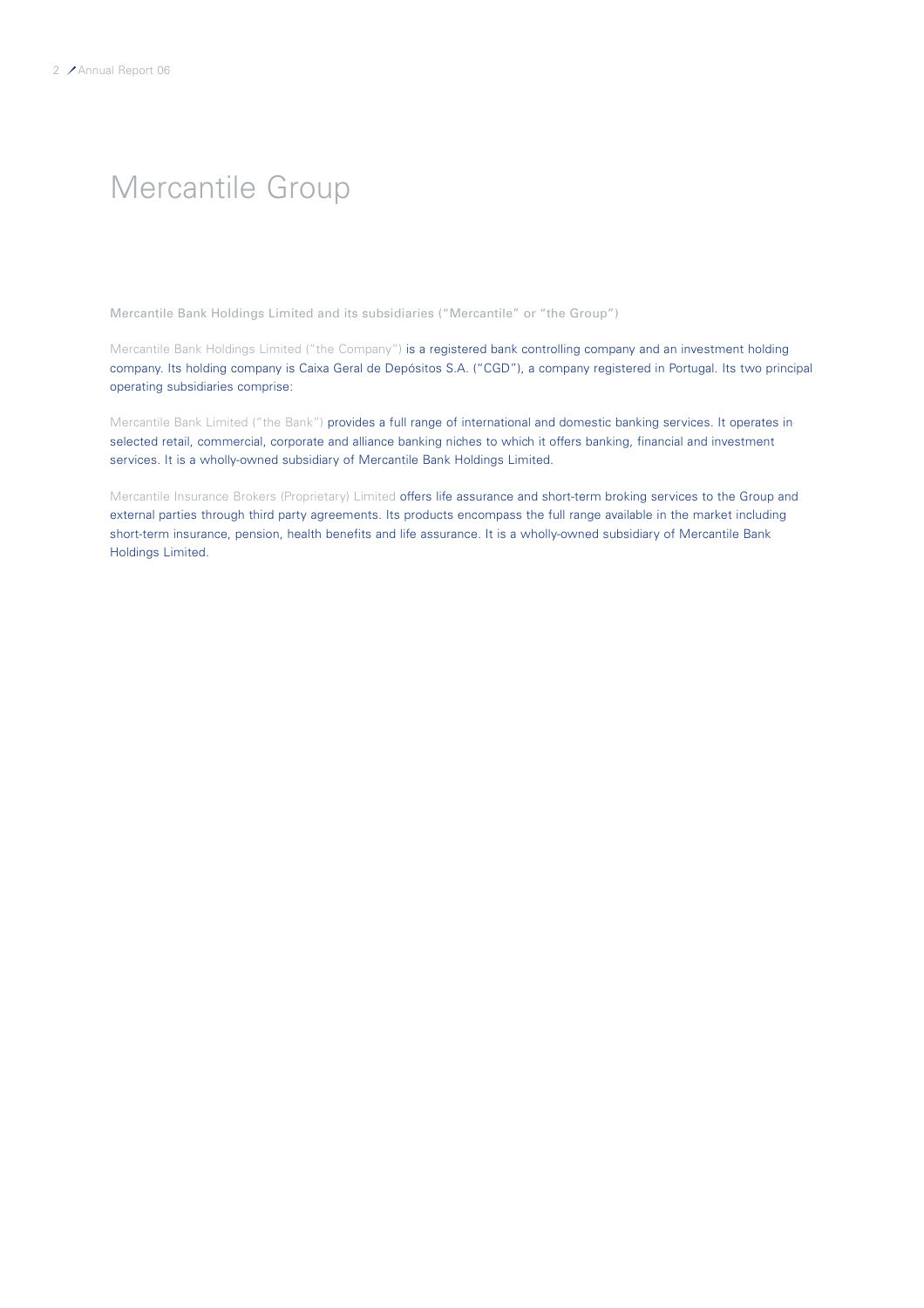### Board of directors and administration at 27 February 2007

### Board of directors

| J A S de Andrade Campos * ∞<br>D J Brown #<br>G P de Kock ∞<br>M J M Figueira *#<br>L Hyne ∞<br>AT Ikalafeng ∞<br>J P M Lopes *#<br>A M Osman ^+<br>S Rapeti ∞ | (Chairman)<br>(Chief Executive Officer)<br>(resigned effective 28 February 2007)                                             |
|----------------------------------------------------------------------------------------------------------------------------------------------------------------|------------------------------------------------------------------------------------------------------------------------------|
| Administration                                                                                                                                                 |                                                                                                                              |
| Group secretary                                                                                                                                                | <b>Transfer secretaries</b>                                                                                                  |
| R van Rensburg                                                                                                                                                 | Computershare Investor Services 2004 (Proprietary) Limited<br><b>70 Marshall Street</b><br>Johannesburg<br>2001 South Africa |
|                                                                                                                                                                | <b>Postal address</b>                                                                                                        |
|                                                                                                                                                                | PO Box 61051<br>Marshalltown<br>2107 South Africa                                                                            |
| <b>Registered office</b>                                                                                                                                       | Postal address                                                                                                               |
| 1st Floor                                                                                                                                                      | PO Box 782699                                                                                                                |
| Mercantile Bank                                                                                                                                                | Sandton                                                                                                                      |
| 142 West Street                                                                                                                                                | 2146                                                                                                                         |
| Sandown<br>2196                                                                                                                                                |                                                                                                                              |
| $\ast$<br>Portuguese<br>Mozambican<br>Λ<br>Forecastle in                                                                                                       |                                                                                                                              |

# Executive

+ Non-executive

∞ Independent Non-executive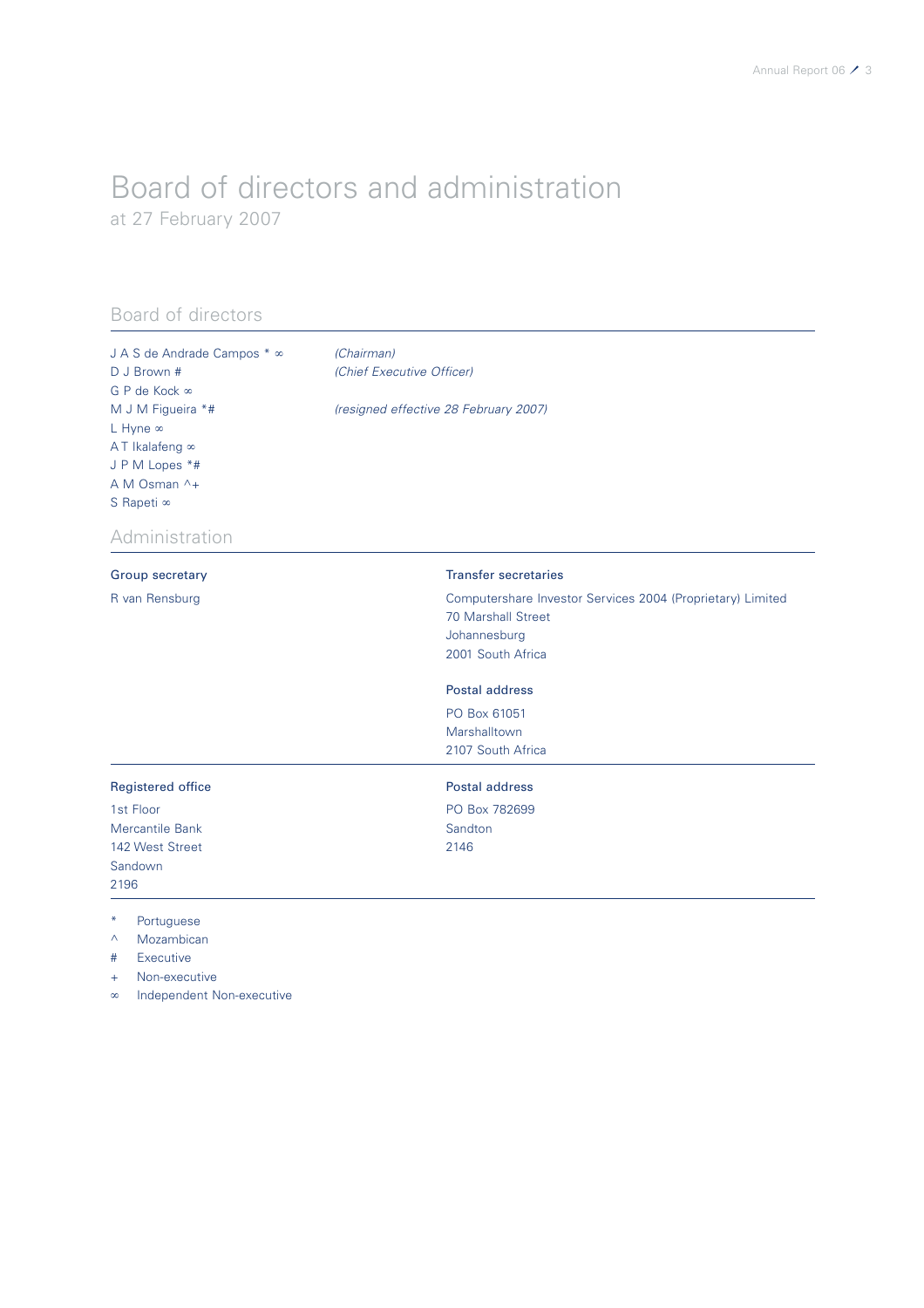## Five-year financial performance

### Mercantile Bank Holdings Limited and its subsidiaries

|                                                                                     | 2002*     | 2003          | 2004           | 2005      | 2006          |
|-------------------------------------------------------------------------------------|-----------|---------------|----------------|-----------|---------------|
|                                                                                     | R'000     | R'000         | R'000          | R'000     | R'000         |
| <b>ASSETS</b>                                                                       |           |               |                |           |               |
| Intangible assets                                                                   | 14 696    | 12 711        | 6 801          | 7 0 2 0   | 11 551        |
| Property and equipment                                                              | 88 723    | 84 651        | 85 028         | 91 305    | 94 956        |
| Investment properties                                                               | 800       | 800           | 770            | 350       |               |
| <b>Taxation</b>                                                                     | 3 3 9 6   | 3 5 6 7       | 3 6 1 6        | 3 6 9 8   | 29            |
| Other accounts receivable                                                           | 127 534   | 82 430        | 33 148         | 14 887    | 145 291       |
| Interest in associated company                                                      | 1879      | 2 9 5 1       | 3 2 3 6        | 3 3 2 3   | 3626          |
| Other investments                                                                   | 7 3 0 2   | 3 9 6 5       | 3 5 5 6        | 2 3 6 5   | 7 209         |
| Loans and advances                                                                  | 1 313 292 | 1 178 788     | 975 611        | 1 458 677 | 2 066 432     |
| Derivative financial instruments                                                    | 8 1 2 4   | 7610          | 90 162         | 36 757    | 31 134        |
| Negotiable securities                                                               | 155 588   | 273 090       | 370 279        | 379 028   | 405 016       |
| Cash and cash equivalents                                                           | 454 778   | 574 930       | 1 148 861      | 1 408 972 | 1 683 974     |
| <b>Total assets</b>                                                                 | 2 176 112 | 2 2 2 5 4 9 3 | 2 721 068      | 3 406 382 | 4 4 4 9 2 1 8 |
| <b>EQUITY AND LIABILITIES</b>                                                       |           |               |                |           |               |
| Share capital and share premium                                                     | 866 865   | 866 865       | 1 208 642      | 1 207 032 | 1 207 046     |
| Capital redemption reserve fund                                                     | 3788      | 3 7 8 8       | 3788           | 3788      | 3788          |
| Share-based payments reserve                                                        |           |               | 123            | 847       | 3 0 2 5       |
| General reserve                                                                     | 7478      | 7478          | 7 4 7 8        | 7478      | 7478          |
| Property revaluation reserve                                                        | 20 997    | 28 376        | 31 273         | 36 476    | 45 588        |
| Available-for-sale reserve                                                          |           | (742)         | (955)          | (76)      | 5 2 1 6       |
| General credit-risk reserve                                                         |           | 31 212        | 31 668         | 10 835    | 13 954        |
| <b>Accumulated loss</b>                                                             | (715628)  | (773078)      | (781078)       | (716 201) | (618677)      |
| Shareholders' equity                                                                | 183 500   | 163 899       | 500 939        | 550 179   | 667 418       |
| Long-term liabilities                                                               | 8 3 3 5   | 5 2 8 7       |                |           |               |
| <b>Deposits</b>                                                                     | 1912979   | 1 946 752     | 2 112 569      | 2 636 547 | 3 539 147     |
| Derivative financial instruments                                                    | 4 0 0 1   | 32 115        | 35 210         | 38 531    | 29 189        |
| Provisions                                                                          | 27 404    | 36 066        | 39 168         | 31 647    | 38 994        |
| Other accounts payable                                                              | 38 387    | 40 437        | 33 138         | 149 478   | 174 435       |
| <b>Taxation</b>                                                                     | 1 506     | 937           | 44             | Ξ         | 35            |
| <b>Total equity and liabilities</b>                                                 | 2 176 112 | 2 2 2 5 4 9 3 | 2 721 068      | 3 406 382 | 4 4 4 9 2 1 8 |
| Contingent liabilities and commitments                                              | 752 668   | 463 690       | 191 774        | 309 270   | 291 352       |
| Attributable profit/(loss) after taxation                                           | 167 768** | (5888)        | $(213.016)$ ** | 66 996    | 100 643       |
| Headline earnings/(loss)                                                            | 184 350   | (56 471)      | (213 756)      | 68 0 25   | 100 643       |
| Earnings/(Loss) per ordinary share (cents)                                          | 19.6      | (6.9)         | (11.6)         | 1.71      | 2.56          |
| Headline earnings/(loss) per ordinary share (cents)                                 | 21.6      | (6.6)         | (11.7)         | 1.73      | 2.56          |
| KEY RATIOS FOR 2005 AND 2006                                                        |           |               |                |           |               |
| (Comparatives for 2002 to 2004 are not shown due to losses incurred in those years) |           |               |                |           |               |
| Return on average equity (%)                                                        |           |               |                | 12.7      | 16.5          |
| Return on average assets (%)                                                        |           |               |                | 2.2       | 2.6           |
| Cost to income (%)                                                                  |           |               |                | 91.0      | 71.7          |
| Net asset value per share (cents)                                                   |           |               |                | 14.0      | 17.0          |

\* For a nine month period

\*\* In the reporting period December 2002 the attributable profit/(loss) after taxation includes a decrease in credit impairments of R265 million due to guarantees received from CGD. In the reporting year December 2004 these guarantees were cancelled resulting in the raising of credit impairments of R173 million. Excluding these transactions related to the CGD guarantees, the attributable (loss) after taxation would have been (R97) million in December 2002 and (R40) million in December 2004.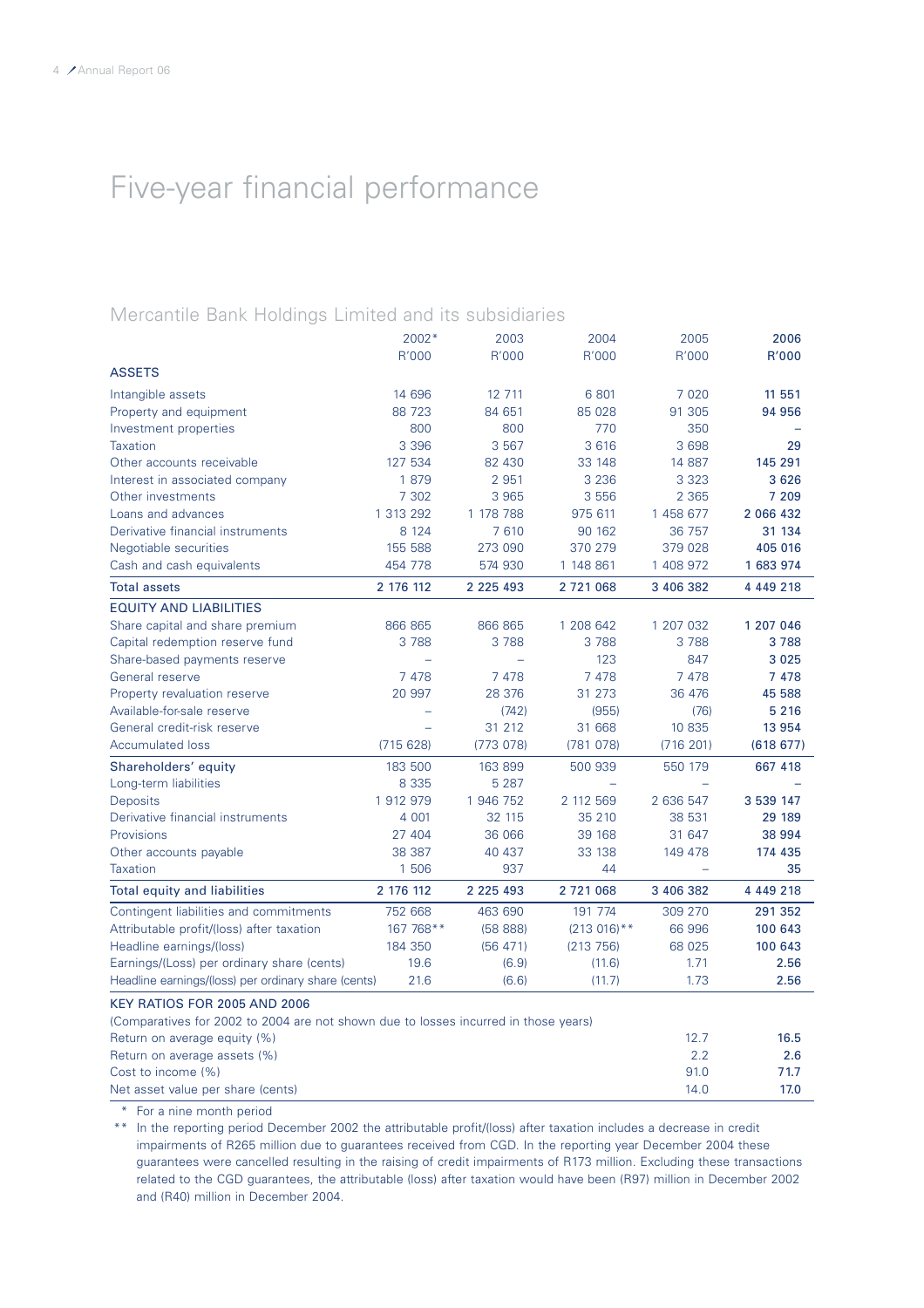### Group review

CGD which is wholly owned by the Portuguese state, remains the Group's holding company with a shareholding of 91.75%. CGD is ranked as the world's 112th largest banking institution by assets in a current issue of "The Banker's Almanac". Its short and longterm financial liability ratings were confirmed by the three leading international rating agencies – Fitch Ratings, Moody's and Standard & Poor's as follows:

|                       | Short- Long- |      |                  |
|-----------------------|--------------|------|------------------|
|                       | term         | term | Date             |
| <b>Fitch Ratings</b>  | $F1+$        | AA-  | September 2006   |
| Moody's               | Prime-1 Aa3  |      | September 2006   |
| Standard & Poor's A-1 |              | $A+$ | <b>July 2006</b> |

CA Ratings upgraded the Group's long-term rating from zaA to zaA+ and reconfirmed the short-term rating of zaA1 on 27 February 2007.

### Business focus

The Group's strategy remains unchanged, namely:

- to grow enterprise banking business by offering products and services to small and mid-sized businesses across the South African spectrum whilst retaining a key segment focus on Portuguese customers; and
- to grow existing and seek out new opportunities in the alliance banking arena of card and payment products.

### Financial review

The Group has grown headline earnings per share by 48.0% for the year under review. The results achieved are largely attributable to:

- an increase in net interest income of 24.4% principally generated by growth in lending (net of impairments) of 41.7% and deposits of 34.2%. Overall total asset growth was 30.6%;
- non-interest income growth of 32.1% mainly in the areas of transactional banking, alliance banking card business and foreign exchange services;
- continued recoveries of impaired and written off legacy debts. Legacy debt with a gross value of R377.4 million was sold during the year under review resulting in a net release of R7.3 million in impairments upon conclusion of the sale (refer to note 9);
- exceptional recoveries of R8.6 million (refer to note 9) being amounts impaired/written off in 2004 following the release of CGD guarantees, which was a condition attached to the recapitalisation of the Group; and
- cost containment in operating expenses year on year growth of 0.8%.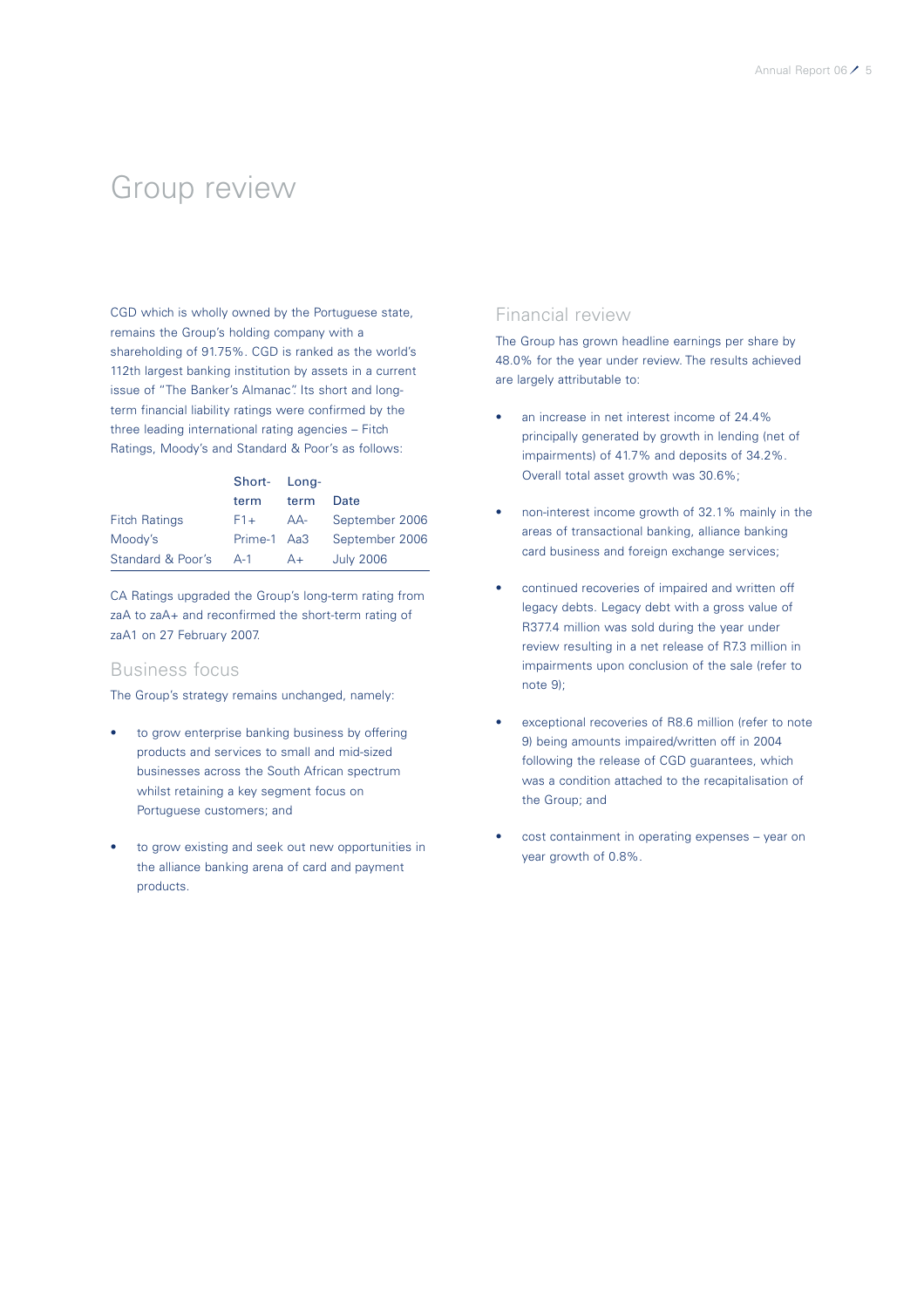### Group review (continued)

### Financial Sector Charter

The Group remains fully committed to achieving the targets (as applicable to the Group's strategy) set out in the charter and plans are in place to deliver on these targets. Progress in this respect will form part of an industry communication being co-ordinated by the Banking Association.

### Outlook

With the sale of the bulk of the legacy book during the past year, recoveries on legacy debt will be limited going forward.

Evaluations are still underway for the replacement of our core banking systems at a current estimated cost of approximately R70 – 80 million. The increase in this estimated cost since December 2005 is due to an expanded scope of the project. These cost estimates remain preliminary calculations with a detailed analysis in progress. The project (which is subject to final Board approval) is expected to have a duration of two to three years.

Whilst tighter monetary conditions are expected to slow the rate of credit growth, the improvement in the Group's core performance is expected to continue.

We thank all our staff for their commitment and dedication during the year under review and to our clients and shareholders we convey our appreciation for your trust and support. We also thank the South African Reserve Bank and our professional advisors for their sound guidance.

Huguela

J A S de Andrade Campos D J Brown *Chairman Chief Executive Officer*

27 February 2007 27 February 2007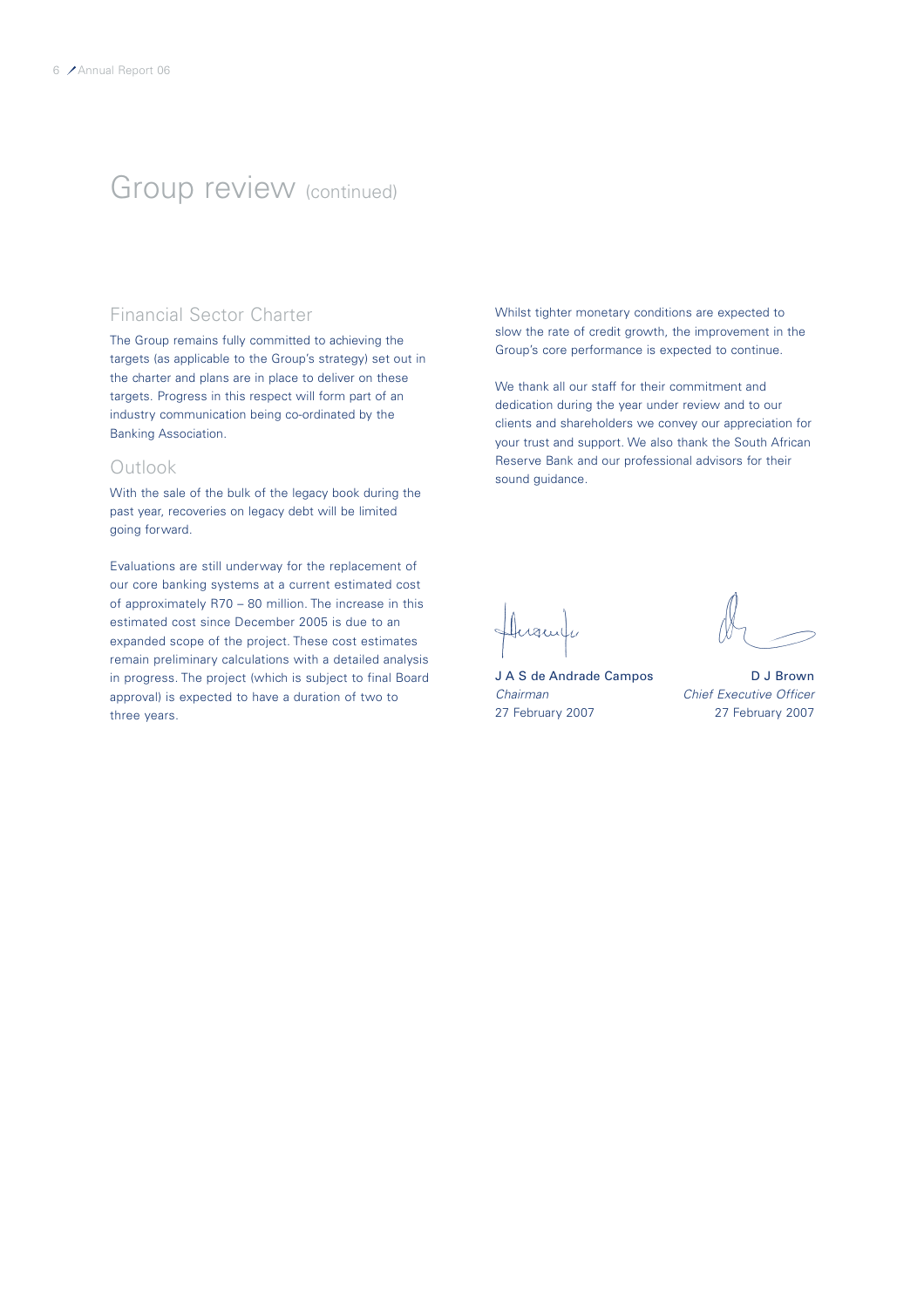# Annual financial statements

### **Contents**

| Directors' responsibility                | 8               |
|------------------------------------------|-----------------|
| Certificate from the Company Secretary   | 8               |
| Independent auditor's report             | 9               |
| Directors' report                        | 10 <sup>1</sup> |
| Accounting policies                      | 12              |
| <b>Balance sheets</b>                    | 21              |
| Income statements                        | 22              |
| Statements of changes in equity          | 23              |
| Cash flow statements                     | 25)             |
| Notes to the annual financial statements | 26              |
| Risk management and control              | 51              |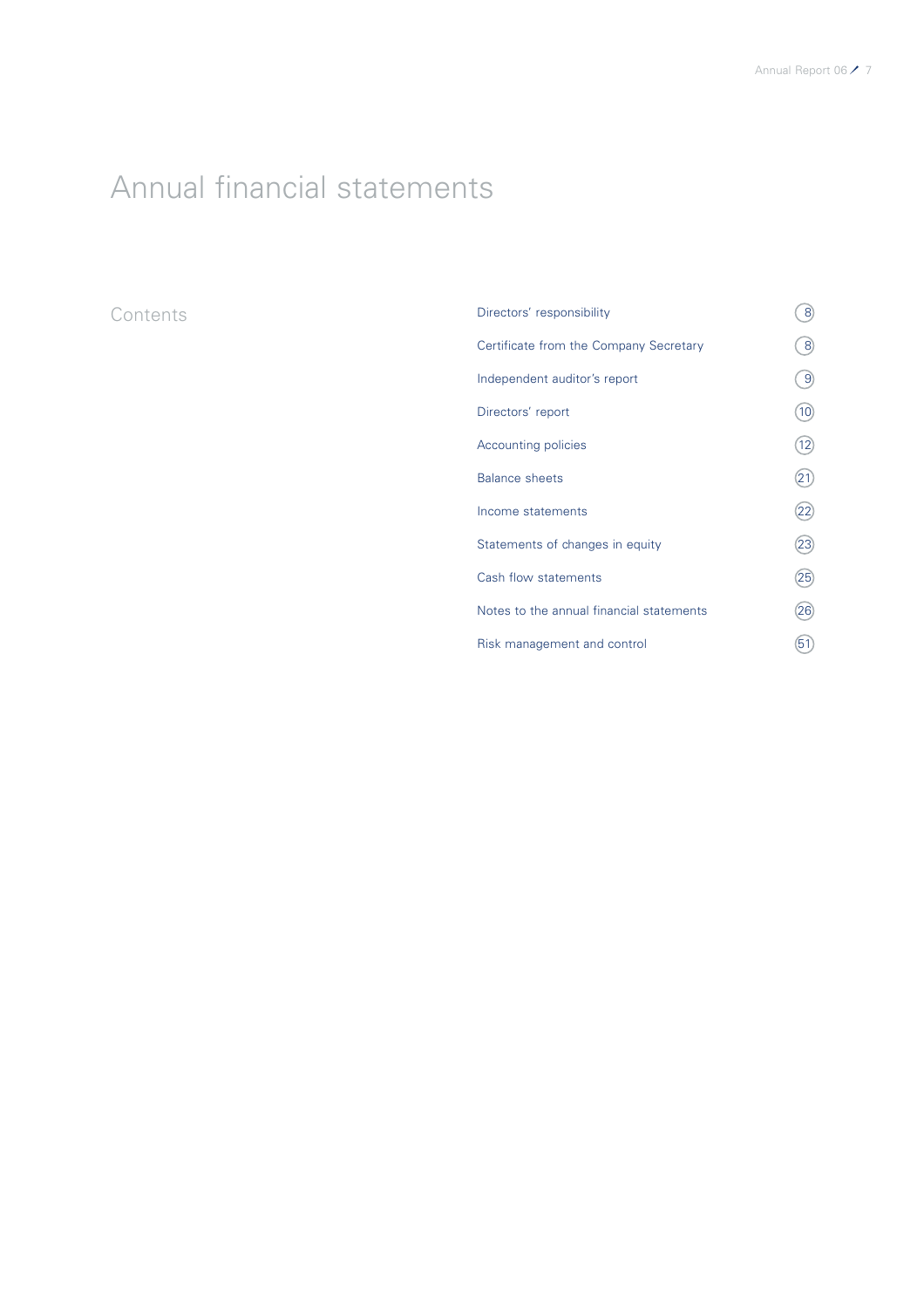## Directors' responsibility

In terms of the Companies Act of South Africa, the Directors are required to maintain adequate accounting records and to prepare annual financial statements that fairly present the financial position at year-end and the results and cash flows for the year of the Company and the Group.

To enable the Board to discharge its responsibilities, management has developed and continues to maintain a system of internal controls. The Board has ultimate responsibility for this system of internal controls and reviews the effectiveness of its operations, primarily through the Group Audit Committee and other risk monitoring committees and functions.

The internal controls include risk-based systems of accounting and administrative controls designed to provide reasonable, but not absolute, assurance that assets are safeguarded and that transactions are executed and recorded in accordance with sound business practices and the Group's written policies and procedures. These controls are implemented by trained and skilled staff, with clearly defined lines of accountability and appropriate segregation of duties. The controls are monitored by management and include a budgeting and reporting system operating within strict deadlines and an appropriate control framework. As part of the system of internal controls the Group's internal audit function conducts inspections, financial and specific audits and co-ordinates audit coverage with the external auditors.

### Certificate from the Company Secretary

In terms of section 268G(d) of the Companies Act, 1973, as amended ("the Act"), I certify that, to the best of my knowledge and belief, the Company has lodged with the Registrar of Companies for the financial year ended 31 December 2006 all such returns as are required of a public company in terms of the Act, and that all such returns are true, correct and up-to-date.

R van Rensburg *Company Secretary* 27 February 2007

The external auditors are responsible for reporting on the Company and Group annual financial statements.

The Company and Group annual financial statements are prepared in accordance with International Financial Reporting Standards and incorporate responsible disclosures in line with the accounting policies of the Group. The Company and Group annual financial statements are based on appropriate accounting policies consistently applied except as otherwise stated and supported by reasonable and prudent judgements and estimates. The Board believes that the Group will be a going concern in the year ahead. For this reason they continue to adopt the going concern basis in preparing the annual financial statements.

These annual financial statements, set out on page 10 to 53, have been approved by the Board of Mercantile Bank Holdings Limited and are signed on their behalf by:

J A S de Andrade Campos D J Brown *Chairman Chief Executive Officer*

27 February 2007 27 February 2007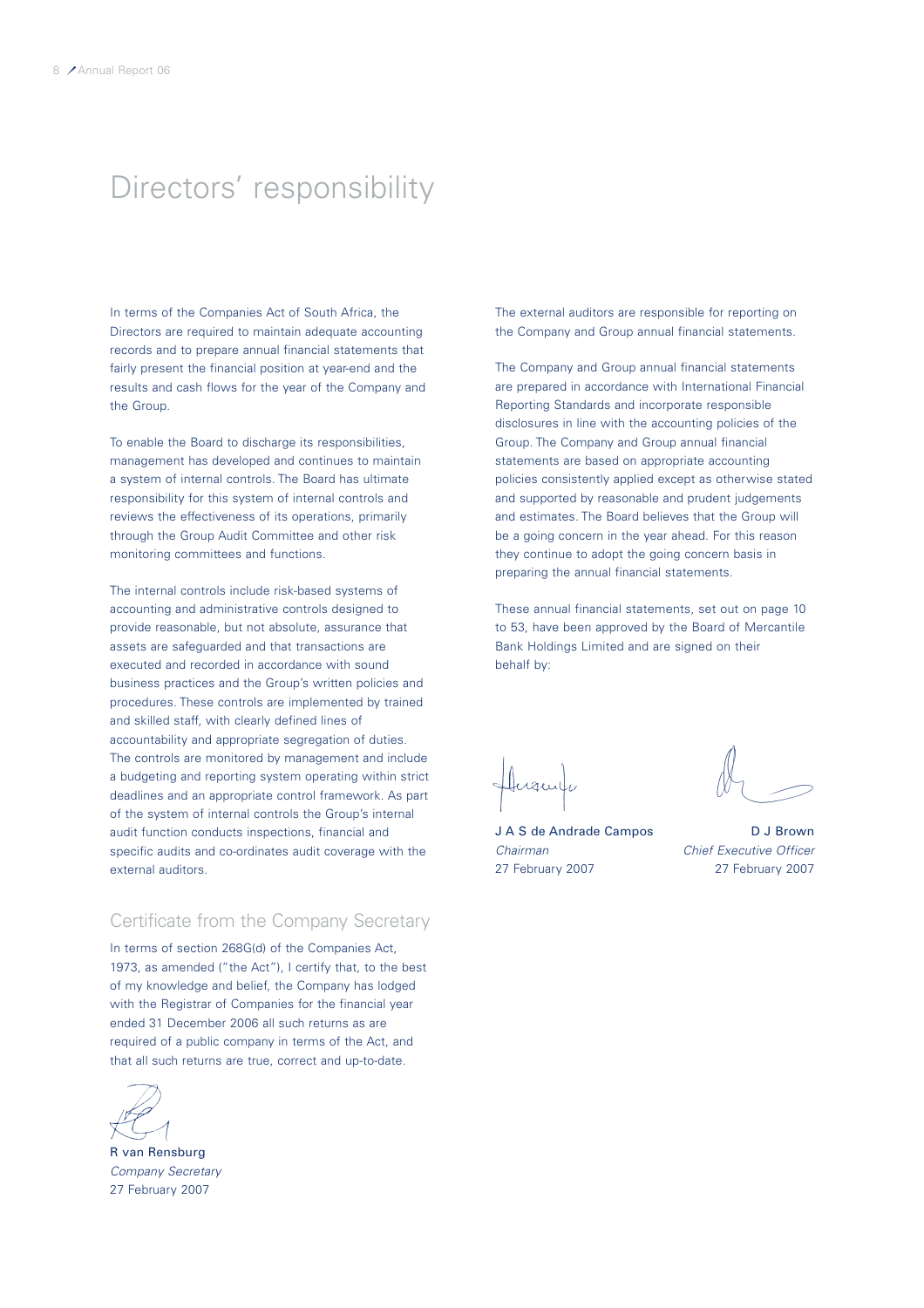## Independent auditor's report

To the members of Mercantile Bank Holdings Limited

### Report on the financial statements

We have audited the Company and Group annual financial statements, which comprise the directors' report, the balance sheet and the consolidated balance sheet as at 31 December 2006, the income statement and the consolidated income statement, the statement of changes in equity and the consolidated statement of changes in equity and cash flow statement and the consolidated cash flow statement for the year then ended, a summary of significant accounting policies and other explanatory notes as set out on pages 10 to 53.

### Directors' responsibility for the financial statements

The Company's Directors are responsible for the preparation and fair presentation of these financial statements in accordance with International Financial Reporting Standards, and in the manner required by the Companies Act of South Africa. This responsibility includes: designing, implementing and maintaining internal control relevant to the preparation and fair presentation of financial statements that are free from material misstatement, whether due to fraud or error; selecting and applying appropriate accounting policies; and making accounting estimates that are reasonable in the circumstances.

### Auditors' responsibility

Our responsibility is to express an opinion on these financial statements based on our audit. We conducted our audit in accordance with International Standards on Auditing. Those standards require that we comply with ethical requirements and plan and perform the audit to obtain reasonable assurance whether the financial statements are free from material misstatement.

An audit involves performing procedures to obtain audit evidence about amounts and disclosures in the financial statements. The procedures selected depend on the auditors' judgement, including the assessment of the risks of material misstatement of the financial statements, whether due to fraud or error. In making those risk assessments, the auditor considers internal control relevant to the entity's preparation and fair presentation of the financial statements in order to design audit procedures that are appropriate in the

circumstances, but not for the purpose of expressing an opinion on the effectiveness of the entity's internal control. An audit also includes evaluating the appropriateness of accounting policies used and the reasonableness of accounting estimates made by the Directors, as well as evaluating the overall financial statement presentation. We believe that the audit evidence obtained is sufficient and appropriate to provide a basis for our audit opinion.

### Opinion

In our opinion, the financial statements present fairly, in all material respects, the financial position of the Company and the Group as at 31 December 2006, and of their financial performance and their cash flows for the year then ended in accordance with International Financial Reporting Standards, and in the manner required by the Companies Act of South Africa.

DELOTTE & TOUCHE

Deloitte & Touche *Per Lito Nunes* Partner 27 February 2007

Address Building 8 Deloitte Place The Woodlands Woodmead Drive Sandton

### National Executive

G G Gelink *Chief Executive*, A E Swiegers *Chief Operating Officer*, G M Pinnock *Audit*, D L Kennedy *Tax*, L Geeringh *Consulting*, M G Crisp *Financial Advisory*, L Bam *Strategy*, C R Beukman *Finance*, T J Brown *Clients and Markets*, S J C Sibisi *Public Sector and Corporate Social Responsibility*, N T Mtoba *Chairman of the Board*, J Rhynes *Deputy Chairman of the Board*

A full list of partners and directors is available on request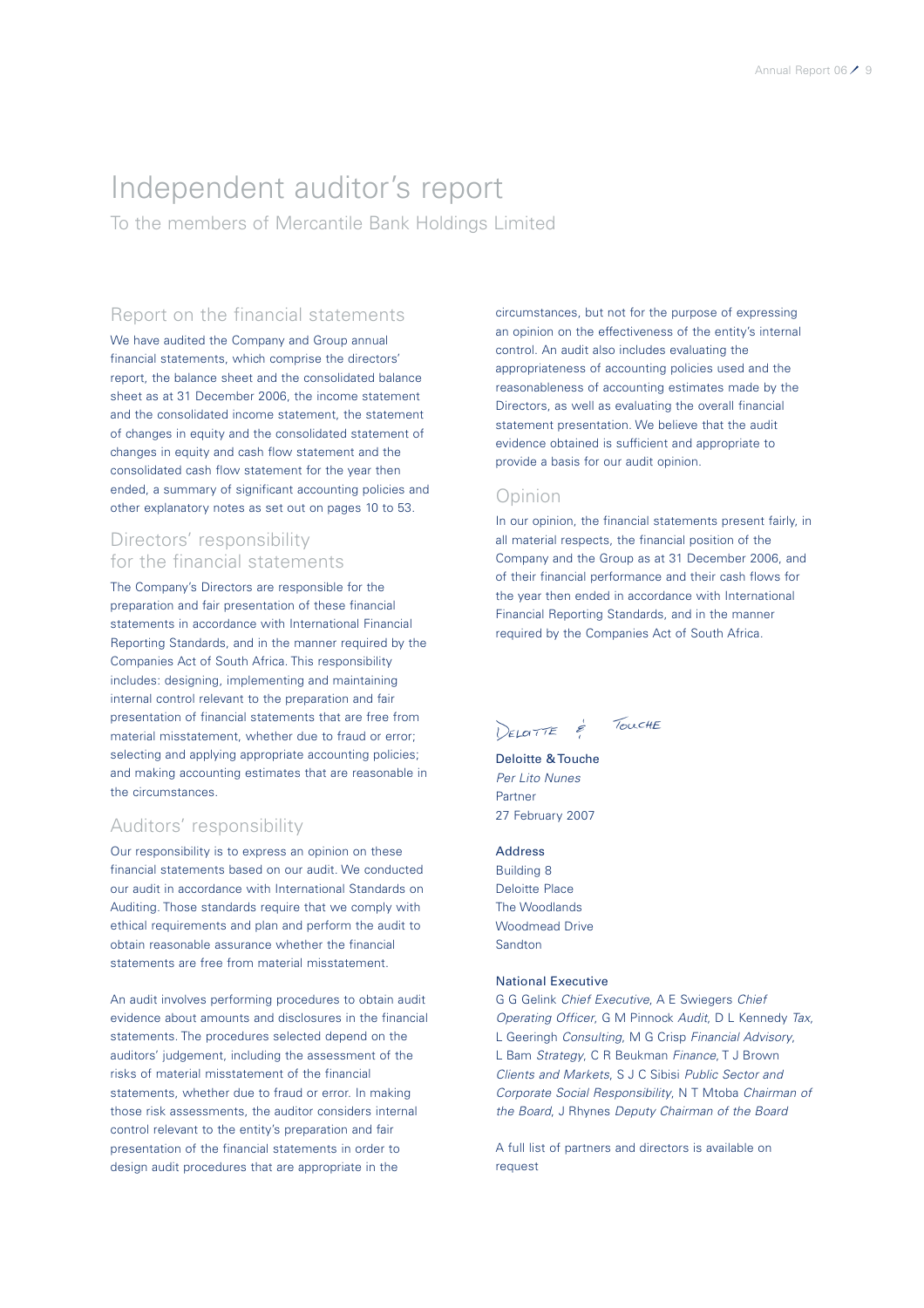### Directors' report for the year ended 31 December 2006

The directors have pleasure in presenting their report, which forms part of the audited annual financial statements of the Company and the Group for the year ended 31 December 2006.

### 1. Nature of business

The Company is a registered bank controlling company and an investment holding company incorporated in the Republic of South Africa. Through various subsidiaries, the Company is involved in the full spectrum of domestic and international banking and financial services to the retail, commercial, corporate and alliance banking niche markets.

### 2. Holding company

The majority shareholder of the Company (91.75%) is CGD, a company registered in Portugal.

### 3. Financial results

An overview of the financial results is set out in the Group Review commencing on page 5 of the Annual Report. Details of the Company and Group financial results are set out on pages 12 to 53 and in the opinion of the directors require no further comment.

### 4. Share capital

There were no changes to the authorised and issued share capital of the Company.

The authorised and issued share capital of the Company and Group is detailed in note 13 to the annual financial statements.

### 5. Directors, Company Secretary and registered addresses

The directors of the Company during the year were as follows:

J A S de Andrade Campos \*∞ *(Chairman)* D J Brown # *(Chief Executive Officer)* G P de Kock ∞

M J M Figueira \*# (resigned effective 28 February 2007)

L Hyne ∞ A T Ikalafeng ∞ J P M Lopes \*# A M Osman ^+ S Rapeti ∞ K B Motshabi ∞ (resigned 10 November 2006)

The Directors of the Company as at 27 February 2007 are shown on page 3.

The Company Secretary is R van Rensburg and the registered addresses are:

| Postal        | <b>Head office</b>     |
|---------------|------------------------|
| PO Box 782699 | 1st Floor              |
| SANDTON       | <b>Mercantile Bank</b> |
| 2146          | 142 West Street        |
|               | <b>SANDOWN</b>         |
|               | 2196                   |

R van Rensburg was appointed as Company Secretary with effect from 23 March 2006 while F V Coelho retired with effect from the same date.

- \* Portuguese, ^ Mozambican, # Executive,
- + Non-executive, ∞ Independent non-executive

### 6. Dividends

No dividend was declared during the year under review (2005: nil).

### 7. Subsidiary companies

All subsidiary companies are incorporated in South Africa. A register containing details of all nontrading companies is available for inspection at the registered office of the Company.

Aggregate income after taxation earned by subsidiaries amounted to R105.1 million (2005: R70.6 million) and aggregate losses amounted to R3.5 million (2005: R3.0 million).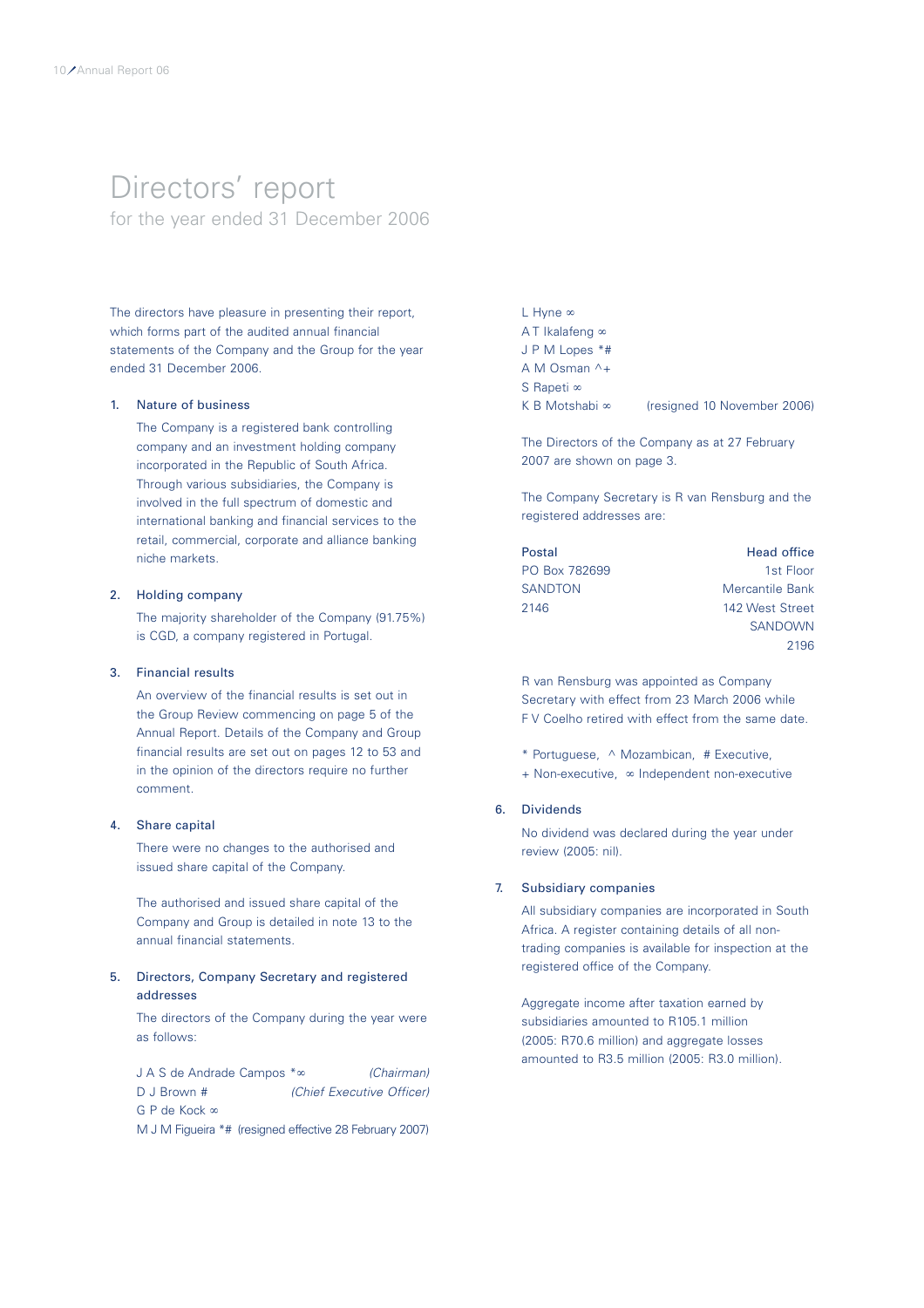### Directors' report for the year ended 31 December 2006 (continued)

### 7. Subsidiary companies (continued)

The principal consolidated subsidiary companies are as follows:

|                               | <b>Issued</b> |                  |                       |           |                |         | Owing to     |
|-------------------------------|---------------|------------------|-----------------------|-----------|----------------|---------|--------------|
|                               | share         | <b>Effective</b> | Nature of             |           | Shares at cost |         | subsidiaries |
|                               | capital       | holding          | business <sup>^</sup> | 2006      | 2005           | 2006    | 2005         |
| Company name                  | R'000         | $\%$             |                       | R'000     | R'000          | R'000   | R'000        |
| Lisabank Corporate Finance    |               |                  |                       |           |                |         |              |
| Limited *                     |               |                  | 1                     |           | 15             |         |              |
| LSM (Troyeville) Properties   |               |                  |                       |           |                |         |              |
| (Pty) Limited                 |               | 100              |                       | 140       | 140            |         |              |
| Mercantile Bank Limited       | 124 969       | 100              | 2                     | 1 485 448 | 1 485 448      | (12901) | (13754)      |
| Mercantile Insurance Brokers  |               |                  |                       |           |                |         |              |
| (Pty) Limited                 | 250           | 100              | 3                     | 294       | 294            |         |              |
| Mercantile Nominees           |               |                  |                       |           |                |         |              |
| (Pty) Limited                 |               | 100              | 4                     |           |                |         |              |
| Mercantile Registrars Limited | 100           | 100              | 5                     |           |                |         |              |
| Portion 2 of Lot 8 Sandown    |               |                  |                       |           |                |         |              |
| (Pty) Limited                 |               | 100              | 1                     | 8 8 3 2   | 8 8 3 2        |         |              |
|                               |               |                  |                       |           |                | (12901) | (13754)      |

^Nature of business

1 – Property holding

2 – Banking

3 – Insurance brokers

4 – Nominee company

5 – Investment company

\*Sold effective 1 March 2006

### 8. Going concern

The Company and Group annual financial statements have been prepared on the going concern basis.

### 9. Special resolutions

There were no special resolutions during the year under review.

### 10. Post balance sheet events

No material events have occurred between the accounting date and the date of this report.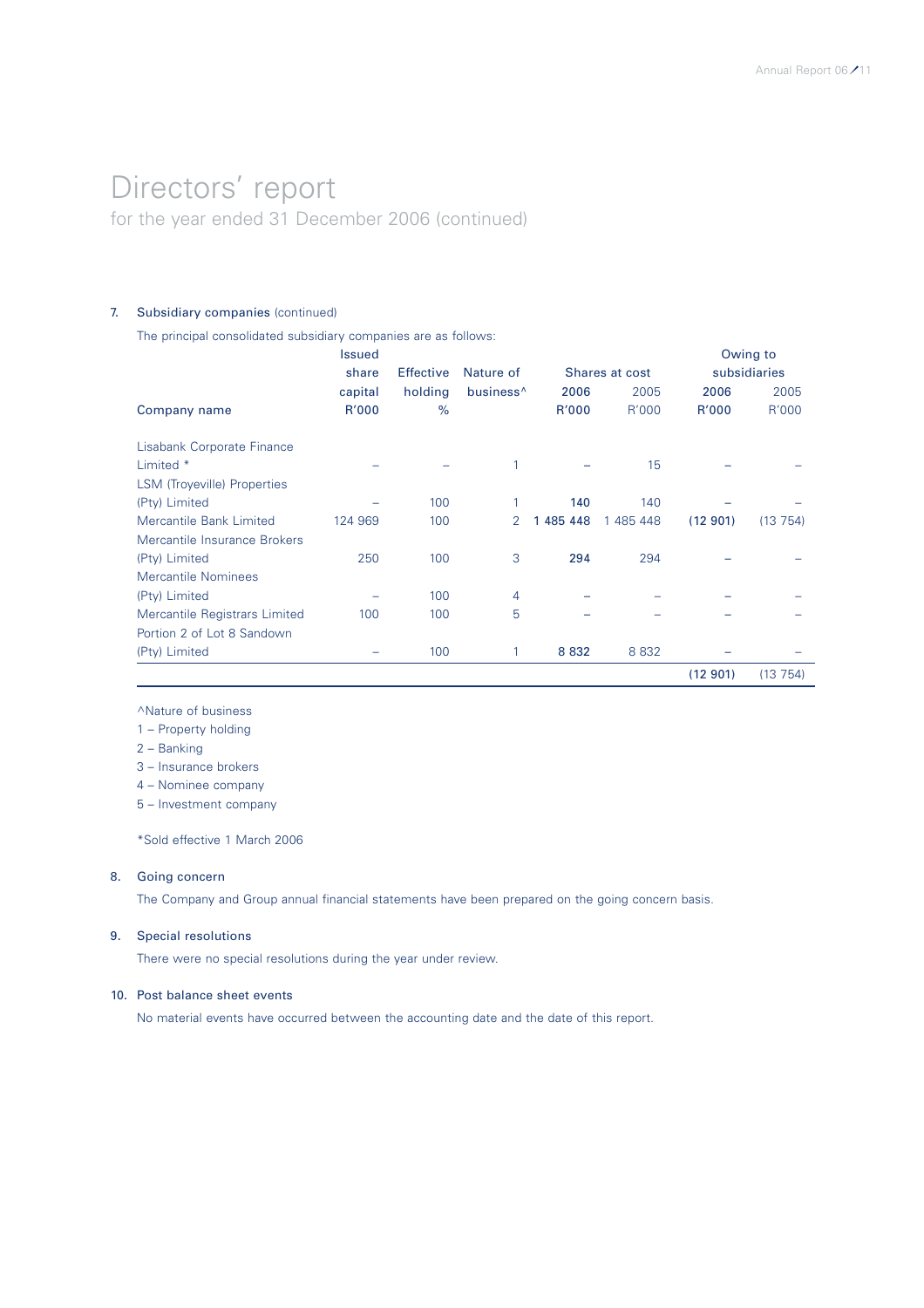### Accounting policies for the year ended 31 December 2006

The principal accounting policies adopted in the preparation of these annual financial statements are set out below:

### 1. Basis of presentation

The Company and Group annual financial statements have been prepared in accordance with International Financial Reporting Standards and interpretations ("IFRS") issued by the International Accounting Standards Board, using the historical cost convention as modified by the revaluation of certain financial assets, liabilities and properties.

#### 2. Group accounts

Subsidiaries are all entities (including special purpose entities) over which the Group has the power to govern the financial and operating policies generally accompanying a shareholding of more than one half of the voting rights. The existence and effect of potential voting rights that are currently exercisable or convertible are considered when assessing whether the Group controls another entity. Subsidiaries are fully consolidated from the date on which control is transferred to the Group. They are de-consolidated from the date that control ceases.

Inter-company transactions, balances and unrealised gains on transactions between group companies are eliminated. Unrealised losses are also eliminated unless the transaction provides evidence of impairment of the asset transferred. Accounting policies of subsidiaries have been changed where necessary to ensure consistency with the policies adopted by the Group.

### 3. Recognition of assets and liabilities

### 3.1. Assets

The Group recognises assets when it obtains control of a resource as a result of past events and from which future economic benefits are expected to flow to the Group.

### 3.2 Liabilities

The Group recognises liabilities when it has a present obligation as a result of past events and it is probable that an outflow of resources embodying economic benefits will be required to settle the obligation.

### 3.3 Contingent liabilities

The Group discloses a contingent liability where it has a possible obligation as a result of past events, the existence of which will be confirmed only by the occurrence or nonoccurrence of one or more uncertain future events not wholly within the control of the Group, or it is possible that an outflow of resources will be required to settle the obligation, or the amount of the obligation cannot be measured with sufficient reliability.

### 4. Financial instruments

Financial assets and financial liabilities are recognised on the Group's balance sheet when the Group has become a party to the contractual provisions of that instrument. Regular way purchases or sales of financial assets are recognised using settlement date accounting. Initial recognition is at cost, including transaction costs.

The Group derecognises a financial asset when:

- the contractual rights to the cash flows arising from the financial assets have expired or been forfeited by the Group; or
- it transfers the financial asset including substantially all the risks and rewards of ownership of the asset; or
- it transfers the financial asset, neither retaining nor transferring substantially all the risks and rewards of ownership of the asset, but no longer retains control of the asset.

A financial liability is derecognised when and only when the liability is extinguished, that is, when the obligation specified in the contract is discharged, cancelled or has expired.

The difference between the carrying amount of a financial liability (or part thereof) extinguished or transferred to another party and consideration paid, including any non-cash assets transferred or liabilities assumed, is recognised in income.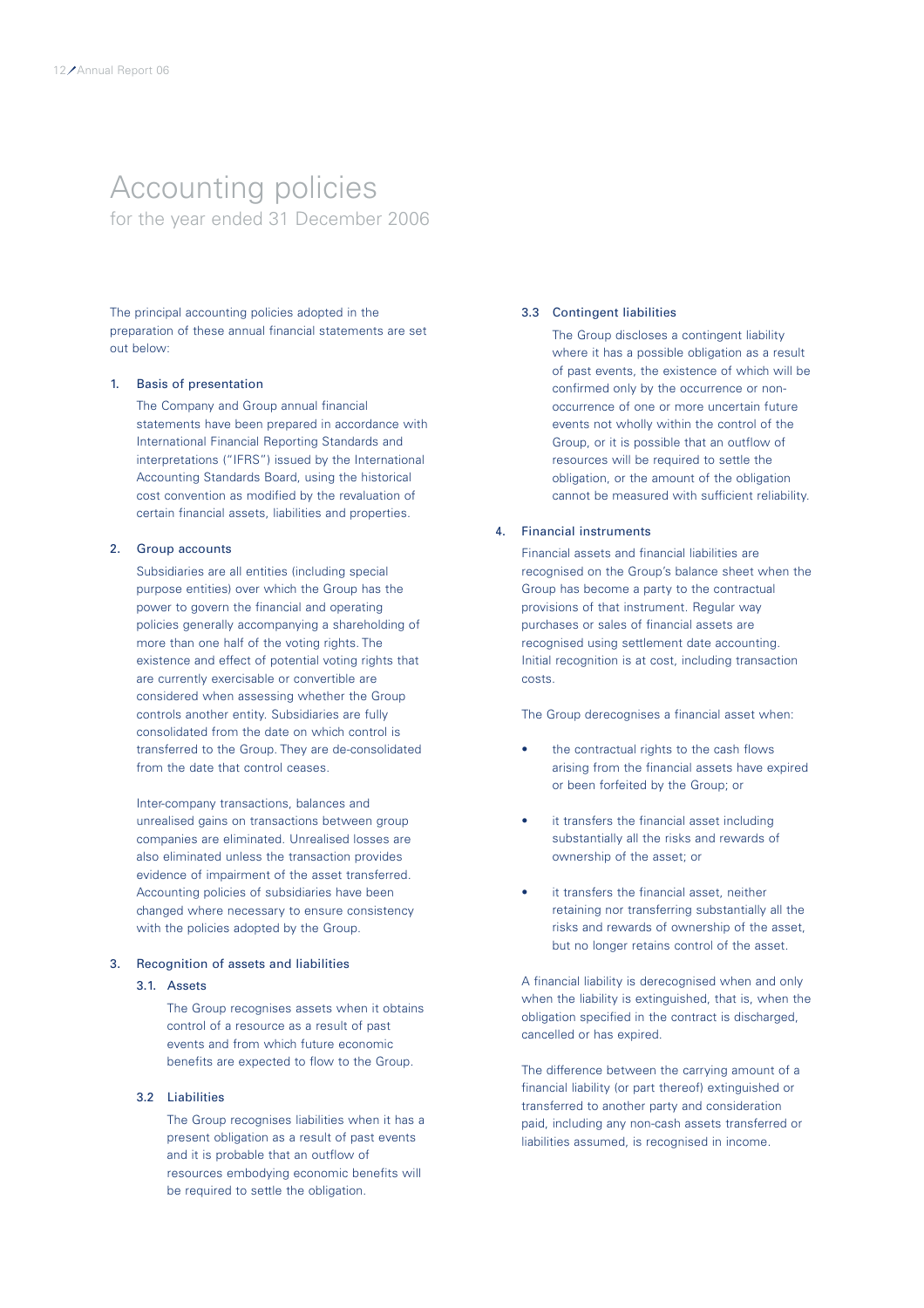for the year ended 31 December 2006 (continued)

### 4. Financial instruments (continued)

### 4.1 Derivative financial instruments

Derivative financial assets and liabilities are classified as held-for-trading.

The Group uses the following derivative financial instruments to reduce its underlying financial risks:

- forward exchange contracts;
- foreign currency swaps; and
- interest rate swaps.

Derivative financial instruments are not entered into for trading or speculative purposes. All derivatives are recognised on the balance sheet. Derivative financial instruments are initially recorded at cost and are remeasured to fair value at each subsequent reporting date. Changes in the fair value of derivatives are recognised in income.

Embedded derivatives are separated from the host contract and accounted for as a separate derivative when:

- the embedded derivative's economic characteristics and risks are not closely related to those of the host contract;
- a separate instrument with the same terms as the embedded derivative would meet the definition of a derivative; and
- the combined instrument is not measured at fair value with changes in fair value reported in income.

A derivative's notional principal reflects the value of the Group's investment in derivative financial instruments and represents the amount to which a rate or price is applied to calculate the exchange of cash flows.

### 4.2 Financial assets

The Group's principal financial assets are cash and cash equivalents, loans and advances, investments, and other accounts receivable.

#### *Cash and cash equivalents*

Cash and cash equivalents comprise cash on hand, deposits held by the Group with the South African Reserve Bank, domestic banks and foreign banks as well as resale agreements. These financial assets have been designated as loans and receivables and are measured at amortised cost.

#### *Investments*

Investments comprise negotiable securities and other investments. Negotiable securities consist of government stock, Treasury bills, Landbank bills, corporate bonds and debentures while other investments consist of unlisted equity investments.

Negotiable securities for which there is no active secondary market are classified as loans and receivables and are carried at amortised cost subject to impairment.

Negotiable securities for which an active secondary market exists are designated as fair value through profit and loss.

Other investments have been designated as available-for-sale. These assets are measured at fair value, at each reporting date with the resultant gains or losses being recognised in equity until the financial asset is sold, or otherwise disposed of, or found to be impaired. At that time the cumulative gains or losses previously recognised in equity are included in income.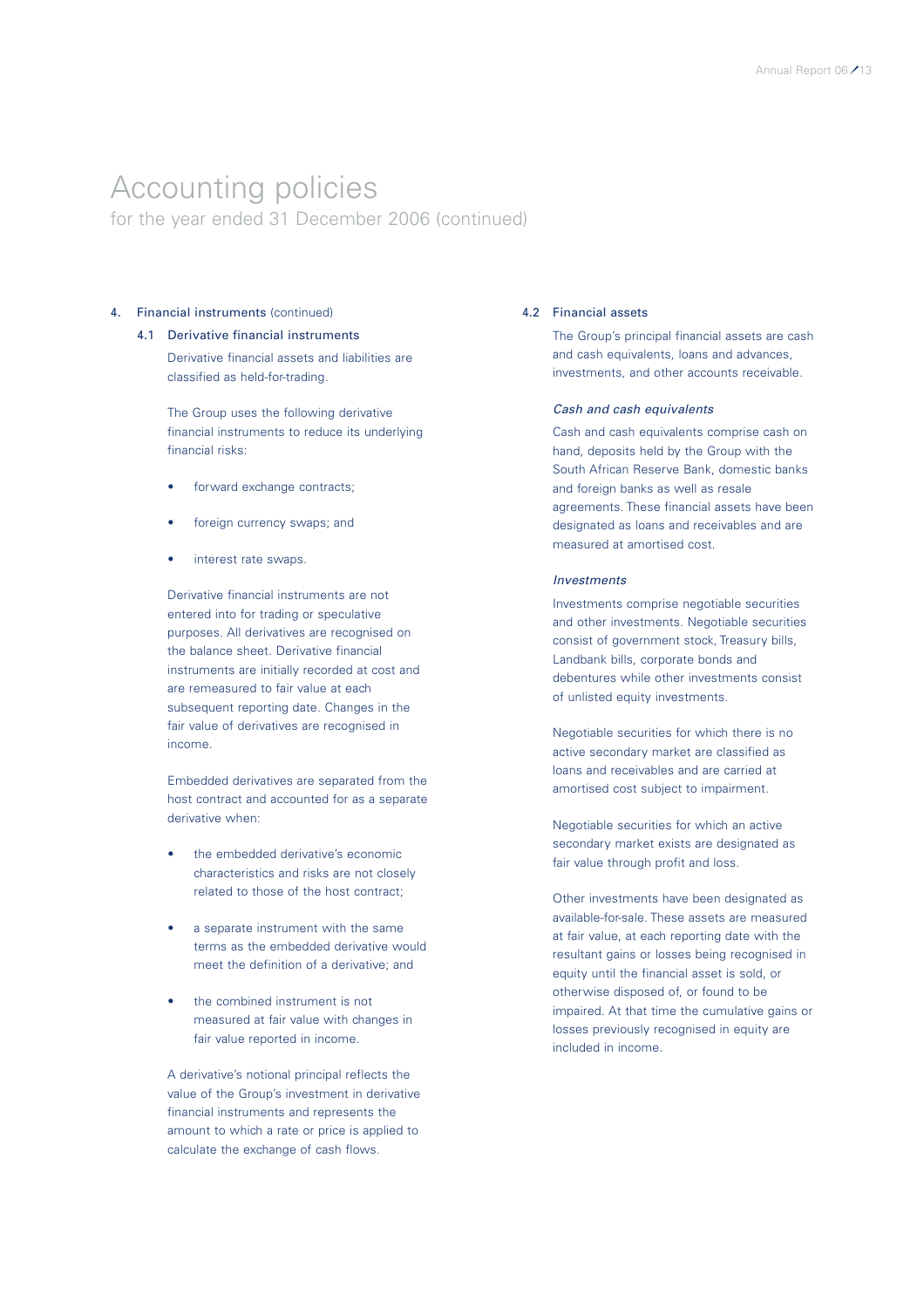for the year ended 31 December 2006 (continued)

### 4. Financial instruments (continued)

### 4.2 Financial assets (continued)

### *Loans and advances*

Loans and advances principally comprise amounts advanced to third parties in terms of certain products.

Fixed rate loans and advances have been designated as fair value through profit and loss with resultant gains and losses being included in income. Variable rate loans and advances have been designated as loans and receivables and are measured at amortised cost.

### *Other accounts receivable*

Other accounts receivable comprise items in transit, prepayments and deposits and other receivables. These assets have been designated as loans and receivables and are measured at amortised cost.

#### 4.3 Financial liabilities

The Group's financial liabilities include deposits and other accounts payable consisting of repurchase agreements, accruals, product related credits and sundry creditors. All financial liabilities, other than liabilities designated at fair value and derivative instruments, are measured at amortised cost. Financial liabilities designated at fair value and derivative instruments are measured at fair value, and the resultant gains and losses are included in income.

### 4.4 Fair value estimation

The fair value of publicly traded derivatives, securities and investments is based on quoted market values at the balance sheet date. In the case of an asset held by the Group, the current bid price is used as a measure of fair value. In the case of a liability held, the current offer or asking price is used as a measure of fair value. Mid-market prices are used as a measure of fair value where there are matching asset and liability positions.

In assessing the fair value of non-traded derivatives and other financial instruments, the Group uses a variety of methods and assumptions that are based on market conditions and risks existing at each balance sheet date. Quoted market prices or dealer quotes for the same or similar instruments are used for the majority of securities, longterm investments and long-term debt. Other techniques, such as option pricing models, estimated discounted value of future cash flows, replacement cost and termination cost are used to determine fair value for all remaining financial instruments.

#### 4.5 Amortised cost

Amortised cost is determined using the effective interest rate method. The effective interest rate method is a way of calculating amortisation using the effective interest rate of a financial asset or financial liability. It is the rate that discounts the expected stream of future cash flows through maturity or the next market-based revaluation date to the current net carrying amount of the financial asset or financial liability.

### 4.6 Impairments

Specific impairments are made against identified doubtful advances. Portfolio impairments are maintained to cover potential losses, which although not specifically identified, may be present in the advances portfolio.

Advances which are deemed uncollectible, are written off against the specific impairments. Loans previously written off which subsequently become fully performing are reincorporated in the advances portfolio. Both the specific and portfolio impairments raised during the year less the recoveries of advances previously written off, are charged to income.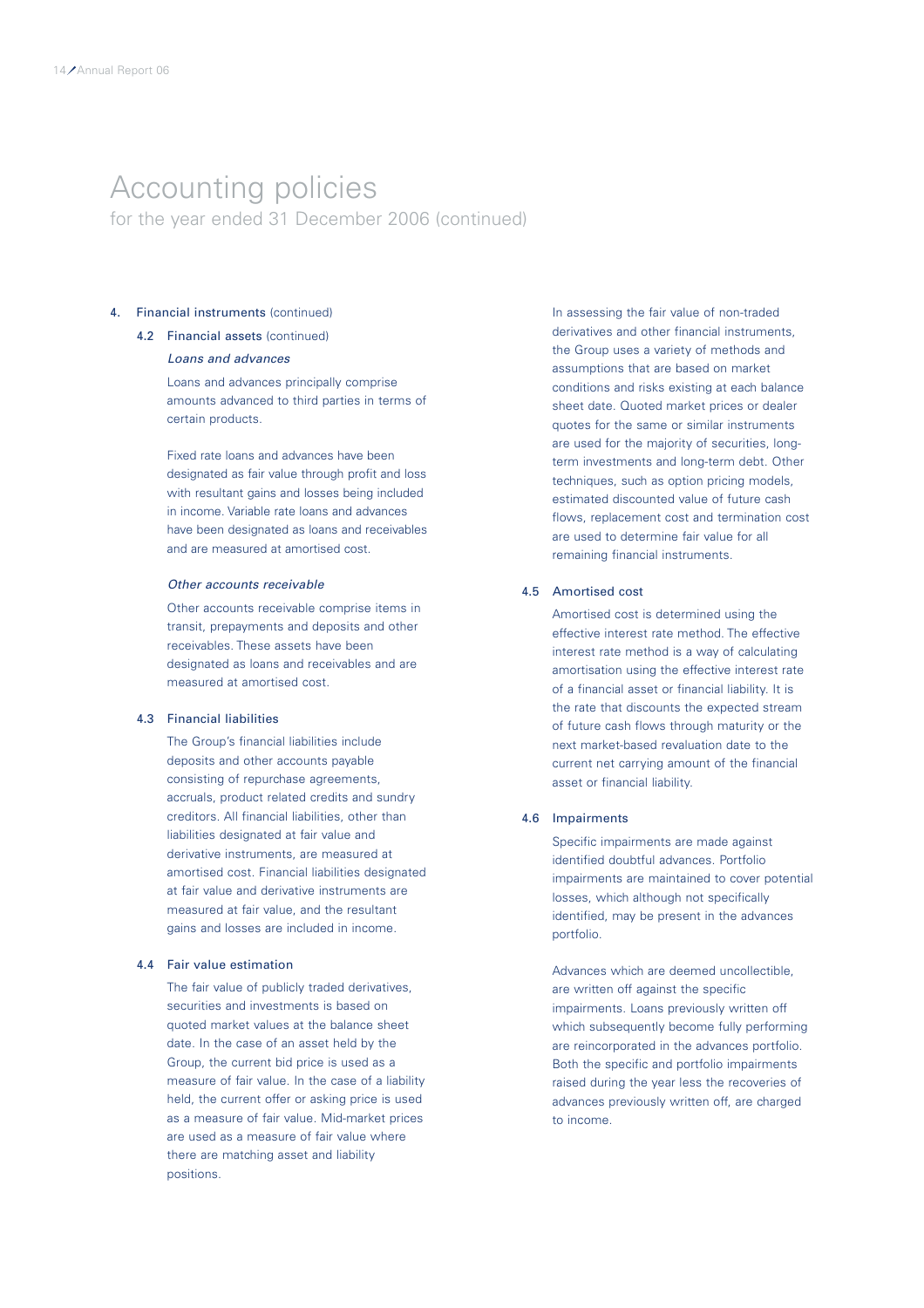for the year ended 31 December 2006 (continued)

### 4. Financial instruments (continued)

### 4.6 Impairments (continued)

The Group reviews the carrying amounts of its advances to determine whether there is any indication that those advances have suffered an impairment loss. Where it is not possible to estimate the recoverable amount of an individual advance, the Group estimates the recoverable amount on a portfolio basis for a group of similar financial assets.

The recoverable amount is the sum of the estimated future cash flows, discounted to their present value using a pre-tax discount rate that reflects the portfolio of advances' original effective interest rate.

If the recoverable amount of the advance is estimated to be less than the carrying amount, the carrying amount of the advance is reduced to its recoverable amount by raising a specific impairment which is recognised as an expense in income.

Where the impairment loss subsequently reverses, the carrying amount of the advance is increased to the revised estimate of its recoverable amount, subject to the increased carrying amount not exceeding the carrying amount that would have been determined had no impairment loss been recognised for the advance in prior years. A reversal of an impairment loss is recognised as income immediately.

#### 5. Foreign currency transactions

Transactions in foreign currencies are converted into the functional currency at prevailing exchange rates on the transaction date. Monetary assets, liabilities and commitments in foreign currencies are translated into the functional currency using the rates of exchange ruling at each reporting date. Gains and losses on foreign exchange are included in income.

### 6. Subsidiaries

Investments in subsidiaries in the Company's annual financial statements are designated as available-for-sale assets and are recognised at fair value. Fair value is estimated as the net asset value. All gains and losses on the sale of subsidiaries are recognised in income.

### 7. Associated companies

Associated companies are those companies in which the Group exercises significant influence. but not control or joint control, over their financial and operating policies and holds between 20% and 50% interest therein.

The carrying values of investments in associated companies represent the aggregate of the cost of the investments plus post-acquisition equity accounted income and reserves. These investments are accounted for using the equity method in the Group annual financial statements. This method is applied from the effective date on which the enterprise became an associated company, up to the date on which it ceases to be an associated company.

#### 8. Investment properties

Investment properties are held to earn rentals and/or for capital appreciation. The Group carries investment properties in the balance sheet at open-market fair value based on regular valuations by independent registered professional valuators. The open-market fair value is based on the open market net rentals for each property.

Fair value movements are included in income in the year in which they arise.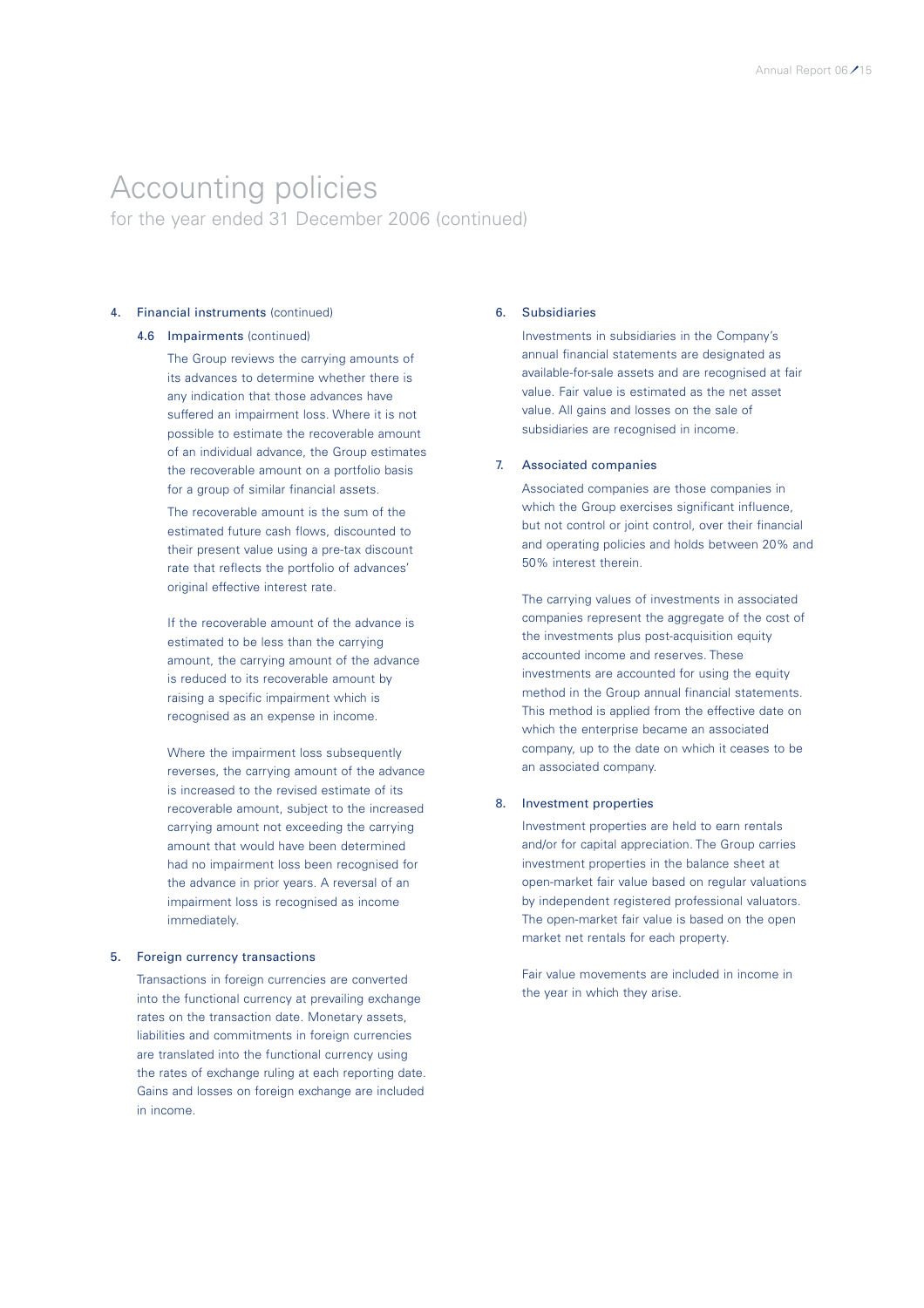for the year ended 31 December 2006 (continued)

### 9. Property and equipment

### 9.1 Owner-occupied properties

Owner-occupied properties are held for use in the supply of services or for administrative purposes and are stated in the balance sheet at open-market fair value on the basis of their existing use at the date of revaluation, less any subsequent accumulated depreciation calculated using the straight-line method and subsequent accumulated impairment losses. The open-market fair value is based on the open market net rentals for each property. Revaluations are performed annually by independent registered professional valuators.

Any revaluation increase, arising on the revaluation of owner-occupied properties, is credited to the non-distributable reserve, except to the extent that it reverses a revaluation decrease for the same asset previously recognised as an expense. The increase is credited to income to the extent that an expense was previously charged to income. A decrease in carrying amount arising on the revaluation of owner-occupied properties is charged as an expense to the extent that it exceeds the balance, if any, held in the non-distributable reserve relating to a previous revaluation of that asset. On the subsequent sale or retirement of a revalued property, the revaluation surplus, relating to that property, in the non-distributable reserve is transferred to distributable reserves. The properties' residual values and useful lives are reviewed, and adjusted if appropriate, at each balance sheet date.

### 9.2 Equipment

All equipment is stated at historical cost less accumulated depreciation and subsequent accumulated impairment losses. Historical cost includes expenditure that is directly attributable to the acquisition of the items. Subsequent costs are included in the asset's carrying amount or are recognised as a

separate asset, as appropriate, only when it is probable that future economic benefits associated with the item will flow to the Group and the cost of the item can be measured reliably. All other repairs and maintenance are charged to income as they are incurred.

Depreciation on equipment is calculated using the straight-line method to allocate their cost to their residual values over their estimated useful lives. Leasehold improvements are depreciated over the period of the lease or over such lesser period as is considered appropriate. The equipments' residual values and useful lives are reviewed, and adjusted if appropriate, at each balance sheet date.

Assets are reviewed for impairment whenever events or changes in circumstances indicate that the carrying amount may not be recoverable. An asset's carrying amount is written down immediately to its recoverable amount if the asset's carrying amount is greater than its estimated recoverable amount. The recoverable amount is the higher of the asset's fair value less costs to sell and value in use.

The estimated useful lives of property and equipment are as follows:

|                           | Years    |
|---------------------------|----------|
| Leasehold improvements    | $5 - 10$ |
| Computer equipment        | $3 - 5$  |
| Furniture and fittings    | 10       |
| Office equipment          | $5 - 10$ |
| Motor vehicles            | 5        |
| Owner-occupied properties | 50       |

Gains and losses on disposal of property and equipment are determined by comparing proceeds with the carrying amount and are recognised in income.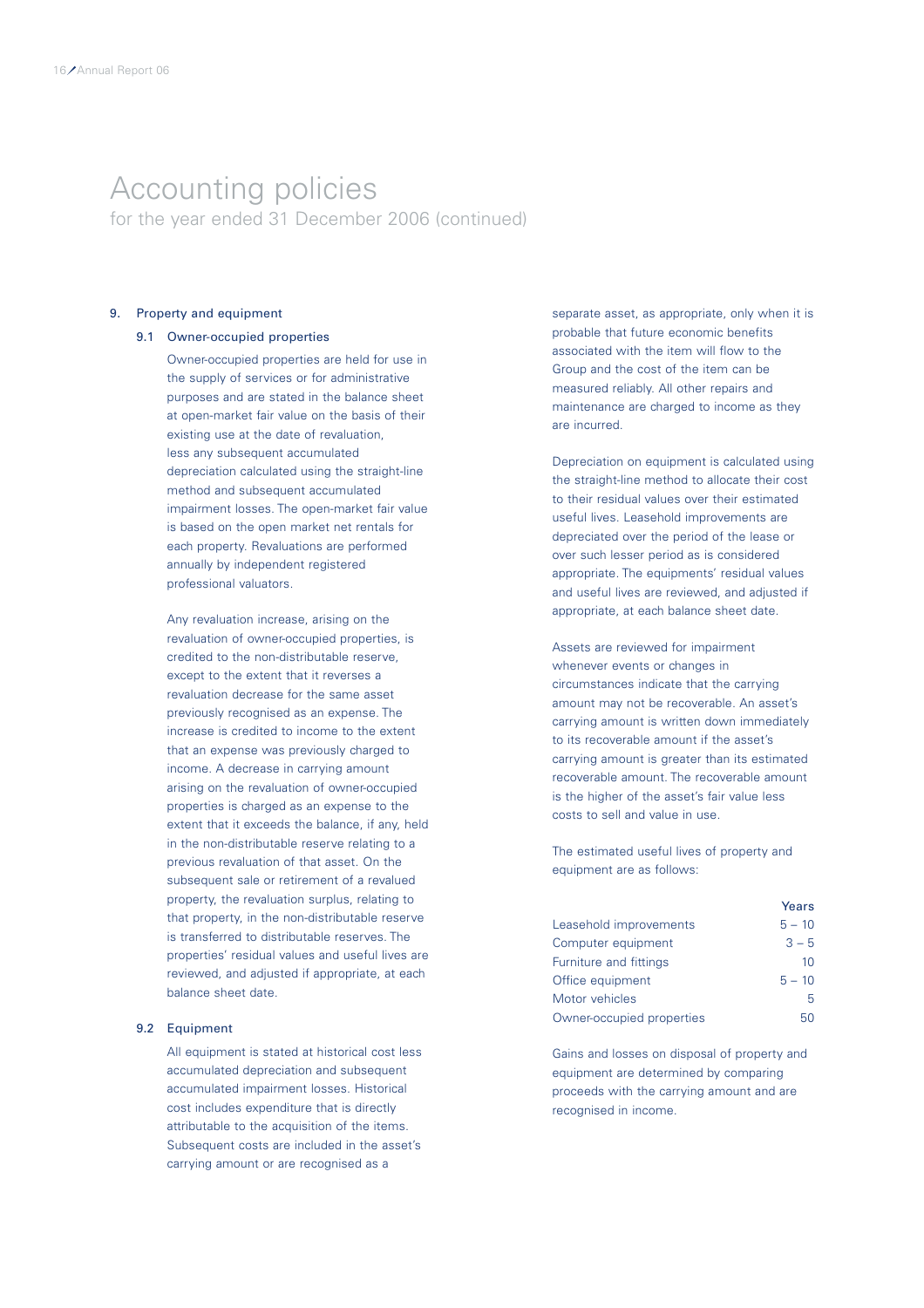for the year ended 31 December 2006 (continued)

### 10. Intangible assets

### *Computer software*

Costs associated with developing or maintaining computer software programs and the acquisition of software licenses are recognised as an expense as incurred. Costs that are directly associated with an identifiable and unique system controlled by the Group, and are expected to generate economic benefits exceeding costs beyond one year, are recognised as intangible assets. Costs include external software development and consultancy fees.

Direct computer software development costs recognised as intangible assets are amortised on the straight-line basis at rates appropriate to the expected useful lives of the assets, which is usually between three and five years, but where appropriate over a maximum of ten years and are carried at cost less any accumulated amortisation and any accumulated impairment losses. The carrying amount of capitalised computer software is reviewed annually for indication of impairment and is written down when the carrying amount exceeds the recoverable amount.

### 11. Provisions

Provisions are recognised when the Group has a present legal or constructive obligation, as a result of past events, it is probable that an outflow of resources embodying economic benefits will be required to settle the obligation and a reliable estimate of the amount of the obligation can be made. Employee entitlements to annual leave are recognised when they accrue to employees. A provision is made for the estimated liability for annual leave as a result of services rendered by employees up to the balance sheet date.

#### 12. Deferred income taxes

Deferred income tax is provided, using the balance sheet liability method, for all temporary differences arising between the tax values of assets and liabilities and their carrying values for financial reporting purposes. Expected tax rates are used to determine deferred income tax. Deferred tax assets relating to the carry forward of unused tax losses are recognised to the extent that it is probable that future taxable income will be available against which the unused tax losses can be utilised.

### 13. Sale and repurchase agreements and lending of securities

Securities sold subject to linked repurchase agreements ("repos") are reflected in the annual financial statements as cash and cash equivalents, when the transferee has the right to sell or repledge the collateral, and the counterparty liability is included in amounts due to other banks, deposits from banks, other deposits, or deposits due to customers, as appropriate. Securities purchased under agreements to resell ("reverse repos") are recorded as cash and cash equivalents. The difference between sale and repurchase price is treated as interest and accrued over the life of repo agreements using the effective interest method. Securities lent to counterparties are also retained in the annual financial statements.

Securities borrowed are not recognised in the annual financial statements, unless these are sold to third parties, in which case the purchase and sale are recorded with the gain or loss being included in income. The obligation to return them is recorded at fair value in other accounts payable.

### 14. Instalment sales and leases

### 14.1 The Group as the lessee

The leases entered into by the Group are primarily operating leases. The total payments made under operating leases are charged to income on a straight-line basis over the period of the lease. When an operating lease is terminated before the lease period has expired, any payment required to be made to the lessor by way of penalty is recognised as an expense in the period in which termination takes place.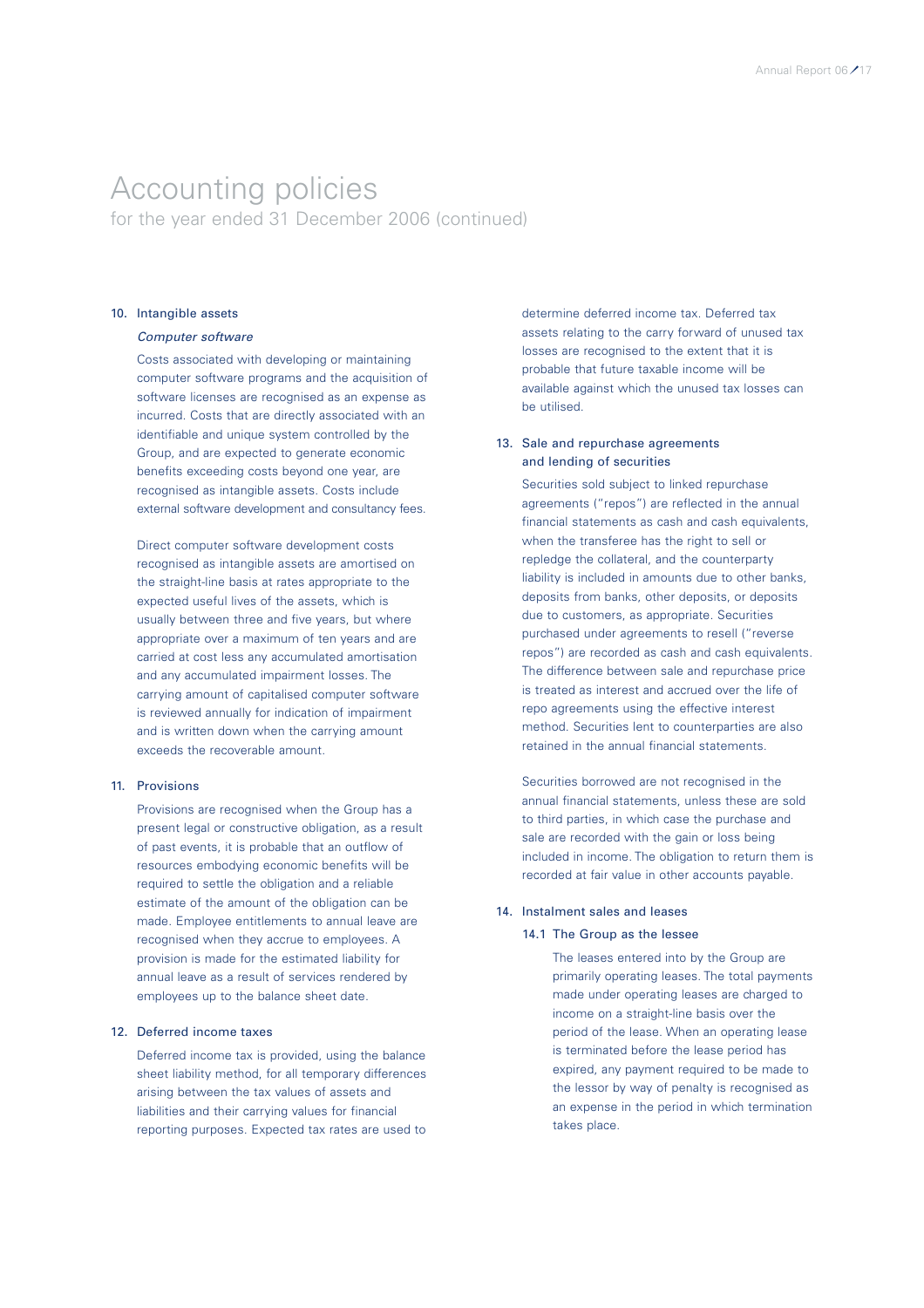for the year ended 31 December 2006 (continued)

### 14. Instalment sales and leases (continued)

### 14.2 The Group as the lessor

Leases and instalment sale agreements are regarded as financing transactions with rentals and instalments receivable, less unearned finance charges, being included in advances. The difference between the gross receivable and the present value of the receivable is recognised as unearned finance income. Lease income is recognised over the term of the lease using the net investment method, which reflects a constant periodic rate of return.

#### 15. Interest income and interest expense

Interest income and expense are recognised in income for all interest-bearing instruments measured at amortised cost using the effective interest method. The effective interest rate is the rate that exactly discounts estimated future cash payments or receipts through the expected life of the financial instrument or, when appropriate, a shorter period to the net carrying amount of the financial asset or financial liability. When calculating the effective interest rate, the Group estimates cash flows considering all contractual terms of the financial instrument but does not consider future credit losses. The calculation includes all fees and points paid or received between parties to the contract that are an integral part of the effective interest rate, transaction costs and all other premiums or discounts.

#### 16. Fee, commission and dividend income

Fees and commissions are recognised on an accrual basis. Dividend income from investments is recognised when the shareholder's rights to receive payment have been established.

### 17. Retirement funds

The Group operates defined contribution funds, the assets of which are held in a separate trusteeadministered fund. The retirement funds are funded by payments from employees and by the relevant Group companies. The Group contributions to the retirement funds are based on a percentage of the payroll and are charged to income as accrued.

### 18. Post-retirement medical benefits

The Group provides for post-retirement medical benefits to certain retired employees. These benefits are only applicable to employees who were members of the Group's medical aid scheme prior to May 2000 and who elected to retain the benefits in 2005 and are based on these employees remaining in service up to retirement age. The Group provides for the present value of the obligations in excess of the fair value of the plan assets which are intended to offset the expected costs relating to the post-retirement medical benefits. The costs of the defined benefit plan are assessed using the projected unit credit method. Under this method, the cost of providing post-retirement medical benefits is charged to income so as to spread the regular cost over the service lives of employees in accordance with the advice of qualified actuaries, who value the plans at least every three years.

Actuarial gains and losses, the effect of settlements on the liability and plan assets and the curtailment gain due to the change in the postretirement subsidy of in-service members are recognised immediately. The Group's contributions to the post-retirement healthcare policy are charged to income in the year to which they relate.

#### 19. Equity compensation plans

Share options in the Company are granted to employees of the Bank at the discretion of the Group Remuneration Committee and approved by the Board of the Company. The Share Incentive Trust's financial position and results are consolidated. The Group has applied the requirements of IFRS 2 to share-based payments.

The equity-settled share-based payments are measured at fair value at the grant date and expensed on a straight-line basis over the vesting period, based on the Group's estimate of shares that will eventually vest.

Fair value is measured by use of a Black-Scholes model. The expected life used in the model has been adjusted, based on management's best estimate, for the effects of non-transferability, exercise restrictions and behavioural considerations.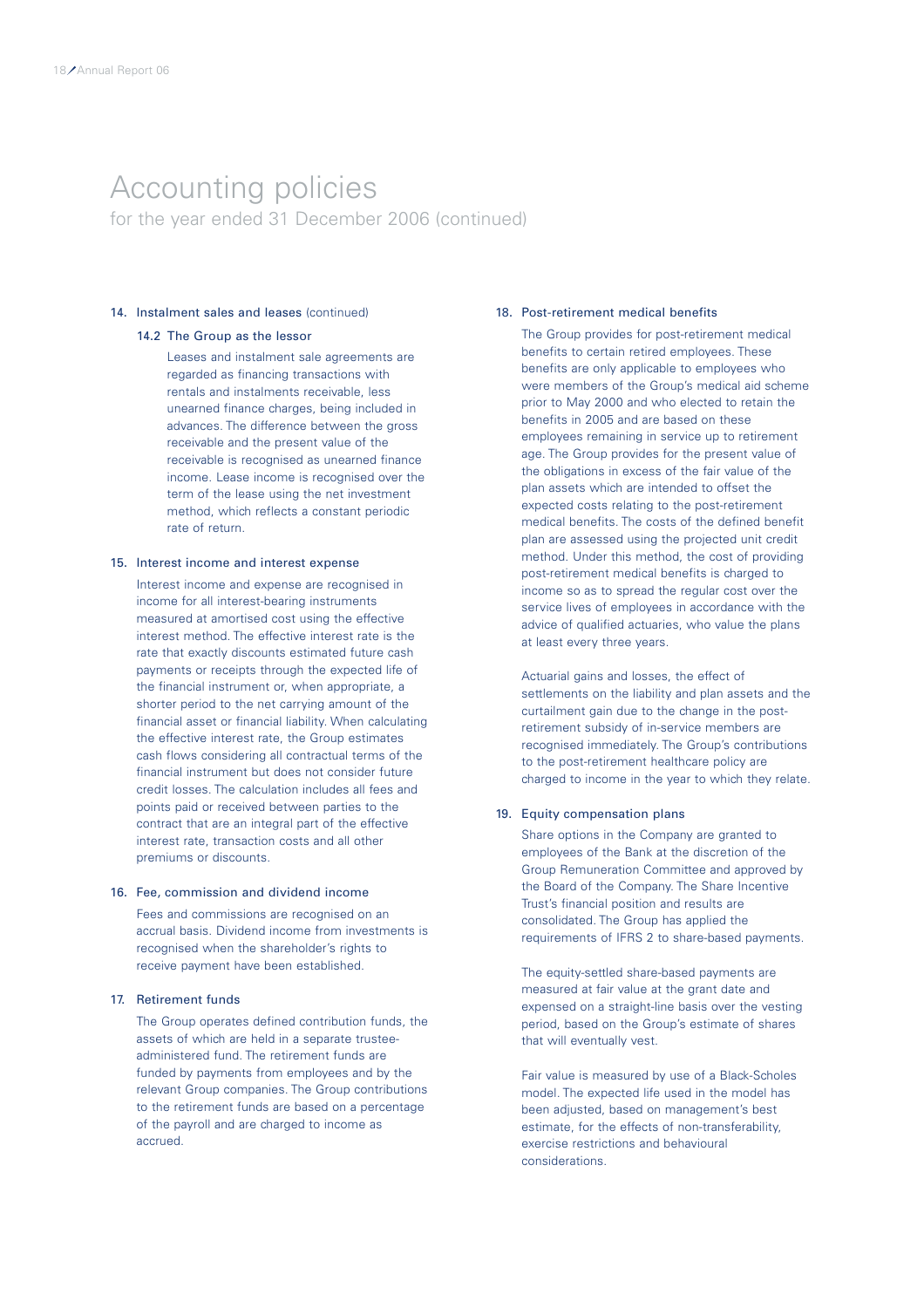for the year ended 31 December 2006 (continued)

### 20. Segment information

A business segment is a distinguishable component of the Group that is engaged in providing specific products or services whilst a geographical segment provides products or services in a particular economic environment.

#### 21. General credit-risk reserve

Banks Act circular 21/2004 requires that a general credit-risk reserve be recognised within Shareholders' equity for any shortfall between total impairments raised in terms of IAS 39 and the provisions required in terms of Regulation 28 of the Regulations relating to Banks. Such reserve is maintained through an appropriation of distributable reserves to a general credit-risk reserve.

### 22. Critical accounting estimates and judgements

The Group makes estimates and assumptions that affect the reported amounts of assets and liabilities. Estimates and judgements are continually evaluated and are based on historical experience and other factors, including expectations of future events that are believed to be reasonable under the circumstances.

### 22.1 Impairment losses on loans and advances

The Group reviews its loan portfolios to assess impairment on a monthly basis. In determining whether an impairment loss should be recorded in income, the Group makes judgements as to whether there is any observable data indicating that there is a measurable decrease in the estimated future cash flows from a portfolio of loans before the decrease can be identified with an individual loan in that portfolio. This evidence may include observable data indicating that there has been an adverse change in the payment status of borrowers in a group, or national or local economic conditions that correlate with defaults on assets in the group. Management uses estimates based on historical loss experience for assets with credit risk characteristics and objective evidence of impairment similar to those in the portfolio when scheduling its future cash flows. The methodology and assumptions used for estimating both the amount and timing of future cash flows are reviewed regularly to reduce any differences between loss estimates and actual loss experience.

#### 22.2 Fair value of derivatives

The fair value of financial instruments that are not quoted in active markets are determined by using valuation techniques. Where valuation techniques are used to determine fair values, they are validated and periodically reviewed by qualified personnel independent of the area that created them. All models are certified before they are used, and models are calibrated to ensure that outputs reflect actual data and comparative market prices. To the extent practical, models use only observable data, however areas such as credit risk, volatilities and correlations require management to make estimates. Changes in assumptions about these factors could affect reported fair value of financial instruments.

### 22.3 Impairment of available-for-sale equity investments

The Group determines that available-for-sale equity investments are impaired when there has been a significant or prolonged decline in the fair value below its cost. This determination of what is significant or prolonged requires judgement. In making this judgement, the Group evaluates among other factors, the normal volatility in share price. In addition impairment may be appropriate when there is evidence of a deterioration in the financial health of the investee, industry and sector performance, changes in technology, and operational and financing cash flows.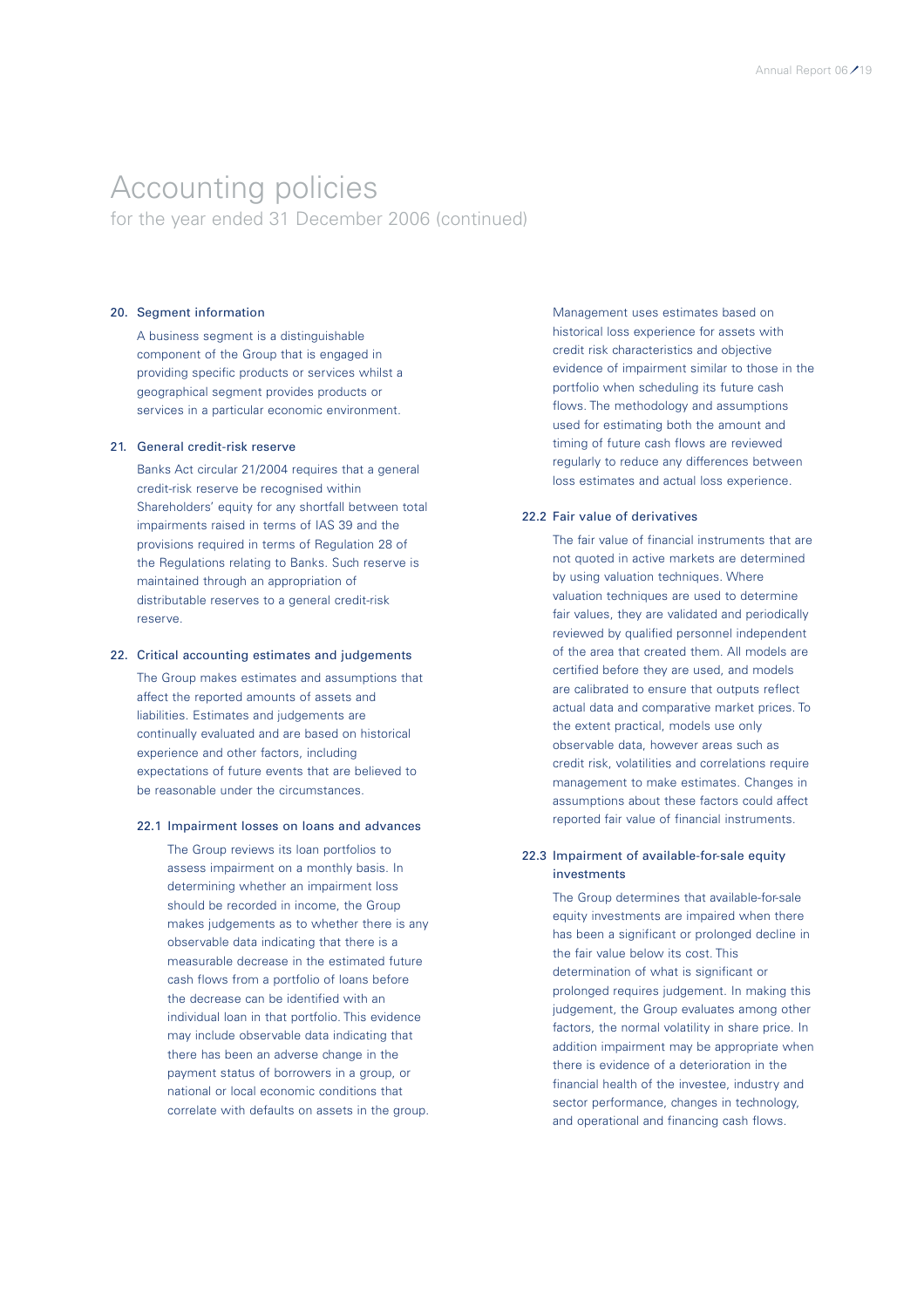for the year ended 31 December 2006 (continued)

### 22. Critical accounting estimates and judgements (continued)

### 22.4 Income taxes

There are many transactions and calculations for which the ultimate tax determination is uncertain during the ordinary course of business. The Group recognises liabilities for anticipated tax issues based on estimates of whether additional taxes will be due. Where the final tax outcome of these matters is different from the amounts that were initially recorded, such differences will impact the income tax and deferred tax provisions in the period in which such determination is made.

#### 23. Comparative figures

Where necessary, comparative figures are restated to be consistent with the disclosure in the current year. Details of restatements are provided in note 30.

### 24. Recent accounting developments

There are standards and interpretations in issue that are not yet effective. These include the following standards and interpretations that are applicable to the business of the Group and may have an impact on future financial statements. The impact of initial application has not been assessed as at the date of authorisation of the annual financial statements.

IFRS 7 (Financial Instruments: Disclosures) was issued during June 2005 but is only effective for annual periods beginning on or after 1 January 2007. The Group is subject to IFRS 7 as this

standard supersedes IAS 30 (Disclosures in the Financial Statements of Banks and Similar Financial Institutions) and supplements the principles of IAS 32 and IAS 39. The Group will apply IFRS 7 from the year ending 31 December 2007.

IFRS 8 (Operating segments) was issued during November 2006 but is only effective for annual periods beginning on or after 1 January 2009. The Group will apply IFRS 8 from the year ending 31 December 2009.

IRFIC 8 (Scope of IRFS 2) was issued during January 2006 but is only effective for annual periods beginning on or after 1 May 2006. The Group will apply IFRIC 8 from the year ending 31 December 2007.

IFRIC 9 (Reassessment of embedded derivatives) was issued during March 2006 but is only effective for annual periods beginning on or after 1 June 2006. The Group will apply IFRIC 9 from the year ending 31 December 2007.

IFRIC 10 (Interim financial reporting and impairment) was issued during July 2006 but is only effective for annual periods beginning on or after 1 November 2006. The Group will apply IFRIC 10 from the year ending 31 December 2007.

IFRIC 11 (Interim financial reporting and impairment) was issued during November 2006 but is only effective for annual periods beginning on or after 1 March 2007. The Group will apply IFRIC 11 from the year ending 31 December 2008.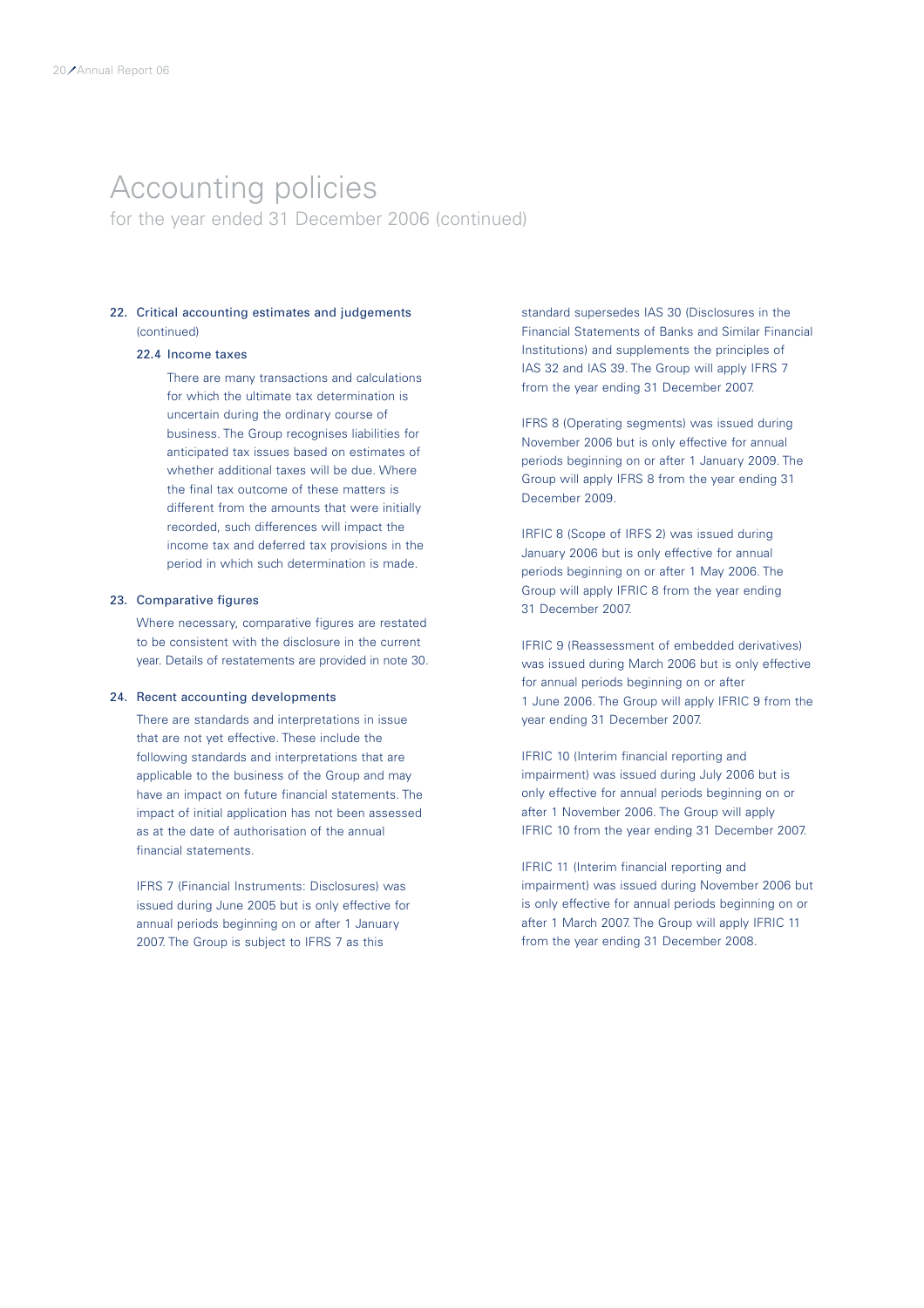### Balance sheets at 31 December 2006

|                                     |                |               | Group                    |               | Company       |
|-------------------------------------|----------------|---------------|--------------------------|---------------|---------------|
|                                     | <b>Note</b>    | 2006<br>R'000 | 2005<br>R'000            | 2006<br>R'000 | 2005<br>R'000 |
|                                     |                |               |                          |               |               |
| <b>ASSETS</b>                       |                |               |                          |               |               |
| Intangible assets                   | 1              | 11 551        | 7 0 2 0                  |               |               |
| Property and equipment              | $\overline{2}$ | 94 956        | 91 305                   |               |               |
| Investment properties               | 3              |               | 350                      |               |               |
| <b>Taxation</b>                     | 4              | 29            | 3 6 9 8                  | 29            | 29            |
| Other accounts receivable           | 5              | 145 291       | 14 887                   | 4             | 3             |
| Interest in subsidiaries            | 6              |               | $\overline{\phantom{0}}$ | 670 355       | 553 448       |
| Interest in associated company      | 7              | 3 6 2 6       | 3 3 2 3                  |               |               |
| Other investments                   | 8              | 7 209         | 2 3 6 5                  | 20            | 20            |
| Loans and advances                  | 9              | 2 066 432     | 1 458 677                |               |               |
| Derivative financial instruments    | 10             | 31 134        | 36 757                   |               |               |
| Negotiable securities               | 11             | 405 016       | 379 028                  |               |               |
| Cash and cash equivalents           | 12             | 1 683 974     | 1 408 972                | 138           | 87            |
| <b>Total assets</b>                 |                | 4 4 4 9 2 1 8 | 3 406 382                | 670 546       | 553 587       |
| <b>EQUITY AND LIABILITIES</b>       |                |               |                          |               |               |
| Shareholders' equity                |                | 667 418       | 550 179                  | 670 515       | 553 290       |
| Share capital and share premium     | 13             | 1 207 046     | 1 207 032                | 1 2 1 0 1 4 3 | 1 210 143     |
| Capital redemption reserve fund     |                | 3788          | 3788                     | 3788          | 3788          |
| Share-based payments reserve        |                | 3 0 2 5       | 847                      | 3 0 2 5       | 847           |
| General reserve                     |                | 7 4 7 8       | 7 4 7 8                  |               |               |
| Property revaluation reserve        |                | 45 588        | 36 476                   |               |               |
| Available-for-sale reserve          |                | 5 2 1 6       | (76)                     | 106 011       | (10043)       |
| General credit-risk reserve         |                | 13 954        | 10 835                   |               |               |
| <b>Accumulated loss</b>             |                | (618677)      | (716 201)                | (652 452)     | (651445)      |
| Liabilities                         |                | 3781800       | 2 856 203                | 31            | 297           |
| Deposits                            | 14             | 3 539 147     | 2 636 547                |               |               |
| Derivative financial instruments    | 10             | 29 189        | 38 531                   |               |               |
| <b>Provisions</b>                   | 15             | 38 994        | 31 647                   |               |               |
| Other accounts payable              | 17             | 174 435       | 149 478                  | 31            | 297           |
| Taxation                            | 4              | 35            |                          |               |               |
| <b>Total equity and liabilities</b> |                | 4 4 4 9 2 1 8 | 3 406 382                | 670 546       | 553 587       |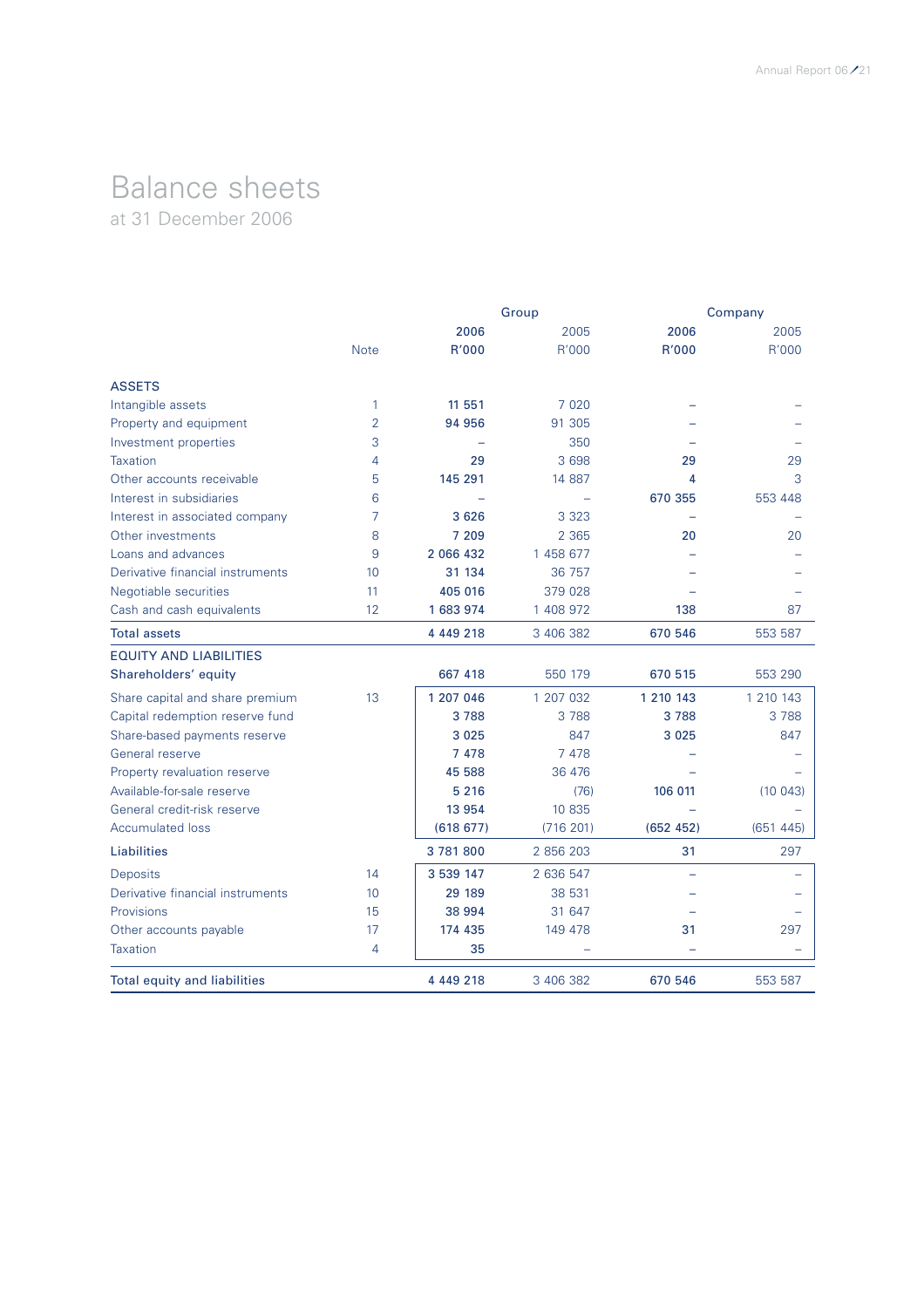# Income statements

for the year ended 31 December 2006

|                                                       |             | Group    |            |         | Company |  |  |
|-------------------------------------------------------|-------------|----------|------------|---------|---------|--|--|
|                                                       |             | 2006     | 2005       | 2006    | 2005    |  |  |
|                                                       | <b>Note</b> | R'000    | R'000      | R'000   | R'000   |  |  |
|                                                       |             |          | (restated) |         |         |  |  |
| Interest income                                       | 20          | 357 163  | 248 290    |         |         |  |  |
| Interest expenditure                                  | 21          | (189044) | (113 144)  |         |         |  |  |
| Net interest income before recoveries                 |             | 168 119  | 135 146    |         |         |  |  |
| Net recovery of credit losses                         | 9           | 1520     | 21 287     |         |         |  |  |
| Net interest income after recoveries                  |             | 169 639  | 156 433    |         |         |  |  |
| Net loss on disposal and revaluation of investments   |             | (347)    | (498)      |         | 527     |  |  |
| Non-interest income                                   | 22          | 147 520  | 111 712    | 266     |         |  |  |
| Net interest and non-interest income                  |             | 316812   | 267 647    | 266     | 527     |  |  |
| Operating expenditure                                 | 23          | (226040) | (224 286)  | (1 273) | (1088)  |  |  |
| Operating profit before exceptional item              |             | 90 772   | 43 361     | (1007)  | (561)   |  |  |
| Recovery of amounts previously written off in respect |             |          |            |         |         |  |  |
| of the release of the CGD quarantee                   | 9           | 8 6 0 2  | 23 119     |         |         |  |  |
| <b>Operating profit</b>                               |             | 99 374   | 66 480     | (1007)  | (561)   |  |  |
| Share of income from associated company               |             | 1 2 6 9  | 516        |         |         |  |  |
| Profit/(Loss) before taxation                         |             | 100 643  | 66 996     | (1007)  | (561)   |  |  |
| Taxation                                              | 24          |          |            |         |         |  |  |
| Attributable profit/(loss) after taxation             |             | 100 643  | 66 996     | (1007)  | (561)   |  |  |
| Earnings per ordinary share (cents)                   | 25.1        | 2.56     | 1.71       |         |         |  |  |
| Diluted earnings per ordinary share (cents)           | 25.2        | 2.56     | 1.70       |         |         |  |  |
| Dividends per share (cents)                           |             |          |            |         |         |  |  |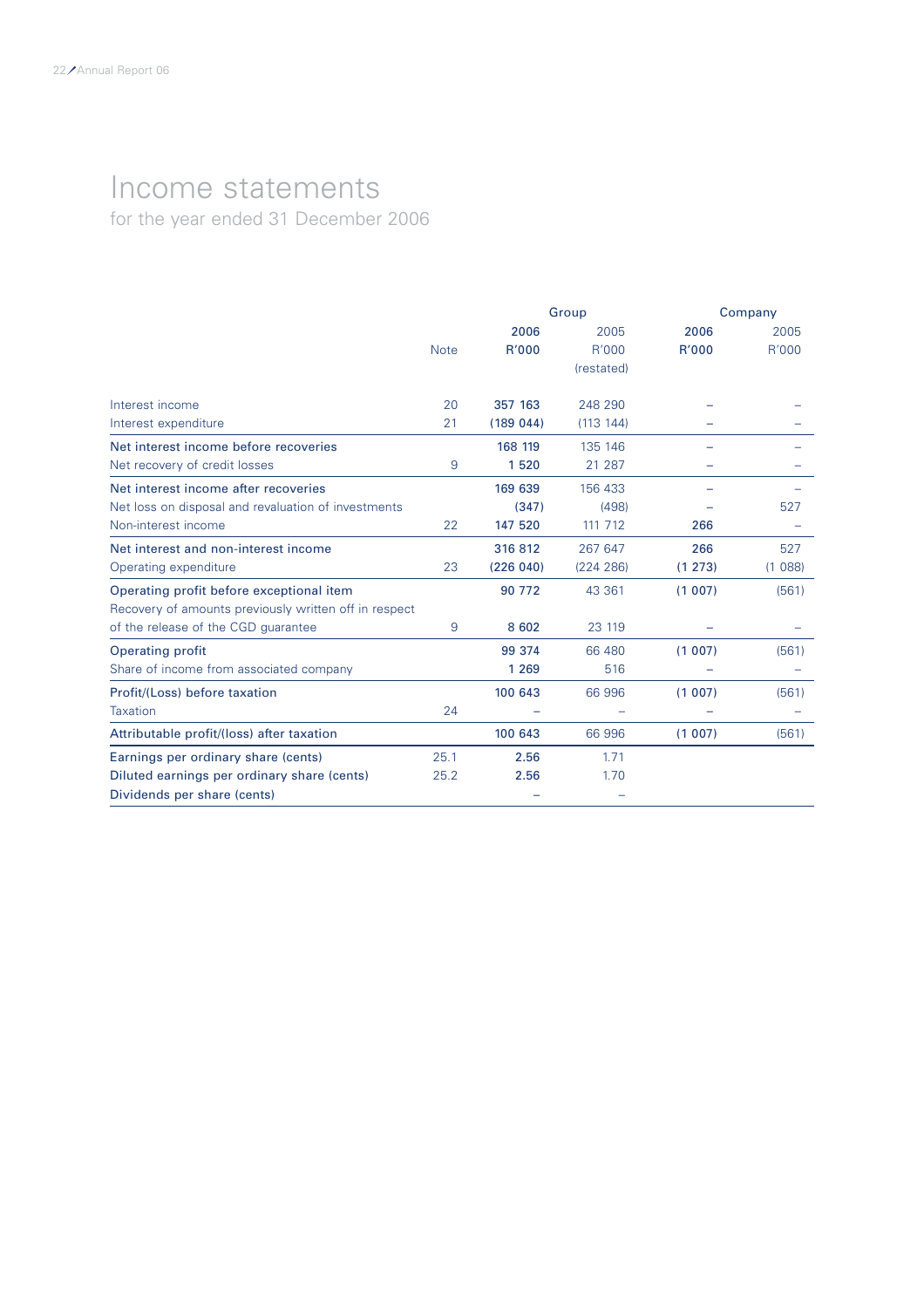### Statements of changes in equity for the year ended 31 December 2006

|                                         | Share                    | Capital                  | Share-            |                          | Property  |           |             |           |         |
|-----------------------------------------|--------------------------|--------------------------|-------------------|--------------------------|-----------|-----------|-------------|-----------|---------|
|                                         | capital                  | redemption               | based             |                          | re-       | Available | General     | Accu-     |         |
|                                         | and share                | reserve                  | payments          | General                  | valuation | -for-sale | credit-risk | mulated   |         |
|                                         | premium                  | fund                     | reserve           | reserve                  | reserve   | reserve   | reserve     | loss      | Total   |
|                                         | R'000                    | R'000                    | R'000             | R'000                    | R'000     | R'000     | R'000       | R'000     | R'000   |
| Group                                   |                          |                          |                   |                          |           |           |             |           |         |
| Shareholders' equity at                 | 1 208 642                | 3788                     | 123               | 7 4 7 8                  | 31 273    | (955)     | 31 668      | (781078)  | 500 939 |
| 1 January 2005                          |                          |                          |                   |                          |           |           |             |           |         |
| Net movement for the year               | (1610)                   |                          | 724               |                          | 5 2 0 3   | 879       | (20833)     | 64 877    | 49 240  |
| Change in accounting policy -           |                          |                          |                   |                          |           |           |             |           |         |
| IAS 32 and 39 credit risk impairments   |                          |                          |                   |                          |           |           |             | (22952)   | (22952) |
| Release of general credit-risk reserve  |                          |                          |                   |                          |           |           |             |           |         |
| on adoption of IFRS in respect of       |                          |                          |                   |                          |           |           |             |           |         |
| credit risk impairments                 |                          |                          |                   |                          |           |           | (22952)     | 22 952    |         |
| Revaluation of owner-occupied           |                          |                          |                   |                          |           |           |             |           |         |
| property                                |                          |                          |                   |                          | 5 2 0 3   |           |             |           | 5 2 0 3 |
| Gains and losses on                     |                          |                          |                   |                          |           |           |             |           |         |
| remeasurement to fair value             |                          |                          |                   |                          |           | (6)       |             |           | (6)     |
| Release to income on disposal of        |                          |                          |                   |                          |           |           |             |           |         |
| available-for-sale financial assets     |                          |                          |                   |                          |           | 885       |             |           | 885     |
| Increase in general credit-risk reserve |                          |                          |                   |                          |           |           | 2 1 1 9     | (2 119)   |         |
| Treasury shares on consolidation of     |                          |                          |                   |                          |           |           |             |           |         |
| share incentive trust                   | (1610)                   |                          |                   |                          |           |           |             |           | (1610)  |
| Share-based payments expense            |                          |                          | 724               |                          |           |           |             |           | 724     |
| Attributable profit after taxation      | $\overline{\phantom{0}}$ |                          | $\qquad \qquad -$ |                          |           |           | ÷           | 66 996    | 66 996  |
| Shareholders' equity at                 |                          |                          |                   |                          |           |           |             |           |         |
| 31 December 2005                        | 1 207 032                | 3788                     | 847               | 7 4 7 8                  | 36 476    | (76)      | 10 835      | (716 201) | 550 179 |
| Net movement for the year               | 14                       | $\overline{\phantom{0}}$ | 2 178             | $\overline{\phantom{0}}$ | 9 112     | 5 2 9 2   | 3 1 1 9     | 97 524    | 117 239 |
| Revaluation of owner-occupied           |                          |                          |                   |                          |           |           |             |           |         |
| property                                |                          |                          |                   |                          | 9 1 1 2   |           |             |           | 9 112   |
| Gains and losses on remeasurement       |                          |                          |                   |                          |           |           |             |           |         |
| to fair value                           |                          |                          |                   |                          |           | 5 2 9 4   |             |           | 5 2 9 4 |
| Release to income on disposal of        |                          |                          |                   |                          |           |           |             |           |         |
| available-for-sale financial assets     |                          |                          |                   |                          |           | (2)       |             |           | (2)     |
| Increase in general credit-risk reserve |                          |                          |                   |                          |           | ÷,        | 3 1 1 9     | (3 119)   |         |
| Treasury shares on consolidation        |                          |                          |                   |                          |           |           |             |           |         |
| of share incentive trust                | 14                       |                          |                   |                          |           |           |             |           | 14      |
| Share-based payments expense            |                          |                          | 2 178             |                          |           |           |             |           | 2 1 7 8 |
| Attributable profit after taxation      | -                        |                          | ÷                 |                          |           |           |             | 100 643   | 100 643 |
| Shareholders' equity at                 |                          |                          |                   |                          |           |           |             |           |         |
| 31 December 2006                        | 1 207 046                | 3788                     | 3 0 2 5           | 7 4 7 8                  | 45 588    | 5 2 1 6   | 13 954      | (618677)  | 667 418 |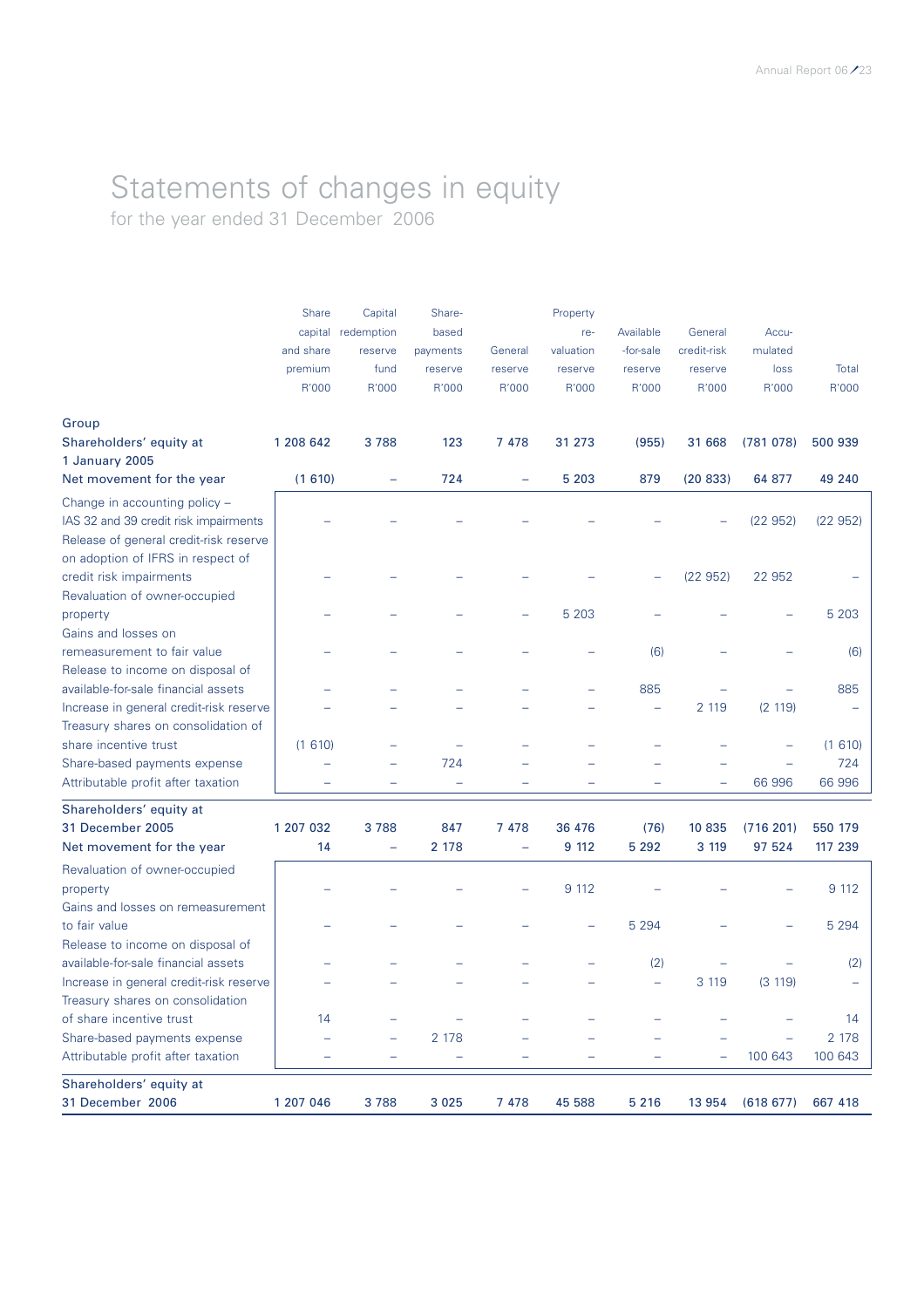### Statements of changes in equity for the year ended 31 December 2006 (continued)

|                                                                                        | <b>Share</b><br>capital<br>and share<br>premium<br>R'000 | Capital<br>redemption<br>reserve<br>fund<br>R'000 | Share-<br>based<br>payments<br>reserve<br>R'000 | Available<br>-for-sale<br>reserve<br>R'000 | Accu-<br>mulated<br>loss<br>R'000 | Total<br>R'000    |
|----------------------------------------------------------------------------------------|----------------------------------------------------------|---------------------------------------------------|-------------------------------------------------|--------------------------------------------|-----------------------------------|-------------------|
| Company                                                                                |                                                          |                                                   |                                                 |                                            |                                   |                   |
| Shareholders' equity at 1 January 2005<br>Net movement for the year                    | 1 210 143                                                | 3 7 8 8                                           | 123<br>724                                      | (60 607)<br>50 564                         | (650 884)<br>(561)                | 502 563<br>50 727 |
| Gains and losses on remeasurement<br>to fair value<br>Release to income on disposal of |                                                          |                                                   |                                                 | 50 995                                     |                                   | 50 995            |
| available-for-sale financial assets                                                    |                                                          |                                                   |                                                 | (431)                                      |                                   | (431)             |
| Share-based payments expense                                                           |                                                          |                                                   | 724                                             |                                            |                                   | 724               |
| Attributable loss after taxation                                                       |                                                          |                                                   |                                                 |                                            | (561)                             | (561)             |
| Shareholders' equity at 31 December 2005                                               | 1 210 143                                                | 3788                                              | 847                                             | (10043)                                    | (651445)                          | 553 290           |
| Net movement for the year                                                              |                                                          |                                                   | 2 1 7 8                                         | 116 054                                    | (1 007)                           | 117 225           |
| Gains and losses on remeasurement to fair value                                        |                                                          |                                                   |                                                 | 116 054                                    |                                   | 116 054           |
| Share-based payments expense                                                           |                                                          |                                                   | 2 1 7 8                                         |                                            |                                   | 2 1 7 8           |
| Attributable loss after taxation                                                       |                                                          |                                                   |                                                 |                                            | (1 007)                           | (1 007)           |
| Shareholders' equity at 31 December 2006                                               | 1 210 143                                                | 3788                                              | 3 0 2 5                                         | 106 011                                    | (652 452)                         | 670 515           |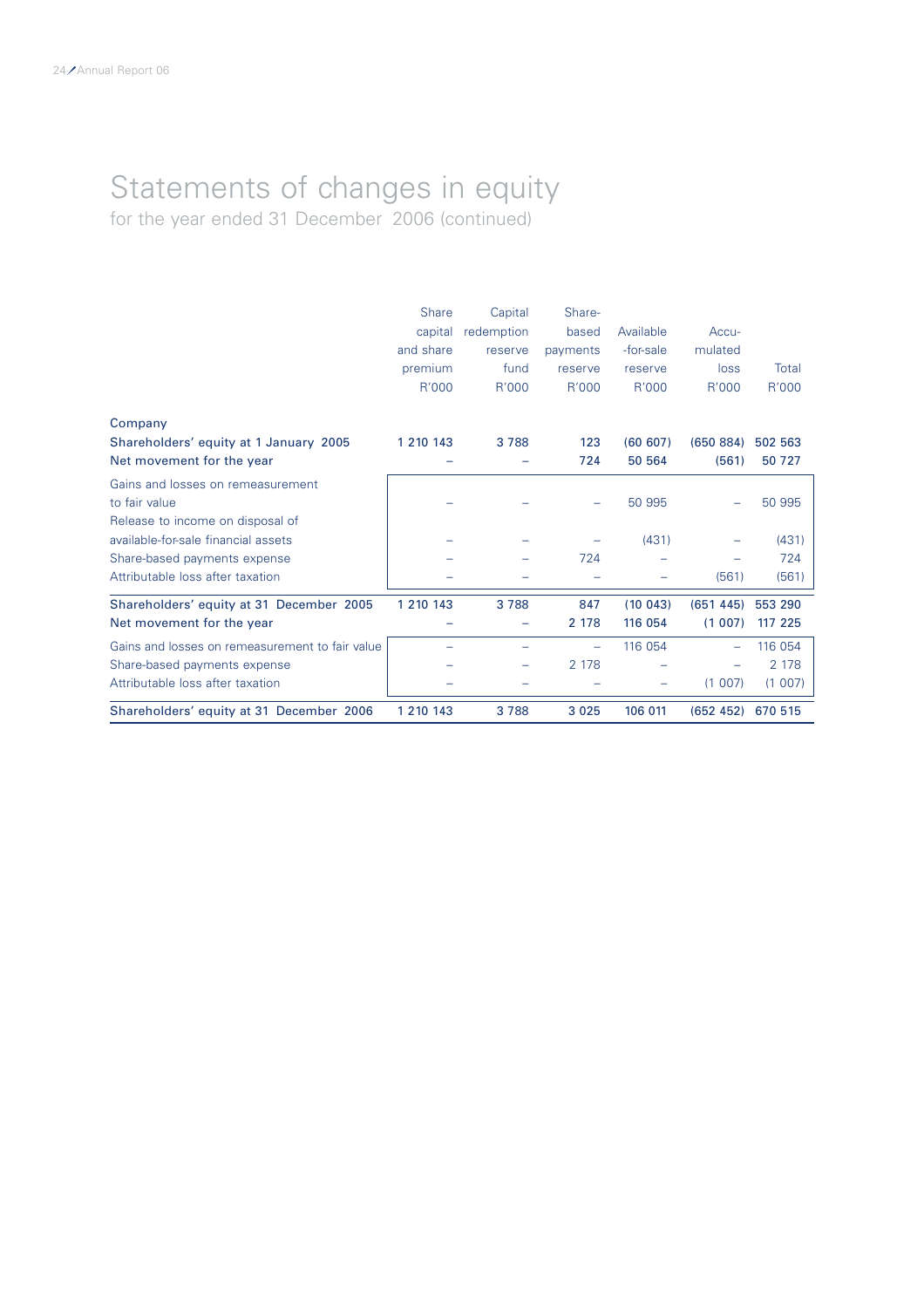# Cash flow statements

for the year ended 31 December 2006

|                                                       |             |           | Group      |        | Company |  |
|-------------------------------------------------------|-------------|-----------|------------|--------|---------|--|
|                                                       |             | 2006      | 2005       | 2006   | 2005    |  |
|                                                       | <b>Note</b> | R'000     | R'000      | R'000  | R'000   |  |
|                                                       |             |           | (restated) |        |         |  |
| <b>Operating activities</b>                           |             |           |            |        |         |  |
| Cash receipts from customers                          | 26.1        | 518 278   | 393 699    | 266    |         |  |
| Cash paid to suppliers and employees                  | 26.2        | (391 429) | (327 252)  | (1273) | (1088)  |  |
| Dividends received                                    |             | 7         | 80         |        |         |  |
| Taxation received/(paid)                              | 26.3        | 3 7 0 4   | (126)      |        |         |  |
| Net increase in income earning assets                 | 26.4        | (640942)  | (506 888)  |        |         |  |
| Net increase in deposits and other accounts           | 26.5        | 797 517   | 716 861    | 1058   | 195     |  |
| Net cash inflow/(outflow) from operating activities   |             | 287 135   | 276 374    | 51     | (893)   |  |
| <b>Investing activities</b>                           |             |           |            |        |         |  |
| Purchase of property, equipment and intangible assets |             | (13 239)  | (18652)    |        |         |  |
| Proceeds on sale of property,                         |             |           |            |        |         |  |
| equipment and intangible assets                       |             | 39        | 384        |        |         |  |
| Proceeds on disposal of investments                   |             | 101       | 1 576      |        | 644     |  |
| Decrease in associated company                        |             | 966       | 429        |        |         |  |
| Net cash (outflow)/inflow from investing activities   |             | (12 133)  | (16 263)   |        | 644     |  |
| Net cash inflow/(outflow) for year                    |             | 275 002   | 260 111    | 51     | (249)   |  |
| Cash and cash equivalents at beginning of year        |             | 1 408 972 | 1 148 861  | 87     | 336     |  |
| Cash and cash equivalents at end of year              | 12          | 1 683 974 | 1 408 972  | 138    | 87      |  |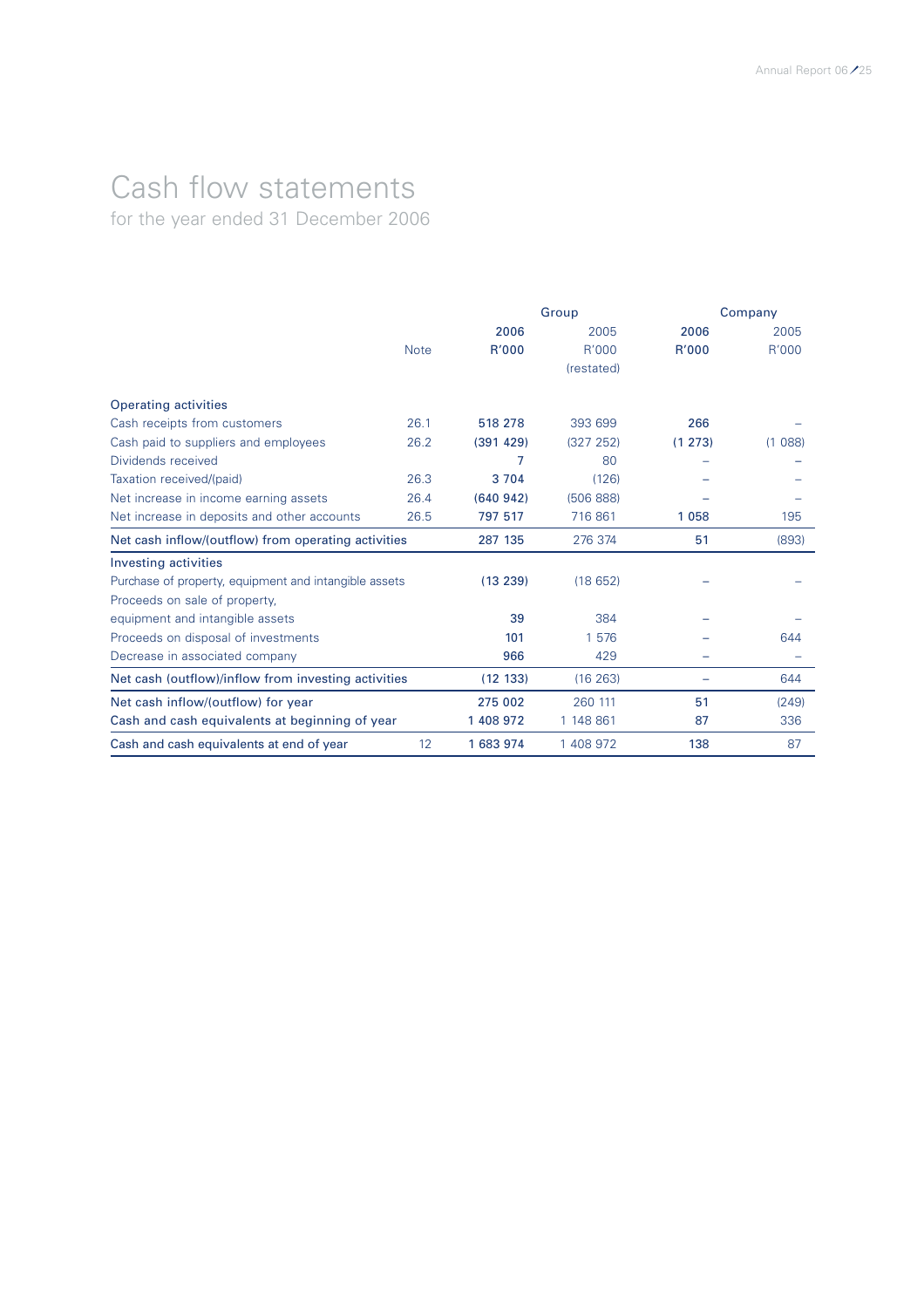for the year ended 31 December 2006

|                                                                     | Group        |          |
|---------------------------------------------------------------------|--------------|----------|
|                                                                     | 2006         | 2005     |
|                                                                     | <b>R'000</b> | R'000    |
| Intangible assets                                                   |              |          |
| Computer software                                                   |              |          |
| Cost at beginning of year                                           | 44 068       | 39 051   |
| Additions                                                           | 7648         | 5 017    |
| <b>Disposals</b>                                                    | (42)         |          |
| Cost at end of year                                                 | 51 674       | 44 068   |
| Accumulated amortisation and impairment losses at beginning of year | (37048)      | (32 250) |
| Amortisation                                                        | (3 108)      | (4798)   |
| <b>Disposals</b>                                                    | 33           |          |
| Accumulated amortisation and impairment losses at end of year       | (40123)      | (37048)  |
| Net carrying amount at end of year                                  | 11 551       | 7 0 2 0  |

|                                                          | Owner-<br>occupied<br>property<br>R'000 | Leasehold<br>improve-<br>ments<br>R'000 | Computer<br>equipment<br>R'000 | Furniture<br>and<br>fittings<br>R'000 | Office<br>equipment<br>R'000 | Motor<br>vehicles<br>R'000 | Total<br>R'000 |
|----------------------------------------------------------|-----------------------------------------|-----------------------------------------|--------------------------------|---------------------------------------|------------------------------|----------------------------|----------------|
| Property and equipment                                   |                                         |                                         |                                |                                       |                              |                            |                |
| Group<br>2006                                            |                                         |                                         |                                |                                       |                              |                            |                |
| Open market value/cost<br>at beginning of year           | 65 164                                  | 17 166                                  | 67 162                         | 8 4 7 2                               | 20 290                       | 422                        | 178 676        |
| <b>Revaluations</b>                                      | 8 0 0 0                                 |                                         |                                | -                                     |                              | $\overline{\phantom{0}}$   | 8 0 0 0        |
| <b>Additions</b>                                         |                                         | 963                                     | 2 0 4 9                        | 49                                    | 2 5 3 0                      | $\overline{\phantom{0}}$   | 5 5 9 1        |
| <b>Disposals</b>                                         |                                         | ÷                                       | (643)                          | (85)                                  | (356)                        | (83)                       | (1 167)        |
| Open market value/cost                                   |                                         |                                         |                                |                                       |                              |                            |                |
| at end of year                                           | 73 164                                  | 18 129                                  | 68 568                         | 8 4 3 6                               | 22 4 64                      | 339                        | 191 100        |
| Accumulated depreciation<br>and impairment losses        |                                         |                                         |                                |                                       |                              |                            |                |
| at beginning of year                                     | ÷                                       | (11 550)                                | (54981)                        | (6638)                                | (13 872)                     | (330)                      | (87371)        |
| Depreciation                                             | (1 112)                                 | (1 275)                                 | (5862)                         | (633)                                 | (2 098)                      | (40)                       | (11 020)       |
| Revaluation                                              | 1 1 1 2                                 |                                         |                                |                                       |                              | -                          | 1 1 1 2        |
| <b>Disposals</b>                                         |                                         | $\overline{\phantom{0}}$                | 634                            | 80                                    | 338                          | 83                         | 1 1 3 5        |
| <b>Accumulated depreciation</b><br>and impairment losses |                                         |                                         |                                |                                       |                              |                            |                |
| at end of year                                           |                                         | (12825)                                 | (60 209)                       | (7 191)                               | (15632)                      | (287)                      | (96 144)       |
| Net carrying amount<br>at end of year                    | 73 164                                  | 5 3 0 4                                 | 8 3 5 9                        | 1 2 4 5                               | 6832                         | 52                         | 94 956         |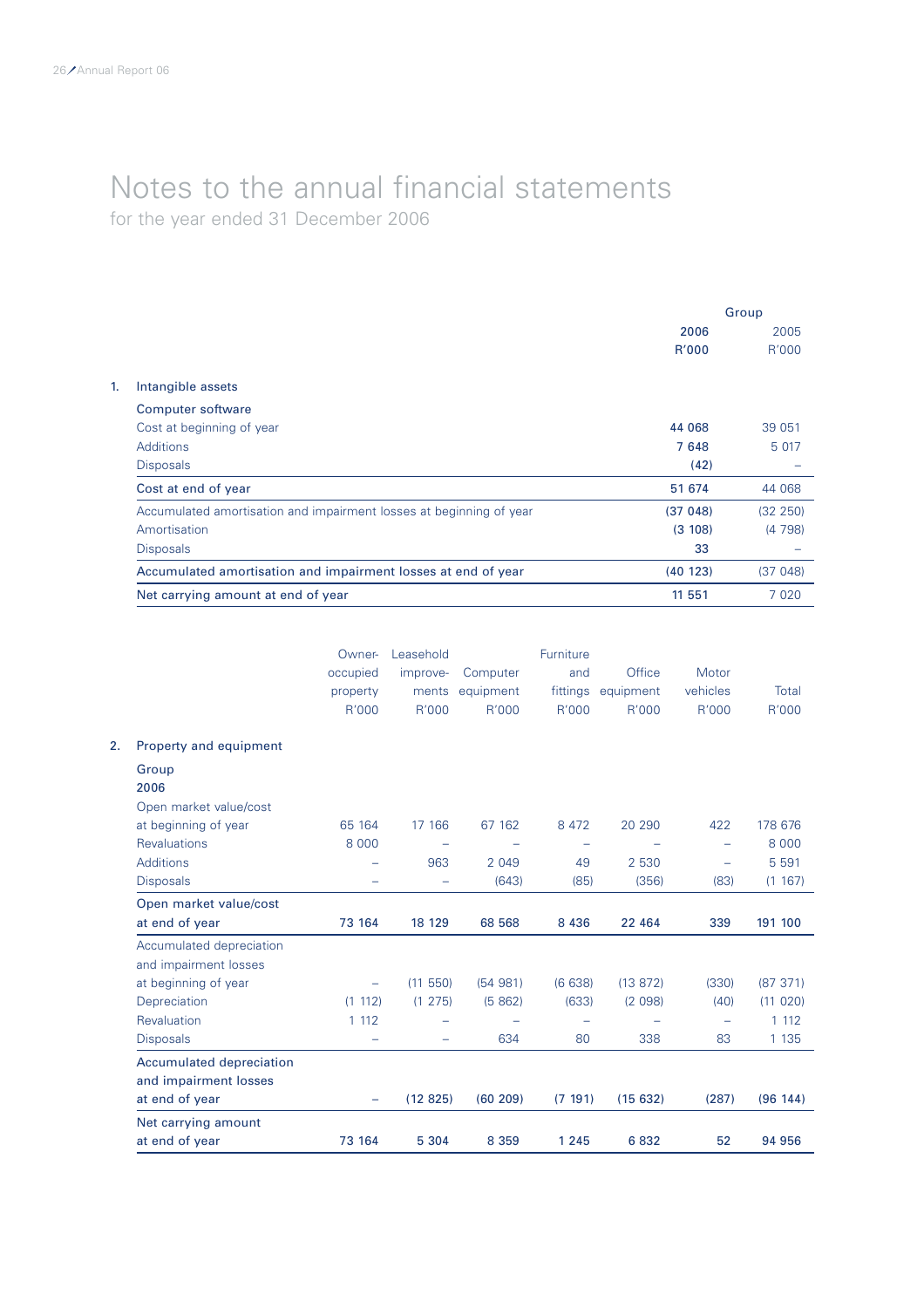### Notes to the annual financial statements for the year ended 31 December 2006 (continued)

|                                                          | Owner-<br>occupied<br>property<br>R'000 | Leasehold<br>improve-<br>ments<br>R'000 | Computer<br>equipment<br>R'000 | Furniture<br>and<br>fittings<br>R'000 | Office<br>equipment<br>R'000 | Motor<br>vehicles<br>R'000 | Total<br>R'000 |
|----------------------------------------------------------|-----------------------------------------|-----------------------------------------|--------------------------------|---------------------------------------|------------------------------|----------------------------|----------------|
| Property and equipment<br>(continued)                    |                                         |                                         |                                |                                       |                              |                            |                |
| Group<br>2005                                            |                                         |                                         |                                |                                       |                              |                            |                |
| Open market value/cost                                   |                                         |                                         |                                |                                       |                              |                            |                |
| at beginning of year                                     | 60 990                                  | 15 5 68                                 | 61 640                         | 8 2 6 9                               | 18 7 78                      | 722                        | 165 967        |
| <b>Revaluations</b>                                      | 4 1 7 4                                 | $\overline{\phantom{0}}$                |                                | $\overline{\phantom{0}}$              |                              | $\rightarrow$              | 4 1 7 4        |
| <b>Additions</b>                                         | ÷                                       | 3 9 4 0                                 | 7975                           | 205                                   | 1 5 1 5                      | $\overline{\phantom{0}}$   | 13 635         |
| <b>Disposals</b>                                         | -                                       | (2342)                                  | (2453)                         | (2)                                   | (3)                          | (300)                      | (5 100)        |
| Open market value/cost                                   |                                         |                                         |                                |                                       |                              |                            |                |
| at end of year                                           | 65 164                                  | 17 166                                  | 67 162                         | 8 4 7 2                               | 20 290                       | 422                        | 178 676        |
| Accumulated depreciation<br>and impairment losses        |                                         |                                         |                                |                                       |                              |                            |                |
| at beginning of year                                     | $\overline{\phantom{m}}$                | (12 324)                                | (49563)                        | (5963)                                | (12 503)                     | (586)                      | (80939)        |
| Depreciation                                             | (1 029)                                 | (1432)                                  | (7480)                         | (676)                                 | (1 372)                      | (44)                       | (12 033)       |
| Revaluation                                              | 1 0 2 9                                 |                                         |                                |                                       |                              | $\equiv$                   | 1 0 2 9        |
| <b>Disposals</b>                                         | $\equiv$                                | 2 2 0 6                                 | 2 0 6 2                        | $\mathbf{1}$                          | 3                            | 300                        | 4 5 7 2        |
| <b>Accumulated depreciation</b><br>and impairment losses |                                         |                                         |                                |                                       |                              |                            |                |
| at end of year                                           | ÷,                                      | (11550)                                 | (54981)                        | (6638)                                | (13872)                      | (330)                      | (87 371)       |
| Net carrying amount                                      |                                         |                                         |                                |                                       |                              |                            |                |
| at end of year                                           | 65 164                                  | 5 6 1 6                                 | 12 181                         | 1834                                  | 6 4 1 8                      | 92                         | 91 305         |

Notes

1. G J Van Zyl, a valuator with Van Zyl Valuers and a Member of The Institute of Valuers of South Africa, independently valued the properties at 31 December 2006.

2. A register containing details of owner-occupied properties and the revaluation thereof is available for inspection at the registered office of the Company.

|    |                                        |       | Group |
|----|----------------------------------------|-------|-------|
|    |                                        | 2006  | 2005  |
|    |                                        | R'000 | R'000 |
| 3. | Investment properties                  |       |       |
|    | Open-market value at beginning of year | 350   | 770   |
|    | <b>Disposals</b>                       | (350) | (470) |
|    | <b>Revaluations</b>                    |       | 50    |
|    | Open-market value at end of year       |       | 350   |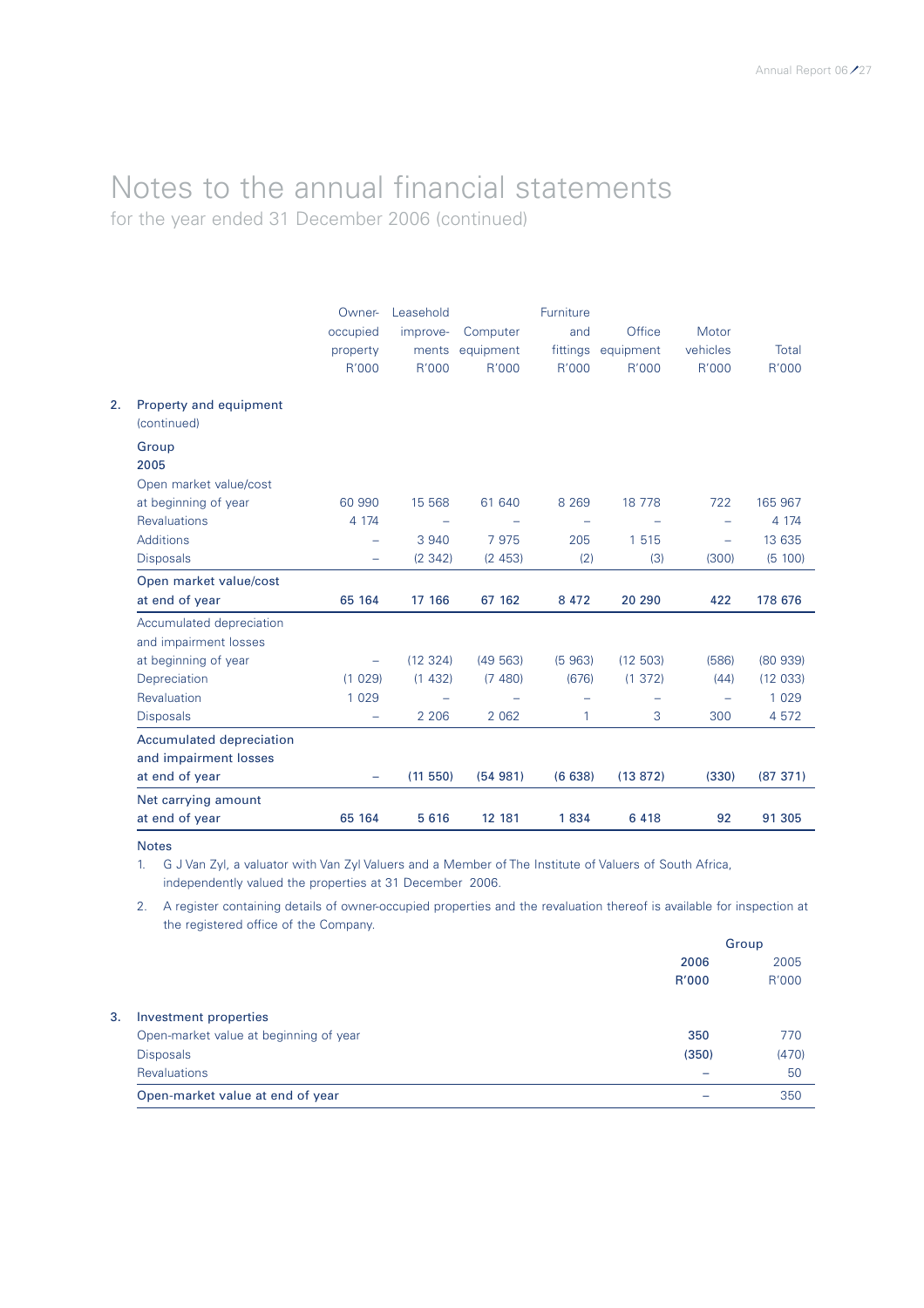for the year ended 31 December 2006 (continued)

|    |                                                                          | 2006<br>R'000 | Group<br>2005<br>R'000 | 2006<br><b>R'000</b> | Company<br>2005<br>R'000 |
|----|--------------------------------------------------------------------------|---------------|------------------------|----------------------|--------------------------|
| 4. | <b>Taxation</b>                                                          |               |                        |                      |                          |
|    | South African Revenue Services<br>Taxation overpaid by the Group/Company | 29            | 3698                   | 29                   | 29                       |
|    | Taxation owing by the Group                                              | 35            |                        |                      |                          |
| 5. | Other accounts receivable                                                |               |                        |                      |                          |
|    | Items in transit                                                         | 7 743         | 4 3 4 5                |                      |                          |
|    | Prepayments and deposits                                                 | 4 1 5 9       | 3 7 2 1                | 4                    | 3                        |
|    | Other receivables                                                        | 133 389       | 6821                   |                      |                          |
|    |                                                                          | 145 291       | 14 887                 | 4                    | 3                        |

Other receivables includes amounts due from Alliance Partners which have been settled after year-end.

|    |                                 |               | Company       |  |
|----|---------------------------------|---------------|---------------|--|
|    |                                 | 2006<br>R'000 | 2005<br>R'000 |  |
| 6. | Interest in subsidiaries        |               |               |  |
|    | Unlisted                        |               |               |  |
|    | Shares at fair value            | 683 256       | 567 202       |  |
|    | Loan amount owing to subsidiary | (12901)       | (13754)       |  |
|    |                                 | 670 355       | 553 448       |  |

A list of principal subsidiary companies is contained in note 7 of the Directors' report. The loan is interest free and has no fixed terms of maturity.

|                                                         |         | Group   |
|---------------------------------------------------------|---------|---------|
|                                                         | 2006    | 2005    |
|                                                         | R'000   | R'000   |
| Interest in associated company                          |         |         |
| Unlisted                                                |         |         |
| Statman Investments (Pty) Limited *                     |         |         |
| Shares at cost                                          | 675     | 675     |
| Accumulated share of post-acquisition profits           | 4 3 4 6 | 3 0 7 7 |
| Dividends received                                      | (1395)  | (429)   |
|                                                         | 3 6 2 6 | 3 3 2 3 |
| Directors' valuation of the unlisted associated company | 3626    | 3 3 2 3 |
|                                                         |         |         |

\* Financial year-end February

Summarised financial information of the associated company is disclosed in note 28.4.

|    |                                              | Group         |               | Company       |               |
|----|----------------------------------------------|---------------|---------------|---------------|---------------|
|    |                                              | 2006<br>R'000 | 2005<br>R'000 | 2006<br>R'000 | 2005<br>R'000 |
| 8. | Other investments                            |               |               |               |               |
|    | Available-for-sale<br>Unlisted               | 7 209         | 2 3 6 5       | 20            | 20            |
|    | Directors' valuation of unlisted investments | 7 209         | 2 3 6 5       | 20            | 20            |

A register containing details of investments is available for inspection at the registered office of the Company.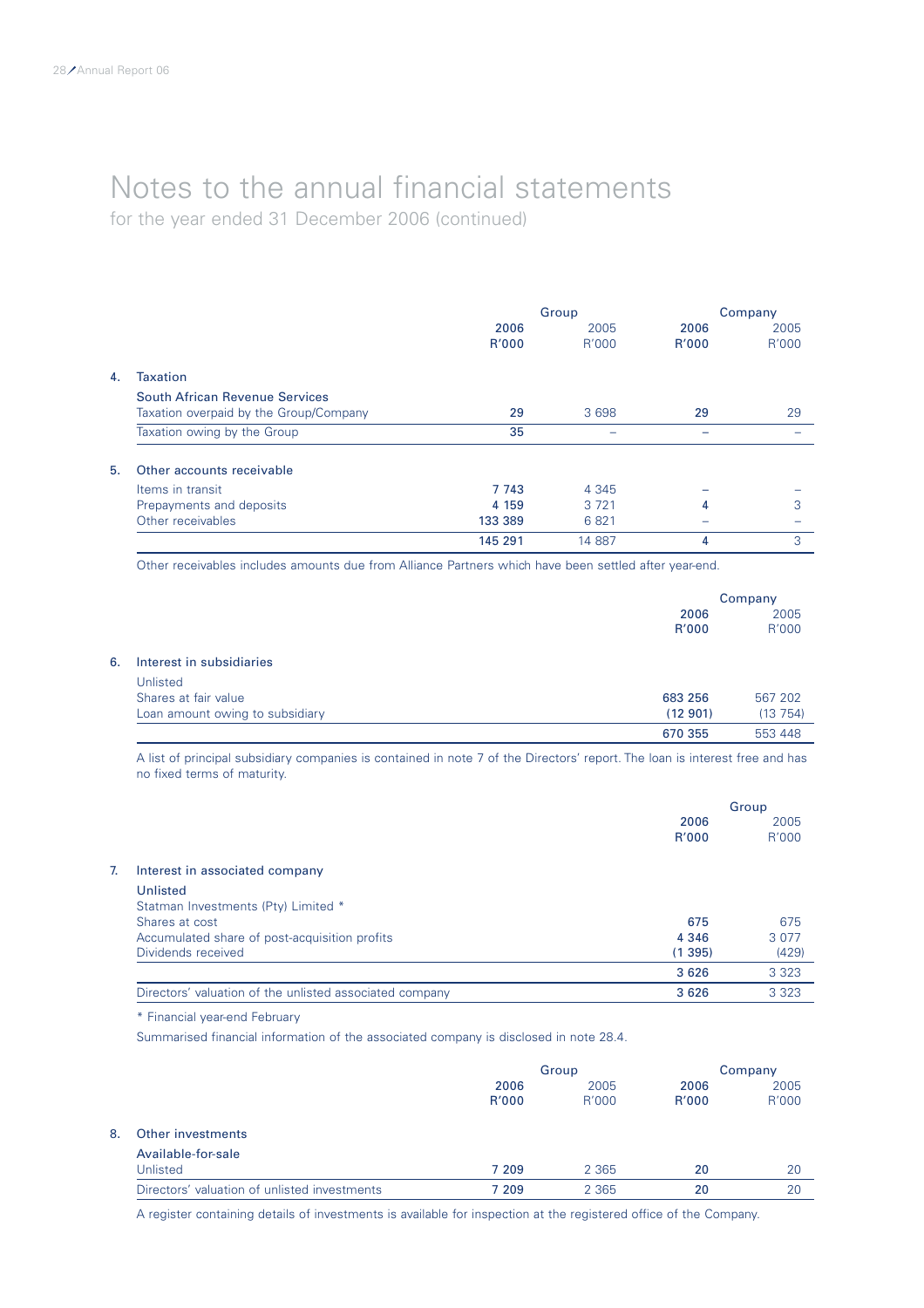### Notes to the annual financial statements for the year ended 31 December 2006 (continued)

Group 2006 2005 R'000 R'000 9. Loans and advances Category analysis *Amortised cost* 2 053 778 1 758 930 Current accounts 460 389 318 177 Credit card 29 002 137 638 Mortgage loans 699 122 529 247 Instalment sales and leases 299 284 209 642 Other advances 564 226 *Fair value* Other advances 114 205 129 292 2 167 983\* 1 888 222 Less: Impairment for credit losses (64 394)\* (268 665) Less: Interest in suspense (37 157)\* (160 880) 2 066 432 1 458 677 All loans and advances are denominated in South African Rand. Maturity analysis Repayable on demand **696 353** 696 215 Maturing within six months 105 259 61 884 Maturing after six months but within 12 months 119 327 65 798 Maturing after 12 months 1 247 044 1 064 325 2 167 983 1 888 222 The maturity analysis is based on the remaining period to contractual maturity at year-end. Impairment for credit losses Balance at beginning of year 264 204 264 264 205 294 264 205 206 206 207 208 208 208 208 208 208 208 208 208 20 Movements for year: Credit losses written-off (4 995) (39 826) Impairments utilised in writing off sold legacy loans and advances (214 578)\* (214 578)\* Net impairments raised 15 302 14 227 Creation of credit-risk impairments on adoption of IFRS  $\overline{22952}$ Other net impairments raised/(released) 15 302 (8 725) Balance at end of year 64 394 268 665 Comprising: Portfolio impairment 4 238 Specific impairment 32 712 264 427 Balance at end of year 64 394 268 665 Net recovery of credit losses Net impairments (raised)/released (15 302) 8 725

1 520 21 287 Exceptional items as per income statement Recovery of amounts previously written off in respect of the release of the CGD guarantee 8 602 23 119

Recoveries in respect of amounts previously written off **947 9705** 9705 Other credit risk related provisions released – 2 857

Recoveries in respect of sold legacy loans and advances 7 345

\* Effective 1 December 2006, legacy loans and advances of R377.4 million were sold to a third party. Specific impairments and interest in suspense of R214.6 million and R157.3 million, respectively, were utilised in writing off this debt.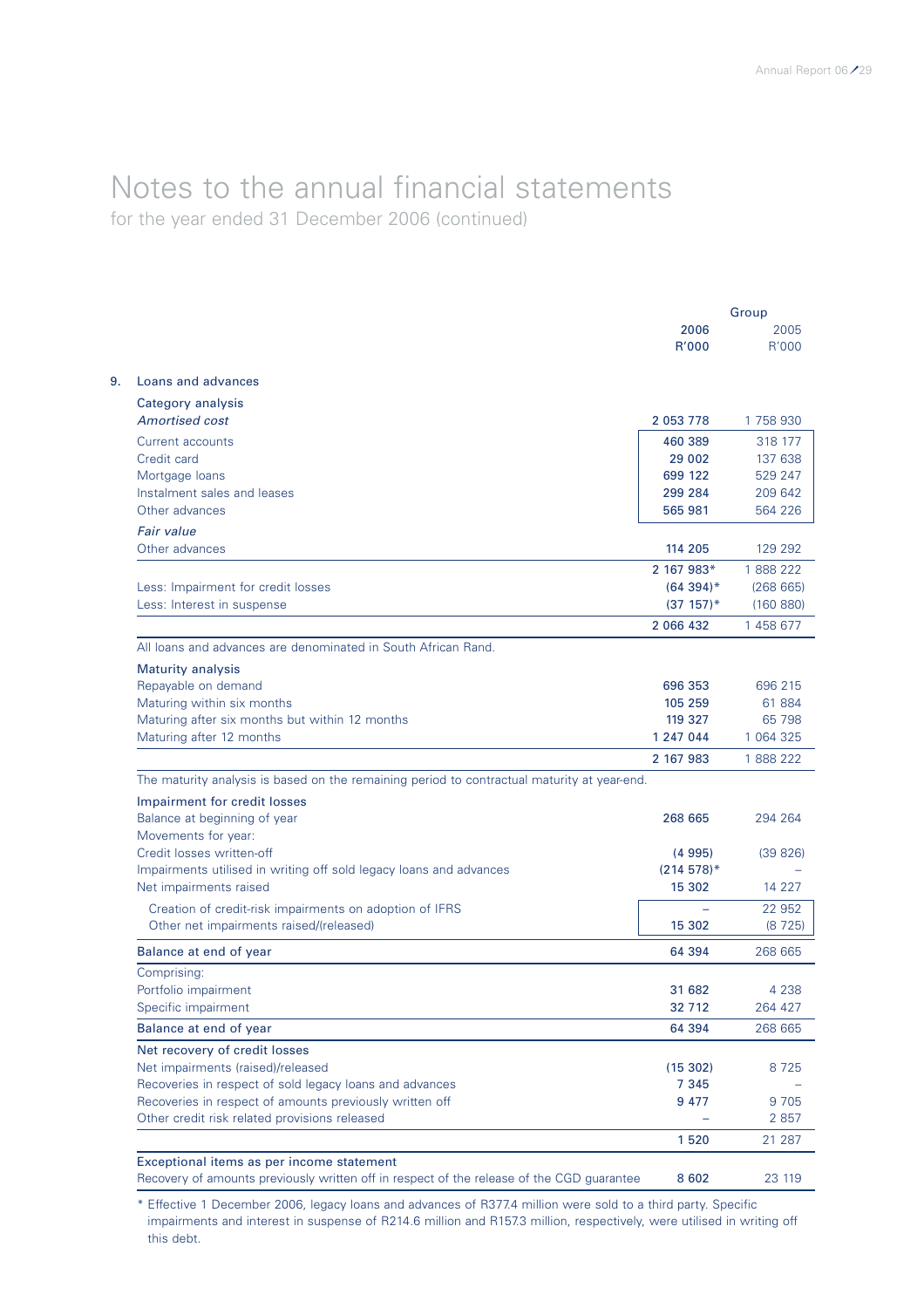for the year ended 31 December 2006 (continued)

|    |                                      |                    | <b>Balance after</b> |                         |                         |
|----|--------------------------------------|--------------------|----------------------|-------------------------|-------------------------|
|    |                                      |                    | interest in          | Specific                |                         |
|    |                                      |                    | suspense             | impairment              | Net balance             |
|    |                                      |                    | R'000                | R'000                   | R'000                   |
| 9. | Loans and advances (continued)       |                    |                      |                         |                         |
|    | Non-performing loans                 |                    |                      |                         |                         |
|    | Group                                |                    |                      |                         |                         |
|    | 2006                                 |                    |                      |                         |                         |
|    | Category analysis                    |                    |                      |                         |                         |
|    | Current accounts                     |                    | 9 1 5 9              | 5959                    | 3 200                   |
|    | Credit card                          |                    | 6 5 8 8              | 6 4 4 6                 | 142                     |
|    | Mortgage loans                       |                    | 4 2 5 7              | 1 1 3 4                 | 3 1 2 3                 |
|    | Instalment sales and leases          |                    | 6 7 3 7              | 5 638                   | 1 0 9 9                 |
|    | Other advances                       |                    | 19 668               | 13 535                  | 6 133                   |
|    |                                      |                    | 46 409               | 32 7 12                 | 13 697                  |
|    | 2005                                 |                    |                      |                         |                         |
|    | Category analysis                    |                    |                      |                         |                         |
|    | Current accounts                     |                    | 1830                 |                         | 1830                    |
|    | Credit cards                         |                    | 67826                | 67 579                  | 247                     |
|    | Mortgage loans                       |                    | 28 7 29              | 12 182                  | 16 547                  |
|    | Instalment sales and leases          |                    | 52 355               | 51 186                  | 1 1 6 9                 |
|    | Other advances                       |                    | 145 220              | 133 480                 | 11 740                  |
|    |                                      |                    | 295 960              | 264 427                 | 31 533                  |
|    |                                      |                    |                      |                         |                         |
|    |                                      | Notional           |                      | <b>Notional</b>         |                         |
|    |                                      | principal          | Fair value           | principal               | Fair value              |
|    |                                      | of assets<br>R'000 | of assets<br>R'000   | of liabilities<br>R'000 | of liabilities<br>R'000 |
|    |                                      |                    |                      |                         |                         |
|    | 10. Derivative financial instruments |                    |                      |                         |                         |
|    | Group                                |                    |                      |                         |                         |
|    | 2006                                 |                    |                      |                         |                         |
|    | Held-for-trading                     |                    |                      |                         |                         |
|    | Foreign exchange contracts           | 1 022 312          | 30 402               | 461 355                 | 13 350                  |
|    | Interest rate swaps                  | 30 700             | 732                  | 172 699                 | 15 839                  |
|    |                                      | 1 053 012          | 31 134               | 634 054                 | 29 189                  |
|    | 2005                                 |                    |                      |                         |                         |
|    | Held-for-trading                     |                    |                      |                         |                         |
|    | Foreign exchange contracts           | 1 118 646          | 36 757               | 401 219                 | 8937                    |
|    | Interest rate swaps                  | 100 000            |                      | 315 832                 | 29 594                  |
|    |                                      | 1 218 646          | 36 757               | 717 051                 | 38 531                  |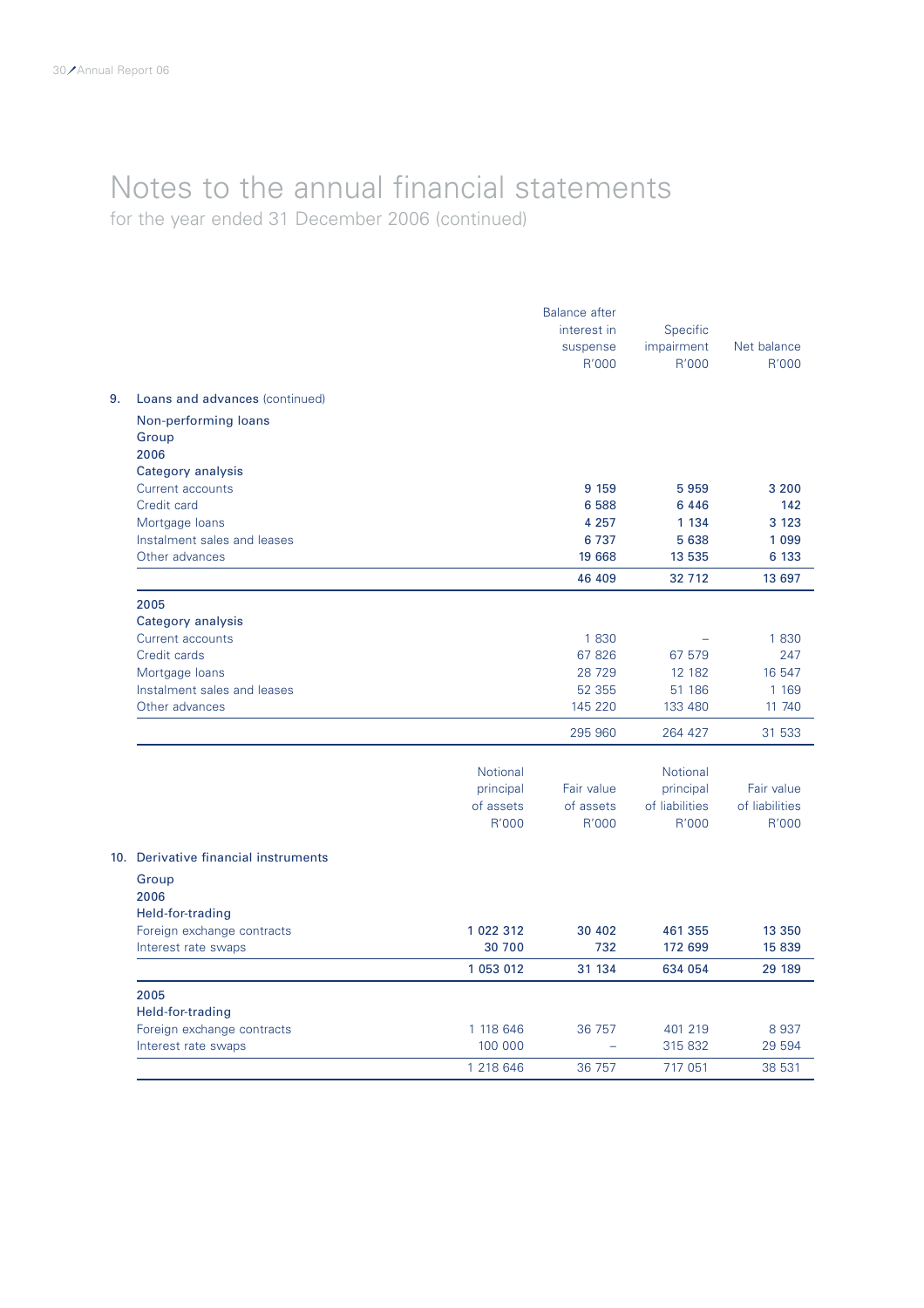### Notes to the annual financial statements for the year ended 31 December 2006 (continued)

Group 2006 2005 R'000 R'000 11. Negotiable securities Loans and receivables Treasury bills 129 509 129 Street (184 539 129 Street (184 539 129 Street (184 539 129 Street (184 539 129 Street (184 Street (184 Street (184 Street (184 Street (184 Street (185 Street (185 Street (185 Street (185 Street Landbank bills 9 867 – Debentures 26 105 58 226 Non-liquid bills and acceptances – 56 Held as fair value through profit and loss Corporate bonds 184 505 191 237 405 016 379 028 Maturity analysis Repayable within one month 66 061 153 175 Maturing within six months 164 450 34 616 Maturing after six months but within 12 months 152 607 and 152 607 Maturing after 12 months but within five years 31 898 191 237 405 016 379 028

The maturity analysis is based on the remaining period to contractual maturity at year-end.

|                                     | Group            |              | Company      |           |
|-------------------------------------|------------------|--------------|--------------|-----------|
|                                     | 2006             | 2005         | 2006         | 2005      |
|                                     | R'000            | R'000        | R'000        | R'000     |
| 12. Cash and cash equivalents       |                  |              |              |           |
| Cash and bank notes                 | 28 350           | 19 946       |              |           |
| <b>Central Bank balances</b>        | 49 325           | 35 719       |              |           |
| Domestic bank balances              | 88 011           | 151 785      | 138          | 87        |
| Foreign bank balances               | 1518288          | 1 201 522    |              |           |
|                                     | 1 683 974        | 1 408 972    | 138          | 87        |
|                                     |                  |              |              |           |
|                                     |                  | <b>Share</b> | <b>Share</b> |           |
|                                     | Number of issued | capital      | premium      | Total     |
|                                     | ordinary shares  | R'000        | R'000        | R'000     |
| 13. Share capital and share premium |                  |              |              |           |
| 13.1 Issued - Group                 |                  |              |              |           |
| At 1 January 2005                   | 3 930 371 929    | 37 888       | 1 170 754    | 1 208 642 |
| Treasury shares on consolidation    |                  |              |              |           |
| of share incentive trust            | (5246405)        | (1 610)      |              | (1 610)   |
| At 31 December 2005                 | 3 925 125 524    | 36 278       | 1 170 754    | 1 207 032 |
| Treasury shares on consolidation    |                  |              |              |           |
| of share incentive trust            | 82 500           | 14           |              | 14        |
| At 31 December 2006                 | 3 925 208 024    | 36 29 2      | 1 170 754    | 1 207 046 |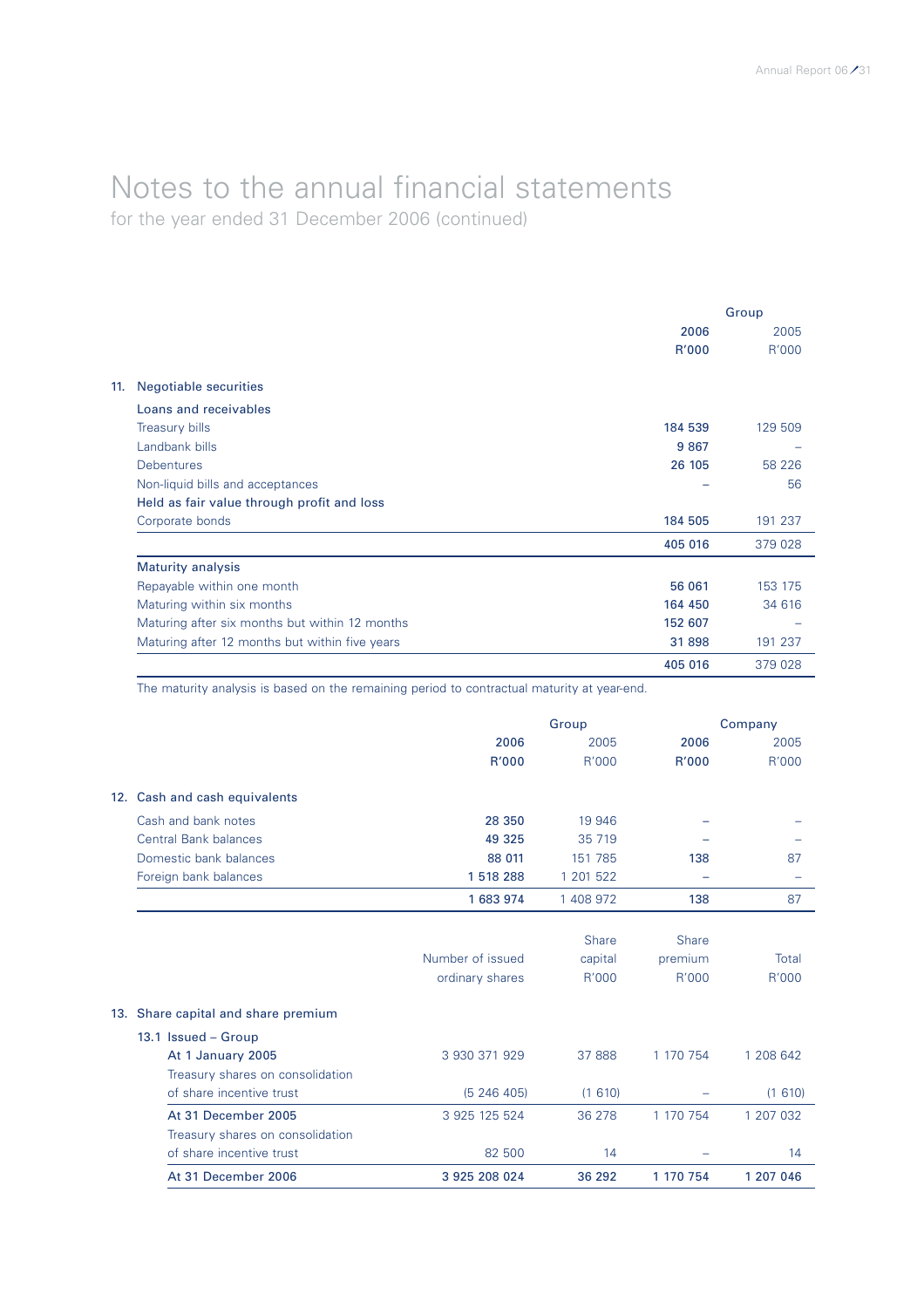for the year ended 31 December 2006 (continued)

|                                                 |                  | <b>Share</b> | <b>Share</b> |           |
|-------------------------------------------------|------------------|--------------|--------------|-----------|
|                                                 | Number of issued | capital      | premium      | Total     |
|                                                 | ordinary shares  | R'000        | R'000        | R'000     |
| 13. Share capital and share premium (continued) |                  |              |              |           |
| 13.2 Issued - Company                           |                  |              |              |           |
| At 31 December 2005                             |                  |              |              |           |
| and 31 December 2006                            | 3 938 918 524    | 39 389       | 1 170 754    | 1 210 143 |
|                                                 |                  |              |              |           |

#### 13.3 Authorised

The total authorised number of ordinary shares is 4 465 955 440 shares (2005: 4 465 955 440 shares) with a par value of 1 cent each. The total authorised number of preference shares is 15 200 000 shares (2005: 15 200 000 shares) with a par value of 1 cent each.

### 13.4 Unissued

The unissued ordinary shares are under the control of the Directors until the next Annual General Meeting.

### 13.5 Share incentive scheme

Options may be exercised in respect of 33% of the option shares after the expiration of two years from the offer date, in respect of a further 33% after the expiration of three years from the offer date and the remaining option shares after the expiration of four years from the offer date. Such percentages are to be carried forward on a cumulative basis. Should the options not be exercised by the fifth anniversary date of the offer, the option holder is obliged to exercise the option in respect of at least 20% of the options in question by the sixth anniversary date of the offer or else the said 20% of the options will lapse. The same rule applies for the seventh, eighth, ninth and tenth anniversary of the offer date until the options in question have either lapsed or been exercised.

The number of shares, which could be utilised for the purposes of the scheme are 393 891 852 (2005: 787 783 705), which is 10% (2005: 20%) of the issued share capital of the Company at year end. The number of scheme shares that may be issued to a single participant is 59 083 778, or 1.5% of the total number of issued shares. The table below sets out the movements in the options.

Refer to the shareholder spread on page 64 for information relating to the shares held by the Mercantile Share Incentive Trust.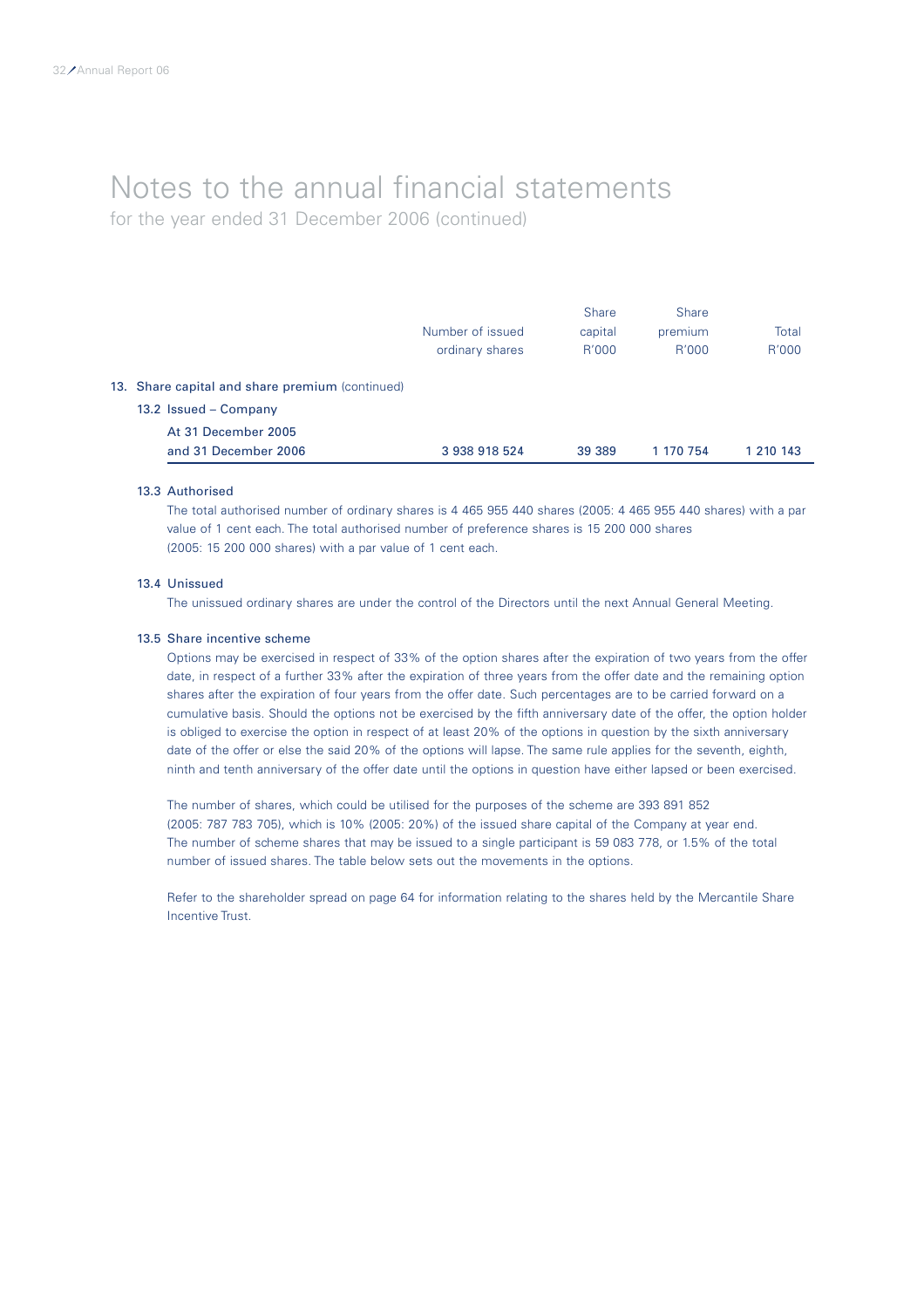### Notes to the annual financial statements for the year ended 31 December 2006 (continued)

### 13. Share capital and share premium (continued) 13.5 Share incentive scheme (continued)

|                   |          |                          |                       |           |           |                      | Exercisable              |                          |
|-------------------|----------|--------------------------|-----------------------|-----------|-----------|----------------------|--------------------------|--------------------------|
|                   | Exercise | Options at               | Granted               | Forfeited | Exercised | Options at           | options                  | Relating                 |
|                   | price    | beginning                | during                | during    | during    | end of               | at end                   | to                       |
|                   | (cents)  | of year                  | year                  | year      | year      | year                 | of year                  | directors <sup>(1)</sup> |
| <b>Grant date</b> |          |                          |                       |           |           |                      |                          |                          |
| 2006              |          |                          |                       |           |           |                      |                          |                          |
| 20 November 2001  | 32       | 5 343 000                | -                     | (1400000) | -         | 3 943 000            | 3 943 000                |                          |
| 11 February 2002  | 32       | 200 000                  |                       |           | -         | 200 000              | 200 000                  |                          |
| 5 October 2004    | 18       | 5 000 000                |                       |           | ۰         | 5 000 000            | 1 650 000                | 5 000 000                |
| 7 October 2004    | 17       | 2 600 000                |                       | (100000)  | (500000)  | 2 000 000            | 660 000                  |                          |
| 3 January 2005    | 15       | 700 000                  |                       |           | -         | 700 000              |                          |                          |
| 11 February 2005  | 20       | 500 000                  |                       |           | ۰         | 500 000              |                          |                          |
| 1 April 2005      | 39       | 1 000 000                |                       |           | -         | 1 000 000            | -                        |                          |
| 27 July 2005      | 32       | 750 000                  |                       |           | ÷         | 750 000              |                          |                          |
| 2 January 2006    | 31       | ÷                        | 350 000               |           | ۰         | 350 000              |                          |                          |
| 9 February 2006   | 41       | -                        | 750 000               |           | -         | 750 000              |                          |                          |
| 3 March 2006      | 38       | -                        | 500 000               |           | -         | 500 000              |                          |                          |
| 22 March 2006     | 40       | -                        | 16 200 000            | (1400000) |           | $-14800000$          |                          | 7 000 000                |
|                   |          |                          | 16 093 000 17 800 000 | (2900000) |           | (500 000) 30 493 000 |                          | 6 453 000 12 000 000     |
| 2005              |          |                          |                       |           |           |                      |                          |                          |
| 20 November 2001  | 32       | 6 293 000                | -                     | (95000)   | ۰         | 5 343 000            | 5 343 000                |                          |
| 11 February 2002  | 32       | 350 000                  | ÷                     | (150000)  | ۰         | 200 000              | 133 333                  |                          |
| 5 October 2004    | 18       | 5 000 000                | -                     | ۰         | -         | 5 000 000            | $\overline{\phantom{0}}$ | 5 000 000                |
| 7 October 2004    | 17       | 3 100 000                | ÷                     | (500000)  | -         | 2 600 000            |                          |                          |
| 3 January 2005    | 15       | $\overline{\phantom{0}}$ | 700 000               | ۳         | -         | 700 000              |                          |                          |
| 11 February 2005  | 20       | $\overline{\phantom{0}}$ | 500 000               |           | -         | 500 000              |                          |                          |
| 1 April 2005      | 39       | -                        | 1 000 000             |           | -         | 1 000 000            |                          |                          |
| 27 July 2005      | 32       | ÷                        | 750 000               |           | -         | 750 000              |                          |                          |
|                   |          | 14 743 000               | 2 950 000             | (1600000) |           | $-16093000$          | 5 476 333                | 5 000 000                |

(1) Refer to note 28.3

### Inputs into the Black-Scholes model in determining the charge for share-based payments are as follows: 2006 2005

| Weighted average fair value share price | 38 cents          | 31 cents            |
|-----------------------------------------|-------------------|---------------------|
| Weighted average exercise price         | 40 cents          | 28 cents            |
| Expected volatility                     | $92.3\% - 98.7\%$ | $103.0\% - 127.2\%$ |
| Option life                             | $6 - 10$ vears    | $6 - 10$ years      |
| Risk free rate                          | 7.3%              | $6.7\% - 7.3\%$     |
| Expected dividends                      | Nil               | Nil                 |

Expected volatility was determined by calculating the historical volatility of the Mercantile Bank Holdings Limited share price from September 2004 to the grant date of each option. The expected life used in the model has been adjusted, based on management's best estimate, for the effects of non-transferability, exercise restrictions, and behavioural considerations.

The Group recognised total expenses of R2.178 million (2005: R0.724 million) related to equity-settled sharebased payment transactions.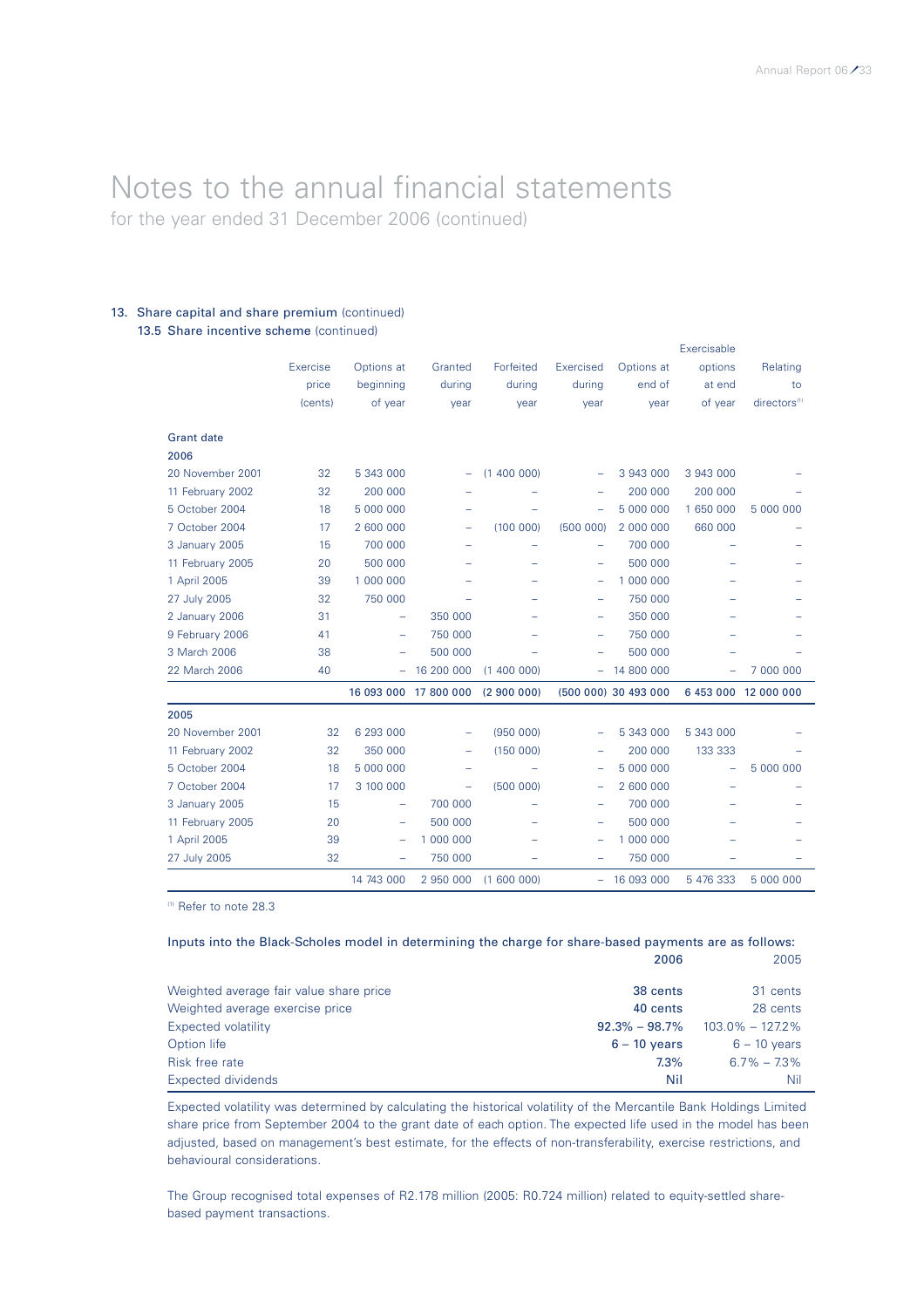for the year ended 31 December 2006 (continued)

|                                                | Group        |           |
|------------------------------------------------|--------------|-----------|
|                                                | 2006         | 2005      |
|                                                | <b>R'000</b> | R'000     |
| <b>Deposits</b><br>14.                         |              |           |
| Call deposits and current accounts             | 1 480 150    | 943 854   |
| Savings accounts                               | 158 521      | 155 853   |
| Term and notice deposits                       | 1817336      | 1 411 088 |
| Negotiable certificates of deposit             | 25 151       | 35 472    |
| Foreign bank deposits and loans                | 57 989       | 90 280    |
|                                                | 3 539 147    | 2 636 547 |
| <b>Maturity analysis</b>                       |              |           |
| Repayable on demand and within one month       | 2 103 915    | 1 513 901 |
| Maturing after one month but within six months | 1 205 089    | 966 723   |
| Maturing after six months but within 12 months | 216 378      | 155 623   |
| Maturing after 12 months                       | 13 765       | 300       |
|                                                | 3 539 147    | 2 636 547 |

The maturity analysis is based on the remaining period to contractual maturity at year-end.

| 15. Provisions                |              |          | Post-                    |         |                          |                          |         |
|-------------------------------|--------------|----------|--------------------------|---------|--------------------------|--------------------------|---------|
|                               |              |          | retirement               |         | Onerous                  |                          |         |
|                               | <b>Staff</b> | Audit    | medical                  | Leave   | lease                    | Other                    |         |
|                               | incentives   | fees     | benefits                 | pay     | contracts                | risks                    | Total   |
|                               | R'000        | R'000    | R'000                    | R'000   | R'000                    | R'000                    | R'000   |
| Group                         |              |          |                          |         |                          |                          |         |
| At 31 December 2004           | 4 0 0 0      | 2 4 0 0  | 15 949                   | 8 0 6 0 | 3 8 8 1                  | 4878                     | 39 168  |
| Additional provision raised   | 9 0 0 0      | 3 2 4 4  | 2 2 3 4                  | 2 8 3 0 | $\overline{\phantom{m}}$ | 3 2 9 5                  | 20 603  |
| Charged to provision          | (4000)       | (2, 400) | (7769)                   | (2950)  | (3453)                   | (577)                    | (21149) |
| Unutilised provision reversed |              |          |                          |         |                          | (6975)                   | (6975)  |
| At 31 December 2005           | 9 0 0 0      | 3 2 4 4  | 10 4 14                  | 7 9 4 0 | 428                      | 621                      | 31 647  |
| Additional provision raised   | 9 5 5 3      | 2 100    | 2 4 3 9                  | 2 5 5 3 | $\overline{\phantom{0}}$ | 5 0 0 0                  | 21 645  |
| Charged to provision          | (8171)       | (3 244)  | $\overline{\phantom{0}}$ | (2 164) |                          | $\overline{\phantom{0}}$ | (13579) |
| Unutilised provision reversed |              |          |                          |         | (428)                    | (291)                    | (719)   |
| At 31 December 2006           | 10 382       | 2 100    | 12 853                   | 8 3 2 9 |                          | 5 3 3 0                  | 38 994  |

### Post-retirement medical benefits

Refer to note 16 for detailed disclosure of this provision.

### Leave pay

In terms of Group policy, employees are entitled to accumulate leave not taken during the year, within certain limits.

### Other risks

Consists of provisions that arose from the sale of the asset finance book, legal claims and other risks. At any time there are legal or potential claims made against the Group, the outcome of which cannot at present be foreseen. These claims are not regarded as material either on an individual basis or in aggregate. Provisions are raised for all liabilities that are expected to materialise.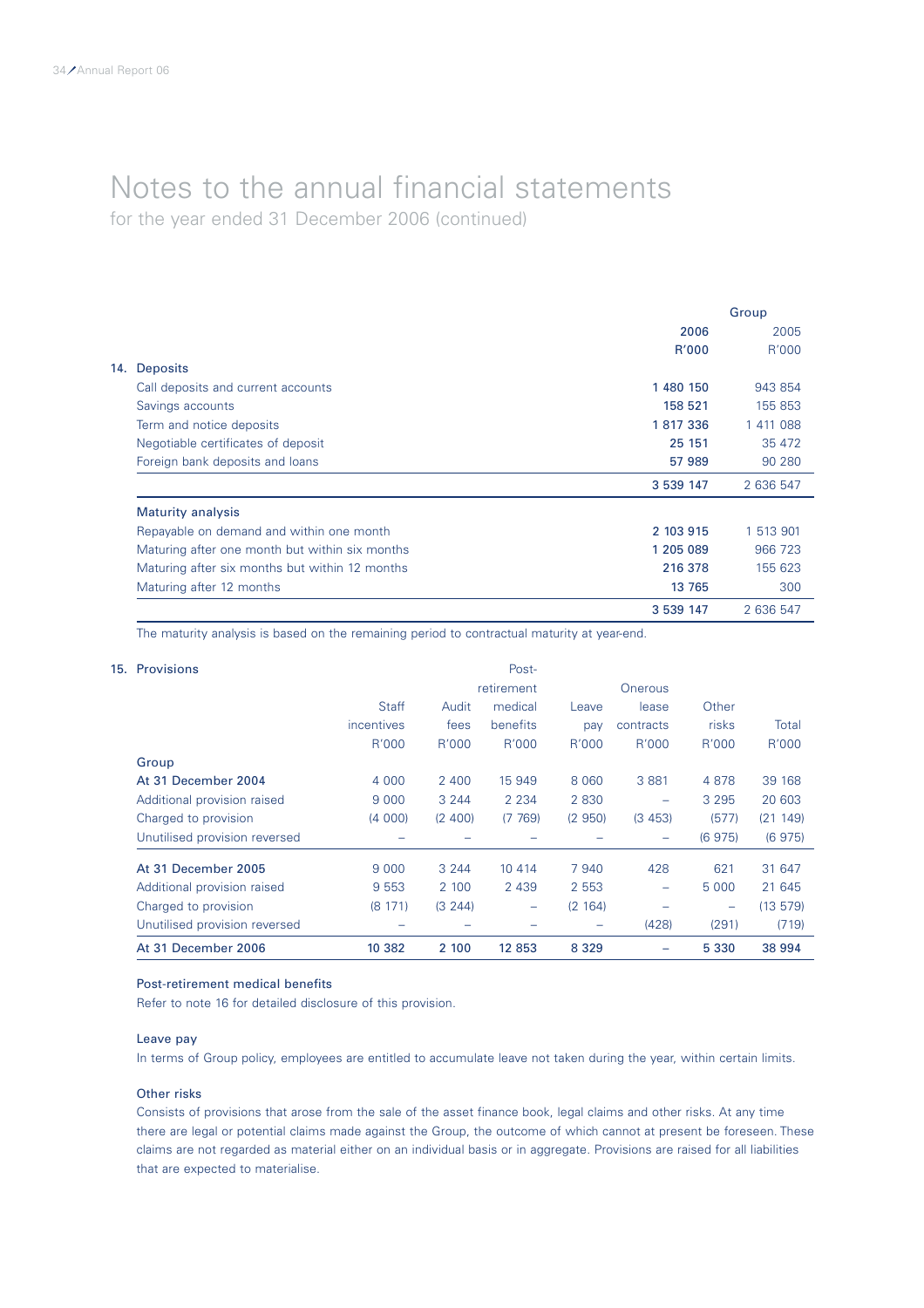for the year ended 31 December 2006 (continued)

### 16. Post-retirement medical benefits

The Bank operates a partly funded post-retirement medical scheme. The assets of the funded plans are held independently of the Group's assets in a separate trustee-administered fund. Independent actuaries value this scheme at least every three years. The last actuarial valuations were carried out at 31 December 2006.

A buy-out offer of members' post-retirement medical liability took place in 2005, during which some members accepted the offer. Members that did not accept the offer remain eligible for post-retirement medical benefits.

|                                                                                   |               | Group         |
|-----------------------------------------------------------------------------------|---------------|---------------|
|                                                                                   | 2006<br>R'000 | 2005<br>R'000 |
| The amounts recognised in the balance sheet are as follows (refer to note 15):    |               |               |
| Present value of total service liabilities                                        | 18 989        | 16 651        |
| Fair value of plan assets                                                         | (6136)        | (6237)        |
| - Provident fund                                                                  | (1457)        | (1624)        |
| - Endowment bond                                                                  | (3729)        | (4 104)       |
| - Annuities                                                                       | (950)         | (509)         |
| Liability in the balance sheet                                                    | 12 853        | 10 4 14       |
| The amounts recognised in the income statement are as follows (refer to note 23): |               |               |
| Current service cost                                                              | 115           | 414           |
| Interest costs                                                                    | 1 3 6 5       | 1 659         |
| Expected return on plan assets                                                    | (396)         | (575)         |
| <b>Actuarial loss</b>                                                             | 1957          | 1 7 3 6       |
| Employer benefit payments                                                         | (1168)        | (1085)        |
| Payments from plan assets                                                         | 846           | 540           |
| Effect on curtailment                                                             | (280)         | (455)         |
| Total included in staff costs                                                     | 2 4 3 9       | 2 2 3 4       |
| Reconciliation of the movement in the present value of total service liabilities: |               |               |
| At the beginning of year                                                          | 16 651        | 22 277        |
| Current service cost                                                              | 115           | 414           |
| Interest costs                                                                    | 1 3 6 5       | 1 659         |
| <b>Actuarial loss</b>                                                             | 2 3 0 6       | 1 6 1 0       |
| Employer benefit payments                                                         | (1168)        | (1085)        |
| Net effect of settlements                                                         |               | (7769)        |
| <b>Effect of curtailment</b>                                                      | (280)         | (455)         |
| At the end of year                                                                | 18 989        | 16 651        |
| Reconciliation of the movement in the fair value of plan assets:                  |               |               |
| At the beginning of year                                                          | 6 2 3 7       | 6 3 2 8       |
| Expected return on plan assets                                                    | 396           | 575           |
| Actuarial gain/(loss)                                                             | 349           | (126)         |
| Payments from plan assets                                                         | (846)         | (540)         |
| At the end of year                                                                | 6 136         | 6 2 3 7       |
| The principal actuarial assumptions used were as follows:                         |               |               |

Discount rate 8.25% (2005: 8.5%) compounded annually Investment return 9.25% (2005: 6.5%) compounded annually Rate of medical inflation Table 1.25% (2005: 7.0%) compounded annually Salary inflation 6.75% (2005: 6.5%) compounded annually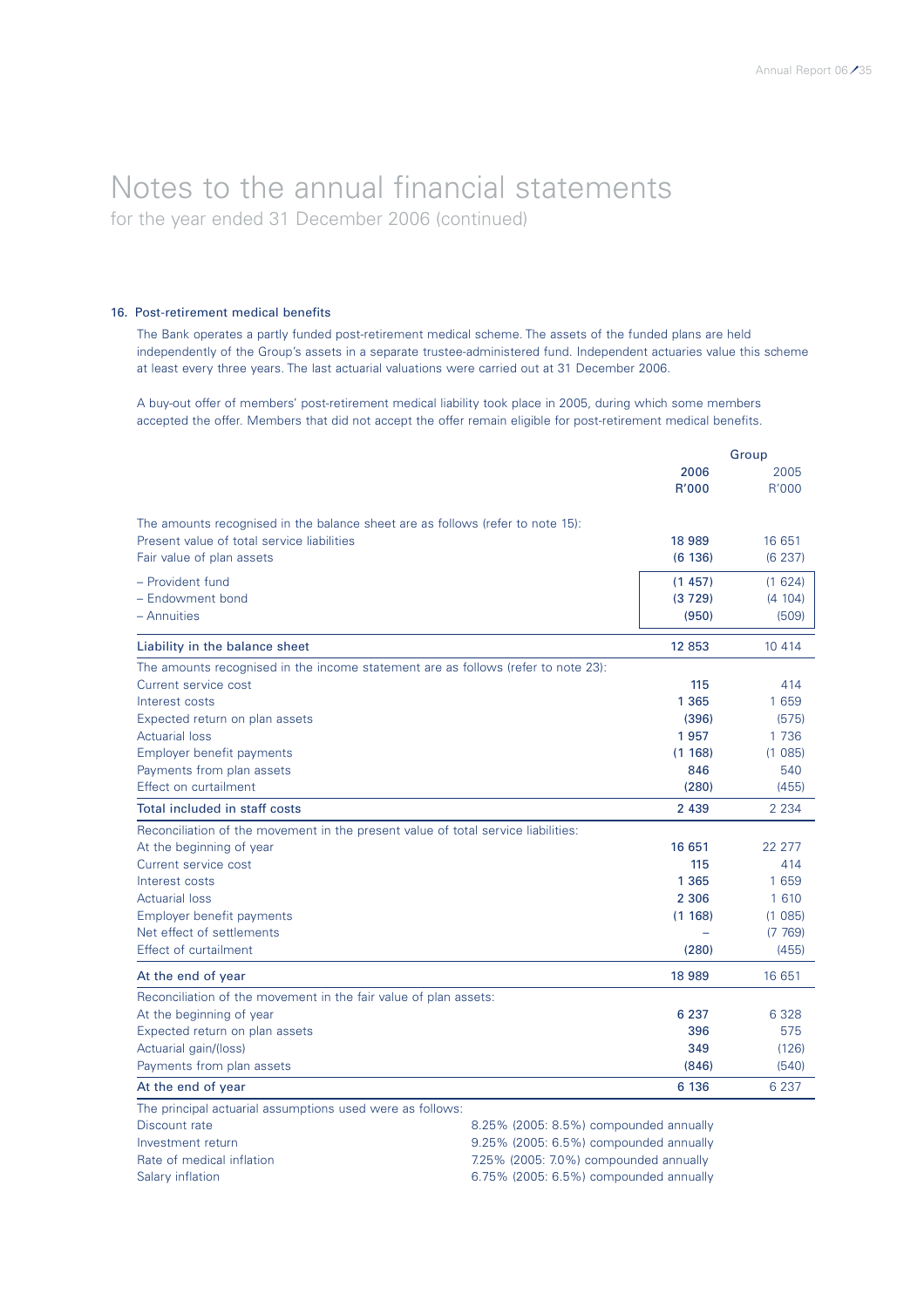for the year ended 31 December 2006 (continued)

|     |                         | Group   |          | Company |       |
|-----|-------------------------|---------|----------|---------|-------|
|     |                         | 2006    | 2005     | 2006    | 2005  |
|     |                         | R'000   | R'000    | R'000   | R'000 |
| 17. | Other accounts payable  |         |          |         |       |
|     | <b>Accruals</b>         | 6882    | 6 2 1 8  | 9       | 10    |
|     | Repurchase agreements   | 126 343 | 109 461  |         |       |
|     | Product-related credits | 26 095  | 12 2 9 1 | 15      | 280   |
|     | Sundry creditors        | 15 115  | 21 508   |         |       |
|     |                         | 174 435 | 149 478  | 31      | 297   |

### 18.Contingent liabilities and commitments

### 18.1 Conditional buy-back obligation

In terms of a sale agreement, wherein the Bank disposed of its asset finance book, the Bank has an obligation to buy-back the credit agreement rights and obligations of customers that fail to meet their repayments. In 2006, by agreement, this obligation to repurchase was terminated.

|                             |                          | Group   |  |
|-----------------------------|--------------------------|---------|--|
|                             | 2006                     | 2005    |  |
|                             | R'000                    | R'000   |  |
| Capital balance outstanding | $\overline{\phantom{0}}$ | 7 7 0 7 |  |
|                             |                          |         |  |

### 18.2 Guarantees and letters of credit

| Guarantees        | 269 402 | 261 763 |
|-------------------|---------|---------|
| Lending related   | 16 201  | 34 860  |
| Mortgage          | 66 618  | 70 173  |
| Performance       | 186 583 | 156 730 |
| Letters of credit | 11 662  | 26 058  |
|                   | 281 064 | 287821  |

### 18.3 Commitments under operating leases

| The total minimum future lease payments under operating leases are as follows: |         |         |
|--------------------------------------------------------------------------------|---------|---------|
| Property rentals:                                                              |         |         |
| Due within one year                                                            | 4 0 4 2 | 3852    |
| Due between one and five years                                                 | 6 191   | 9 7 2 1 |
|                                                                                | 10 233  | 13 573  |
| Motor vehicle rentals:                                                         |         |         |
| Due within one year                                                            | 55      | 103     |
| Due between one and five years                                                 |         | 66      |
|                                                                                | 55      | 169     |

A register containing details of the existence and terms of renewal and escalation clauses is available for inspection at the registered office of the Company.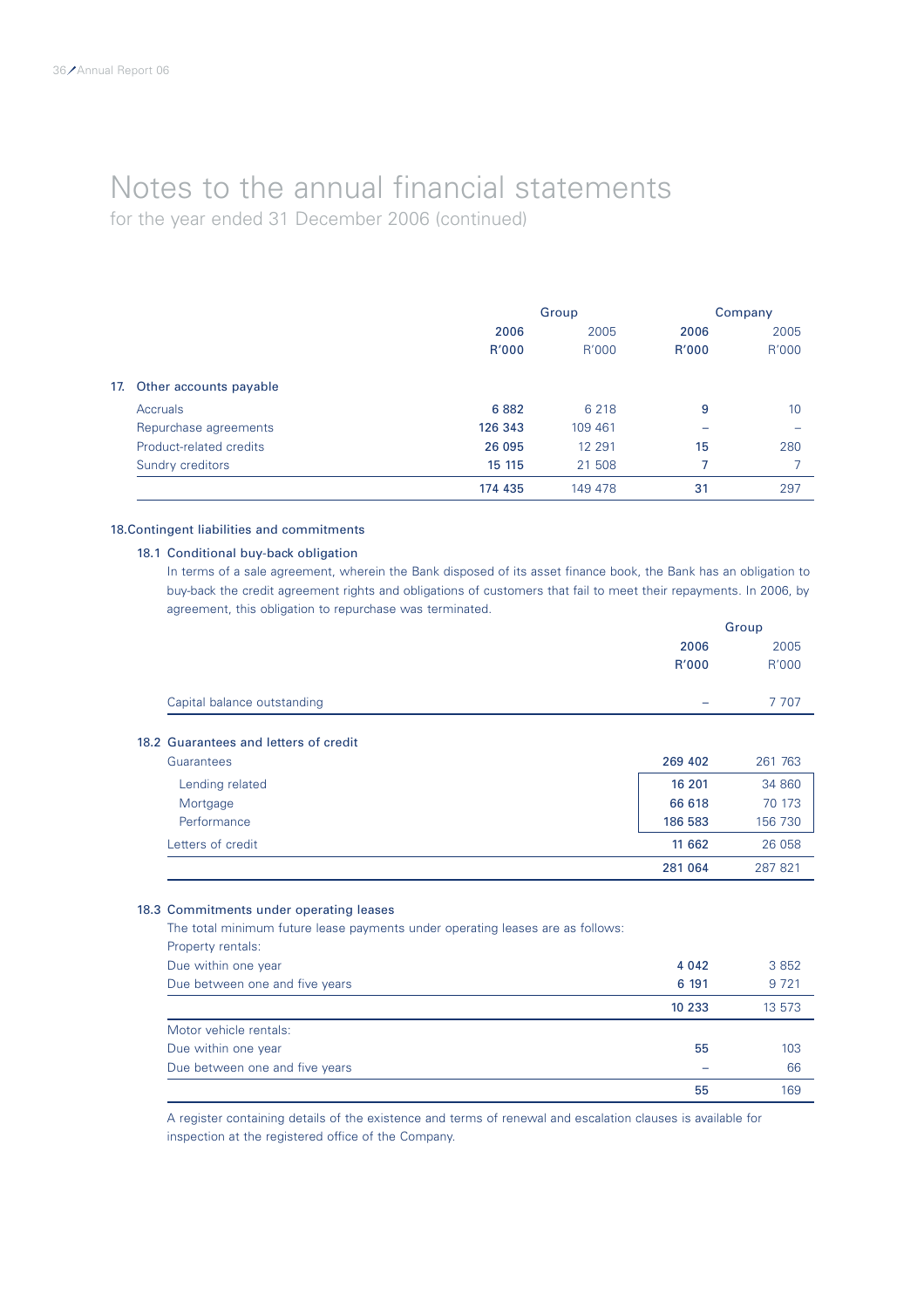for the year ended 31 December 2006 (continued)

### 19. Deferred taxation

A deferred tax asset has not been recognised for the deductible temporary differences and unutilised calculated tax losses of R969.3 million (2005: R1 013.7 million) due to the uncertain timing of the reversal of these losses and availability of future taxable income.

|                           |         | Group   |
|---------------------------|---------|---------|
|                           | 2006    | 2005    |
|                           | R'000   | R'000   |
| Interest income<br>20.    |         |         |
| Interest on:              |         |         |
| Cash and cash equivalents | 126 688 | 82 325  |
| Negotiable securities     | 31 139  | 27 957  |
| Loans and advances        | 199 336 | 138 008 |
| Amortised cost            | 183 440 | 128 316 |
| Fair value                | 15 896  | 9 6 9 2 |
|                           | 357 163 | 248 290 |

### 21. Interest expenditure

|                       | 189 044 | 113 144 |
|-----------------------|---------|---------|
| Repurchase agreements | 8933    | 913     |
| Deposits              | 180 111 | 112 231 |
| Interest on:          |         |         |

|                             |         | Group      |       | Company                  |
|-----------------------------|---------|------------|-------|--------------------------|
|                             | 2006    | 2005       |       | 2005                     |
|                             | R'000   | R'000      | R'000 | R'000                    |
|                             |         | (restated) |       |                          |
| 22. Non-interest income     |         |            |       |                          |
| <b>Transactional income</b> | 108 481 | 81 981     | 266   | -                        |
| Fees and commission         | 98 0 26 | 80 259     | 266   | $\overline{\phantom{0}}$ |
| Knowledge-based fees        | 10 455  | 1722       |       |                          |

| <b>Trading income</b>             | 38 7 36 | 29 186  |     |  |
|-----------------------------------|---------|---------|-----|--|
| Foreign currency                  | 29 141  | 24 758  |     |  |
| Foreign currency commissions      | 6 6 5 8 | 5 6 9 8 |     |  |
| Treasury operational gains/(loss) | 2 9 3 7 | (1 270) |     |  |
| Investment income                 | 303     | 545     |     |  |
| <b>Dividends</b>                  |         | 80      |     |  |
| Rental income                     | 296     | 465     |     |  |
|                                   | 147 520 | 111 712 | 266 |  |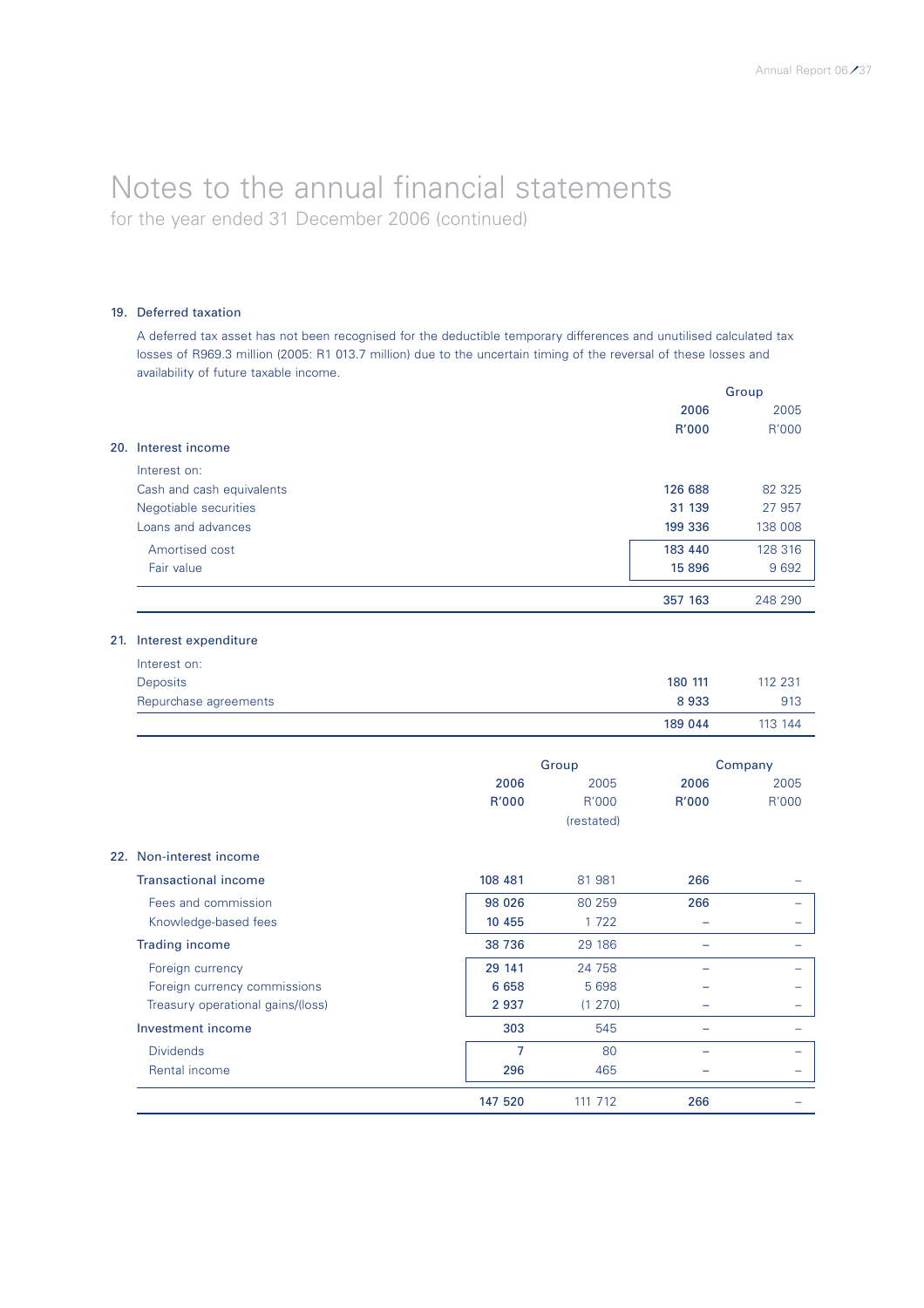for the year ended 31 December 2006 (continued)

|                                                        | Group         |               |                          | Company       |
|--------------------------------------------------------|---------------|---------------|--------------------------|---------------|
|                                                        | 2006<br>R'000 | 2005<br>R'000 | 2006<br>R'000            | 2005<br>R'000 |
| 23. Operating expenditure                              |               | (restated)    |                          |               |
| Auditors' remuneration                                 |               |               |                          |               |
| Audit fees<br>- current                                | 5 2 5 0       | 5 1 6 3       |                          |               |
| $-$ prior                                              | 121           | 200           |                          |               |
| Fees for other services - taxation                     | 597           | 1 0 4 7       |                          |               |
| - IFRS consulting                                      | 100           | 230           |                          |               |
| - controls and processes review                        |               | 181           |                          |               |
|                                                        | 6 0 68        | 6821          | $\overline{\phantom{0}}$ |               |
| <b>Professional fees</b>                               |               |               |                          |               |
| Collections                                            | 1 1 5 5       | 3 3 2 9       |                          |               |
| Consulting                                             | 15 196        | 11 091        | 46                       | 53            |
| Legal                                                  | 1 1 8 2       | 1 657         | 271                      | 69            |
| Technical and other                                    | 18 24 2       | 19 184        |                          |               |
|                                                        | 35 775        | 35 261        | 317                      | 122           |
| Depreciation and amortisation (refer to notes 1 and 2) | 14 128        | 16 831        | $\equiv$                 |               |
| Directors' emoluments (refer to note 28.3)             |               |               |                          |               |
| <b>Executive directors</b>                             | 8 4 9 9       | 5 8 9 9       |                          |               |
| Non-executive directors fees                           | 3 0 4 4       | 2 5 2 0       |                          |               |
| Share-based payments                                   | 849           | 311           |                          |               |
|                                                        | 12 3 9 2      | 8 7 3 0       |                          |               |
| Lease charges                                          |               |               |                          |               |
| Motor vehicles                                         | 36            | 37            |                          |               |
| Equipment                                              | 38            | 78            |                          |               |
|                                                        | 74            | 115           |                          |               |
| <b>Staff costs</b>                                     |               |               |                          |               |
| Salaries, wages and allowances                         | 90 159        | 90 078        |                          |               |
| Post-retirement medical benefits (refer to note 16)    | 2 4 3 9       | 2 2 3 4       |                          |               |
| Contributions to retirement funds                      | 5794          | 5 7 63        |                          |               |
| Share-based payments excluding directors               | 1 3 2 9       | 413           |                          |               |
| Other                                                  | 4 8 8 2       | 4 1 9 4       |                          |               |
|                                                        | 104 603       | 102 682       | $\overline{\phantom{0}}$ |               |
| Impairment and loss on sale of property and equipment  | 2             | 144           |                          |               |
| Operating leases - premises                            | 6 4 9 1       | 7 9 8 7       |                          |               |
| Marketing and communication                            | 6 3 0 3       | 7 740         | 640                      | 494           |
| Indirect taxation                                      |               |               |                          |               |
| Non-claimable Value-Added Tax                          | 7 5 38        | 7 9 6 2       |                          |               |
| Skills development levy                                | 348           | 417           |                          |               |
| Regional Services Council levies                       | 562           | 980           |                          | З             |
|                                                        | 8 4 4 8       | 9 3 5 9       |                          | 3             |
| Other operating costs                                  | 31756         | 28 616        | 316                      | 469           |
| <b>Total operating expenditure</b>                     | 226 040       | 224 286       | 1 2 7 3                  | 1 0 8 8       |
| Number of persons employed by the Group at year-end    | 413           | 415           |                          |               |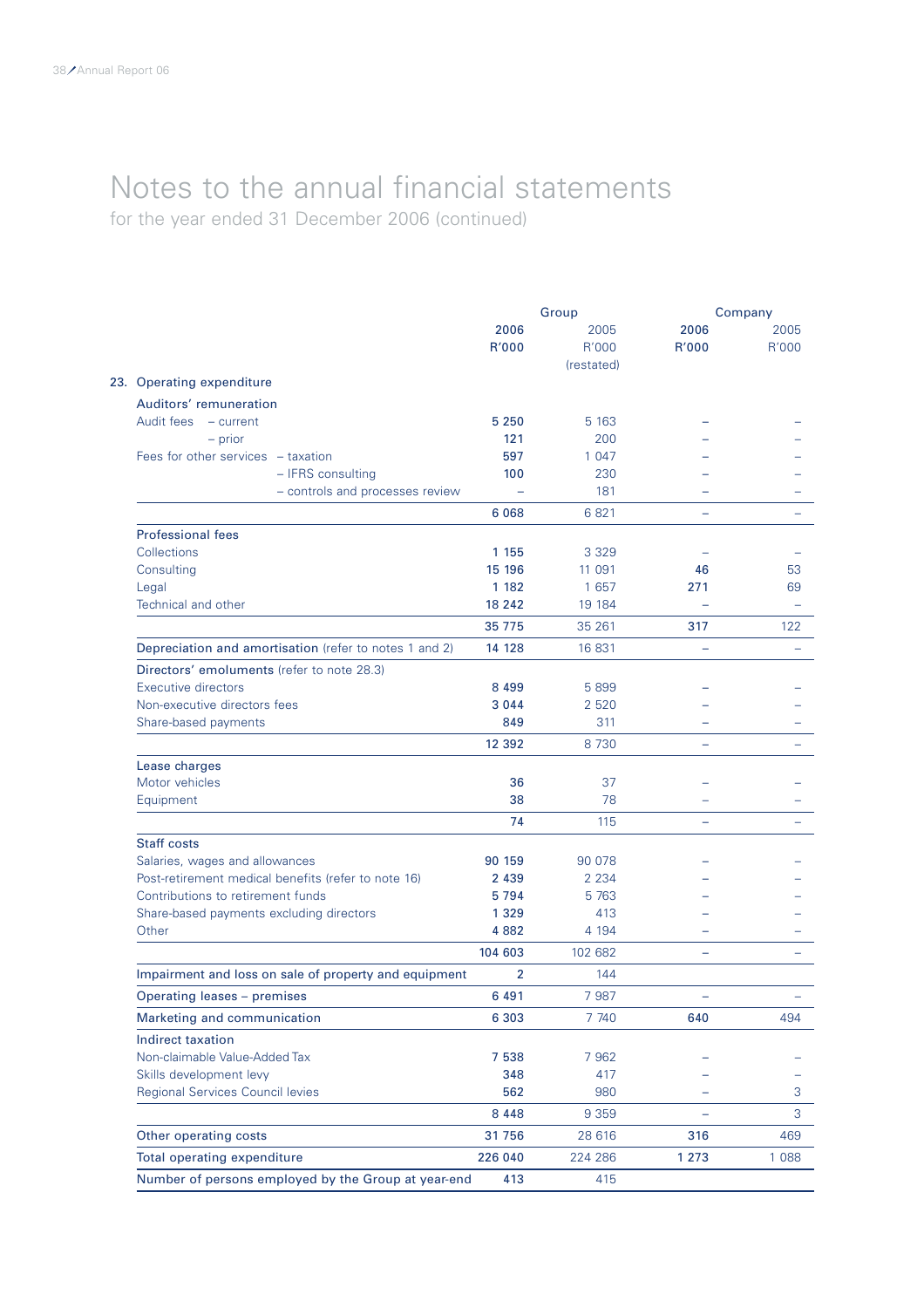for the year ended 31 December 2006 (continued)

|     |                                            | Group   |           | Company      |         |  |
|-----|--------------------------------------------|---------|-----------|--------------|---------|--|
|     |                                            | 2006    | 2005      | 2006         | 2005    |  |
|     |                                            | R'000   | R'000     | <b>R'000</b> | R'000   |  |
| 24. | <b>Taxation</b>                            |         |           |              |         |  |
|     | Direct taxation                            |         |           |              |         |  |
|     | South African normal taxation              |         |           |              |         |  |
|     | South African tax rate reconciliation      |         |           |              |         |  |
|     | South African standard tax rate (%)        | 29.0    | 29.0      | 29.0         | 29.0    |  |
|     | Exempt income (%)                          | (0.5)   | (0.8)     |              |         |  |
|     | Deferred taxation not raised (%)           | (286.4) | (221.0)   |              |         |  |
|     | Tax losses raised/(utilised)(%)            | 257.9   | 192.8     | (29.0)       | (29.0)  |  |
|     | Effective tax rate (%)                     | 0.0     | 0.0       | 0.0          | 0.0     |  |
|     | Estimated tax losses available for set-off |         |           |              |         |  |
|     | against future taxable income              | 969 281 | 1 013 647 | 4670         | 3 7 3 0 |  |

25. Earnings, diluted earnings, headline earnings and diluted earnings per ordinary share

|                                                                      | Group         |           |  |
|----------------------------------------------------------------------|---------------|-----------|--|
|                                                                      | 2006          | 2005      |  |
|                                                                      | R'000         | R'000     |  |
| 25.1 Earnings per ordinary share                                     |               |           |  |
| Attributable profit after taxation                                   | 100 643       | 66 996    |  |
| Weighted number of ordinary shares in issue ('000)                   | 3 9 2 5 1 4 5 | 3 927 892 |  |
| Earnings per ordinary share (cents)                                  | 2.56          | 1.71      |  |
| 25.2 Diluted earnings per ordinary share                             |               |           |  |
| Attributable profit after taxation                                   | 100 643       | 66 996    |  |
| Weighted diluted number of ordinary shares in issue ('000)           | 3 9 2 5 1 4 5 | 3 932 811 |  |
| Earnings per ordinary share (cents)                                  | 2.56          | 1.70      |  |
| 25.3 Headline and diluted headline earnings per ordinary share       |               |           |  |
| Attributable profit after taxation                                   | 100 643       | 66 996    |  |
| Realisation of available-for-sale reserve on disposal of investments | (2)           | 885       |  |
| Loss on disposal of property and equipment                           | 2             | 144       |  |
| Headline earnings                                                    | 100 643       | 68 025    |  |
| Headline earnings per ordinary share (cents)                         | 2.56          | 1.73      |  |
| Diluted headline earnings per ordinary share (cents)                 | 2.56          | 1.73      |  |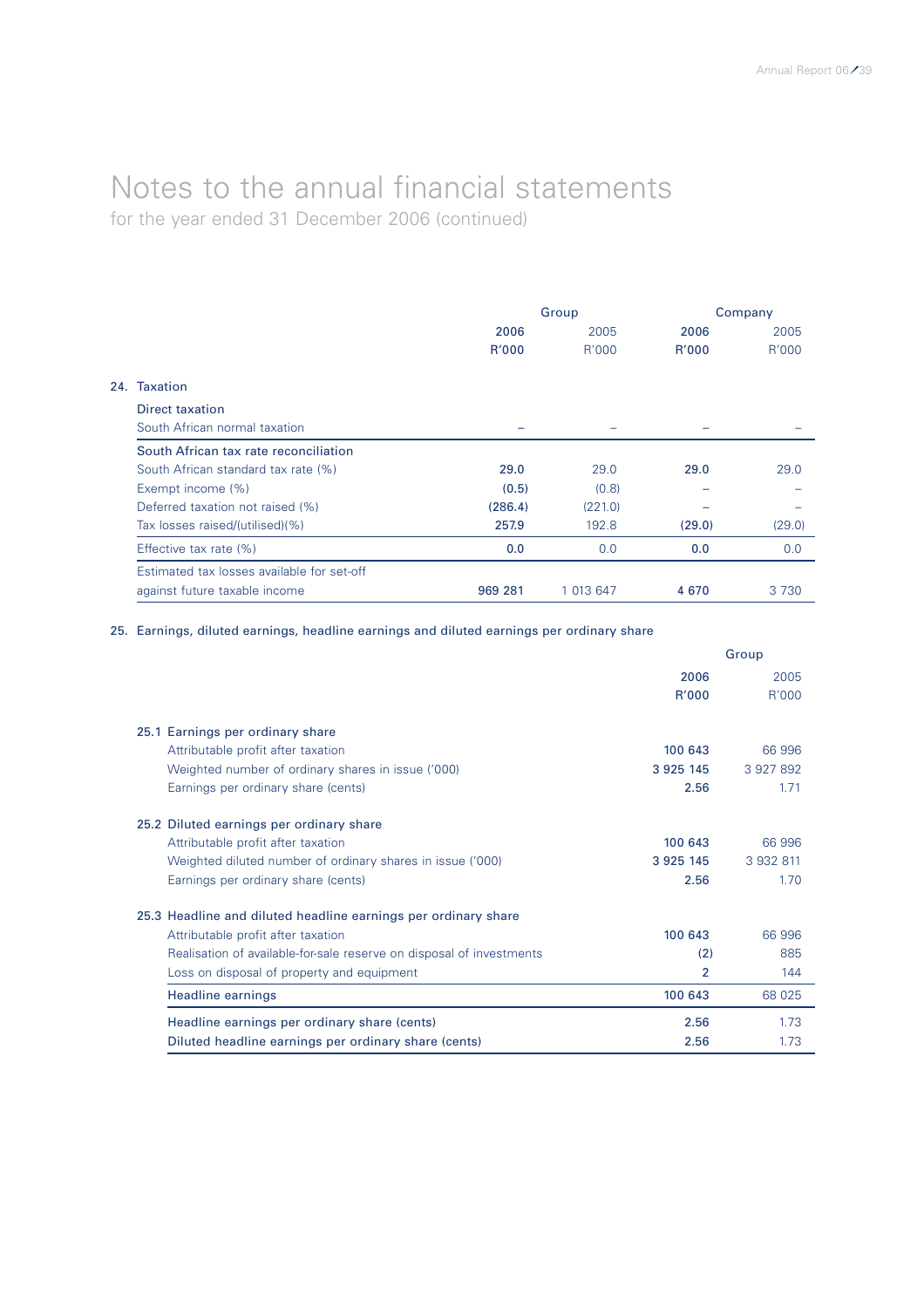for the year ended 31 December 2006 (continued)

|  |                                                           |                           | Group                       |               | Company       |
|--|-----------------------------------------------------------|---------------------------|-----------------------------|---------------|---------------|
|  |                                                           | 2006<br>R'000             | 2005<br>R'000<br>(restated) | 2006<br>R'000 | 2005<br>R'000 |
|  | 26. Cash flow notes                                       |                           |                             |               |               |
|  | 26.1 Cash receipts from customers                         |                           |                             |               |               |
|  | Interest income                                           | 357 163                   | 248 290                     |               |               |
|  | Non-interest income and profit on sale and                |                           |                             |               |               |
|  | revaluation of investments                                | 147 173                   | 111 214                     | 266           | 527           |
|  | Adjusted for:                                             |                           |                             |               |               |
|  | Dividends received                                        | (7)                       | (80)                        |               |               |
|  | Net loss on disposal and revaluation of investments       | 347                       | 498                         |               | (527)         |
|  | Revaluation of held-for-trading financial instruments     | (11822)                   | 953                         |               |               |
|  | Recoveries of credit losses                               | 25 4 24                   | 32 824                      |               |               |
|  | Total cash receipts from customers                        | 518 278                   | 393 699                     | 266           |               |
|  |                                                           |                           |                             |               |               |
|  | 26.2 Cash paid to suppliers and employees                 |                           |                             |               |               |
|  | Interest expenditure                                      | (189044)                  | (113 144)                   |               |               |
|  | Operating expenditure                                     | (226040)                  | (224 286)                   | (1 273)       | (1088)        |
|  | Adjusted for:                                             |                           |                             |               |               |
|  | Depreciation and amortisation                             | 14 128                    | 16 831                      |               |               |
|  | Loss on sale of property and equipment                    | $\overline{2}$<br>2 1 7 8 | 144<br>724                  |               |               |
|  | Share-based payments<br>Increase/(decrease) in provisions | 7 3 4 7                   | (7521)                      |               |               |
|  | Total cash paid to suppliers and employees                | (391 429)                 | (327 252)                   | (1 273)       | (1088)        |
|  |                                                           |                           |                             |               |               |
|  | 26.3 Taxation received/(paid)                             |                           |                             |               |               |
|  | Amounts overpaid at beginning of year                     | 3698                      | 3 5 7 2                     | 29            | 29            |
|  | Income statement charge                                   |                           |                             |               |               |
|  | Less: Amounts unpaid/(overpaid) at end of year            | 6                         | (3698)                      | (29)          | (29)          |
|  | Total taxation received/(paid)                            | 3 7 0 4                   | (126)                       | $\equiv$      |               |
|  |                                                           |                           |                             |               |               |
|  | 26.4 Net increase in income earning assets                |                           |                             |               |               |
|  | Increase in negotiable securities                         | (25988)                   | (8749)                      |               |               |
|  | Increase in loans and advances                            | (614954)                  | (498 139)                   |               |               |
|  | Net increase in income earning assets                     | (640942)                  | (506 888)                   |               |               |
|  | 26.5 Net increase in deposits and other accounts          |                           |                             |               |               |
|  | Increase in deposits                                      | 902 600                   | 523 978                     |               |               |
|  | (Decrease)/increase in other accounts                     | (105 083)                 | 192 883                     | 1058          | 195           |
|  | Net increase in deposits and other accounts               | 797 517                   | 716 861                     | 1058          | 195           |
|  |                                                           |                           |                             |               |               |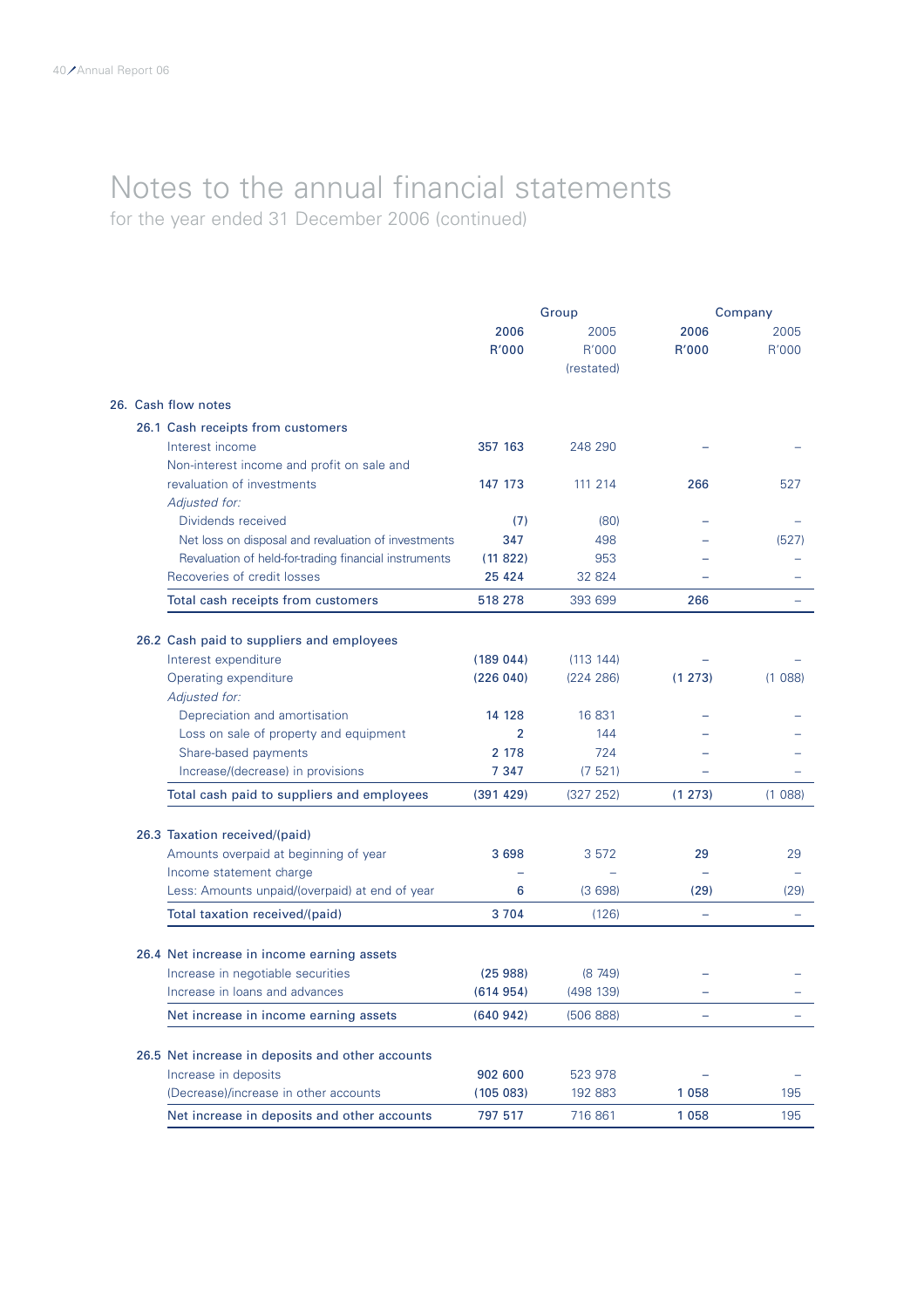for the year ended 31 December 2006 (continued)

### 27. Financial risk management

### 27.1 Foreign currency risk management

The Group, in terms of approved policy limits, manages short-term foreign currency exposures relating to trade imports, exports and interest flows on foreign liabilities. The transaction exposures and material forward exchange contracts at year-end are summarised as follows:

|                                          |                  |           | Pound           |         |             |
|------------------------------------------|------------------|-----------|-----------------|---------|-------------|
|                                          | <b>US Dollar</b> | Euro      | <b>Sterling</b> | Other   | Total       |
|                                          | R'000            | R'000     | R'000           | R'000   | R'000       |
| 2006                                     |                  |           |                 |         |             |
| Total foreign exchange assets            | 1 459 295        | 37 348    | 28 834          | 4 2 8 5 | 1 529 762   |
| Total foreign exchange liabilities       | (24 402)         | (10, 890) | (22 193)        | (329)   | (57 814)    |
| Commitments to purchase foreign currency | 153 361          | 61 023    | 4753            | 12 827  | 231 964     |
| Commitments to sell foreign currency     | (1588540)        | (87718)   | (11911)         | (16601) | (1704770)   |
| Year-end effective net open              |                  |           |                 |         |             |
| foreign currency positions               | (286)            | (237)     | (517)           | 182     | (858)       |
| 2005                                     |                  |           |                 |         |             |
| Total foreign exchange assets            | 1 133 799        | 61 959    | 26 848          | 2 708   | 1 225 314   |
| Total foreign exchange liabilities       | (17685)          | (49082)   | (22 324)        | (1057)  | (90148)     |
| Commitments to purchase foreign currency | 83 036           | 52 113    |                 | 40 072  | 175 221     |
| Commitments to sell foreign currency     | 199 681)<br>(1)  | (65 521)  | (5435)          | (41635) | (1 312 272) |
| Year-end effective net open              |                  |           |                 |         |             |
| foreign currency positions               | (531)            | (531)     | (911)           | 88      | 885)<br>(1) |

The forward exchange contracts above have maturity dates within 12 months of the year-end. The highest and lowest rates inherent in the above contracts have been set out per foreign currency below:

|                          | Highest rate | Lowest rate |       |       |
|--------------------------|--------------|-------------|-------|-------|
| Foreign currency         | 2006         | 2005        | 2006  | 2005  |
| <b>US Dollar</b>         | 8.08         | 7.00        | 6.09  | 6.25  |
|                          |              |             |       |       |
| Euro                     | 10.31        | 8.60        | 9.03  | 7.49  |
| <b>Pound Sterling</b>    | 14.62        | 11.70       | 13.13 | 11.12 |
| <b>Swiss Franc</b>       | 6.45         | 5.26        | 5.81  | 5.00  |
| <b>Australian Dollar</b> | 0.17         | 0.22        | 0.18  | 0.22  |

### 27.2 Credit risk management

Potential concentrations of credit risk consist mainly of short-term cash, cash equivalent investments, advances and other receivables.

The Group limits its counterparty exposures to its money market investment operations by only dealing with wellestablished financial institutions of high credit standing. The credit exposure to any one counterparty is managed by setting transaction/exposure limits, which are reviewed by the Group Risk Management Committee.

Advances and other receivables comprise a large number of customers, dispersed across different industries and geographical areas. Ongoing credit evaluations are performed on the financial condition of these customers. Advances and other receivables are presented net of impairment for credit losses and interest in suspense.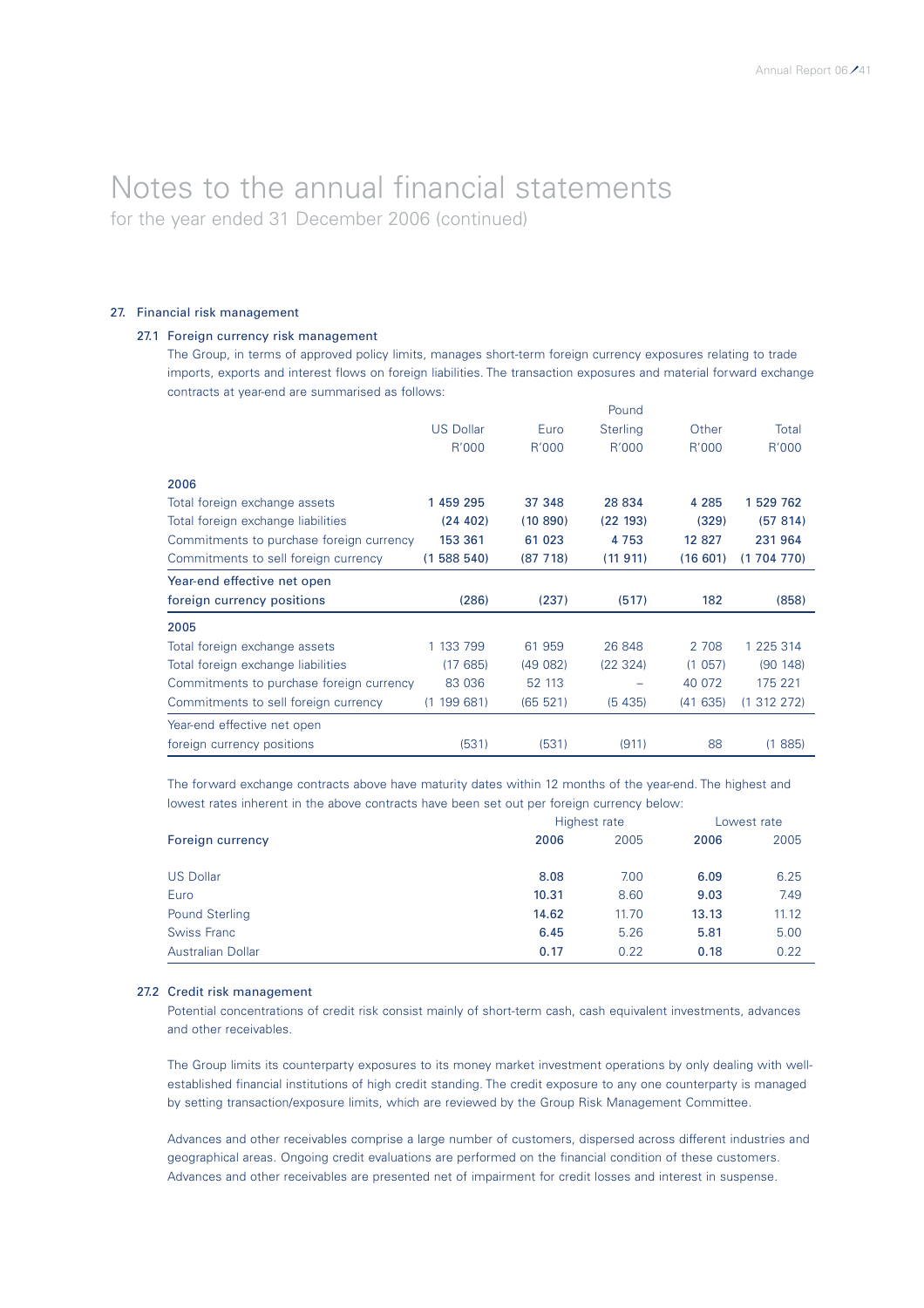for the year ended 31 December 2006 (continued)

### 27. Financial risk management (continued)

### 27.2 Credit risk management (continued)

Counterparties to derivatives expose the Group to credit-related losses in the event of non-performance. The counterparties to these contracts are financial institutions. The Group continually monitors its positions and the credit ratings of its counterparties and limits the amount of contracts it enters into with any one party.

At year-end, the Group did not consider there to be any significant concentration of risk, which had not been insured or adequately provided for. There were no material credit exposures in advances made to foreign entities at year-end, except for the deposits with CGD as disclosed in note 28.2.

### 27.3 Liquidity risk management

The Group is exposed to daily calls on its available cash resources from overnight deposits, current accounts, maturing deposits, loan draw downs and guarantees. The Group maintains cash resources to cover these exposures. The table below summarises assets and liabilities at balance sheet date of the Group into relevant maturity groupings, based on the remaining period to the contractual maturity date:

Total

|                                          |           |             | TOtal     |
|------------------------------------------|-----------|-------------|-----------|
|                                          | Assets    | Liabilities | mismatch  |
|                                          | R'000     | R'000       | R'000     |
| 2006                                     |           |             |           |
| Maturing up to one month                 | 1820 121  | 2 346 569   | (526 448) |
| Maturing between one and three months    | 484 548   | 804 066     | (319 518) |
| Maturing between three and six months    | 419 297   | 401 022     | 18 275    |
| Maturing between six months and one year | 328 967   | 216 378     | 112 589   |
| Maturing after one year                  | 1 396 285 | 13 765      | 1 382 520 |
|                                          | 4 449 218 | 3781800     | 667 418   |
| 2005                                     |           |             |           |
| Maturing up to one month                 | 1 472 282 | 1 711 069   | (238 787) |
| Maturing between one and three months    | 500 391   | 688 265     | (187 874) |
| Maturing between three and six months    | 310 798   | 280 868     | 29 930    |
| Maturing between six months and one year | 130 699   | 158 515     | (27816)   |
| Maturing after one year                  | 992 212   | 17 486      | 974 726   |
|                                          | 3 406 382 | 2 856 203   | 550 179   |

### 27.4 Fair value of financial instruments

All financial instruments have been recognised in the balance sheet at fair value, other than assets classified as loans and receivables as well as liabilities that are not derivatives. Such assets and liabilities are carried at amortised cost which approximates fair value.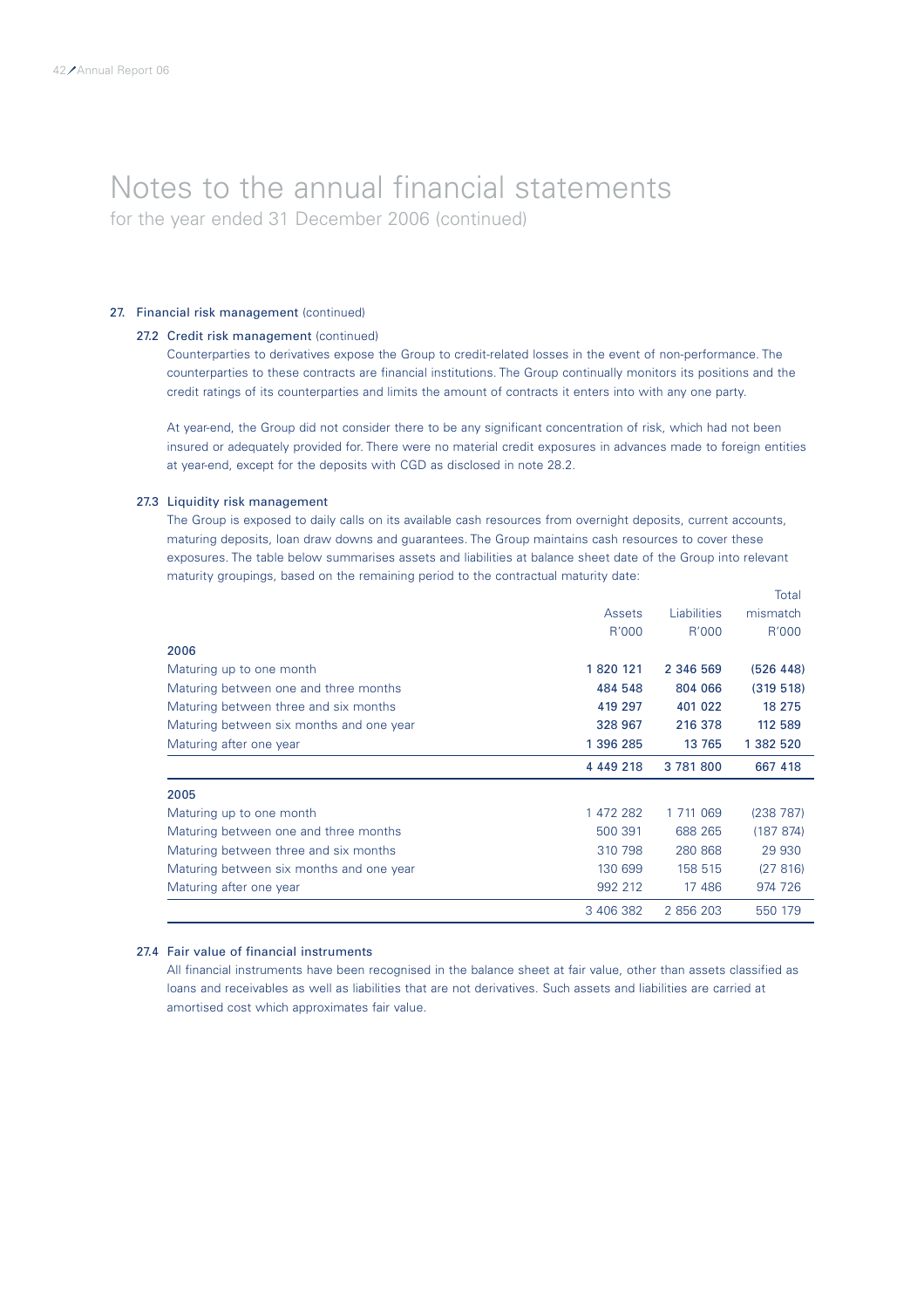for the year ended 31 December 2006 (continued)

### 27. Financial risk management (continued)

### 27.5 Interest rate risk management

The Group takes on exposures that are subject to the effects of fluctuations in the prevailing levels of market interest rates on its financial position and cash flows. Interest margins may increase as a result of such changes but may reduce or create losses in the event that unexpected movements arise. Mismatches of interest rate repricing are monitored regularly by the Asset and Liability Committee. The table below summarises the Group's exposure to interest rate risks. Assets and liabilities are included at carrying amounts, categorised by the earlier of contractual re-pricing or maturity dates and also indicate their effective interest rates at year-end:

|                               |           |          |          |                             |                          | Non-                     |           | Effective |
|-------------------------------|-----------|----------|----------|-----------------------------|--------------------------|--------------------------|-----------|-----------|
|                               | Up to     | $1 - 3$  | $3 - 12$ | $1 - 5$                     | Over <sub>5</sub>        | interest                 |           | interest  |
|                               | 1 month   | months   | months   | years                       | years                    | bearing                  | Total     | rate      |
|                               | R'000     | R'000    | R'000    | R'000                       | R'000                    | R'000                    | R'000     | %         |
|                               |           |          |          |                             |                          |                          |           |           |
| 2006                          |           |          |          |                             |                          |                          |           |           |
| <b>Assets</b>                 |           |          |          |                             |                          |                          |           |           |
| Intangible assets             |           |          |          |                             |                          | 11 551                   | 11 551    |           |
| Property and equipment        |           |          |          |                             | $\equiv$                 | 94 956                   | 94 956    |           |
| Investment properties         |           |          |          |                             |                          | $\overline{\phantom{0}}$ |           |           |
| <b>Taxation</b>               |           |          |          |                             |                          | 29                       | 29        |           |
| Other accounts                |           |          |          |                             |                          |                          |           |           |
| receivable                    |           |          |          |                             |                          | 145 291                  | 145 291   |           |
| Interest in associated        |           |          |          |                             |                          |                          |           |           |
| company                       |           |          |          |                             |                          | 3 6 2 6                  | 3626      |           |
| Other investments             |           |          |          |                             |                          | 7 209                    | 7 209     |           |
| Loans and advances            | 1 952 227 |          |          | 31 074                      | 83 131                   | ÷                        | 2 066 432 | 11.74     |
| Derivative financial          |           |          |          |                             |                          |                          |           |           |
| instruments                   | 31 134    |          |          |                             |                          | $\equiv$                 | 31 134    |           |
| Negotiable securities         | 56 061    | 164 450  | 152 607  | 31898                       |                          |                          | 405 016   | 8.72      |
| Cash and cash                 |           |          |          |                             |                          |                          |           |           |
| equivalents                   | 915 131   | 277 851  | 413 317  |                             |                          | 77 675                   | 1 683 974 | 8.24      |
| <b>Total assets</b>           | 2 954 553 | 442 301  | 565 924  | 62 972                      | 83 131                   | 340 337                  | 4 449 218 |           |
| <b>Equity and liabilities</b> |           |          |          |                             |                          |                          |           |           |
| Shareholders' equity          |           |          |          |                             | ۳                        | 667 418                  | 667 418   |           |
| <b>Deposits</b>               | 2 209 657 | 640 336  | 617 400  | 13 765                      |                          | 57 989                   | 3 639 147 | 6.18      |
| Derivative financial          |           |          |          |                             |                          |                          |           |           |
| instruments                   | 29 189    |          |          |                             |                          |                          | 29 189    |           |
| Provisions                    |           |          |          |                             | $\overline{\phantom{0}}$ | 38 994                   | 38 994    |           |
| Other accounts payable        | 126 343   |          |          |                             |                          | 48 092                   | 174 435   |           |
| <b>Taxation</b>               |           |          | $\equiv$ |                             | $\overline{\phantom{0}}$ | 35                       | 35        |           |
| Total equity and              |           |          |          |                             |                          |                          |           |           |
| liabilities                   | 2 365 189 | 640 336  | 617 400  | 13 765                      | ÷                        | 812 528                  | 4 449 218 |           |
| On balance sheet              |           |          |          |                             |                          |                          |           |           |
| interest sensitivity gap      | 589 364   | (198035) | (51 476) | 49 207                      | 83 131                   |                          | 472 191   |           |
| Derivative financial          |           |          |          |                             |                          |                          |           |           |
| instruments                   | 94 279    | 89 119   |          | (10 700) (105 899) (66 799) |                          | ÷                        |           |           |
| <b>Total net interest</b>     |           |          |          |                             |                          |                          |           |           |
| sensitivity gap               | 683 643   | (108916) | (62 176) | (56692)                     | 16 332                   |                          | 472 191   |           |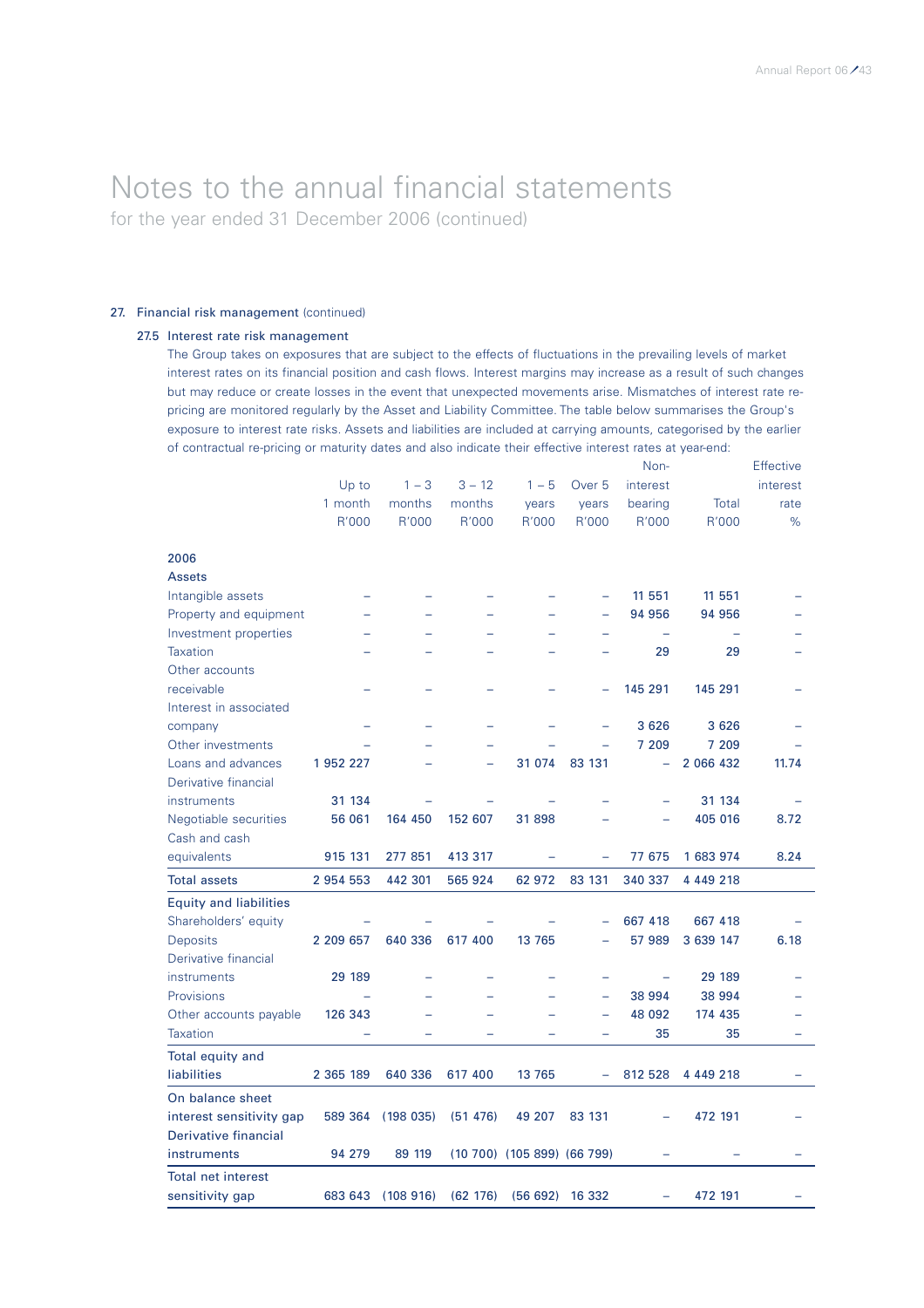for the year ended 31 December 2006 (continued)

### 27. Financial risk management (continued)

27.5 Interest rate risk management (continued)

|                               |           |         |          |                          |                   | Non-                     |           | <b>Effective</b> |
|-------------------------------|-----------|---------|----------|--------------------------|-------------------|--------------------------|-----------|------------------|
|                               | Up to     | $1 - 3$ | $3 - 12$ | $1 - 5$                  | Over <sub>5</sub> | interest                 |           | interest         |
|                               | 1 month   | months  | months   | years                    | years             | bearing                  | Total     | rate             |
|                               | R'000     | R'000   | R'000    | R'000                    | R'000             | R'000                    | R'000     | $\%$             |
| 2005                          |           |         |          |                          |                   |                          |           |                  |
| <b>Assets</b>                 |           |         |          |                          |                   |                          |           |                  |
| Intangible assets             |           |         |          |                          |                   | 7 0 20                   | 7 0 2 0   |                  |
| Property and equipment        |           |         |          |                          | ÷                 | 91 305                   | 91 305    |                  |
| Investment properties         |           |         |          |                          |                   | 350                      | 350       |                  |
| <b>Taxation</b>               |           |         |          |                          |                   | 3 6 9 8                  | 3 6 9 8   |                  |
| Other accounts                |           |         |          |                          |                   |                          |           |                  |
| receivable                    |           |         |          |                          |                   | 14 887                   | 14 887    |                  |
| Interest in associated        |           |         |          |                          |                   |                          |           |                  |
| company                       |           |         |          |                          |                   | 3 3 2 3                  | 3 3 2 3   |                  |
| Other investments             |           |         |          |                          |                   | 2 3 6 5                  | 2 3 6 5   |                  |
| Loans and advances            | 1 331 406 | 2 7 8 4 | 12 805   | $\overline{\phantom{0}}$ | 111 682           | $\overline{\phantom{0}}$ | 1 458 677 | 9.75             |
| Derivative financial          |           |         |          |                          |                   |                          |           |                  |
| instruments                   | 36 757    |         |          |                          |                   |                          | 36 757    |                  |
| Negotiable securities         | 153 175   | 34 560  | 56       | $\equiv$                 | 191 237           |                          | 379 028   | 6.96             |
| Cash and cash                 |           |         |          |                          |                   |                          |           |                  |
| equivalents                   | 580 162   | 440 032 | 335 293  | -                        | -                 | 53 485                   | 1 408 972 | 6.51             |
| <b>Total assets</b>           | 2 101 500 | 477 376 | 348 154  | $\overline{a}$           | 302 919           | 176 433                  | 3 406 382 |                  |
| <b>Equity and liabilities</b> |           |         |          |                          |                   |                          |           |                  |
| Shareholders' equity          |           |         |          |                          |                   | 550 179                  | 550 179   |                  |
| Deposits                      | 1 693 510 | 507 693 | 435 044  | 300                      |                   |                          | 2 636 547 | 4.58             |
| Derivative financial          |           |         |          |                          |                   |                          |           |                  |
| instruments                   | 38 531    |         |          |                          |                   |                          | 38 531    |                  |
| Provisions                    |           |         |          |                          |                   | 31 647                   | 31 647    |                  |
| Other accounts                |           |         |          |                          |                   |                          |           |                  |
| payable                       | 109 461   |         |          |                          |                   | 40 017                   | 149 478   |                  |
| <b>Total equity and</b>       |           |         |          |                          |                   |                          |           |                  |
| liabilities                   | 1 841 502 | 507 693 | 435 044  | 300                      | $\equiv$          | 621 843                  | 3 406 382 |                  |
| On balance                    |           |         |          |                          |                   |                          |           |                  |
| sheet interest                |           |         |          |                          |                   |                          |           |                  |
| sensitivity gap               | 259 998   | (30317) | (86 890) | (300)                    | 302 919           |                          | 445 410   |                  |
| Derivative financial          |           |         |          |                          |                   |                          |           |                  |
| instruments                   | 77 906    | 108 761 |          | 129 627 (123 380)        | (192914)          |                          |           |                  |
| <b>Total net interest</b>     |           |         |          |                          |                   |                          |           |                  |
| sensitivity gap               | 337 904   | 78 444  |          | 42 737 (123 680)         | 110 005           |                          | 445 410   |                  |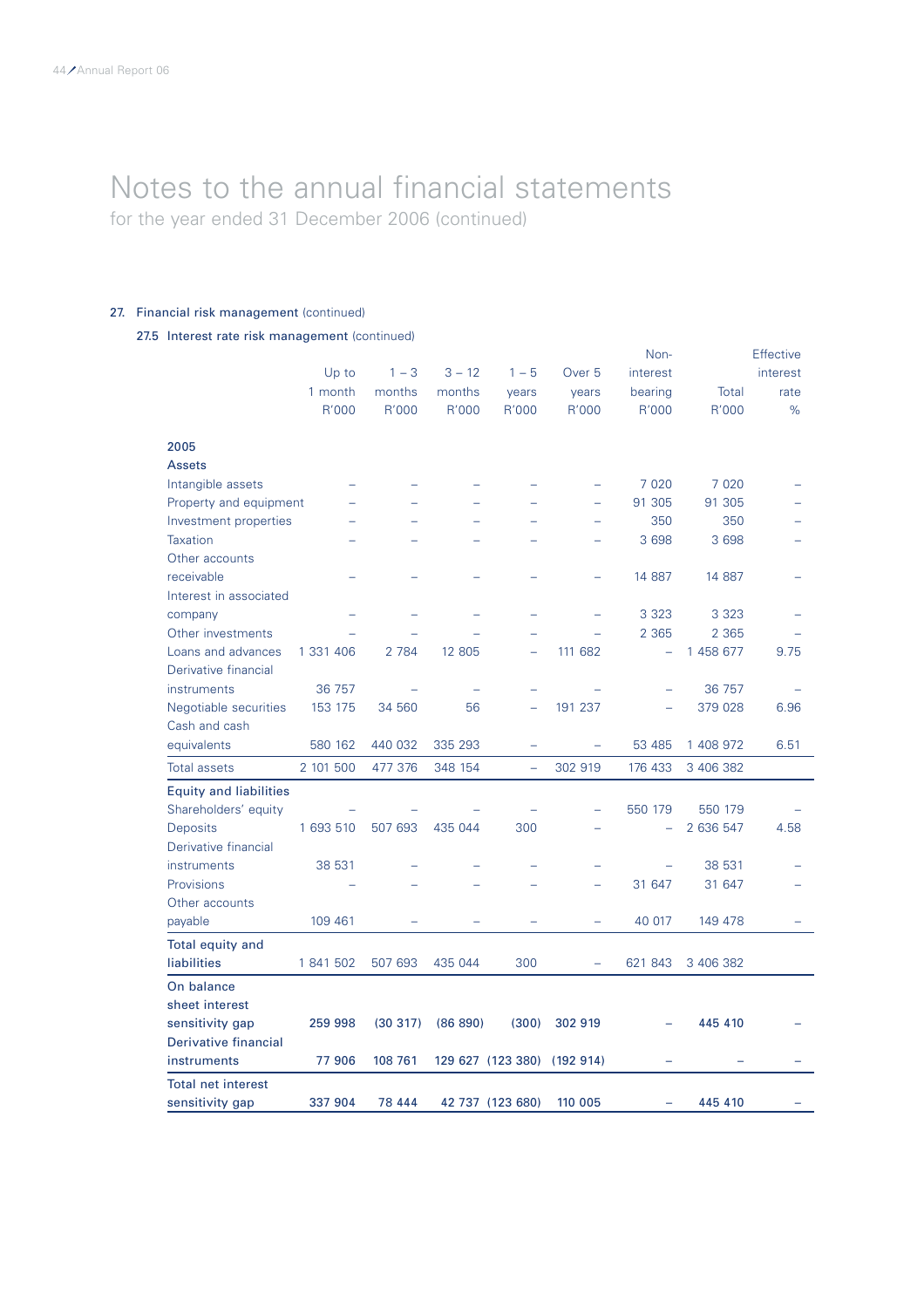for the year ended 31 December 2006 (continued)

### 28. Related-party information

### 28.1 Identity of related parties with whom material transactions have occurred

The holding company and material subsidiaries of the Group are identified on pages 10 to 11 in the Directors' report and the associated company is disclosed in note 7 to the annual financial statements. All of these entities and the directors are related parties. There are no other related parties with whom material transactions have taken place, other than as listed below.

### 28.2 Material related-party balances and transactions

The Company, its subsidiaries and associated company, in the ordinary course of business, enter into various financial services transactions with the ultimate holding company and its subsidiaries, other entities within the Group and the associated company. These transactions are governed by terms no less favourable than those arranged with third parties.

|                                                                           | 2006      | 2005      |
|---------------------------------------------------------------------------|-----------|-----------|
|                                                                           | R'000     | R'000     |
| Caixa Geral de Depósitos – Lisbon (Branch of CGD)                         | 1 455 338 | 1 144 962 |
| Nostro accounts                                                           | 3721      | 917       |
| Vostro accounts                                                           | (4734)    | (8722)    |
| Deposit accounts                                                          | 1456351   | 1 152 767 |
| Caixa Geral de Depósitos - Paris (Branch of CGD)                          | 429       | 525       |
| Nostro accounts                                                           | 440       | 536       |
| Vostro accounts                                                           | (11)      | (11)      |
| Caixa Geral de Depósitos - London (Branch of CGD)                         |           |           |
| Vostro accounts                                                           | (19)      | (19)      |
| Caixa Geral de Depósitos (CGD)                                            | 1 455 748 | 1 145 468 |
| Banco Comercial e de Investimentos (BCI) - Mozambique (Subsidiary of CGD) | (117 288) | (62, 487) |
| Vostro accounts                                                           | (1 118)   | (23)      |
| Fixed deposits                                                            | (114 427) |           |
| Call and notice deposits                                                  | (1743)    | (62 464)  |
|                                                                           | 1 338 460 | 1 082 981 |

### Balances between the ultimate holding company (CGD) and Mercantile Bank Limited:

Interest was paid to BCI – Mozambique amounting to R7.8 million (2005: R3.0 million).

Interest received from BCI – Mozambique and CGD in respect of the above balances during the year amounted to nil (2005: R0.1 million) and R80.4 million (2005: R35.0 million), respectively.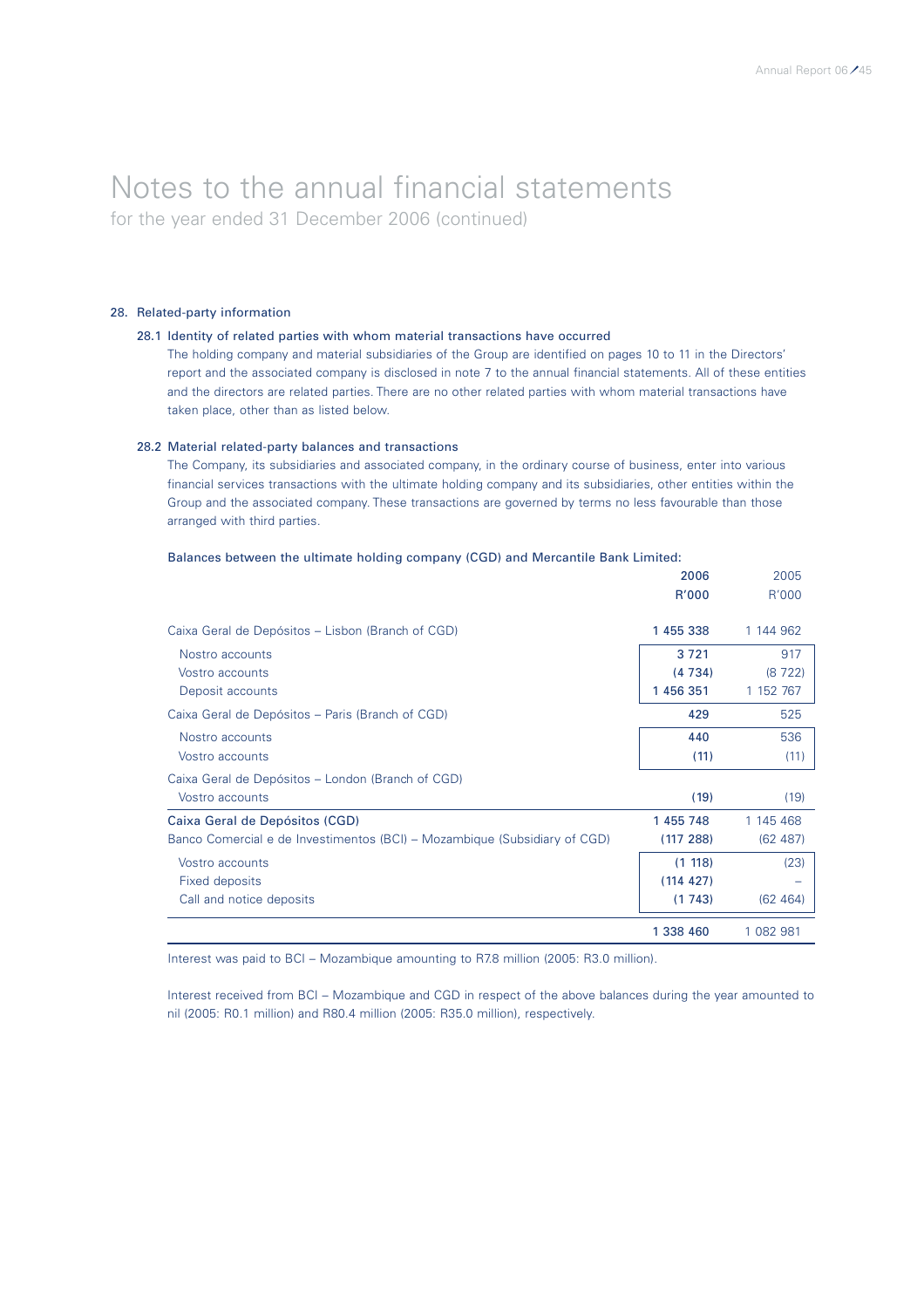for the year ended 31 December 2006 (continued)

### 28. Related-party information (continued)

|  |  | 28.2 Material related-party balances and transactions (continued) |  |  |  |  |
|--|--|-------------------------------------------------------------------|--|--|--|--|
|--|--|-------------------------------------------------------------------|--|--|--|--|

|                                                                         |                                            | 2006<br>R'000 | 2005<br>R'000   |
|-------------------------------------------------------------------------|--------------------------------------------|---------------|-----------------|
| Balances with the company, its subsidiaries and associated company:     |                                            |               |                 |
| Loan to:                                                                | Loan from:                                 |               |                 |
| Mercantile Bank Holdings Limited                                        | <b>Mercantile Bank Limited</b>             | 12 901        | 13 7 54         |
| Portion 2 of Lot 8 Sandown (Pty) Limited                                | Mercantile Bank Limited                    | 45 7 19       | 47 600          |
| LSM (Troyeville) Properties (Pty) Limited                               | Mercantile Bank Limited                    | 5827          | 5 5 0 2         |
| Lisabank Corporate Finance Limited                                      | Mercantile Bank Limited                    | $\equiv$      | 3 3 6 0         |
| Mercantile Insurance Brokers (Pty) Limited                              | Mercantile Bank Limited                    | 622           | 596             |
| Mercantile Registrars Limited                                           | <b>Mercantile Bank Limited</b>             | 3 0 4 5       | 8 3 1 4         |
| Weskor Beleggings (Pty) Limited                                         | <b>Mercantile Bank Limited</b>             |               | 784             |
| Mercantile Bank Limited                                                 | Mercantile Nominees (Pty) Limited          | 189           | 121             |
| Loan to Share Incentive Trust                                           | <b>Mercantile Bank Limited</b>             | 3 0 9 7       | 3 111           |
| Statman Investments (Pty) Limited                                       | Mercantile Bank Limited                    | 533           | 288             |
|                                                                         |                                            |               |                 |
| Deposit with:                                                           | Deposit by:                                |               |                 |
| Mercantile Bank Limited                                                 | Mercantile Insurance Brokers (Pty) Limited | 1986          | 2 109           |
| <b>Mercantile Bank Limited</b>                                          | Mercantile Nominees (Pty) Limited          | 752           | 531             |
| <b>Mercantile Bank Limited</b>                                          | Mercantile Bank Holdings Limited           | 138           | 87              |
| <b>Mercantile Bank Limited</b>                                          | Mercantile Registrars Limited              | 7             | 53              |
| <b>Mercantile Bank Limited</b>                                          | Weskor Beleggings (Pty) Limited            |               | 50              |
| Transactions with the company, its subsidiaries and associated company: |                                            |               |                 |
| Interest received by:                                                   | Interest paid by:                          |               |                 |
| Mercantile Bank Limited                                                 | Portion 2 of Lot 8 Sandown (Pty) Limited   | 5 1 7 5       | 5 2 4 9         |
| Mercantile Bank Limited                                                 | LSM (Troyeville) Properties (Pty) Limited  | 638           | 586             |
| <b>Mercantile Bank Limited</b>                                          | Weskor Beleggings (Pty) Limited            | 21            | 79              |
| Mercantile Insurance Brokers (Pty) Limited                              | Mercantile Bank Limited                    | 99            | 95              |
| <b>Mercantile Bank Limited</b>                                          | Statman Investments (Pty) Limited          | 38            | 10 <sup>°</sup> |
| Non-interest income earned by:                                          | Operating expenditure paid by:             |               |                 |
| Portion 2 of Lot 8 Sandown (Pty) Limited                                | <b>Mercantile Bank Limited</b>             | 8 5 9 4       | 8 4 2 0         |
| LSM (Troyeville) Properties (Pty) Limited                               | Mercantile Bank Limited                    | 938           | 910             |
| <b>Mercantile Bank Limited</b>                                          | Mercantile Insurance Brokers (Pty) Limited | 247           | 595             |

### **Other**

### Post-retirement medical plan

Details of the post-retirement medical plan are disclosed in note 16.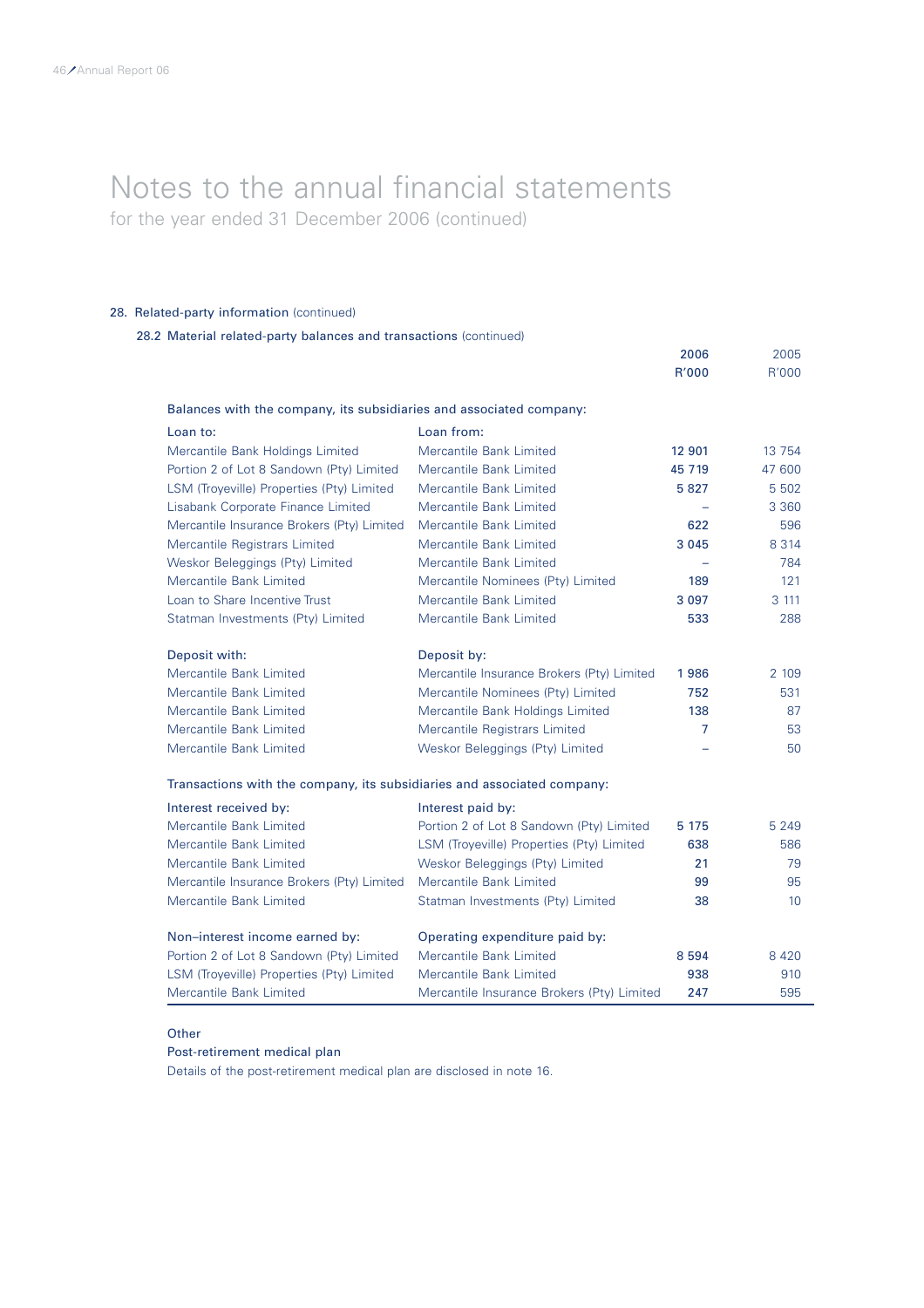for the year ended 31 December 2006 (continued)

### 28. Related-party information (continued)

### 28.3 Director and director-related activities

No loans were made to directors during the year under review. There were no material transactions with directors, other than the following:

|                             |                          |                          |                | Retirement               |                          |                          |         |
|-----------------------------|--------------------------|--------------------------|----------------|--------------------------|--------------------------|--------------------------|---------|
|                             |                          |                          |                | funds and                |                          | Share-                   |         |
|                             | Directors'               |                          | Fringe         | medical aid              |                          | based                    |         |
|                             | fees                     | Salary                   | benefits       | contributions            | Incentive*               | payments                 | Total   |
|                             | R'000                    | R'000                    | R'000          | R'000                    | R'000                    | R'000                    | R'000   |
| <b>Director</b>             |                          |                          |                |                          |                          |                          |         |
| 2006                        |                          |                          |                |                          |                          |                          |         |
| J A S de Andrade Campos     | 1 0 1 4                  |                          |                |                          |                          |                          | 1 0 1 4 |
| D J Brown                   | ÷,                       | 1973                     |                | 211                      | 2 2 1 5                  | 849                      | 5 2 4 8 |
| G P de Kock                 | 392                      | $\overline{\phantom{m}}$ |                | ÷                        | $\overline{\phantom{0}}$ | $\equiv$                 | 392     |
| M J M Figueira              | $\equiv$                 | 1 533                    | 265            | $\overline{\phantom{0}}$ | 300                      | ÷                        | 2 0 9 8 |
| L Hyne                      | 403                      |                          |                |                          |                          |                          | 403     |
| AT Ikalafeng                | 318                      |                          |                |                          |                          |                          | 318     |
| J P M Lopes                 | $\overline{\phantom{0}}$ | 1 3 6 3                  | 302            | 37                       | 300                      | -                        | 2 0 0 2 |
| K B Motshabi                |                          |                          |                |                          |                          |                          |         |
| (resigned 10 November 2006) | 352                      |                          |                |                          |                          |                          | 352     |
| A M Osman                   | 228                      |                          |                |                          |                          |                          | 228     |
| S Rapeti                    | 337                      | $\overline{\phantom{0}}$ |                | $\overline{\phantom{0}}$ |                          | ÷                        | 337     |
|                             | 3 0 4 4                  | 4 8 6 9                  | 567            | 248                      | 2815                     | 849                      | 12 392  |
| 2005                        |                          |                          |                |                          |                          |                          |         |
| J A S de Andrade Campos     | 888                      | $\overline{\phantom{a}}$ |                |                          |                          |                          | 888     |
| D J Brown                   | $\overline{\phantom{m}}$ | 1891                     |                | 151                      | 1881                     | 311                      | 4 2 3 4 |
| G P de Kock                 | 335                      | $\equiv$                 |                | $\equiv$                 |                          | ÷                        | 335     |
| M J M Figueira              | $\overline{\phantom{0}}$ | 1 4 3 2                  | 41             | -                        | 300                      | $\overline{\phantom{0}}$ | 1 773   |
| L Hyne                      | 377                      | $\overline{\phantom{0}}$ | ۰              | $\overline{\phantom{0}}$ | $\overline{\phantom{0}}$ | $\overline{\phantom{0}}$ | 377     |
| AT Ikalafeng                | 287                      |                          |                |                          |                          |                          | 287     |
| J P M Lopes                 |                          |                          |                |                          |                          |                          |         |
| (appointed 9 November 2005) | $\equiv$                 | 203                      | $\overline{a}$ | $\overline{\phantom{0}}$ | $\overline{\phantom{0}}$ | $\overline{a}$           | 203     |
| K B Motshabi                | 348                      | $\overline{a}$           |                |                          |                          | $\overline{\phantom{0}}$ | 348     |
| A M Osman                   | 213                      | $\equiv$                 |                |                          |                          |                          | 213     |
| S Rapeti                    |                          |                          |                |                          |                          |                          |         |
| (appointed 29 July 2005)    | 72                       |                          |                |                          |                          |                          | 72      |
|                             | 2 5 2 0                  | 3 5 2 6                  | 41             | 151                      | 2 1 8 1                  | 311                      | 8 7 3 0 |

\* The incentive relates to the current financial year but is only paid in the following financial year. 2006 2005

|                                         | zuu     | zuuu  |
|-----------------------------------------|---------|-------|
|                                         | R'000   | R'000 |
| Amounts paid by CGD to:                 |         |       |
| M J M Figueira                          | 845     | 851   |
| J P M Lopes (appointed 9 November 2005) | 381     | 58    |
|                                         | 1 2 2 6 | 909   |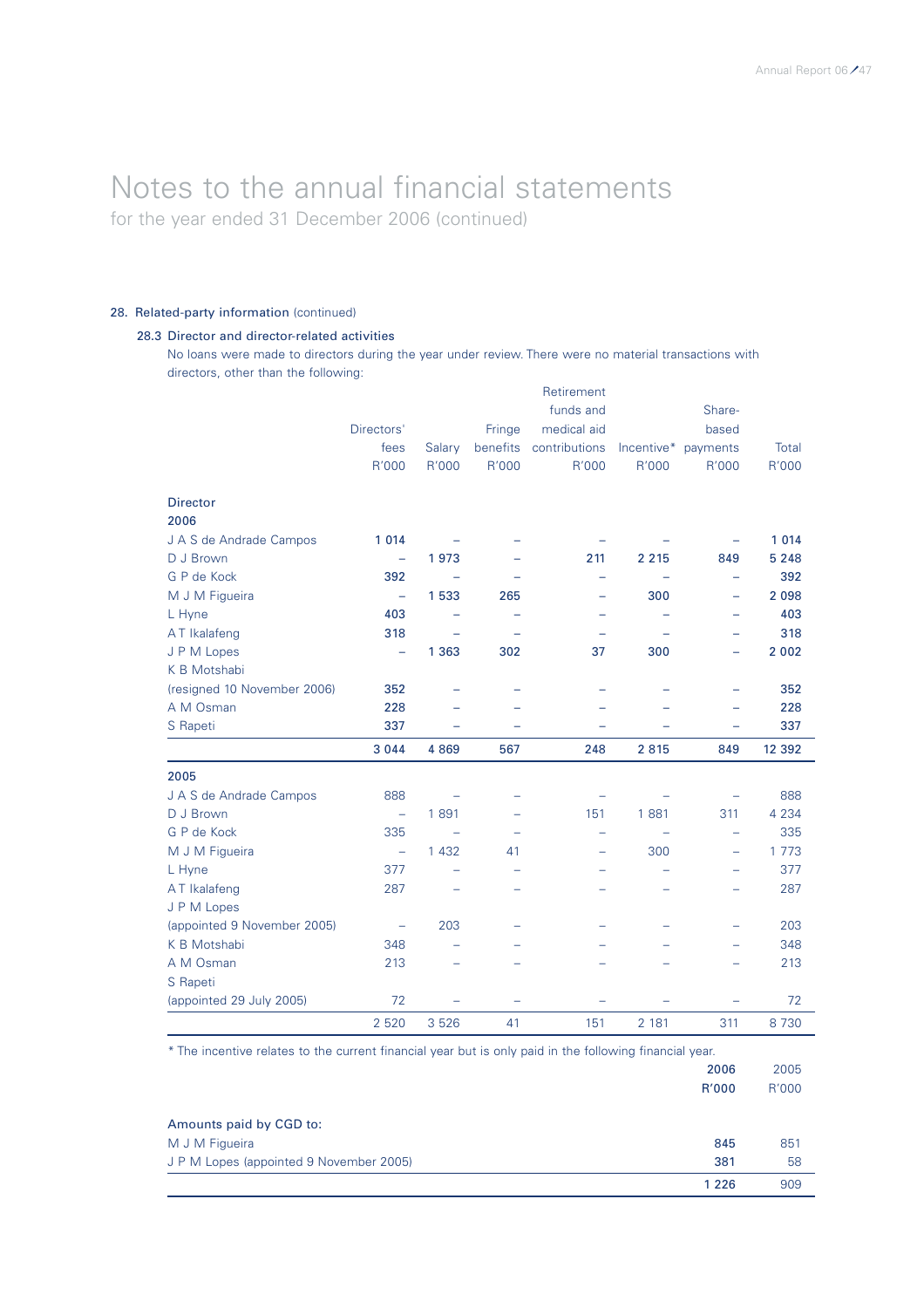for the year ended 31 December 2006 (continued)

### 28. Related-party information (continued)

### 28.3 Director and director-related activities (continued)

### Service agreements

### D J Brown, *Chief Executive Officer*

Mr Brown's employment as Chief Executive Officer commenced on 31 March 2004 and is for a maximum period of five years. Mercantile may re-appoint Mr Brown at the expiry of the five-year period provided that agreement is reached on the terms and conditions for his re-appointment.

In consideration for the rendering of his services under the Service Agreement, Mr Brown is also entitled to payment of an annual incentive bonus calculated in accordance with a performance plan as agreed with the Board of Directors of Mercantile from time to time.

### M J M Figueira, *Executive Director*

Mr Figueira has been seconded to Mercantile by CGD.

Mr Figueira's employment in Mercantile commenced on 26 May 2004 for a period of three years. In terms of the service agreement Mr Figueira agreed to perform such duties, functions and services as are assigned to him from time to time by the Board of Directors and which are consistent and commensurate with his position as Executive Director. Mr Figueira resigned with effect from 28 February 2007 to return to Portugal.

#### J P M Lopes, *Executive Director*

Mr Lopes has been seconded to Mercantile by CGD.

Mr Lopes's employment in Mercantile commenced on 9 November 2005 and it will last for a period of three years. In terms of the service agreement Mr Lopes agreed to perform such duties, functions and services as are assigned to him from time to time by the Board of Directors and which are consistent and commensurate with his position as Executive Director.

#### Share options

On 5 October 2004, 5 000 000 share options in the Company were granted to Mr Brown at an exercise price of 18 cents each. A further 7 000 000 share options were granted to him on 22 March 2006 at an exercise price of 40 cents each (refer to note 13.5).

#### Directors' interests

No directors held beneficial and/or non-beneficial interests, directly or indirectly, in shares issued by Mercantile Bank Holdings Limited.

#### 28.4 Summarised financial information of the associated company

Statman Investments (Pty) Limited

| Nature of business<br>Place of incorporation |          | Investment holding<br>South Africa |
|----------------------------------------------|----------|------------------------------------|
| Percentage held                              | 21.4     | 21.4                               |
| Equity                                       | 16 942   | 15 520                             |
| Non-current liabilities                      | (1989)   | (2 204)                            |
| <b>Current liabilities</b>                   | (8, 454) | (7076)                             |
| Current assets                               | 14 257   | 10 804                             |
| Non-current assets                           | 13 128   | 13 996                             |
| <b>Balance sheet</b>                         |          |                                    |
| Profit after taxation                        | 4 6 6 6  | 3 0 9 4                            |
| Income statement                             |          |                                    |
|                                              | R'000    | R'000                              |
|                                              | 2006     | 2005                               |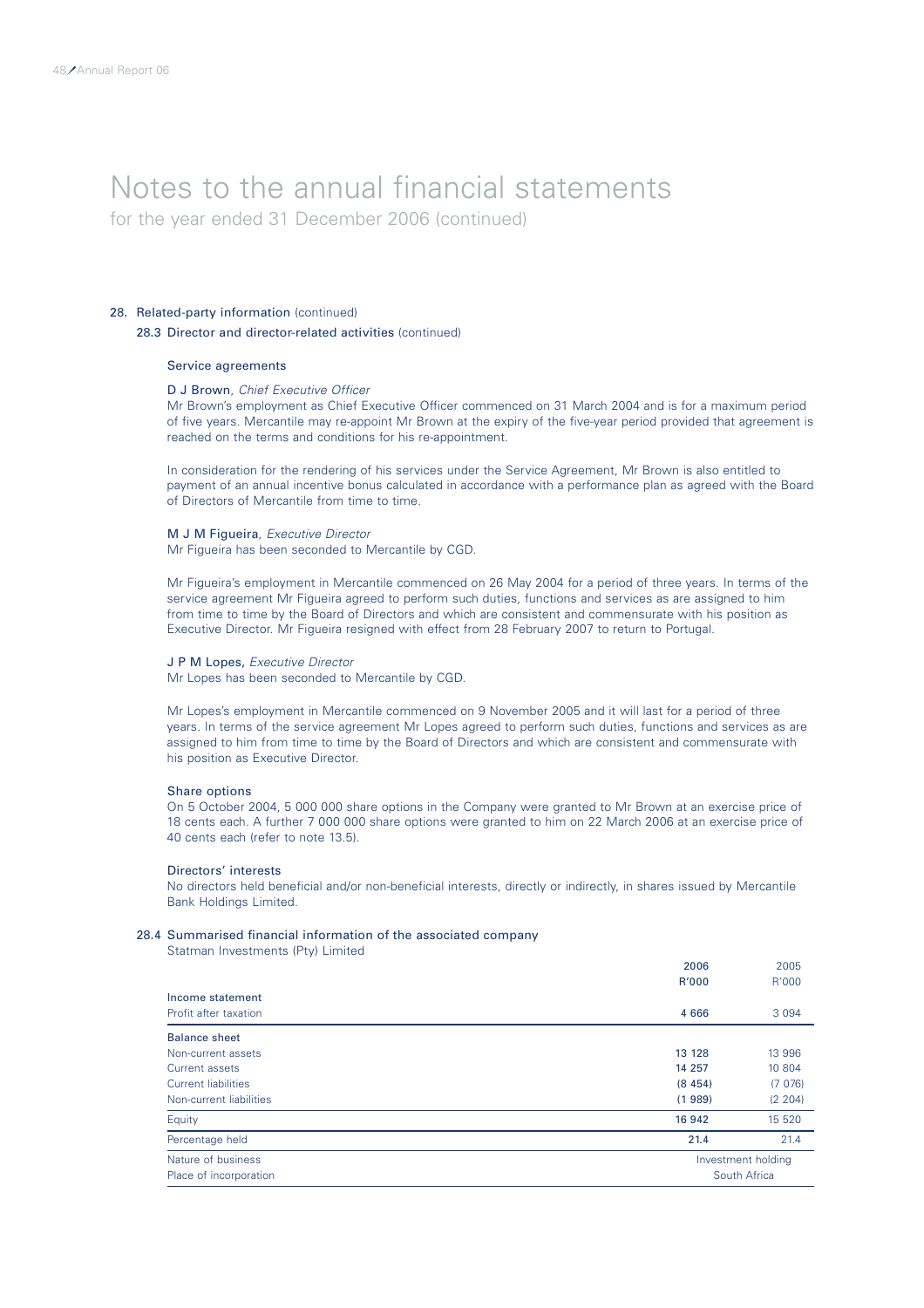for the year ended 31 December 2006 (continued)

### 28. Related-party information (continued)

### 28.4 Summarised financial information of associated company (continued)

The Group in applying the equity method of accounting uses the most recent audited annual financial statements of the associated company. These are not always drawn up to the same date as the annual financial statements of the Group. In instances where significant events occurred between the last financial statement date of an associated company and the financial statement date of the Group, the effect of such events are adjusted for.

### 29. Segment information

The primary business segments of the Group are as follows:

| <b>Business segment</b>           | Scope of products and services                                                                                                    |
|-----------------------------------|-----------------------------------------------------------------------------------------------------------------------------------|
| Retail banking *                  | Banking, investment and other financial services offered to banking customers.                                                    |
| Treasury*                         | Managing internal liquidity, foreign exchange services as well as serving retail and<br>alliance banking customers.               |
| Alliance banking, MBL credit card | Card processing services, electronic banking and structured loans offered to                                                      |
| and structured loans*             | banking customers.                                                                                                                |
| Support and other services        | Support services for the above segments, insurance brokers, associate income,<br>exceptional income and inter-group eliminations. |

\* Excludes the allocation of attributable support costs.

### The primary segments are as follows:

|                                | Alliance banking,   |                              |         |                 |                  |                            |                |             |                            |           |
|--------------------------------|---------------------|------------------------------|---------|-----------------|------------------|----------------------------|----------------|-------------|----------------------------|-----------|
|                                |                     |                              |         |                 |                  | <b>MBL</b> credit card and |                | Support and |                            |           |
|                                |                     | <b>Retail banking</b>        |         | <b>Treasury</b> | structured loans |                            | other services |             | <b>Total</b>               |           |
|                                | 2006                | 2005                         | 2006    | 2005            | 2006             | 2005                       | 2006           | 2005        | 2006                       | 2005      |
|                                | R'000               | R'000                        | R'000   | R'000           | R'000            | R'000                      | R'000          | R'000       | R'000                      | R'000     |
| (2005 restated)                |                     |                              |         |                 |                  |                            |                |             |                            |           |
| <b>Segment results</b>         |                     |                              |         |                 |                  |                            |                |             |                            |           |
| Segment revenue <sup>(1)</sup> | 180 975             | 138 586                      | 43 093  | 31 363          | 44 098           | 32 527                     | 47 126         | 43 884      | 315 292                    | 246 360   |
| Segment expenditure            | (51482)             | (54722)                      | (28693) | (22637)         | (10485)          | (17755)                    | (135 380)      | (129 172)   | (226040)                   | (224 286) |
| Contribution/(loss) before     |                     |                              |         |                 |                  |                            |                |             |                            |           |
| allocated costs                | 103 687             | 80 544                       | 14 400  | 8 4 5 1         | 31 693           | 14 739                     | (49 137)       | (36738)     | 100 643                    | 66 996    |
| Other information              |                     |                              |         |                 |                  |                            |                |             |                            |           |
| Net capital expenditure        | 1 2 3 4             | 1 4 4 9                      | (144)   | (65)            | (9)              | 10 736                     | 10 949         | 1 4 3 2     | 12 030                     | 13 552    |
| Depreciation and amortisation  | (2547)              | (2676)                       | (412)   | (1186)          | (1688)           | (5809)                     | (9 481)        | (7160)      | (14 128)                   | (16831)   |
| Other non-cash                 |                     |                              |         |                 |                  |                            |                |             |                            |           |
| operating expenditure          |                     |                              |         |                 |                  |                            | 9 5 27         | 868         | 9 5 27                     | 868       |
| Share of income from           |                     |                              |         |                 |                  |                            |                |             |                            |           |
| associated companies           |                     |                              |         |                 |                  |                            | 1 2 6 9        | 516         | 1 2 6 9                    | 516       |
| <b>Segment position</b>        |                     |                              |         |                 |                  |                            |                |             |                            |           |
| Segment assets                 |                     | 1948 333 1 286 538 2 090 757 |         | 1821658         | 276 669          | 161 631                    | 133 459        | 136 555     | 4 449 218 3 406 382        |           |
| <b>Segment liabilities</b>     | 2 673 095 2 268 292 |                              | 795 335 | 397 384         | 203 822          | 121 379                    | 109 548        |             | 69 148 3 781 800 2 856 203 |           |
| Carrying amounts of            |                     |                              |         |                 |                  |                            |                |             |                            |           |
| segment assets include:        |                     |                              |         |                 |                  |                            |                |             |                            |           |
| Investments in                 |                     |                              |         |                 |                  |                            |                |             |                            |           |
| associated company             |                     |                              |         |                 |                  |                            | 3 6 2 6        | 3 3 2 3     | 3 6 2 6                    | 3 3 2 3   |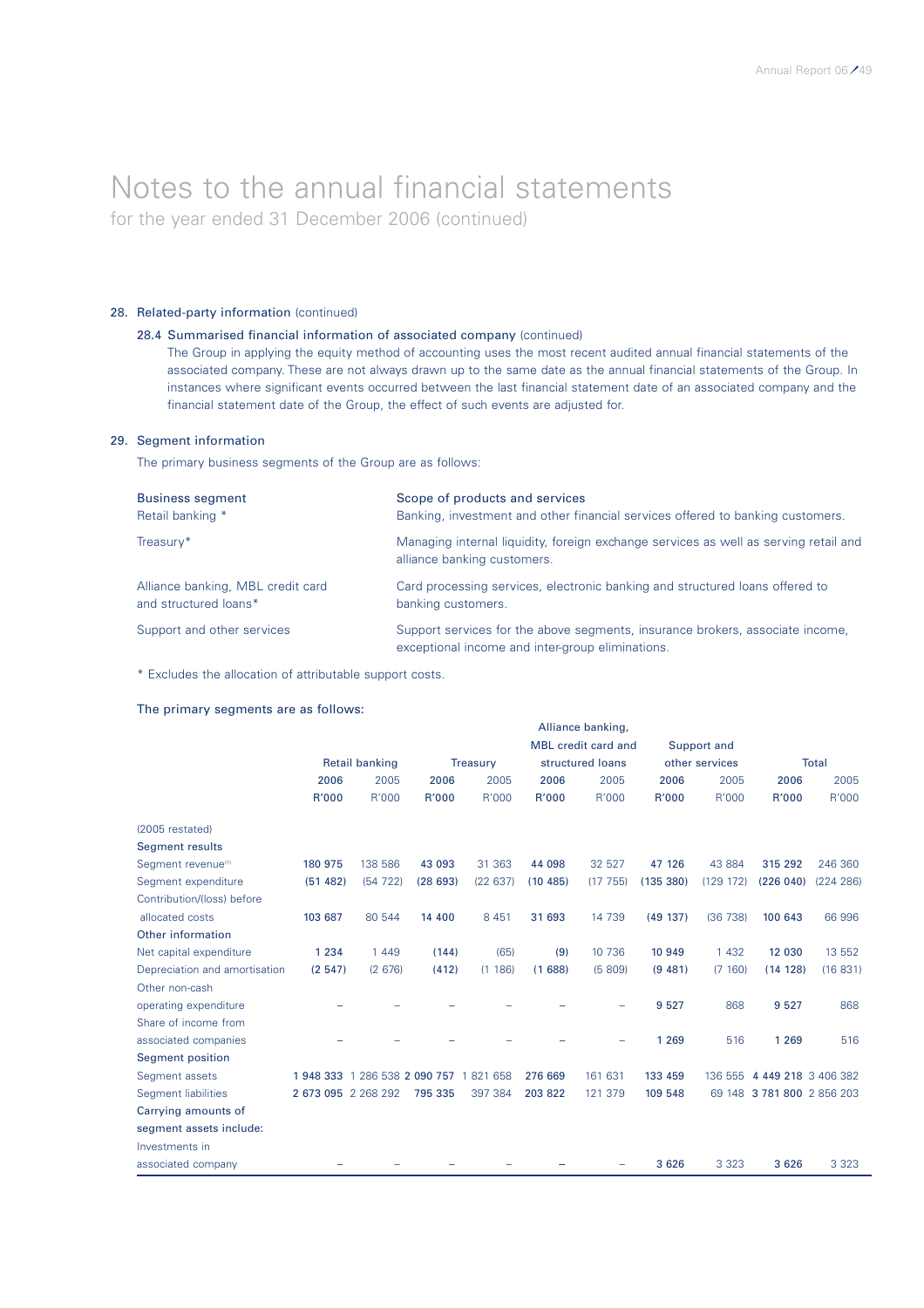for the year ended 31 December 2006 (continued)

### 29. Segment information (continued)

### The secondary segments are as follows:

|                                |           | Gauteng   |         | Other provinces | Total     |           |  |
|--------------------------------|-----------|-----------|---------|-----------------|-----------|-----------|--|
|                                | 2006      | 2005      | 2006    | 2005            | 2006      | 2005      |  |
|                                | R'000     | R'000     | R'000   | R'000           | R'000     | R'000     |  |
| (2005 restated)                |           |           |         |                 |           |           |  |
| Segment revenue <sup>(1)</sup> | 289 722   | 222 640   | 25 570  | 23 720          | 315 292   | 246 360   |  |
| Net capital expenditure        | 11 887    | 13 096    | 143     | 456             | 12 030    | 13 552    |  |
| Segment assets                 | 4 123 303 | 3 122 311 | 325 915 | 284 071         | 4 449 218 | 3 406 382 |  |

(1) Segment revenue consists of net interest income, net loss on disposal and revaluation of assets and non–interest income

Segment revenue has been restated for the year ended 31 December 2005 and now excludes net credit recoveries and exceptional items.

### 30. Prior year restatement

Non-interest income and operating expenditure in the income statement has been restated for 2005 in order to be consistent with the disclosure in the current year.

Certain costs incurred by Alliance partners are settled by Mercantile on their behalf and subsequently reimbursed by these Alliance partners to Mercantile. The reimbursements were previously treated as non-interest income and the costs as operating expenditure. The accounting treatment for 2006 has been changed whereby the reimbursements received are offset against the costs incurred.

2005

|                                                       | R'000             |
|-------------------------------------------------------|-------------------|
| Group<br>Income statement                             |                   |
| Non-interest income<br>Amount previously reported     | 117 903           |
| Reimbursable expenses<br>Restated non-interest income | (6191)<br>111 712 |
| Operating expenditure                                 |                   |
| Amount previously reported                            | 230 477           |
| Reimbursable expenses                                 | (6191)            |
| Restated operating expenditure                        | 224 286           |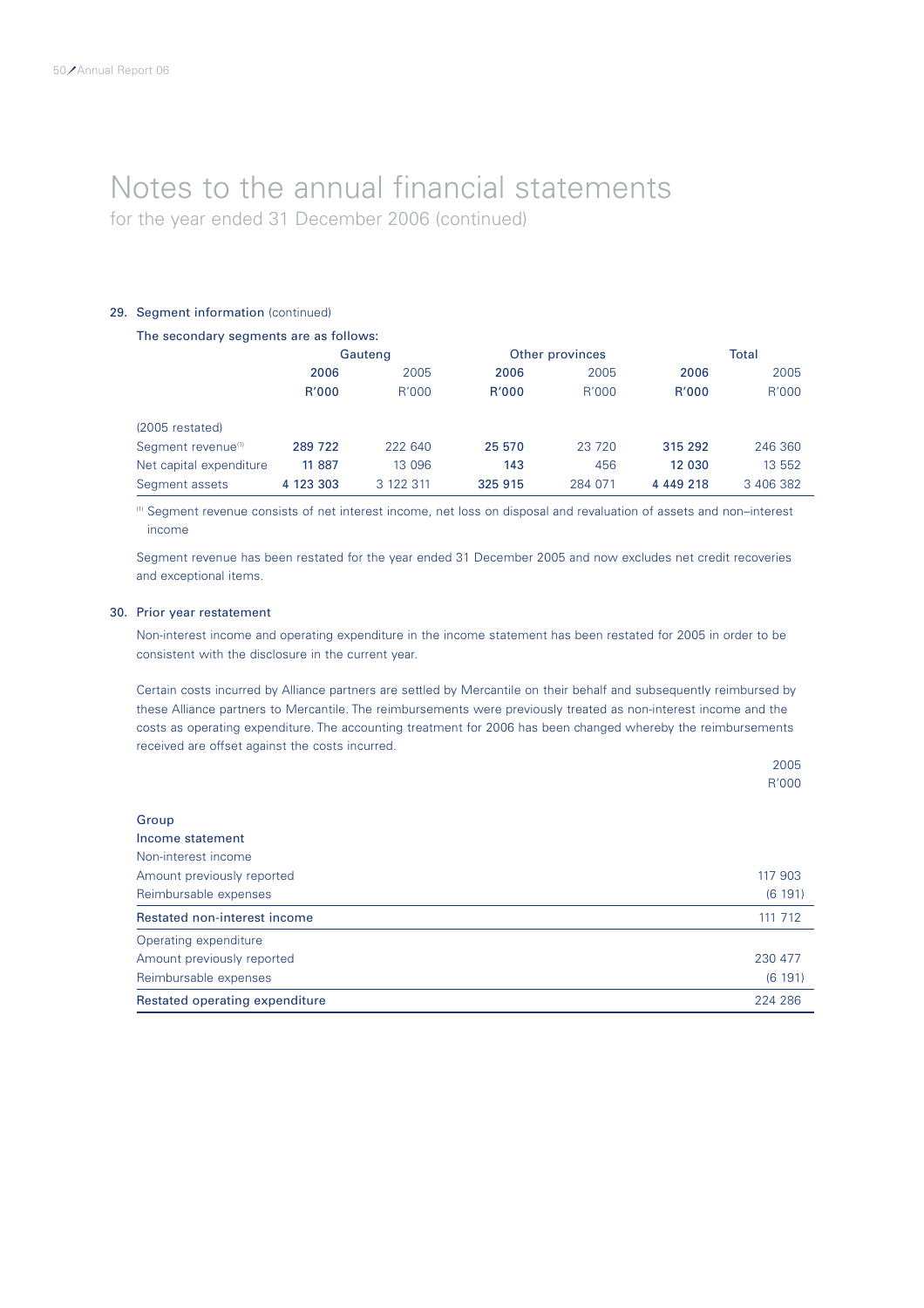### Risk management and control

#### Group risk management philosophy

The Group recognises that the business of banking and financial services is conducted within an environment of complex inter-related risks. The Group operates in a dynamic environment where the past is not necessarily an acceptable guide to the future. Risk management is a key focus of the Group and addresses a wide spectrum of risks. In any economy there are sectors that are more vulnerable to cyclical downturn than others. Economic variances are monitored to assist us in managing our exposure to such sectors. The concentration of risk in our target market sectors is managed to achieve a portfolio balance. In every risk sector it is the weaker counterparties that are at greatest risk of failure in an economic downturn. Our business development efforts are focused on the stronger companies and individuals, establishing policy criteria, which eliminate weaker credits or investments from the portfolio. A passive role in the face of potential or actual adverse conditions is not accepted.

A philosophy of enterprise-wide risk management within a Risk Management Monitoring and Control Framework has been established to ensure that all business and operational risks are managed effectively within acceptable risk profiles, policies and parameters and that the management of risk is an independent process from that of taking on/creating risk within the Group. Risk management

policies are essentially conservative, with proper regard to the mix of risk and reward. The Group will take all necessary steps to safeguard its depositors' funds, its own asset base and shareholders' funds.

### Enterprise-wide risk management

An Enterprise-wide Risk Management Framework is adopted to ensure appropriate and focused management of all risks. Risk assessment is a dynamic process and is reviewed regularly. Risk dimensions will vary in importance based on the business activities of an organisation. The overall objective of enterprise-wide risk management is to ensure an integrated and effective risk management framework, where all risks are identified, quantified and managed in order to achieve an optimal risk reward profile. The presence of accurate measures of risk, makes risk adjusted performance possible, creates the potential to generate increased shareholder returns and allows the risk taking behaviour to be more closely aligned with our strategic objectives.

Risk management is performed on a Group wide basis involving the Board, credit management, senior management, independent risk management, business line management, finance and control, legal/compliance, treasury and operations, with significant support from internal audit and information technology.

### Committee Structure

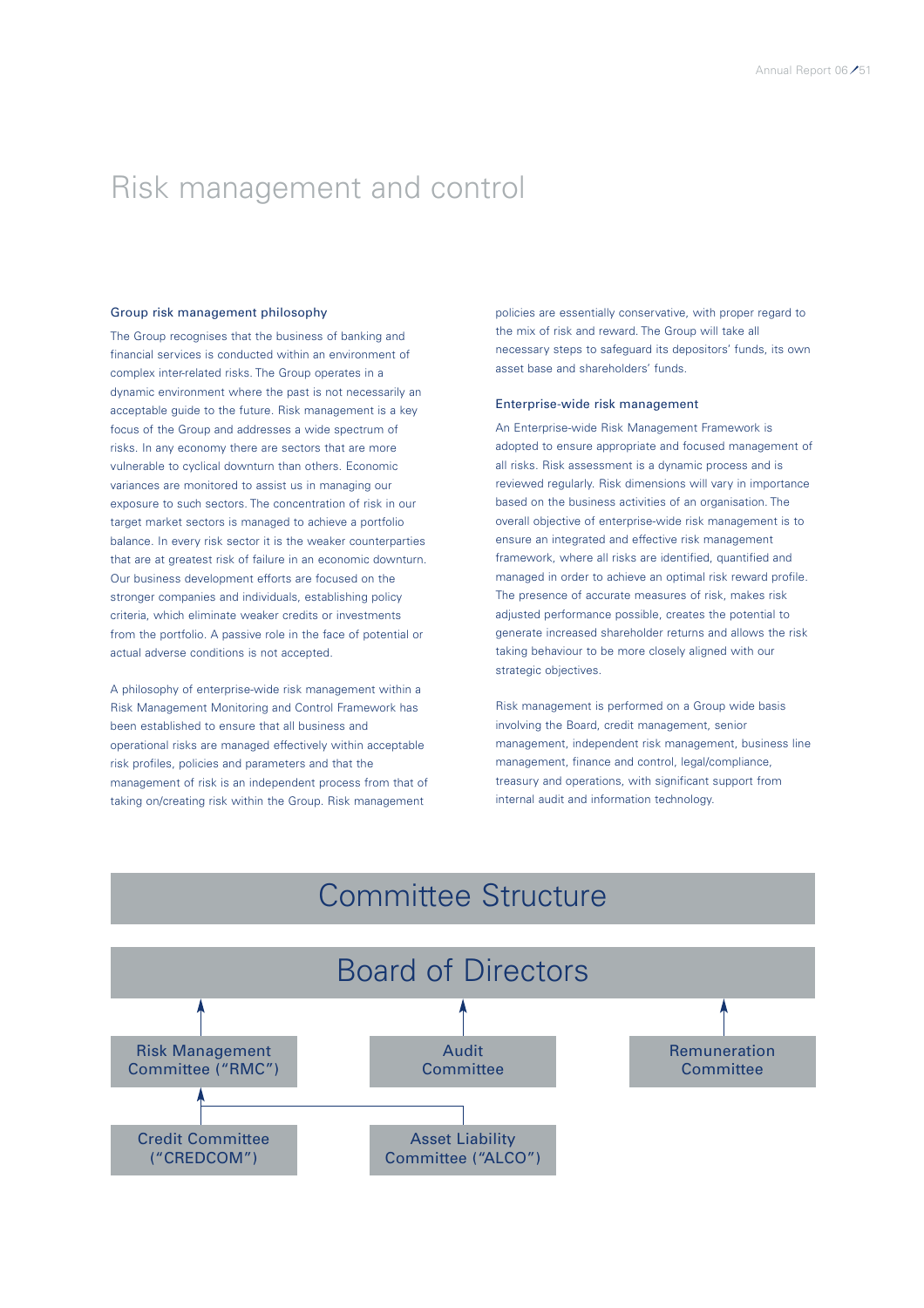### Risk management and control (continued)

### Enterprise-wide risk management (continued)

The Group continues to develop credit risk modelling analytical tools and is expanding on its information assessment to better understand and manage its credit risk portfolios. The Early Warning system that was developed and implemented during 2006 continues to be expanded and will be rolled out to the branch network during 2007.

Principal risk categories have been identified, defined and categorised into direct and indirect risks. This set of risk definitions forms the basis of management and control relative to each division or subsidiary within the Group and will also form a consistent, common language for outside examiners and/or regulators to follow.

Board committees monitor various aspects of the different identified risks. These include:

Credit Risk Strategic Risk Counterparty Risk Reputation Risk Currency Risk Legal Risk Liquidity Risk Fraud Risk **Interest Rate Risk International Risk** Market (Position) Risk Political Risk Solvency Risk Competitive Risk Operational Risk Pricing Risk Technology Risk Sensitivity Risk Compliance Risk

Direct Risks **Indirect Risks** 

Direct risks are found in most banking transactions. They are quantifiable and can be clearly defined. These risks are evaluated through examination of our databases, statistics and other records.

Indirect risks are considered to ensure that a complete risk assessment is carried out. They are present in almost every decision made by management and the Board and thus impact on the Group's image and success. These decisions are usually intended to enhance the Group's long-term viability or success and therefore are difficult to quantify at a given point in time.

The responsibility for understanding the risks incurred by the Group and ensuring that they are appropriately managed, rest with the Board. The Board approves risk management strategies, and delegates the power to take decisions on risks and to implement strategies on risk management and control to the RMC. Discretionary limits and authorities are in turn delegated to line heads and line managers within laid down parameters to enable them to

execute the Group's strategic objectives within predefined risk management policies. Major risks are managed, controlled and reviewed by those who influence the risk to minimise the impact of adversity.

The Board fully recognises that they are accountable for the process of risk management and the system of internal control. Management reports regularly to the Board on the effectiveness of internal control systems and significant control weaknesses identified.

Focus has been increased on the overall improvement in the management of credit and counterparty risk through the implementation and ongoing development of the comprehensive on-line Early Warning Risk Identification Process together with a Risk Assessment Decision Support Tool and a comprehensive Portfolio Review Report.

Increased focus was also placed on Business Continuity Management ("BCM") during the year under review. BCM ensures the availability of all key staff and processes required to support essential activities in the event of an interruption to, or disruption of, business. BCM is an important aspect of risk management and its value has been proven in creating a more resilient operational platform, through activities such as business impact assessments, business continuity planning and implementation, testing of business continuity and implementing corrective actions. A comprehensive simulation was conducted during November 2006, with identified gaps addressed and/or plans put in place to resolve the identified issues.

Further enhancements have been made in the management of the Group's assets and liabilities with increased monitoring of liquidity and interest rate risk through sensitivity evaluation and forecasting techniques. An internally developed MIS system was enhanced during the year under review to improve the quality of internal reporting.

### Risk management life cycle/process

A process is currently underway to review all of the Group's policies and procedures. These standards are an integral part of the Group's governance infrastructure and risk management profile, reflecting the expectations and requirements of the Board in respect of key areas of control. The standards ensure alignment and consistency in the way that prevalent risk types are managed and form part of the four phases of the risk management life cycle, defined as: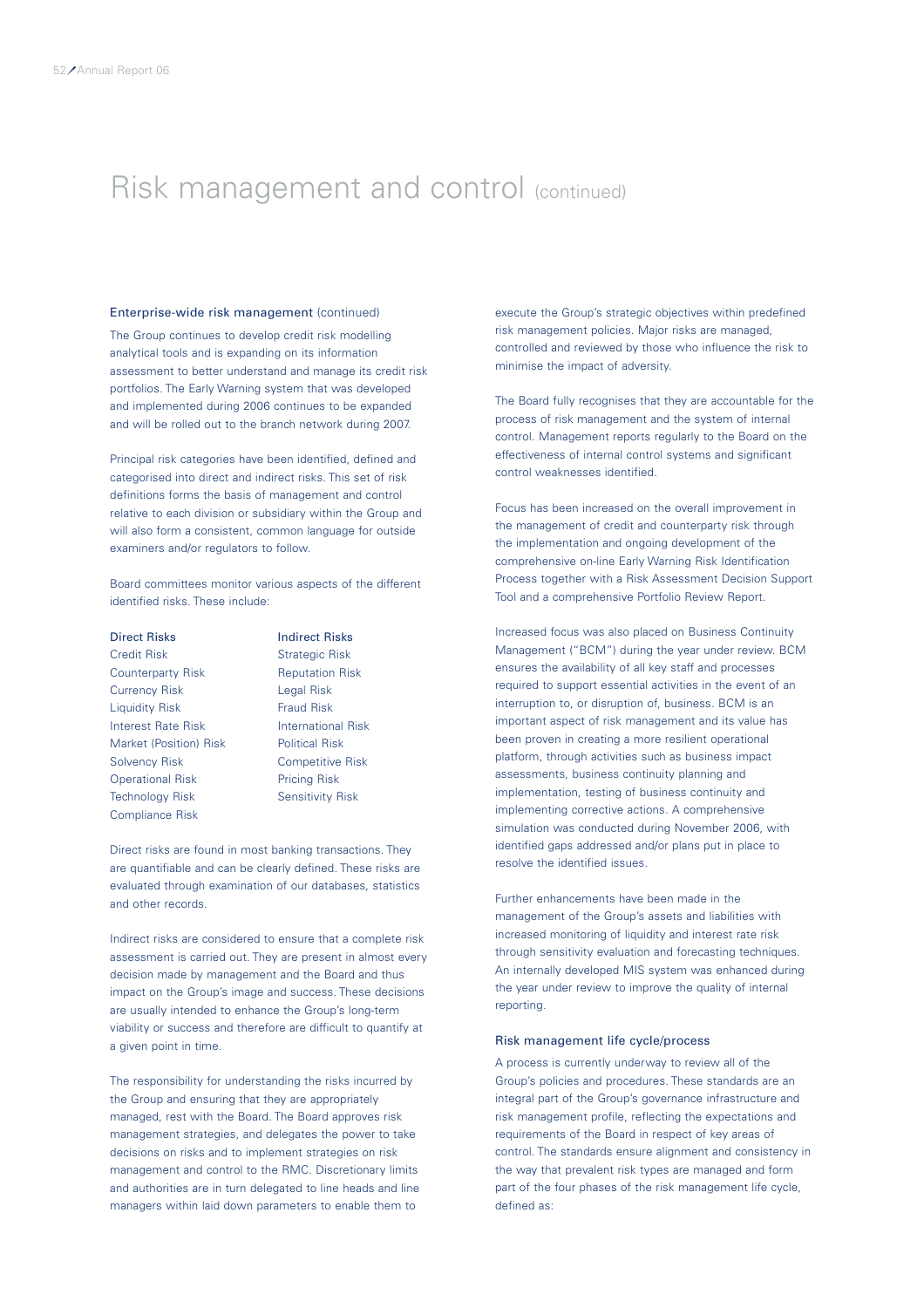### Risk management and control (continued)

### Risk management life cycle/process (continued) *Risk identification (and comprehension)*

Risk identification focuses on recognising and understanding existing risks or risks that may arise from positions taken and future business activity as a continuing practice.

### *Risk measurement (and evaluation using a range of analytical tools)*

Once risks have been identified, they need to be measured. Certain risks will obviously lend themselves more easily to measurability than others, but it is necessary to ascertain the magnitude of each risk.

### *Risk management (as an independent function)*

The Group's principal business focuses on the management of liabilities and assets in the balance sheet. Major risks are managed and reviewed by those who influence the risk. ALCO and RMC meet on a regular basis to collaborate on risk control, establish how much risk is acceptable and decide on how the Group will stay within targets and laid down thresholds.

### *Risk monitoring (and compliance with documented policies)*

Open, two-way communication between the Group and the South African Reserve Bank ("SARB") is fundamental to the entire risk monitoring and supervisory process. To achieve this, responsible line heads are required to document conclusions and communicate findings to ALCO and RMC in the first instance and to the SARB via the Finance Division through DI returns and periodic meetings.

### Basel II – influencing risk management developments at Mercantile Bank Limited ("the Bank")

The Basel Committee released the revised international Basel ll Capital Accord in June 2004. The Accord is designed to differentiate minimum regulatory capital requirements in a risk sensitive manner and encourage and recognise sound risk management, internal control and governance practices.

The new Accord provides a range of approaches that vary in levels of sophistication for the measurement of credit and operational risk to determine capital levels. It provides a flexible structure in which banks, subject to supervisory review, will adopt approaches that best fit their level of sophistication and their risk profile.

In today's complex environment, combining effective banklevel management with market discipline and regulatory supervision best attains systemic safety and soundness. Building on these principles, the new accord has farreaching implications for banks in terms of minimum capital standards linked to risks, risk measurement systems and methods, risk management practices and public disclosure of risk profile information. It focuses mainly on improving the management of credit and operational risks, enhancements to the supervisory review process and more extensive risk disclosure. The SARB has announced that Basel II will be implemented with effect 1 January 2008. A pre-implementation parallel run will commence in October 2007 to provide local banks and the Regulator the opportunity to evaluate the impact of the new framework on capital requirements and risk management processes.

Mercantile continues to form part of various Basel II committees in association with the SARB, The Banking Association and other financial institutions. During the current year, the Group participated in the fifth comprehensive quantitative impact study ("QIS5") conducted in South Africa, performed informal field testing and participated in the formal field testing of the Draft Regulations of the Banks Act.

The comprehensive, detailed and compliance criteria set by Basel II requires substantial investments in data collection, information technology systems and business process changes. Projects remain in place to identify and define gaps and to address the implementation of enhancements required in respect of methodologies, systems and business processes across the areas of market, credit and operational risk management to satisfy the stringent criteria to be met for Basel II compliance and ensure timeous implementation. The Group recognises the significance of Basel II in aligning regulatory capital to risk and further entrenching risk reward principles and practices in bank management and decision making.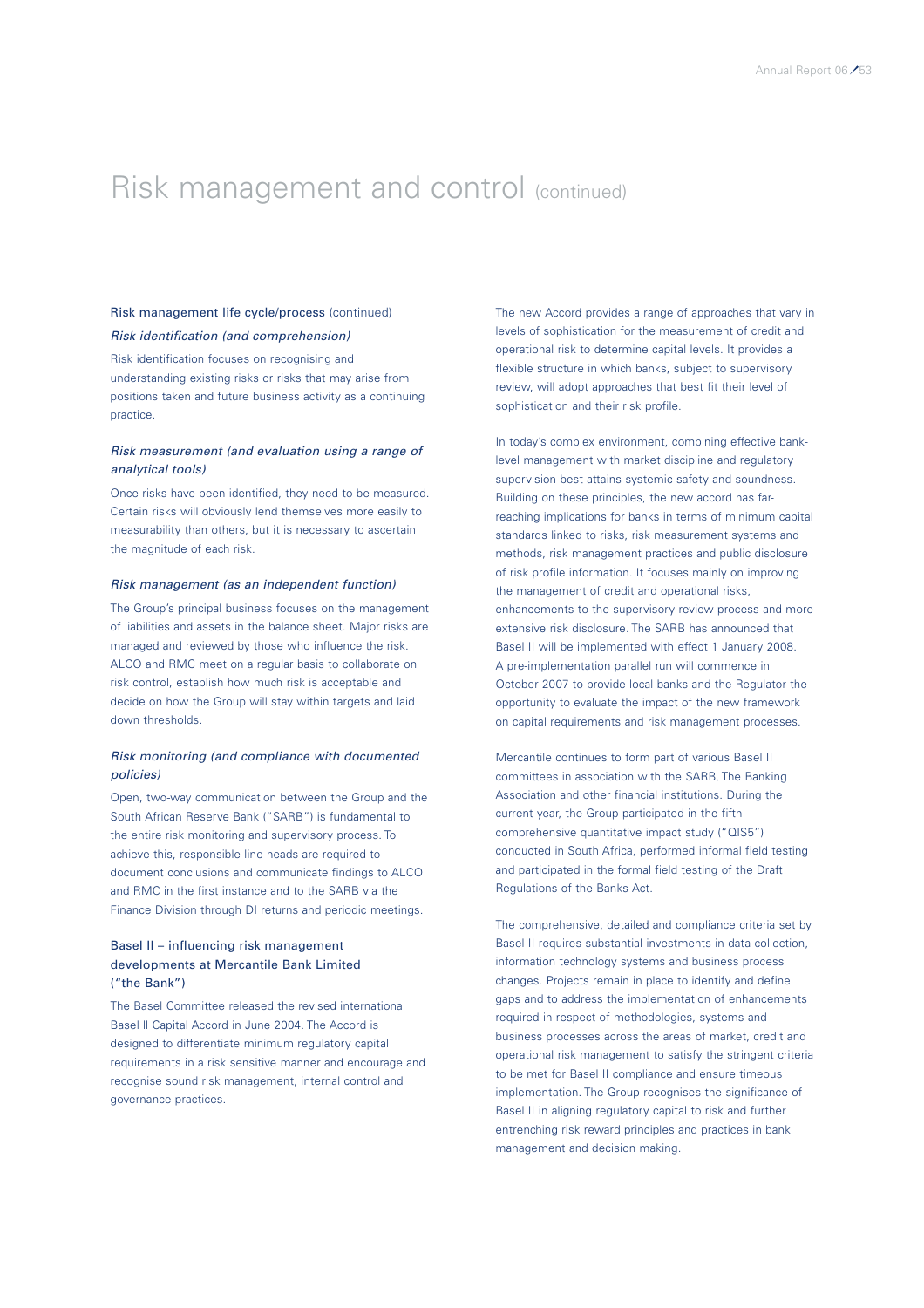### Corporate governance

### 1. Board of Directors

The Boards of directors of Mercantile Bank Holdings Limited and Mercantile Bank Limited (collectively referred to as "the Board") hold joint Board meetings. The Board subscribes to and is committed to ensuring that the Group complies with the principles and standards set out in the code of corporate practices and conduct expressed in the King Report on Corporate Governance for South Africa 2002 ("King II") and is satisfied that the Group complied in all material respects with these principles throughout the year under review.

The following is a summary of the corporate governance processes of the Group for the year ended 31 December 2006:

The Board exercises effective control over the Group and gives strategic direction to the Bank's management. Key responsibilities of the Board assisted by its Board Committees are to:

- approve the Group's strategy, mission and objectives and monitor/review the implementation thereof;
- approve and annually review the Group's limits of authorities;
- annually review corporate governance processes and assess the achievement of these against objectives set;
- annually review its charter and approve changes to the charters of the Board Committees;
- annually approve the non-executive directors' remuneration and submit such for approval and ratification by shareholders at the Annual General Meeting;
- annually approve executive directors' remuneration and/or increases thereto;
- annually approve the Group's budget (includes capital expenditure);
- be accountable for financial, operational and internal systems of control and overall risk management;
- approve changes to the Group's financial and accounting policies;
- approve the audited financial statements and interim results;
- be responsible for ensuring that the Group complies with all relevant laws, regulations and codes of business practice and codes of ethics;
- appoint appropriate Board Committees and determine the composition thereof; and
- annually approve the Board and Board Committees' self-evaluations conducted on their effectiveness.

The Board comprises of non-executive and executive directors with different skills, professional knowledge and experience, with independent non-executive directors comprising the majority on the Board. For detail on the composition of the Board and changes to such during the financial year ended 31 December 2006, the frequency of meetings and attendance thereof, refer to Annexure A to this document. The roles of the Chairman of the Board and Chief Executive Officer ("CEO"), who are appointed by the Board, are separated, thereby ensuring a clear division of responsibilities at the head of the Group. The Chairman of the Board is an independent non-executive director.

Non-executive directors offer independent judgement and, apart from their fees, there are no extraneous factors that could materially affect their judgement. If there is an actual or potential conflict of interest, the director (executive or non-executive) concerned, after declaring his/her interest in terms of the Companies Act No 61 of 1973, as amended ("Companies Act"), is excluded from the related decisionmaking process.

The process of identification of suitable candidates to fill vacancies on the Board and to re-appoint directors on termination of their term of office, is conducted by the Nominations Committee. This Committee's nominations are submitted to the Board for approval, subject to the Registrar of Banks having no objections to the nominations. Any person appointed to fill a casual vacancy or as an addition to the Board, will retain office only until the next Annual General Meeting unless the appointment is confirmed at that meeting.

Currently a director is required to retire from the Board at age 70. Shareholders will be asked to approve proposed changes to the articles of association at the forthcoming Annual General Meeting (refer to the notice of Annual General Meeting, special resolution number 1 on page 66) and subject to the approval of such the Board will be given the power to allow for a director to continue his service beyond the retirement age. Until age 70 all directors, except the CEO who has a five year service contract, retire on a three-year rotational basis. If eligible for re-election, they can be re-elected at the Annual General Meeting.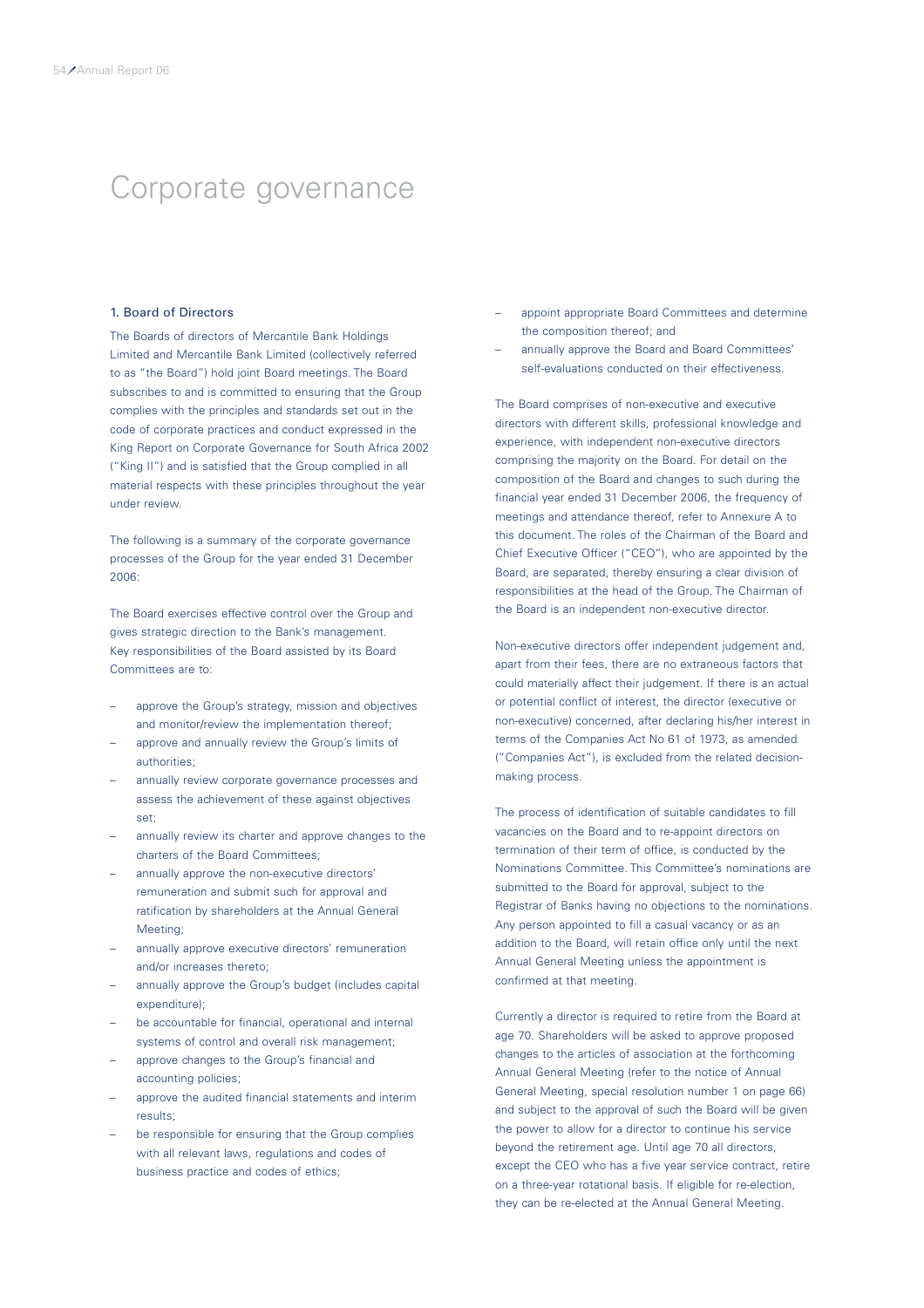### 1. Board of Directors (continued)

The Board operates in terms of a charter, which defines its duties, responsibilities and powers. The charter is reviewed annually. The evaluation of the performance of the Board as a whole is conducted annually by means of a self-evaluation process. An independent evaluation of the Chairman is conducted by the other directors. The evaluation of individual non-executive directors' performance is conducted on a bilateral basis between the Chairman and each director.

At 31 December 2006, the Board, which has a unitary board structure, comprised of nine directors, of which three were executives. One of the executive directors representing the major shareholder and whose contract of employment with Mercantile terminates in 2007, resigned as an executive director and employee with effect from 28 February 2007.

Of the six non-executive directors, five are classified as independent, one of whom is a woman. Three of the directors are classified as black in terms of the relevant legislation. The Board is satisfied that its composition reflects an appropriate balance in this respect.

The Board has unrestricted access to all company information, records, documents and property.

### 2. Group Secretary

The appointment and removal of the Group Secretary is a matter for consideration by the Board as a whole. The Group Secretary ensures that statutory and regulatory procedures are complied with. The Group Secretary provides a central source of advice and guidance on business ethics and compliance with good corporate governance, assisting the Board as a whole and its members individually with guidance as to how their duties, responsibilities and powers should be adequately discharged and exercised in the best interests of the Group. If necessary, directors are entitled to obtain independent professional advice at the Group's expense.

The Group Secretary also maintains and regularly updates. a corporate governance manual, copies of which are distributed to all directors, and organises and conducts a Board approved induction programme to familiarise new non-executive directors with the Group's operations, their fiduciary duties, and the Group's corporate governance

processes. The Group Secretary assists the Board in developing a training framework annually to assist the nonexecutive directors with continuous development as directors and in particular in a banking environment.

#### 3. Board Committees

To assist the Board in carrying out its duties and responsibilities, a number of Board Committees exist. This does not relieve the Board of any of its responsibilities. These Committees all operate in terms of approved charters, which define their roles. All Board Committees' charters are reviewed annually. Changes to the charters are subject to Board approval. The performance of Board Committees, based on the duties and responsibilities as set out in the respective charters, are evaluated annually by means of a self-evaluation process, which results are discussed at the Board Committee concerned and then reviewed and approved by the Board. For detail on the composition of the Board Committees, frequency of meetings and attendance thereof, refer to Annexure A.

All directors who are not members of the Board Committees may attend Committee meetings. All directors who are not Committee members receive copies of the documentation sent to the Board Committees from time to time.

Further details on the Board committees are provided below:

### 3.1 Group Audit Committee ("GAC")

The GAC comprises two independent non-executive directors, one of whom acts as Chairman, and the CEO. The Chairman of the Board is not a member but is invited to the GAC meetings.

GAC meetings are held at least three times per annum. The meetings of the Committee are attended by the head of Internal Audit, the External Auditors, the head of Risk, the Compliance Officer, the head of Finance and the head of Corporate Services and Treasury. The head of Internal Audit, the Compliance Officer, the head of Finance, any member of the Executive Committee and the External Auditors have unrestricted access to the Chairman of the Committee. As defined in its charter, the primary objective of the Committee is to assist the Board to fulfil its responsibilities relative to: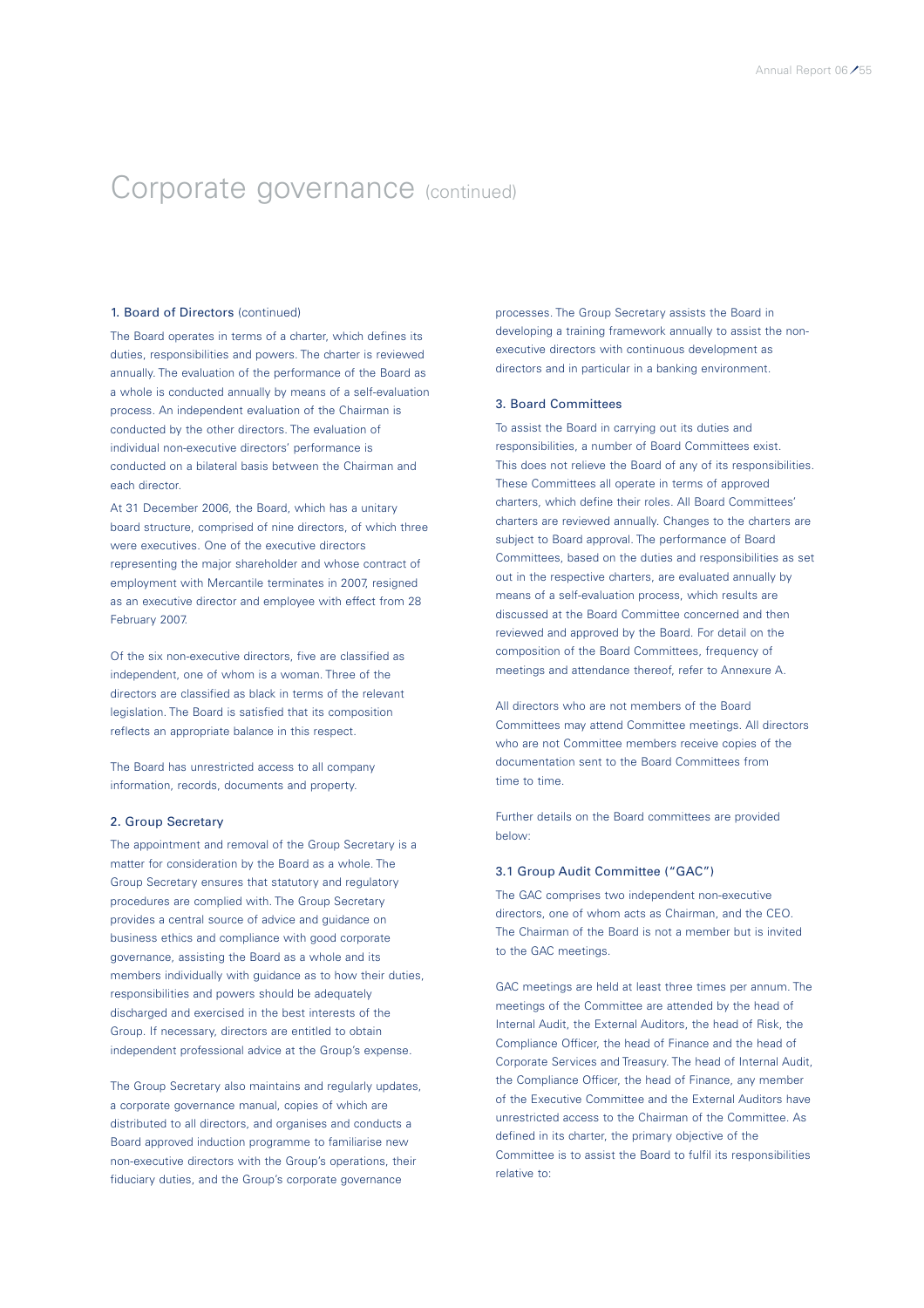### 3. Board Committees (continued)

### 3.1 Group Audit Committee ("GAC") (continued)

- financial control and reporting;
- compliance with statutory and regulatory legislation which includes but is not limited to the Banks Act, Companies Act, the Listings Requirements of the JSE Limited ("JSE"), Common law, International Financial Reporting Standards ("IFRS") and tax legislation;
- Corporate Governance;
- Risk Management; and
- shareholder reporting.

Inter alia, the Committee reviews accounting policies, the audited annual financial statements, interim results, internal and external auditors' reports, the adequacy and efficiency of internal control systems, the effectiveness of management information systems, the internal audit process and the Bank's continuing viability as a going concern. The Compliance Officer also gives feedback to the Committee on compliance issues and updates on changes to legislation, which could have an impact on the Group.

The External Auditors' appointment and remuneration are recommended by the Committee and approved at the Annual General Meeting. The principles for recommending the use of the External Auditors for non-audit services are set by the Committee.

The GAC has fulfilled its responsibilities in terms of its charter during the year under review.

The GAC considers the annual financial statements of the Group and its subsidiaries to be a fair presentation of its financial position, and the results of operations and cash flows for the year ended 31 December 2006, in terms of IFRS, the Companies Act, the Banks Act and JSE Listings Requirements.

### 3.2 Risk Management Committee ("RMC")

This Committee comprises of five members, three of whom are independent non-executive directors, the CEO and an Executive Director. The Chairman of the Board chairs this Committee.

RMC meetings are held at least four times per annum. The RMC meetings are attended by the head of Risk, the head

of Special Projects and Asset and Liability Management, the head of Finance, the head of Credit, the Compliance Officer and the head of Corporate Services and Treasury.

As defined in its charter, the RMC's objectives are to:

- assist the Board to fulfil its risk management and control responsibilities, in the discharge of its duties relating to risk and control management, assurance, monitoring and reporting;
- provide monitoring and oversight of the risk management process;
- facilitate communication between the Board, GAC, internal auditors, compliance and other parties engaged in the risk management activities;
- ensure the quality, integrity and reliability of the Group's risk management; and
- provide an independent and objective oversight and review of the information presented by management on risk management generally and specifically taking into account reports by management and the GAC to the Board on financial, operational and strategic risks.

The RMC has fulfilled its responsibilities in terms of its charter during the year under review.

For more detailed information relating to the Risk Management of the Group refer to pages 51 to 53.

### 3.3 Directors' Affairs Committee

This Committee comprises all the non-executive directors on the Board. The Chairman of the Board chairs this Committee. Meetings are held at least four times per annum.

As defined in its charter, the primary objectives of this Committee are to:

- assist the Board in its determination, evaluation and monitoring of the appropriateness and effectiveness of the corporate governance structures, processes, practices and instruments of the Group; and
- assist the Board in ensuring that the Group is compliant in all material aspects with King II and other corporate governance practices.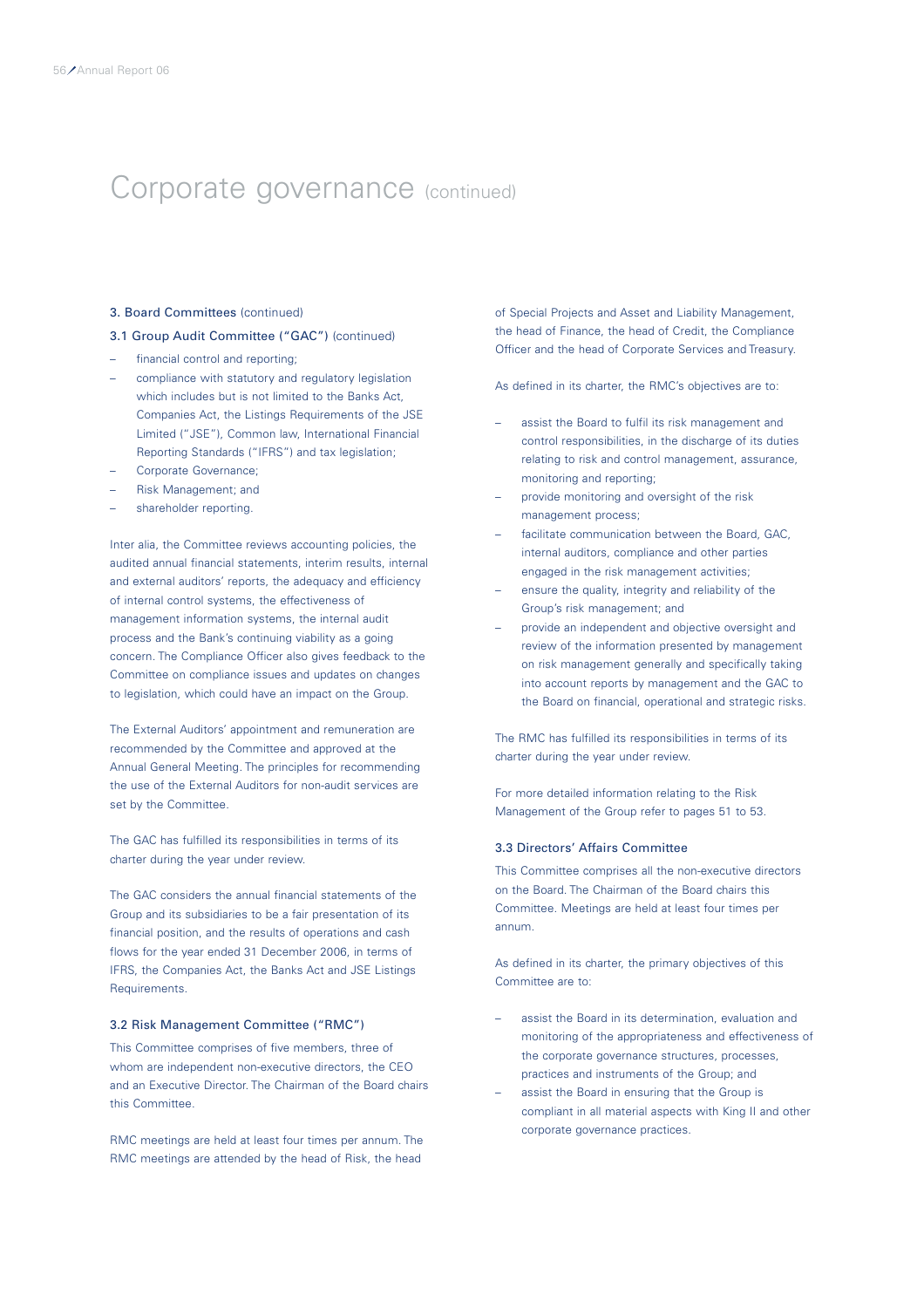### 3. Board Committees (continued)

### 3.4 Nominations Committee

This Committee comprised of all the non-executive directors on the Board and was chaired by the Chairman of the Board.

The Committee was to meet at least once per annum with its primary objectives, as defined in its charter, to:

- establish and maintain a continuity plan for the Board;
- be responsible for the process of Board nominations and appointments for recommendation to the Board and in doing so, review the skills, experience and other qualities required for the effectiveness of the Board;
- ensure that a management succession plan was in place; and
- assist the Board in determining whether the employment/appointment of any directors should be terminated (excludes resignations).

At the last Board meeting of the financial year, the Board disbanded the Nominations Committee by incorporating the role, power and duties of the Nominations Committee, set out in its charter, into the charter of the Directors' Affairs Committee. Therefore the Directors' Affairs Committee in addition to its current role (refer to item 3.3 above), will fulfil the role the Nominations Committee has performed to date. The rationale for the Board's decision is that the Nominations Committee had fulfilled some of the functions of the Directors' Affairs Committee stipulated in the Banks Act to date.

#### 3.5 Remuneration Committee

This Committee comprises all the independent nonexecutive directors of the Board excluding the Chairman of the Board. An independent non-executive director chairs this Committee. The CEO attends this Committee's meetings by invitation. The Committee must meet at least twice per annum.

As defined in its charter, the Committee's primary objectives are to:

assist the Board in determining the broad policy for executive and senior management remuneration and the Bank's remuneration philosophy (refer to item 4 below for further detail);

- assist the Board in reviewing the remuneration of the executive directors; and
- assist the Board in reviewing the non-executive directors' fees.

### 3.6 Transformation Committee

This Committee comprises three independent nonexecutive directors and the CEO. The chairman of the Board chairs this Committee. This Committee must meet at least four times per annum.

As defined in its charter, this Committee's primary objectives are to:

- assist the Board in determining the targets to be achieved and the monitoring of the progress towards achieving these targets in respect of the following key black economic empowerment ("BEE") initiatives as laid down in the Broad-Based Black Economic Empowerment Act and the Financial Sector Charter:
	- employment equity targets for the various levels of management and other employees;
	- skills development programmes to promote black skills;
	- procurement from BEE accredited companies;
	- corporate social investment;
	- the total amount to be invested in BEE transaction financing and other transformation projects;
	- the composition of the Board of directors in relation to gender and black people; and
- assist the Board in determining which black individual/s should be considered for direct ownership in the Group.

### 3.7 Technology Committee

This Committee which is a committee of Mercantile Bank Limited, the major subsidiary of Mercantile, comprises two independent non-executive directors and two executive directors. An independent non-executive director chairs this Committee. This Committee was formed during the year to monitor and manage a special project of the Bank relating to the replacement of its core banking system. The Technology Committee fulfilled its charter for the 2006 year and the Board has decided to extend its mandate into 2007.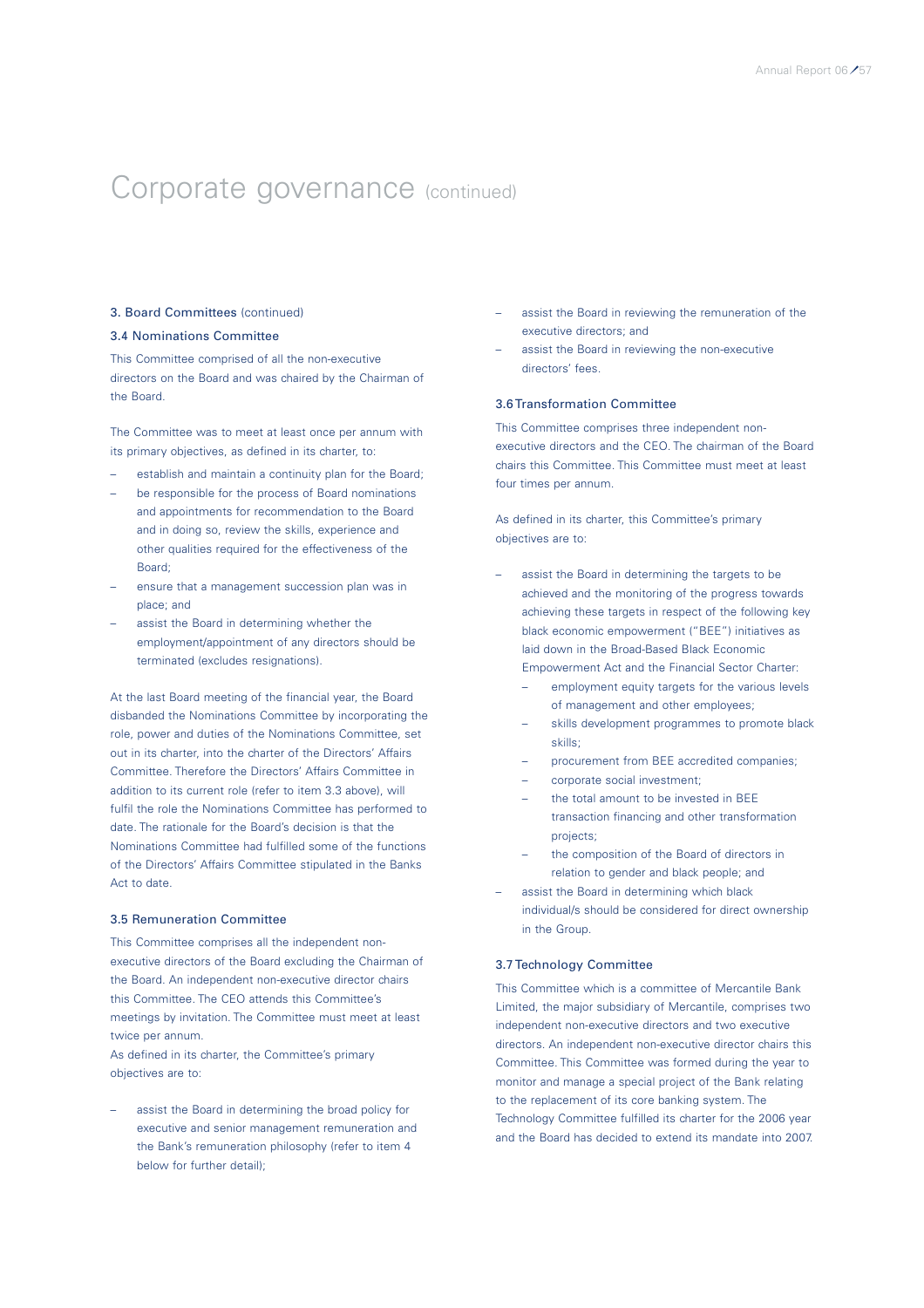### 3. Board Committees (continued)

### 3.8 Management Committees

A number of Management Committees have been formed to assist executive management and the Board in carrying out its duties and responsibilities. These are:

Assets and Liability Committee (ALCO) Credit Committee Employment Equity Committee Executive Committee (Exco) Human Resources Committee IT Steering Committee

All these committees operate in terms of their charters, which define their duties and responsibilities.

Non-executive directors may attend any management committee meetings.

### 4. Remuneration philosophy

The main purpose of the remuneration philosophy adopted in the Group is to promote performance-based and equitable remuneration practices.

In order to attract, motivate and retain staff the Group ensures that remuneration practices are fair, equitable and competitive. The three main elements of remuneration are the following:

- the total guaranteed package concept gives all employees a certain degree of flexibility as they can structure their packages to include a 13th cheque, select the appropriate level of travel allowance (in accordance with SARS' regulations) and choose the appropriate medical aid plan. External equity is ensured by comparing packages to market levels through salary surveys. This is done at least once a year prior to annual salary review processes. Increases and movements in individual pay scales are based on performance, levels of competence and current position/pay level against market. The market median pay level for the position is used as a guideline.
- short-term incentives are important to support the pay for performance philosophy and form an important component of variable pay. The incentive bonus scheme introduced in 2004 has been reviewed annually after benchmarking it against market practices.
- the third element of the remuneration mix is long-term incentives. The purpose of this element is to reward

key staff members whose contribution within the next three to five years is viewed as critical and whose retention is regarded as a priority. Criteria for the allocation of share options to senior and middle management staff have been formulated. The current share option scheme will be reviewed in 2007.

The policy on the remuneration of executive directors is consistent with that of senior management. Non-executive directors receive fees for their services as directors of the Group and for services rendered as members of the various Board Committees.

### 5. Internal audit function

The Internal Audit function forms part of the risk management process. The head of Internal Audit, who reports to the Group Audit Committee, performs a function independent from any other function in the Group. He has direct and unrestricted access to the Chairman of the Group Audit Committee, the CEO, the Chairman of the Risk Management Committee and the Chairman of the Board.

The Group Audit Committee must concur with any decision to appoint or dismiss the head of Internal Audit.

The Board reviewed the Internal Audit Charter, which governs internal audit activity in the Group, during the year. The charter defines the role, objectives, authority and responsibility of the Internal Audit function.

All significant operations, business activities and support functions are subject to Internal Audit review. The audit plan is risk based and is drawn up annually and approved by the Group Audit Committee.

Internal Audit audits the adequacy and effectiveness of control and governance processes throughout the Group. Any significant or material control weaknesses are reported to management, the Group Audit Committee and/or the Risk Management Committee for consideration and the necessary remedial action.

To complement the Group internal audit function:

- the Bank has entered into a co-sourcing arrangement with KPMG, to provide specialist internal audit skills in the IT and Treasury environments; and
- CGD's Internal Audit Department carries out assignments in accordance with CGD's requirements.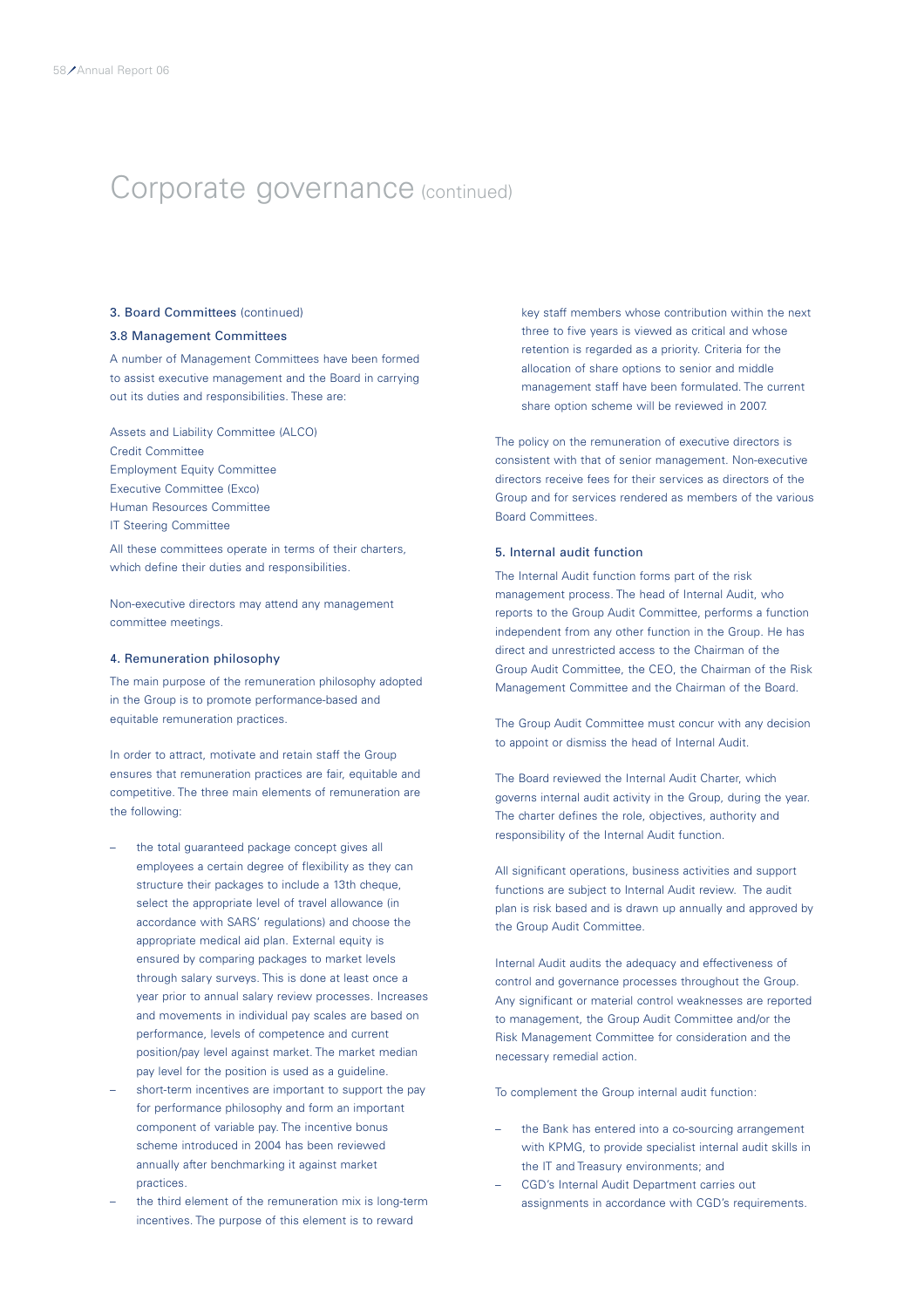### 6. External Auditor's services: Outsourcing policy

The Group will not contract its External Auditors on an outsourcing basis where such an engagement compromises their independence and, in particular, the following areas are specifically excluded from the services that are procured from the External Auditors:

- bookkeeping or other services related to accounting records or annual financial statements;
- financial information systems design and implementation;
- appraisal or valuation services, fairness opinions or contribution-in-kind reports for financial reporting purposes;
- actuarial services;
- internal audit outsourcing and or co-sourcing;
- performance of management functions;
- as staff-recruitment agent;
- broker-dealer, investment advisor or investment banking services; and
- legal services.

The CEO may approve non-auditing services projects up to R250 000 subject to subsequent ratification by the GAC. For amounts in excess of R250 000 prior approval by the GAC is required.

### 7. Compliance function

The role of the independent compliance function is to identify, assess and monitor the statutory and regulatory risks faced by the Group and advise and report to senior management and the Board on these risks. The compliance function is mandated to make the Board aware of any procedural concerns that may lead to non-compliance and alert members to incidents of non-compliance whilst taking remedial action to avert such incidents.

To ensure the independence of the compliance function from the business activities of the Group, the Board authorised the compliance function to:

- carry out its responsibilities on its own initiative in all areas of the Group in which regulatory risk may or may not exist;
- ensure it is provided with sufficient resources to enable it to carry out its responsibilities effectively;
- not have direct business line responsibilities; and
- report directly to the Board or a committee of the Board, whenever necessary.

The Board approved a charter for the compliance function. At least once a year, the Board will review the charter and its ongoing implementation to assess the extent to which the Group is managing its regulatory risks effectively. The compliance function keeps senior management and the Board informed about significant regulatory issues and any trends exhibited, and identifies where urgent intervention is needed.

Reporting to the Board is in the form of a Level of Compliance Report to both the Risk Management Committee and the Group Audit Committee (the same report is also submitted to the South African Reserve Bank, once discussed by the Group Audit Committee).

The Financial Intelligence Centre Act ("FICA") and The Financial Advisory and Intermediary Services Act ("FAIS") were two key areas that the Compliance Department focused on during the year under review. As required by FICA, the Money Laundering Control Officer managed compliance with anti-money laundering legislation. FICA requirements have been built into business processes and ongoing monitoring is undertaken. FICA has also been amended to counter terrorist financing, following the promulgation of the Protection of Constitutional Democracy against Terrorist and Related Activities Act.

With the aim of elevating compliance with anti-money laundering and terrorist financing controls to the standards outlined in international best practice documents, the regulatory focus during the year was the re-identification and verification of our existing client base in terms of local money laundering control legislation (i.e. the Financial Intelligence Centre Act). In keeping with these requirements, non-compliant accounts were frozen.

The ongoing implementation of FAIS was the other major imperative for the business and the Compliance function during the year, with the majority of our Retail Banking Staff undergoing further training in the rendering of financial advice and related services, to meet the Fit and Proper requirements of the legislation. Reports on compliance with the requirements of FAIS, were also completed and submitted to the Financial Services Board during the year.

The Compliance function during the year under review also initiated preparations and projects for the implementation of the new National Credit Act.

No material incidents of non-compliance were reported during the year under review.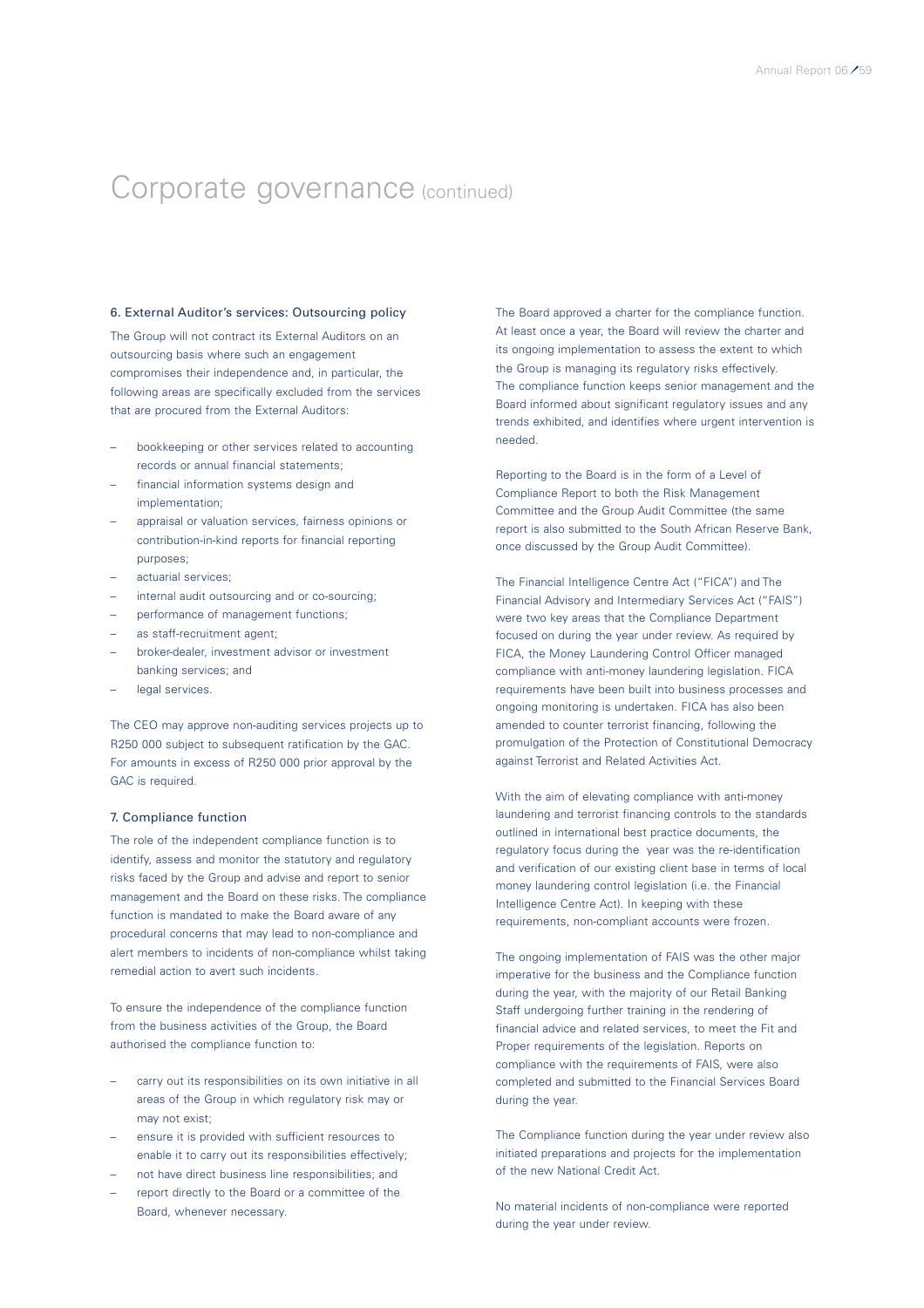### 8. Dealing in securities of the Group

The Group's dealings in securities policy ("the policy"), which was amended during the year, regarding dealings in the Group's securities by directors and the Group Secretary, complies with the Listings Requirements of the JSE. Should any director and the Group Secretary or their associates wish to trade in the Group's securities, held either directly or indirectly, beneficially or non-beneficially, written clearance must be obtained in advance from the Chairman of the Board or the designated director for this purpose. The policy also restricts trading by certain individuals employed by the Bank which includes but is not limited to the senior managers and the Mercantile Bank Holdings Limited share incentive scheme participants. All individuals bound by the policy may not trade during the following periods:

- when the company is trading under cautionary announcement;
- the period between the end of either the financial year or half-year and release of results pertaining to that period; and
- any period when there exists any matter which constitutes unpublished price sensitive information.

The policy also emphasises that each individual (whether a director or employee) is obliged to comply with the provisions of the Securities Services Act No 36 of 2004 which deals with insider trading rules.

The policy is implemented by the Group Secretary who is required to keep a written record of all written clearances given and, as soon as the trade has been executed, to ensure that disclosure is made on SENS in terms of the JSE Listings Requirements.

### 9. Code of Banking Practice

The Group subscribes to the Code of Banking Practice ("the Code") that provides valuable safeguards for its clients. The Group attempts to conduct its business with uncompromising integrity and fairness, so as to promote complete trust and confidence. In meeting this fundamental objective, the Group conducts its relationships with the regulatory authorities, clients, competitors, employees, shareholders, suppliers and the community at large, by striving for high service levels with integrity, and encourages its employees to acquaint themselves with the Code and honour its precepts.

### 10. Integrated sustainability reporting *Ethical Standards*

The Group is committed to high moral, ethical and legal standards and expects all representatives of the Group to act in accordance with the highest standards of personal and professional integrity in all aspects of their activities and to comply with all applicable laws, regulations and the Group's policies.

The Group's commitment is clearly stated in the Group's Code of Ethics which contains a set of standards which the Group believes could contribute to its commercial success, as adherence thereto is a strategic business imperative.

The Board believes that the Group has adhered to the ethical standards during the year under review.

#### *Safety, Health and Environmental Principles*

The Group is, on an ongoing basis, striving to improve security to protect the safety and well being of its employees during the execution of their duties and of persons who may enter any of its premises. Regular inspections of the workplace are carried out to identify potential hazards and the Group does not hesitate to take and enforce such measures that may be reasonably practicable, to eliminate or mitigate any hazard or potential hazard to the safety of its employees or other persons.

The Group acknowledges that the sound management of natural resources is a cornerstone of sustainable development, including justifiable social and economic development. In order to apply those environmental standards the Group is adhering to the Environmental Risk Management Policy as previously approved by the Risk Management Committee.

### 11. Transformation

The Group is fully committed to social and economic transformation and regards it as a key business imperative. Initiatives are driven and directed by the Board and integrated into the Group's strategic business plans. The Transformation Committee monitors the progress of transformation in the Group. The Committee's charter stipulates how transformation will be implemented, monitored and integrated across the Group.

The key elements of the charter, which are based on the Financial Sector Charter Scorecard requirements and aligned to the strategy of the Group, are as follows: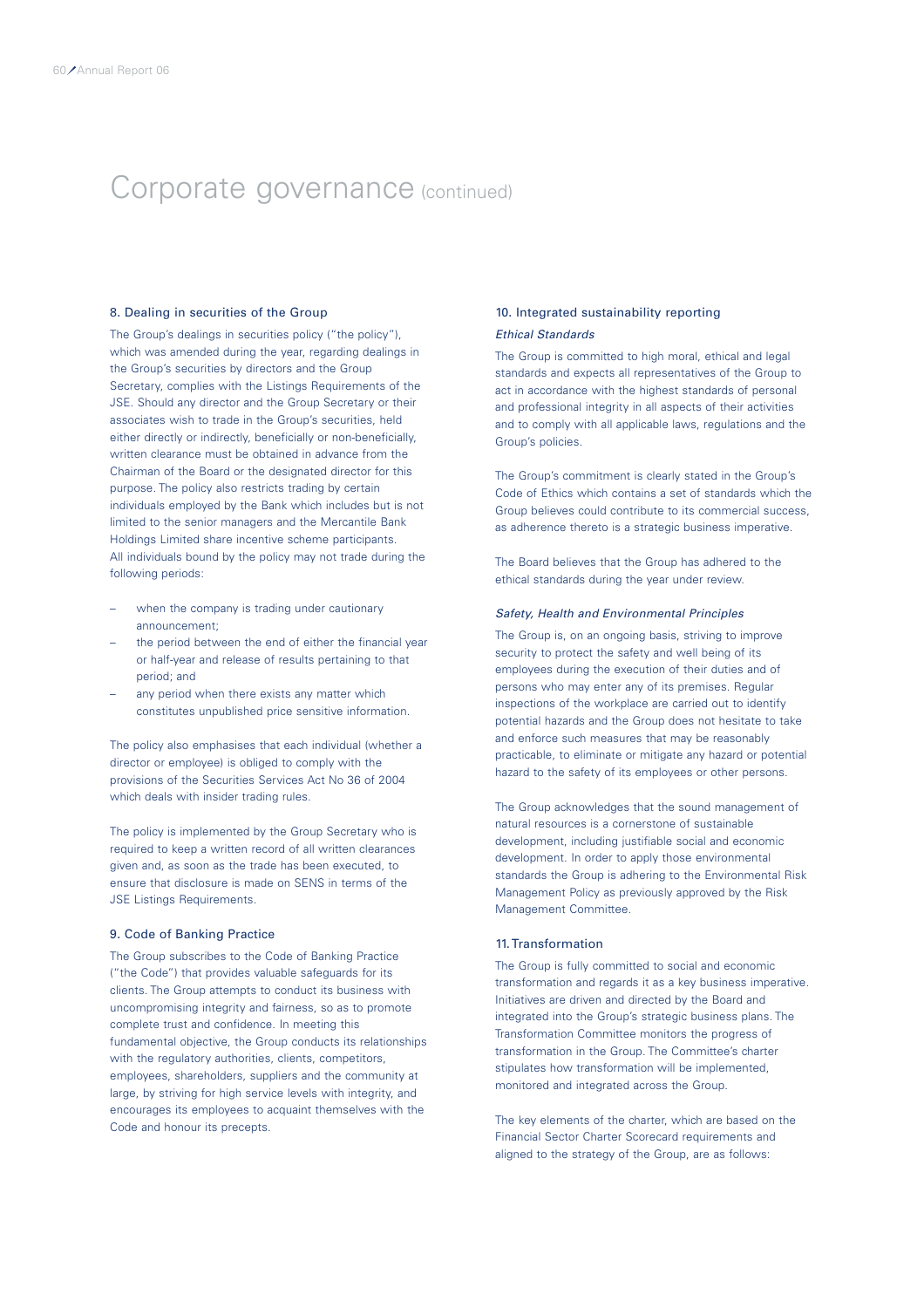### 11. Transformation (continued)

### *Employment Equity*

Transformation in the workplace is an important aspect of employment equity, and the Group strives to provide an environment that values and fosters diversity and equality. This includes developing a culture that supports mutual trust, respect and dignity.

Adherence to the Employment Equity Act and associated Skills Development legislation is regarded as essential. The desired results of the implementation of the employment equity plan are to improve the representation of black people, women and people with disabilities towards reflecting the demographic profile of the country and prioritising the development and career advancement of the designated groups.

As employment equity is regarded as a key business imperative, it is included in each of the divisions' key result areas. Targets have been set through to 2008 and progress is monitored on a quarterly basis. Good progress has been made in the employment of black people in the skilled/junior management and semi-skilled categories. The challenge remains the attraction, employment and retention of suitably experienced and skilled employment equity candidates for middle management and senior management level positions.

#### *Skills Development*

The various components of the new performance management system were implemented during the year under review. This includes personal development plans for all staff detailing individual training and development priorities.

Various training programmes were presented over the last year. The emphasis was on credit skills, related financial and business skills for most of the staff in the Retail and Commercial Banking division and its support departments.

Another area that received attention was the assessment and development of senior managers. This initiative forms part of succession planning. Other steps include the identification of a talent pool comprising of staff at middle management level who show potential for advancement to more senior positions.

A third group of learners, from the BANKSETA Letsema learnership programme, targeting unemployed people from previously disadvantaged groups were employed on a oneyear contract. A trainee programme was also implemented

and some of the learners of the 2005 intake were offered trainee positions. The employment and retention of learners as trainees and permanent staff has been very successful.

### *Corporate Social Investment*

The Group is committed to the upliftment and transformation of communities and has developed a comprehensive framework for its Corporate Social Investment policy and plan. The implementation of this plan will commence during 2007.

#### *Procurement*

A targeted procurement strategy to enhance Black Economic Empowerment has been adopted. The objective is to actively promote the effective and efficient development and support of suppliers and contractors from historically disadvantaged South African enterprises. The principles are detailed in the Group's Procurement Policy.

#### *Enterprise development*

Targets are in place and initiatives are underway aimed at identifying opportunities to provide financing within appropriate risk measures to enterprises owned or controlled by designated groups.

### *Ownership and control*

The Board has commenced exploratory discussions with potential candidates within a framework and approach to be used to consider empowerment partners for the Group, as approved by CGD.

#### 12. Annual financial statements

Accounting policies and the basis of accounting on which annual financial statements are prepared, are set out on pages 12 to 20 of this report.

#### 13. Regulation

The South African Reserve Bank, the Financial Services Board and the JSE regulate the various activities of the Group.

### 14. Communication with stakeholders

The Board communicates with its shareholders in accordance with the Companies Act and Listings Requirements of the JSE. Appropriate communication is also sent to the employees of the Bank from time to time. The Board has delegated authority to the CEO to speak to investment analysts from time to time. Communication with the SARB, the Registrar of Companies and the JSE is done in compliance with the respective laws/guidelines.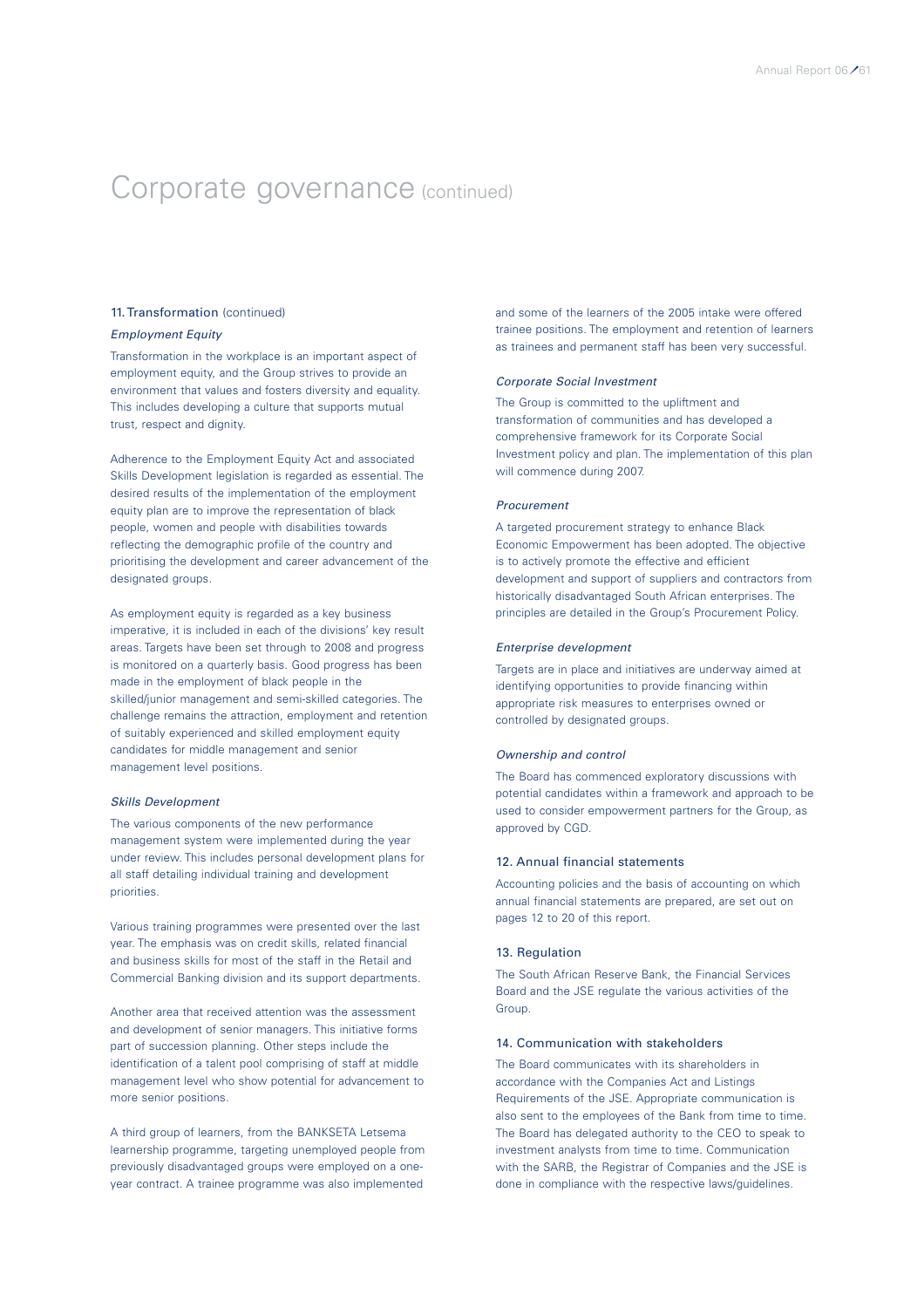### Annexure A

Attendance of meetings by directors

|                         |            |                  |                          | Committees               |                          |                          |                   |                   |           |  |  |
|-------------------------|------------|------------------|--------------------------|--------------------------|--------------------------|--------------------------|-------------------|-------------------|-----------|--|--|
|                         |            |                  |                          |                          |                          |                          |                   |                   | v Techno  |  |  |
|                         |            |                  |                          |                          |                          |                          |                   |                   | -logy     |  |  |
|                         | Date       | <b>Board</b>     |                          | <b>Risk</b>              |                          |                          |                   |                   | $ con-$   |  |  |
|                         | appointed  | (joint)          | Group                    | manage-                  | Directors'               | Nomi-                    | Remune-           | Trans-            | stituted  |  |  |
|                         | to Board   | meetings)        | audit                    | ment                     | affairs                  | nations                  | ration            | formation         | Feb 2006) |  |  |
| Number of meetings      |            |                  |                          |                          |                          |                          |                   |                   |           |  |  |
| held during the year    |            |                  |                          |                          |                          |                          |                   |                   |           |  |  |
| under review            |            | $\mathsf{u}_6$ ' | 4                        | 5                        | 5                        | $\overline{2}$           | 3                 | 5                 | 6         |  |  |
| <b>Directors</b>        |            |                  |                          |                          |                          |                          |                   |                   |           |  |  |
| J A S de Andrade Campos | 26.07.2002 | $c_{6/6}$        | ÷                        | $c_{5/5}$                | $c_{5/5}$                | $c_{2/2}$                | $\qquad \qquad -$ | $c_{5/5}$         |           |  |  |
| D J Brown               | 29.03.2004 | 6/6              | 4/4                      | 5/5                      | -                        | -                        | -                 | 5/5               | 6/6       |  |  |
| G P de Kock             | 23.11.2000 | 6/6              | $+0/1$                   | 5/5                      | 5/5                      | 2/2                      | $c_{3/3}$         | $\qquad \qquad -$ | 6/6       |  |  |
| M J M Figueira "        | 26.05.2004 | 6/6              | $\overline{\phantom{m}}$ | 5/5                      | -                        | -                        | -                 | -                 | 5/6       |  |  |
| L Hyne                  | 01.06.2003 | 6/6              | $c$ 4/4                  | 5/5                      | 5/5                      | 2/2                      | 3/3               | $\equiv$          |           |  |  |
| AT Ikalafeng            | 16.11.2004 | 6/6              | $\overline{\phantom{m}}$ | $\overline{\phantom{m}}$ | 5/5                      | 2/2                      | 3/3               | 5/5               |           |  |  |
| J P M Lopes             | 09.11.2005 | 6/6              | $\qquad \qquad -$        | $\ast$<br>4/4            | $\overline{\phantom{0}}$ | $\overline{\phantom{0}}$ | -                 | $\equiv$          |           |  |  |
| K B Motshabi ""         | 16.11.2004 | 4/6              | 1/3                      | 2/5                      | 2/5                      | 1/2                      | 1/3               | 3/5               |           |  |  |
| A M Osman               | 02.02.2004 | 5/6              | $\overline{\phantom{m}}$ | $\overline{\phantom{0}}$ | 5/5                      | 2/2                      | -                 | $\equiv$          |           |  |  |
| S Rapeti                | 29.07.2005 | 6/6              | $\overline{\phantom{0}}$ | -                        | 4/5                      | 1/2                      | 1/3               | $+$               | $c_{6/6}$ |  |  |

– non-member of Committee

- \* appointed 24.05.2006
- "" resigned effective 10.11.2006 (Board and all committees)
- " resigned effective 28.02.2007
- c chairman of meeting
- + appointed 10.11.2006
- ù one of which was a two day Strategy Board meeting
- v Board Committee of Mercantile Bank Limited and all others were for the year ended 31 December 2006 joint Board **Committees**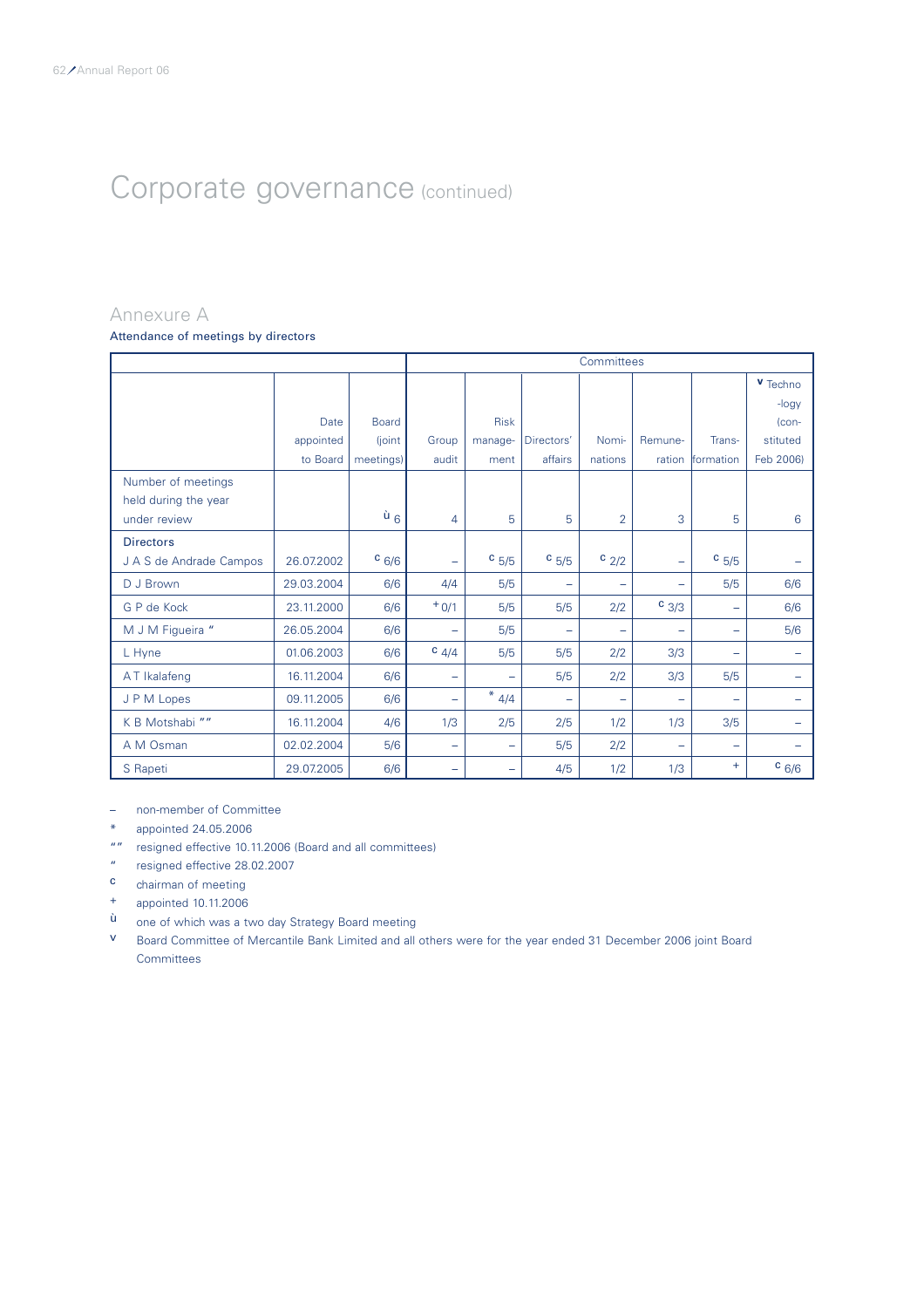### Capital adequacy statement at 31 December 2006

|                                           |           |             | Average Risk-weighted Risk-weighted |             |
|-------------------------------------------|-----------|-------------|-------------------------------------|-------------|
|                                           |           | assets      | assets                              | assets      |
|                                           |           | 31 December | 31 December                         | 31 December |
|                                           | Risk-     | 2006        | 2006                                | 2005        |
|                                           | weighting | R'000       | R'000                               | R'000       |
| <b>Mercantile Bank Limited</b>            |           |             |                                     |             |
| <b>Banking book</b>                       |           |             |                                     |             |
| Cash, off-balance sheet activities and    |           |             |                                     |             |
| central government transactions           | 0%        | 2 101 793   |                                     |             |
| Landbank bonds                            | 10%       | 151 927     | 15 193                              | 14 726      |
| Letters of credit and other bank advances | 20%       | 131 777     | 26 355                              | 31 059      |
| Residential mortgage loans and            |           |             |                                     |             |
| performance-related guarantees            | 50%       | 723 483     | 361 742                             | 294 388     |
| Other assets including counterparty       |           |             |                                     |             |
| risk exposure                             | 100%      | 1859955     | 1859955                             | 1 292 550   |
|                                           |           | 4 968 935   | 2 2 6 3 2 4 5                       | 1 632 723   |
| Primary capital                           |           |             | 1 495 530                           | 1 495 530   |
| Secondary capital                         |           |             | 43 259                              | 21 001      |
| Impairments                               |           |             | (856 650)                           | (952984)    |
| Net qualifying capital and reserves       |           |             | 682 139                             | 563 547     |
| Capital adequacy ratio (%)                |           |             | 30.1                                | 34.5        |
| Primary capital (%)                       |           |             | 28.2                                | 33.2        |
| Secondary capital (%)                     |           |             | 1.9                                 | 1.3         |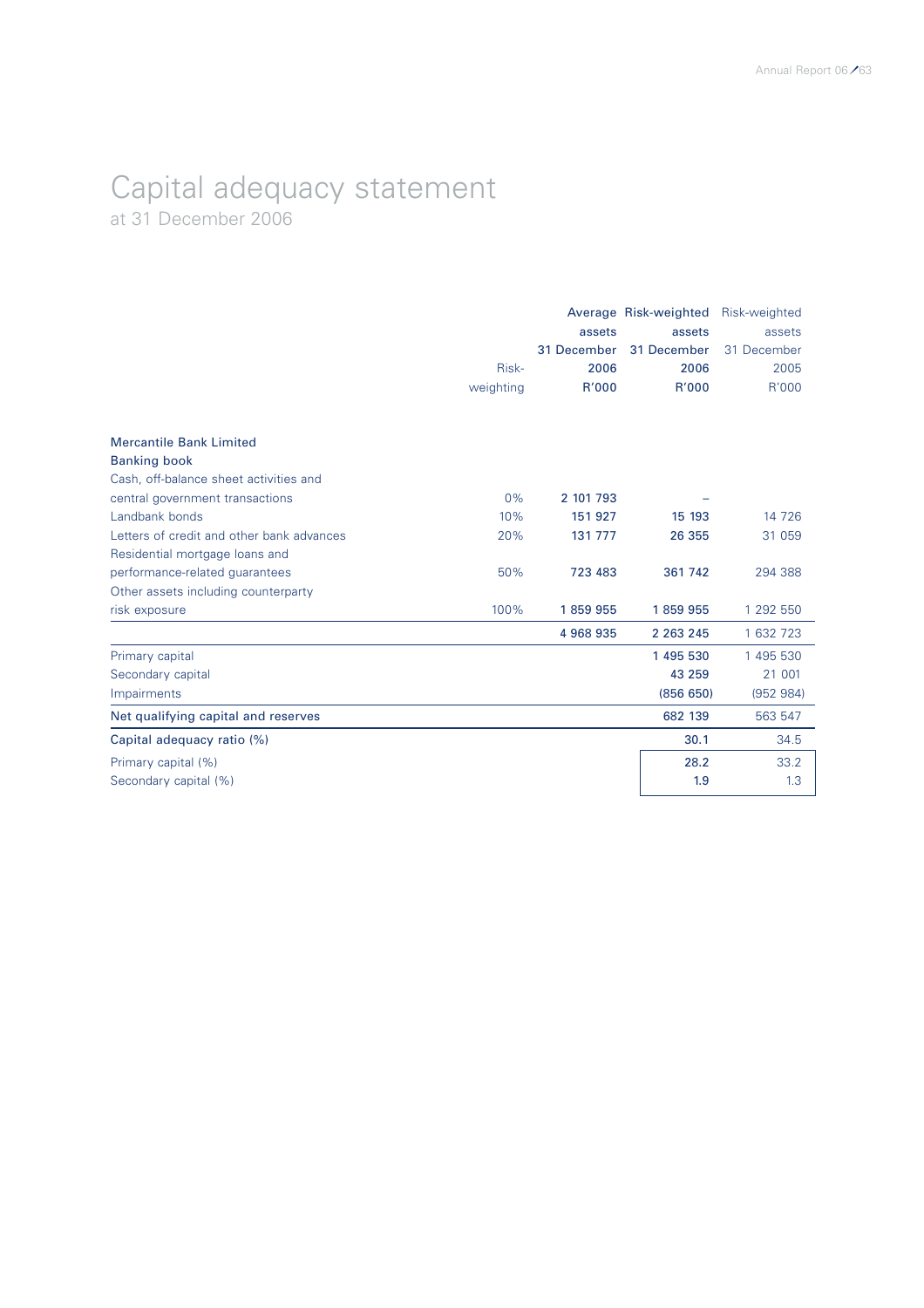## Analysis of shareholders

at 31 December 2006

### Shareholders' spread

|                                      |               |       | 2006          | 2005  |
|--------------------------------------|---------------|-------|---------------|-------|
| Number of public shareholders        |               |       | 6969          | 6857  |
| Percentage of shares held by:        |               |       |               |       |
|                                      |               | 2006  |               | 2005  |
|                                      | <b>Number</b> | $\%$  | <b>Number</b> | %     |
| Public                               | 311 124 327   | 7.90  | 311 107 329   | 7.90  |
| Non-public                           | 3 627 794 197 | 92.10 | 3 627 811 195 | 92.10 |
| $-$ Directors                        |               |       |               |       |
| - Employees                          | 65 502        |       |               |       |
| - Trustees of share incentive scheme | 13 710 500    | 0.35  | 13 793 000    | 0.35  |
| - Holders of 10% or more of shares   | 3 614 018 195 | 91.75 | 3 614 018 195 | 91.75 |

### Major shareholders holding in excess of 5% of the company's share capital

| Number of shares | $\%$  |
|------------------|-------|
|                  |       |
| 3 614 018 195    | 91.75 |
|                  |       |
| 3 614 018 195    | 91.75 |
|                  |       |

### Performance on the JSE year ended 31 December

|                                 | 2006                        | 2005        |
|---------------------------------|-----------------------------|-------------|
| Number of shares issued         | 3 938 918 524 3 938 918 524 |             |
| Share price (cents)<br>Year-end | 26                          | 36          |
| Highest                         | 45                          | 60          |
| Lowest                          | 24                          | 16          |
| Number of shares traded         | 89 716 935                  | 115 504 164 |
| Value of shares traded (R'000)  | 30 377                      | 40 100      |
| Average price (cents)           | 34                          | 35          |
| Market capitalisation (R'000)   | 1 020 554                   | 1 418 010   |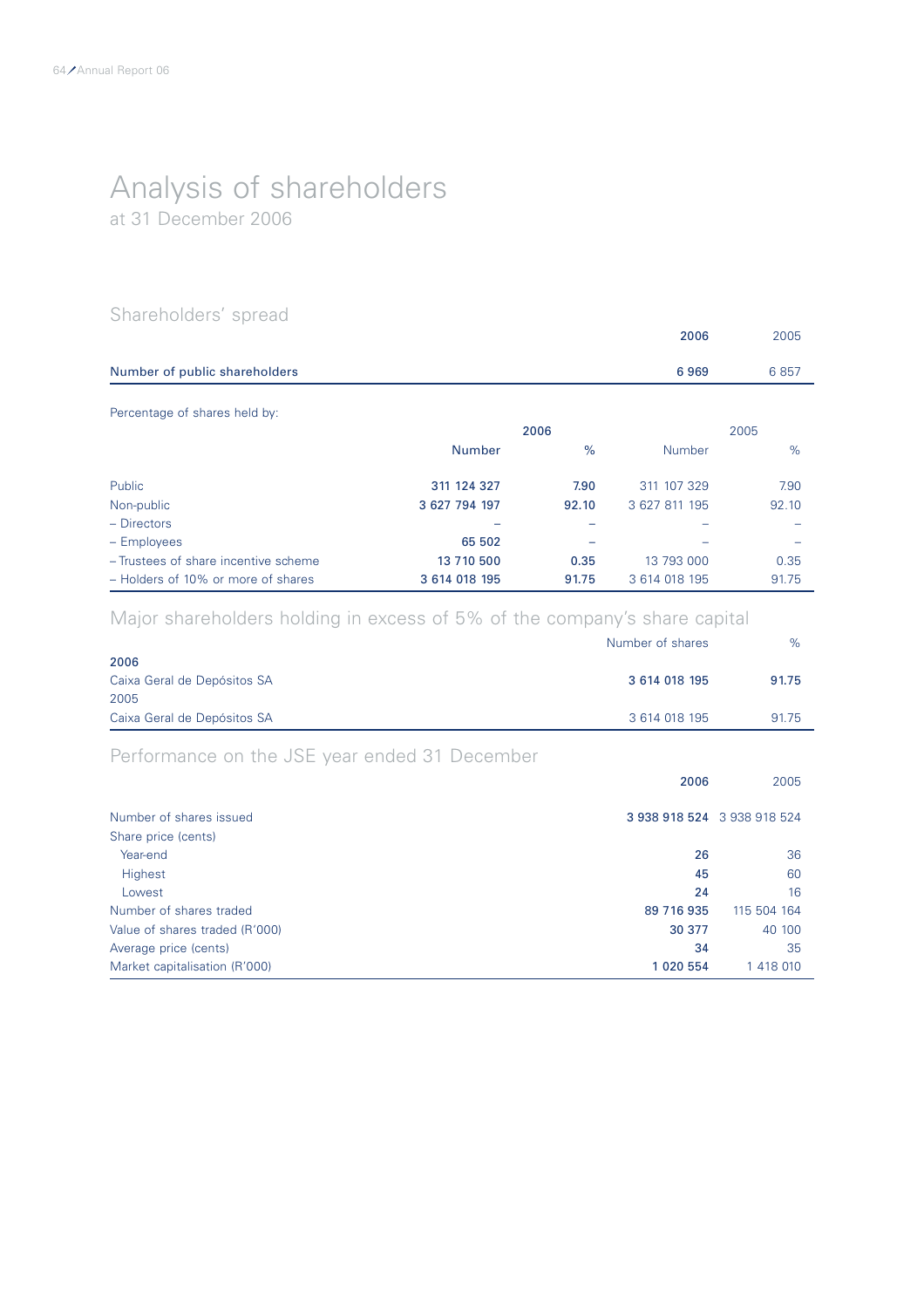### Group addresses

### Mercantile Bank Group

### Head Office

Mercantile Bank 142 West Street, Sandown, 2196 PO Box 782699, Sandton, 2146 Tel: 011 302 0300 Fax: 011 883 7765

### Mercantile Bank

Boksburg North Atlas Centre, Cnr Atlas and Rand Roads, Boksburg, 1419 PO Box 31558, Braamfontein, 2017

Tel: 011 918 5276 Fax: 011 918 4159

### Bruma

11 Ernest Oppenheimer Boulevard, Bruma, 2198 PO Box 31558, Braamfontein, 2017 Tel: 011 622 0916 Fax: 011 622 8833

### Cape Town City

Ground Floor, M&B House, Pier Place, Foreshore, Cape Town, 8001 PO Box 51, Cape Town, 8000 Tel: 021 419 9402 Fax: 021 419 5929

#### Cape Town Tygerberg

Ground Floor, Tygerpoort Building, 7 Mispel Street, Belville, 7530 PO Box 5436, Tygerberg, 7536 Tel: 021 910 0161 Fax: 021 910 0163

#### Comaro Crossing

Shop FF9, Comaro Crossing Shopping Centre, Orpen and Comaro Roads, Oakdene, 2190 PO Box 31558, Braamfontein, 2017 Tel: 011 435 0640 Fax: 011 435 1586

### Durban

123 Cowey Road, Cowey Centre, Morningside, Durban, 4001 PO Box 4651, Durban,4000 Tel: 031 209 9048 Fax: 031 209 9446

### Germiston

The Lake Shopping Centre, William Hill and Lake Streets, Germiston, 1401 PO Box 31558, Braamfontein, 2017 Tel: 011 824 5813 Fax: 011 824 5823

### Horizon

153 Ontdekkers Road, Horizon, Roodepoort, 1724 PO Box 31558, Braamfontein, 2017 Tel: 011 763 6000 Fax: 011 763 8742

### Pretoria Hatfield

Pro-Equity Court, Pretorius and Gordon Roads, Hatfield, Pretoria, 0083 PO Box 31558, Braamfontein, 2017 Tel: 012 342 1151 Fax: 012 342 1191

### Pretoria West

477 Mitchell Street, Pretoria West, 0183 PO Box 31558, Braamfontein, 2017 Tel: 012 327 4671 Fax: 012 327 4645

### Sandton

Ground Floor, 142 West Street, Sandown, 2196 PO Box 31558, Braamfontein, 2017 Tel: 011 302 0763 Fax: 011 884 1821

### Strijdom Park

Shop 2, Homeworld Centre, Cnr Hans Strijdom Drive and CR Swart Roads, Strijdom Park, Randburg, 2194 PO Box 31558, Braamfontein, 2017 Tel: 011 791 0854 Fax: 011 791 2387

### **Troyeville**

77 Bezuidenhout Street Bertrams, 2094 PO Box 31558, Braamfontein, 2017 Tel: 011 624 1450 Fax: 011 614 9611

### Vanderbijlpark

Shop 1, Russell's Building, 54 President Kruger Street, Vanderbijlpark, 1911 PO Box 31558, Braamfontein, 2017 Tel: 016 981 4132 Fax: 016 981 0767

#### Welkom

Tulbagh House, 11 Tulbagh Street, Welkom, 9459 PO Box 2207, Welkom, 9460 Tel: 057 357 3142 Fax: 057 352 7879

### Mercantile Insurance Brokers

### Head Office

Mercantile Bank, 142 West Street, Sandown, 2196 PO Box 782699, Sandton, 2146 Tel: 011 302 0556/7/8 Fax: 011 302 0752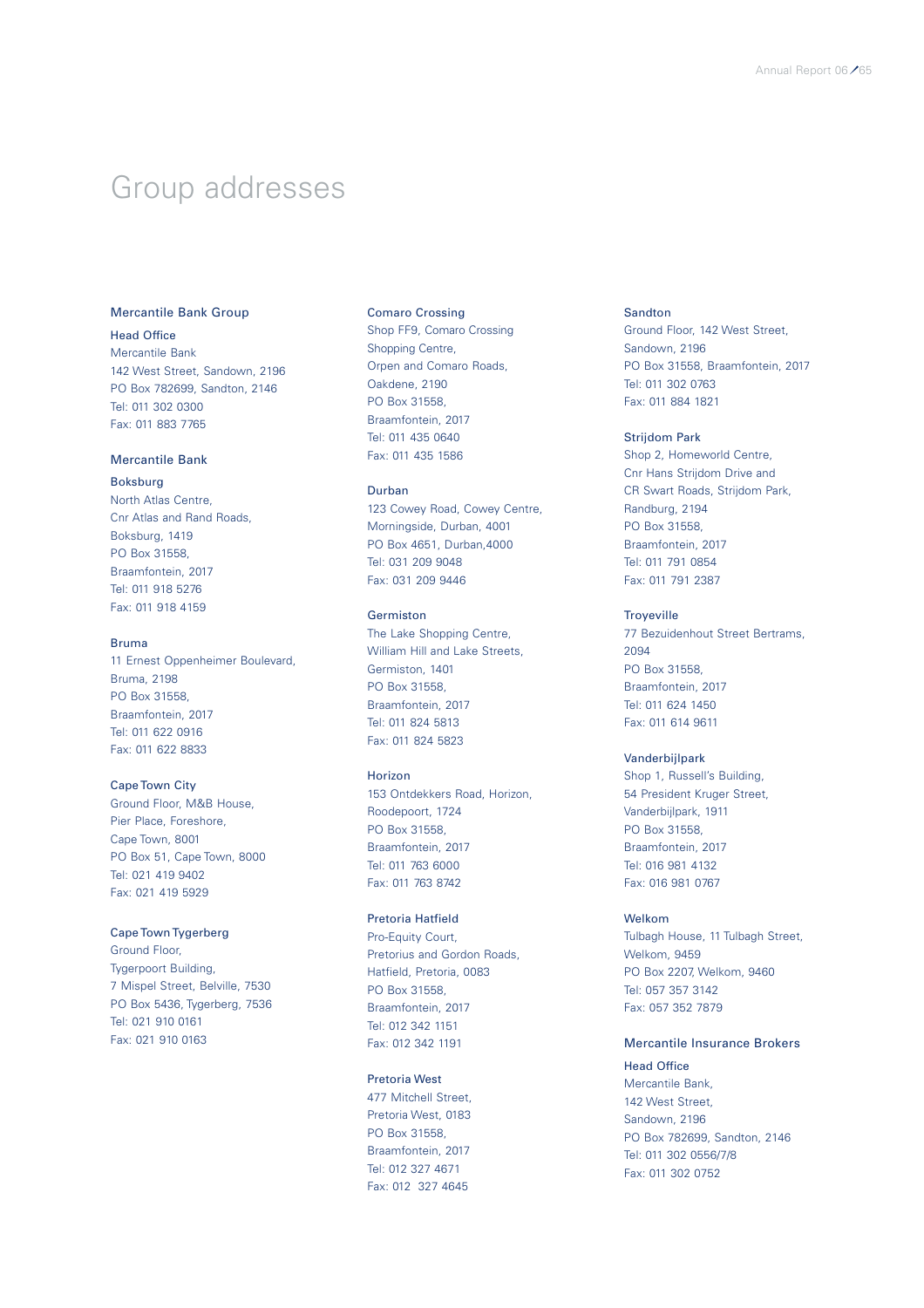### Notice of Annual General Meeting



Member of CGD Group Reg No: 1989/000164/06 (Incorporated in the Republic of South Africa) Share code: MTL ISIN: ZAE000064721 ("Mercantile " or "the Company")

Notice is hereby given that an Annual General Meeting ("the meeting") of the shareholders of the Company will be held at 08:30 on Thursday, 24 May 2007 in the Boardroom, First Floor, Mercantile Bank, 142 West Street, Sandown, Sandton for the following purposes:

### SPECIAL RESOLUTION

### 1 AMENDMENTS TO THE ARTICLES OF ASSOCIATION OF THE COMPANY:

RESOLVED as a special resolution that the articles of association of the Company be and are hereby amended, with or without modification -

1. the insertion in article 1 thereof in alphabetical order with the existing definitions and a consequent renumbering of the sub-articles in that article –

""the JSE" means JSE Limited as it is now named or as it may from time to time hereafter be named;";

"the Securities Services Act" means the Securities Services Act 2004 including any re-enactment or amendment thereof;

"uncertificated shares" means shares which are uncertificated securities defined in the Securities Services Act being shares that are not evidenced by a certificate or other document of title and are transferable by entry without a written instrument.

- 2. the deletion of articles 4.1 and 4.2 and the insertion in its stead of the following new clause 4.2 ;
	- "4.2 Nothing in this article 4 contained shall oblige the Company to enquire (although the sub-article shall not prevent it from enquiring) whether a member is an associate of other shareholders if the total value of shares registered or to be registered in his / her or its name is less than 1% (one percent) of the nominal share capital of the Company."
- 3. the deletion of "Sections 36 and 38" in article 4.6 thereof and the insertion in its stead of "Section 38";
- 4. the deletion of the existing clause 13 and the insertion in its stead of the following new clause 13 –
	- "13 If sanctioned by the Company in a general meeting and subject to the statutes and any amendment thereof the Company may pay commission, not exceeding 10% (ten percent), to any person in consideration of his subscribing or agreeing to subscribe, whether absolutely or conditionally, for any shares of the Company or of his procuring or agreeing to procure subscriptions, whether absolute or conditional, for any shares of the Company.";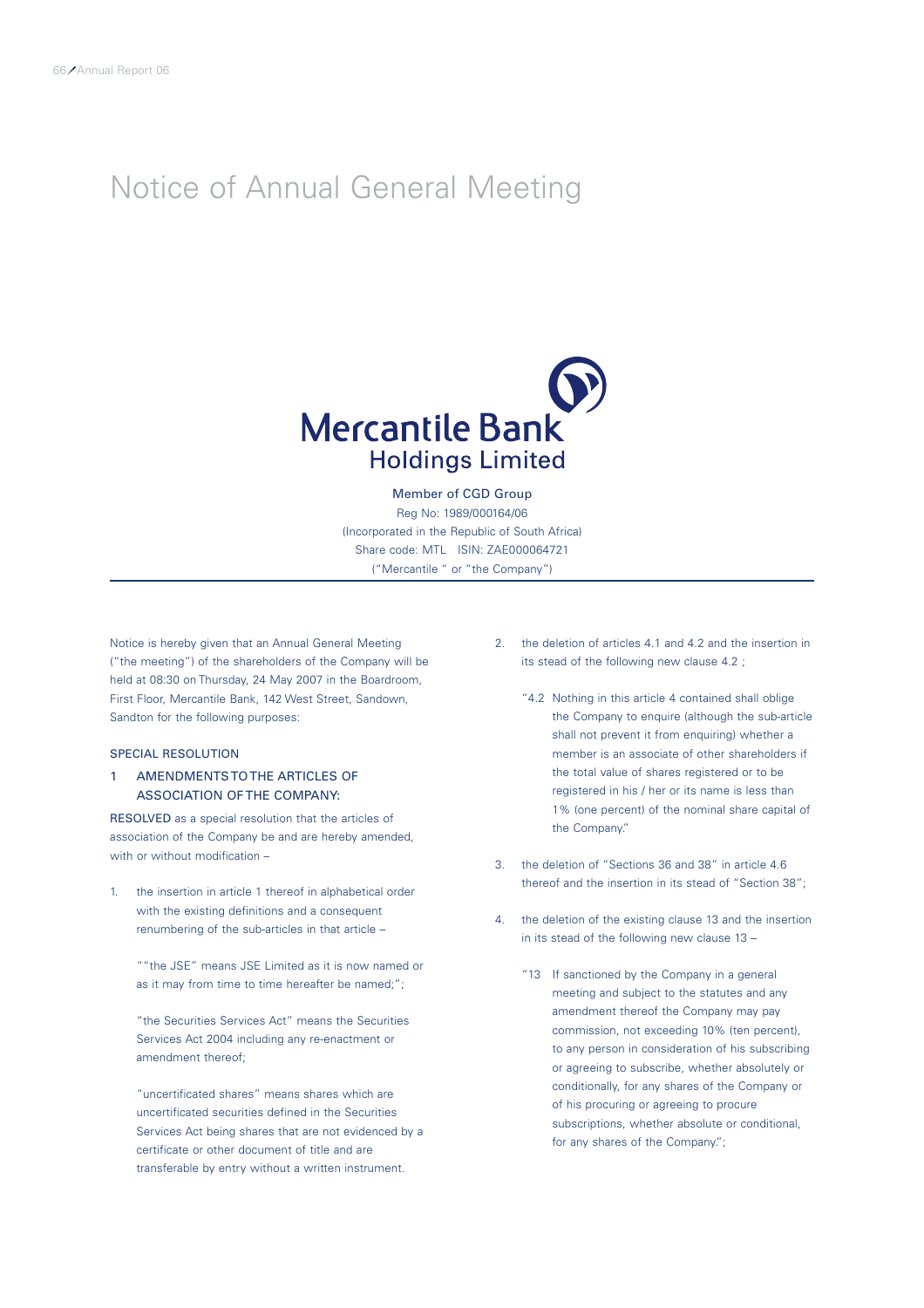- 5. the deletion of "Section 28(2)(b)" in article 15 thereof and the insertion in its stead of "Section 38(2)(b)";
- 6. the insertion of a new article 17.4:
	- "17.4 Transfer of ownership in an uncertificated share shall be effected upon the debiting and crediting, respectively of both the account in the subregister from which the transfer is effected and the account in the sub-register to which the transfer is to be made, in accordance with the rules of the Central Securities Depository and a transferee shall, upon the entry of his/her or its name in a sub-register but subject to the provisions of the Statutes, become a member of and be recognised as a member by the Company in respect of the uncertificated shares registered in his/her or its name."
- 7. to the deletion of the sentence "If the Company is wound up, any such amounts which have not been claimed shall be paid to the Guardians Fund." in article 23.2.3 thereof;
- 8. the deletion of article 47 thereof and the insertion of the following new article 47 –
	- "47 A director shall vacate his office automatically if and as soon as he reaches the age of 70 (seventy) unless the directors determine otherwise.";
- the deletion of article 51 thereof and the insertion in its stead of the following new article 51 –
	- "51 The remuneration of directors shall from time to time be ratified and / or approved by the Company in a general meeting subject to Articles 57 and 66.";
- 10. the deletion of articles 54.4 and 54.6 thereof and the insertion in their stead of the following new articles 54.4 and 54.6 –
	- "54.4 if he is absent from meetings of the directors for two consecutive meetings and is not represented at any such meetings by an alternate director and the directors resolve that

the office be vacated, provided that the directors shall have power to grant any director leave of absence for any or an indefinite period; or

- "54.6 on the date stipulated in the notice he has given in writing of his intention to resign or such other date as agreed to by the directors; or"
- 11. The deletion of the existing clause 68 and the insertion in its stead of the following new clause 68:
	- "68 The directors may meet for the despatch of business, adjourn and otherwise regulate their meetings as they think fit. The quorum for directors meetings shall be a majority in number of the directors appointed at the time. A director may at any time and the secretary upon the written request of a director shall convene a meeting of the directors. There shall be not less than four meetings of directors per annum. A meeting shall for the purposes of these articles include a meeting by teleconference or any other acceptable electronic means."
- 12. the deletion of the existing clause 73.2 and the insertion in its stead of the following new clause 73.2:
	- "73.2 Any director who serves on an executive or other committee, or who devotes special attention to the business of a company, or who otherwise performs services which, in the opinion of the directors are outside the scope of the ordinary duties of a director, may be paid such extra remuneration (in addition to the remuneration he/she may be entitled to as director) by way of salary and/or by way of an amount equal to the percentage of dividends declared, provided that such amount shall be limited to a reasonable maximum which in the event of non-executive directors has to be approved and/or ratified at an Annual General Meeting and in the event of executive directors, their remuneration is to be approved by the Board by a disinterested quorum of directors"
- 13. the insertion after "Any director shall" in article 76.1 thereof of ", subject to the approval of the Board,";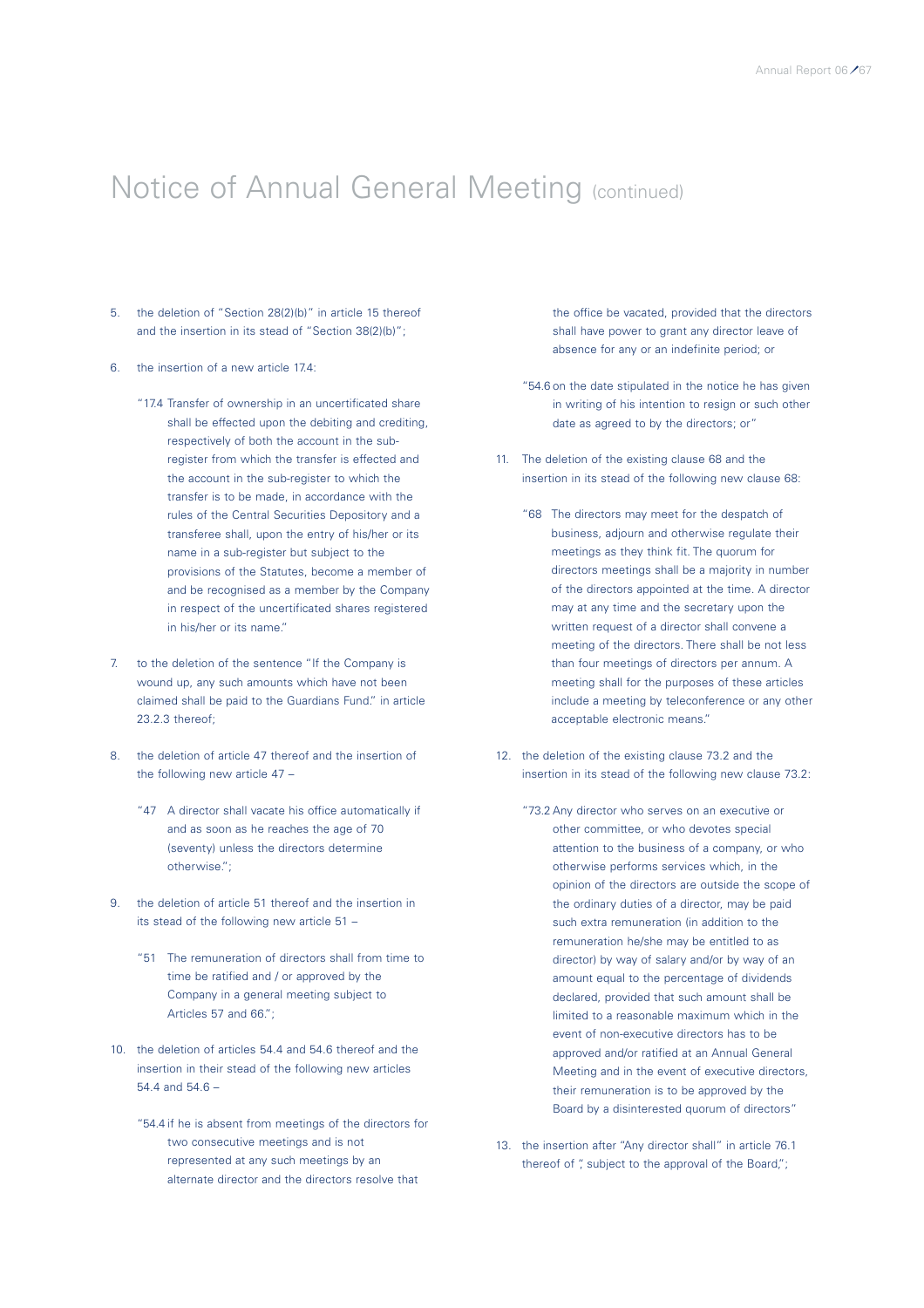#### 14. the deletion of article 77.

The reason for that part of the special resolution contained in –

- parts 2 and 3 thereof is the repeal of section 36 of the Banks Act;
- part 4 thereof is that the articles of the Company do not presently provide that commission payable in respect of a subscription for shares shall not exceed 10%;
- part 5 thereof is to correct an incorrect reference to a section of the Banks Act;
- part 6 thereof is to provide for the transfer of uncertificated shares;
- part 7 thereof is to provide that unclaimed moneys will not be paid to the Guardians Fund on a winding-up of the Company;
- part 8 thereof is to provide that a director need not vacate his office on reaching the age of 70, as is presently the case, if the directors determine that he need not;
- part 9 thereof is to clarify the position regarding the remuneration of executive directors;
- part 10 thereof is
	- to provide for the vacation of office, unless the directors grant leave of absence, by a director who is absent from meetings of the directors for two consecutive meetings, and not as at present during six consecutive months, and is not represented at such meetings by an alternate;
	- to allow for the immediate resignation of a director;
- part 11 thereof is to provide for the holding of a meeting by teleconference or other acceptable electronic means;
- part 12 thereof is to provide for the approval of extra remuneration for executive and nonexecutive directors;
- part 13 thereof is to provide for the approval of the directors in relation to the appointment by any director of an alternate director; and
- part 14 thereof is that there is no intention to appoint associate directors.

The effect of the special resolution is to amend the Company's articles of association so as to provide for these matters.

### ORDINARY RESOLUTIONS

### 2 ADOPTION OF ANNUAL FINANCIAL STATEMENTS:

To receive and adopt the annual financial statements of the Company and of the Mercantile Group for the year ended 31 December 2006.

### Explanatory note:

At the Annual General Meeting the directors must present the audited annual financial statements for the year ended 31 December 2006 to shareholders together with the reports of the directors and auditors as contained in the 2006 Annual Report.

### 3 NON-EXECUTIVE DIRECTORS' REMUNERATION

To approve and ratify the proposed fees payable to the nonexecutive directors of the Mercantile Group from time to time for the financial year ending 31 December 2007, effective 1 January 2007.

- 3.1 Chairman of the Mercantile Board: R1 100 000 per annum
- 3.2 Director of the Mercantile Board: R162 000 per annum
- 3.3 Director of Mercantile Bank Limited ("the Bank"),the major subsidiary of the Company: R35 000 per annum
- 3.4 Chairman of the Group Audit Committee: R55 000 per annum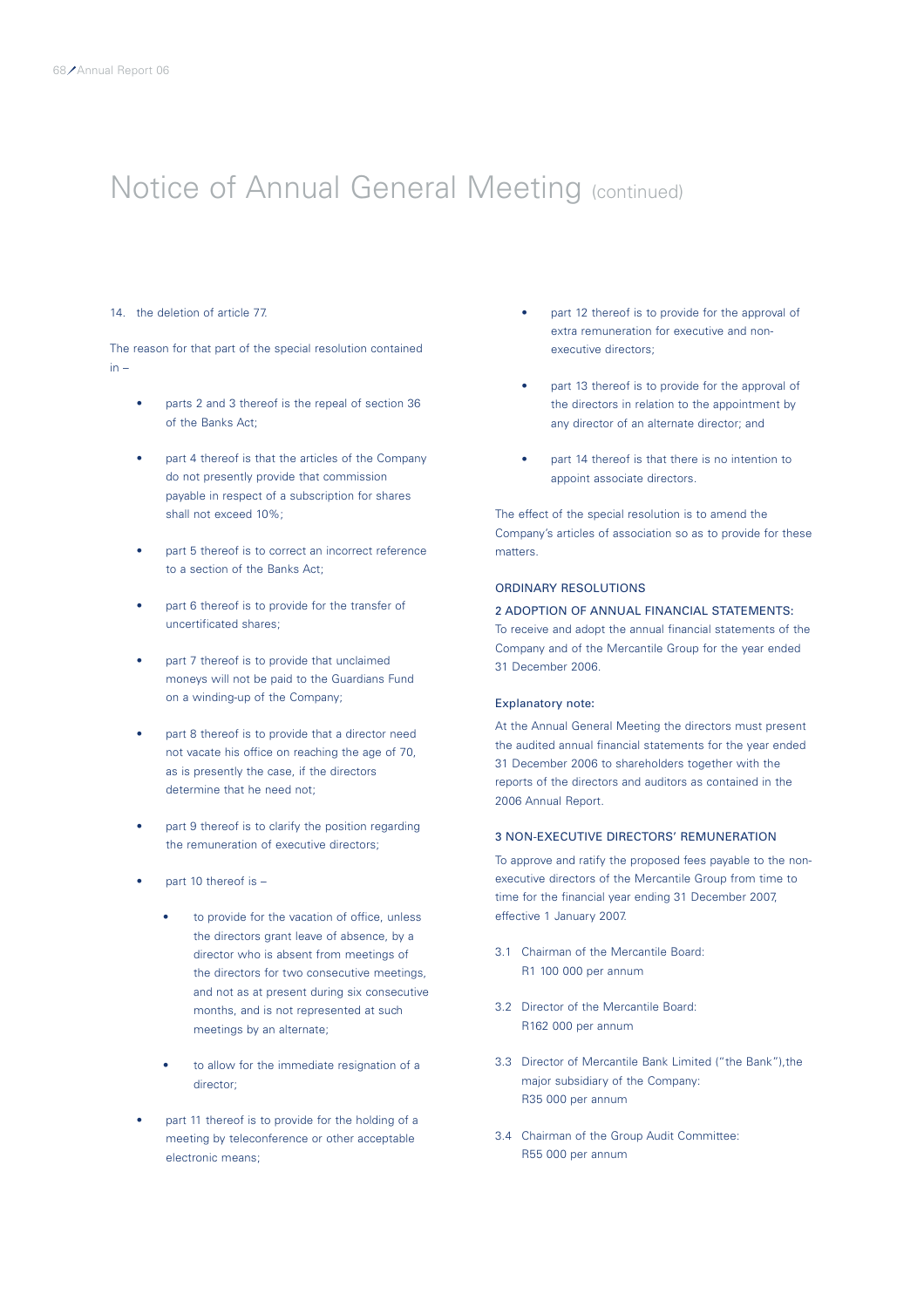- 3.5 Member of the Group Audit Committee: R50 000 per annum
- 3.6 Chairman of the Remuneration Committee: R43 000 per annum
- 3.7 Member of the Remuneration Committee: R50 000 per annum
- 3.8 Member of the Risk Management Committee: R50 000 per annum
- 3.9 Member of the Transformation Committee: R50 000 per annum
- 3.10 Member of the Directors' Affairs Committee: R50 000 per annum
- 3.11 Chairman of the Technology Committee (Committee of the Bank): R43 000 per annum
- 3.12 Member of the Technology Committee (Committee of the Bank): R50 000 per annum

#### Explanatory note:

Shareholders are requested to approve the remuneration payable to non-executive directors for serving on the Boards and Board Committees of the Company and the Bank. The Chairman of the Mercantile Board's fee includes remuneration for the Chairman's participation on other Boards and Board Committees. The Board members' total fees are dependent on their participation on Board Committees. Refer to Annexure A on page 62 for the Board and Board Composition as at 31 December 2006.

### 4 RE-ELECTION OF DIRECTORS RETIRING BY ROTATION

To re-elect by way of separate resolutions directors in the place of those retiring in accordance with the Company's articles of association. The directors retiring are:

| J A S de Andrade Campos | (appointed: 26/07/2002) |
|-------------------------|-------------------------|
| G P de Kock             | (appointed: 23/11/2000) |
| AT Ikalafeng            | (appointed: 16/11/2004) |

and being eligible offer themselves for re-election.

An abbreviated curriculum vitae of each director offering himself for re-election is contained on page 72 of the annual report.

### Explanatory note:

In accordance with the articles of association of the Company one third of the directors is required to retire at each meeting and may offer themselves for re-election. In terms of the articles of association of the Company the managing director, during the period of his service contract, is not taken into account when determining which directors are to retire by rotation.

### 5 AUDITORS

To re-appoint Deloitte & Touche as independent auditors of the Company and to authorise the directors and or Group Audit Committee, a Board Committee of the Company, to determine the remuneration payable to the auditors for the ensuing year.

### Explanatory note:

Deloitte & Touche has indicated their willingness to continue as the Company's auditors until the next Annual General Meeting. The remuneration and non-audit fees paid to the auditors are contained on page 38.

As special business and requiring shareholder approval, shareholders are requested to consider and if deemed fit, pass with or without modification the following resolutions numbers 6, 7, 8 and 9.

### 6 CONTROL OF AUTHORISED BUT UNISSUED SHARES

"RESOLVED as an ordinary resolution that all the unissued shares in the authorised share capital of the Company be and are hereby placed under the control of the directors of the Company, who are authorised to allot and issue the same to such persons and on such terms and conditions as they may determine in their sole and absolute discretion, subject to the provisions of the Companies Act, No.61 of 1973 (as amended), the provisions of the Banks Act, No. 94 of 1990 (as amended) and the Listings Requirements of JSE Limited."

The approval is given in the form of a general authority and accordingly:

- is only valid until the next Annual General Meeting of the Company; and
- may be varied or revoked by any general meeting of the Company prior to such Annual General Meeting.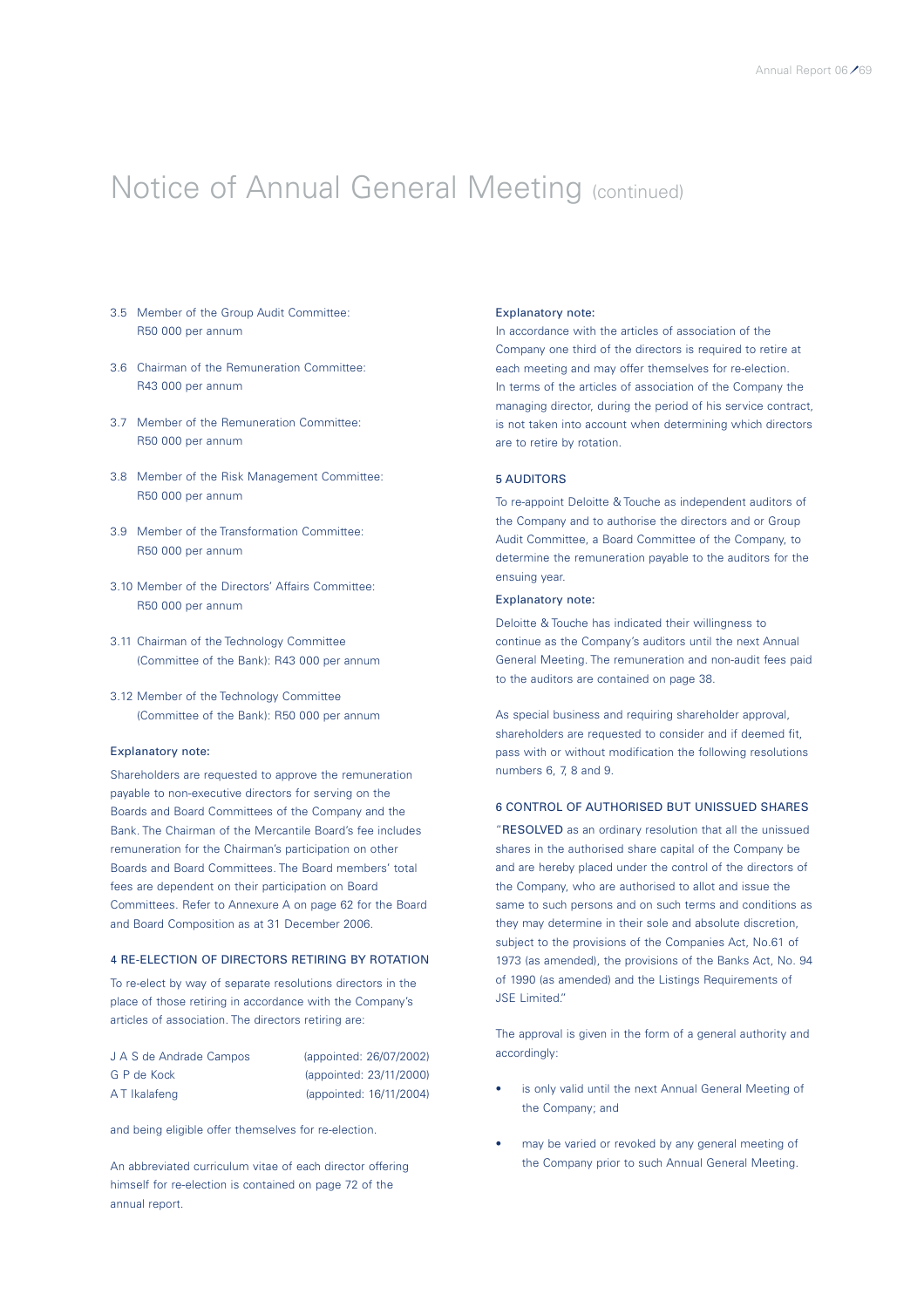### 7 GERERAL AUTHORITY TO ISSUE SHARES FOR CASH

"RESOLVED that the directors be given the general authority to issue unissued shares of a class already in issue held under their control, for cash, when the directors consider it appropriate in the circumstances, subject to the provisions of the Companies Act, No. 61 of 1973 (as amended), the provisions of the Banks Act, No. 94 of 1990 (as amended), the Listings Requirements of JSE Limited and to the following limitations, that:

- the authority shall be valid until the next Annual General Meeting of the Company (provided it shall not extend beyond 15 months from the date of this resolution);
- a paid press announcement giving full details, including the impact on net asset value, net tangible asset value, earnings and headline earnings per share, will be published at the time of any issue representing, on a cumulative basis within one financial year, 5% or more of the number of shares in issue prior to such issue;
- issues for cash in any one financial year may not exceed 15% of the Company's issued share capital;
- the issues must be made to public shareholders as defined by the Listings Requirements of JSE Limited; and
- in determining the price at which an issue of shares may be made in terms of this authority, the maximum discount permitted will be 10% of the volume weighted average traded price as determined over the 30 business days prior to the date that the price of the issue is determined or agreed by the directors of the Company."

The approval of a 75% majority of the votes cast by shareholders present or represented by proxy at this meeting is required for this resolution to become effective.

### 8 AMENDMENTS TO THE TRUST DEED OF THE MERCANTILE SHARE INCENTIVE SCHEME

"RESOLVED as an ordinary resolution that the amendment of the Trust Deed constituting the Mercantile Share

Incentive Scheme in the manner set out in the agreement between the trustees and the Company which was tabled at the meeting, and initialled by the Company Secretary for purposes of identification, be and is hereby approved."

#### Explanatory note:

The reason for and the effect of the resolution is:

- 1) The Company's shareholders at the Annual General Meeting held on 29 June 1999, approved, in terms of the ordinary resolution number 9, the Mercantile Share Incentive Scheme ("the Scheme"). Pursuant thereto, the directors of Mercantile Bank Holdings Limited and trustees of the Scheme have identified certain interpretation inconsistencies between certain of the clauses contained in the Trust Deed constituting the Scheme and other administrative errors.
- 2) As a result of these, the Company has proposed amendments to address such;
- 3) The significant amendments include the following:
	- allowing the trustees to pass resolutions by way of a round robin resolution;
	- allowing for a beneficiary who ceases to be an employee for any reason other than dismissal or death to only be able to exercise options which had already become exercisable;
	- giving directors power to amend the scheme except for where the JSE Limited Listings Requirements specifically requires shareholder approval; and
	- provide parameters for periods options are to be exercised in, in terms of Clause 20.1 of the Trust Deed where shareholders had given discretion to the Board of Directors in this regard.

Copies of the proposed amendments to the Scheme may be inspected during normal business hours at the Company's registered office, 1st floor, Mercantile Bank 142 West Street, Sandown, Sandton.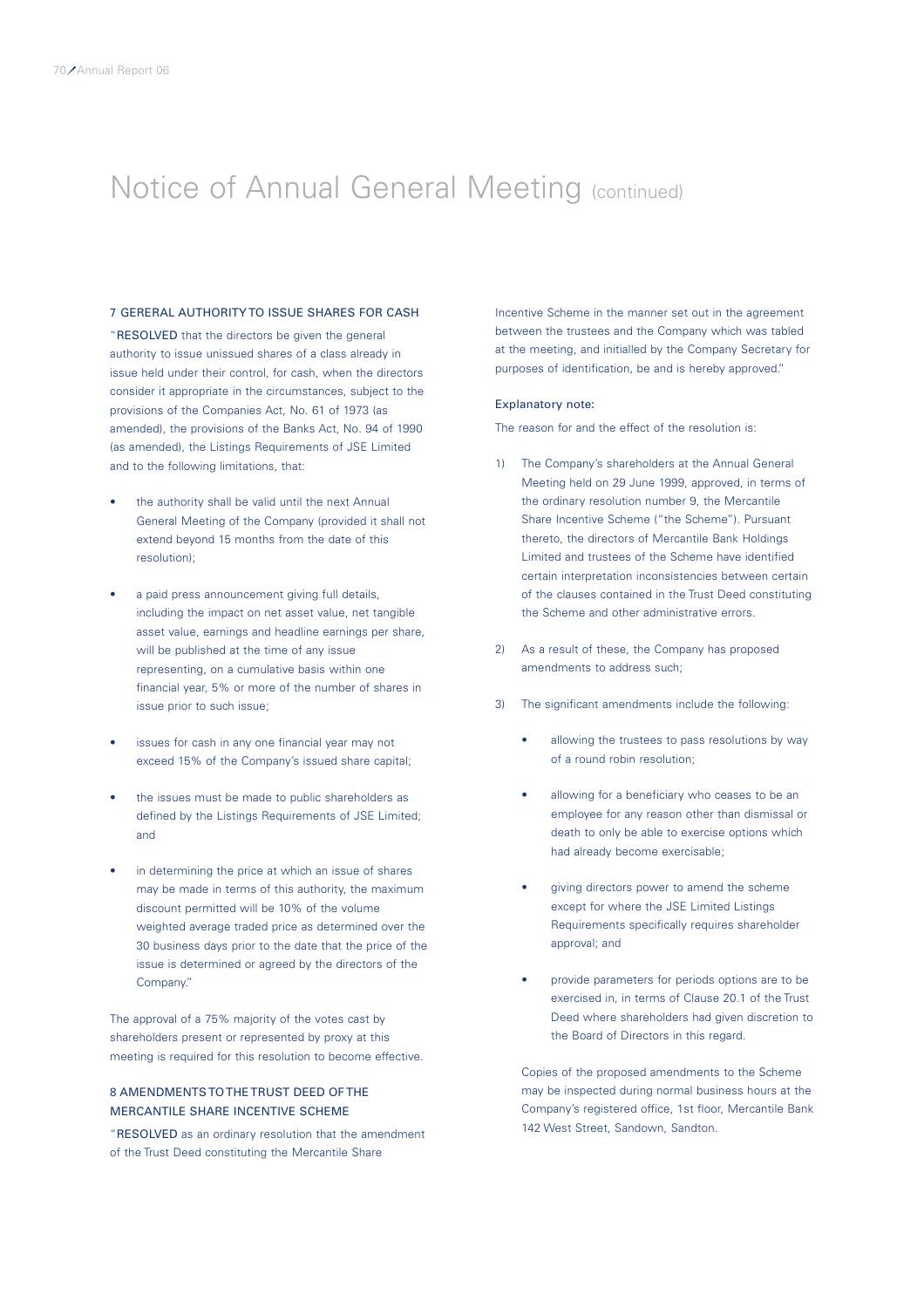### 9 SIGNATURE OF DOCUMENTS

"RESOLVED that any one Director or the Company Secretary of the Company be and is hereby authorised to do all such things and sign all documents and take all such action as they consider necessary to implement the resolutions set out in the notice convening this Annual General Meeting at which this ordinary resolution will be considered."

### Voting and proxies

A member entitled to attend, speak and vote at this meeting is entitled to appoint a proxy (who need not be a member of the Company) to attend, vote and speak in his/her stead.

Members which are companies or other body corporates, may, in terms of section 188 (1) of the Companies Act, No. 61 of 1973 (as amended), by resolution of their directors or other governing body, authorise any person to act as its representative at the meeting.

Certificated shareholders and own-name dematerialised shareholders, who are unable to attend this meeting but wish to be represented thereat, must complete and return the attached form of proxy in accordance with the instructions contained therein. A form of proxy is attached for this purpose and must be lodged at the Company's transfer secretaries or the Company's registered address by no later than 08:30 on Tuesday 22 May 2007. The detail of these addresses are on page 65.

Dematerialised shareholders, excluding own-name dematerialised shareholders, who wish to attend this meeting, must request their Central Securities Depository Participant ("CSDP") or broker to provide them with a Letter of Representation or must instruct their CSDP or broker to vote by proxy on their behalf in terms of the agreement entered into between the shareholder and their CSDP or broker.

By order of the Board

Ms R van Rensburg *Company Secretary* Sandton 8 March 2007

### Registered office

First Floor Mercantile Bank 142 West Street Sandown, 2196 (PO Box 782699, Sandton, 2146)

#### Transfer Secretaries

Computershare Investor Services 2004 (Proprietary) Limited Ground Floor 70 Marshall Street Johannesburg 2001 (PO Box 61051, Marshalltown, 2107)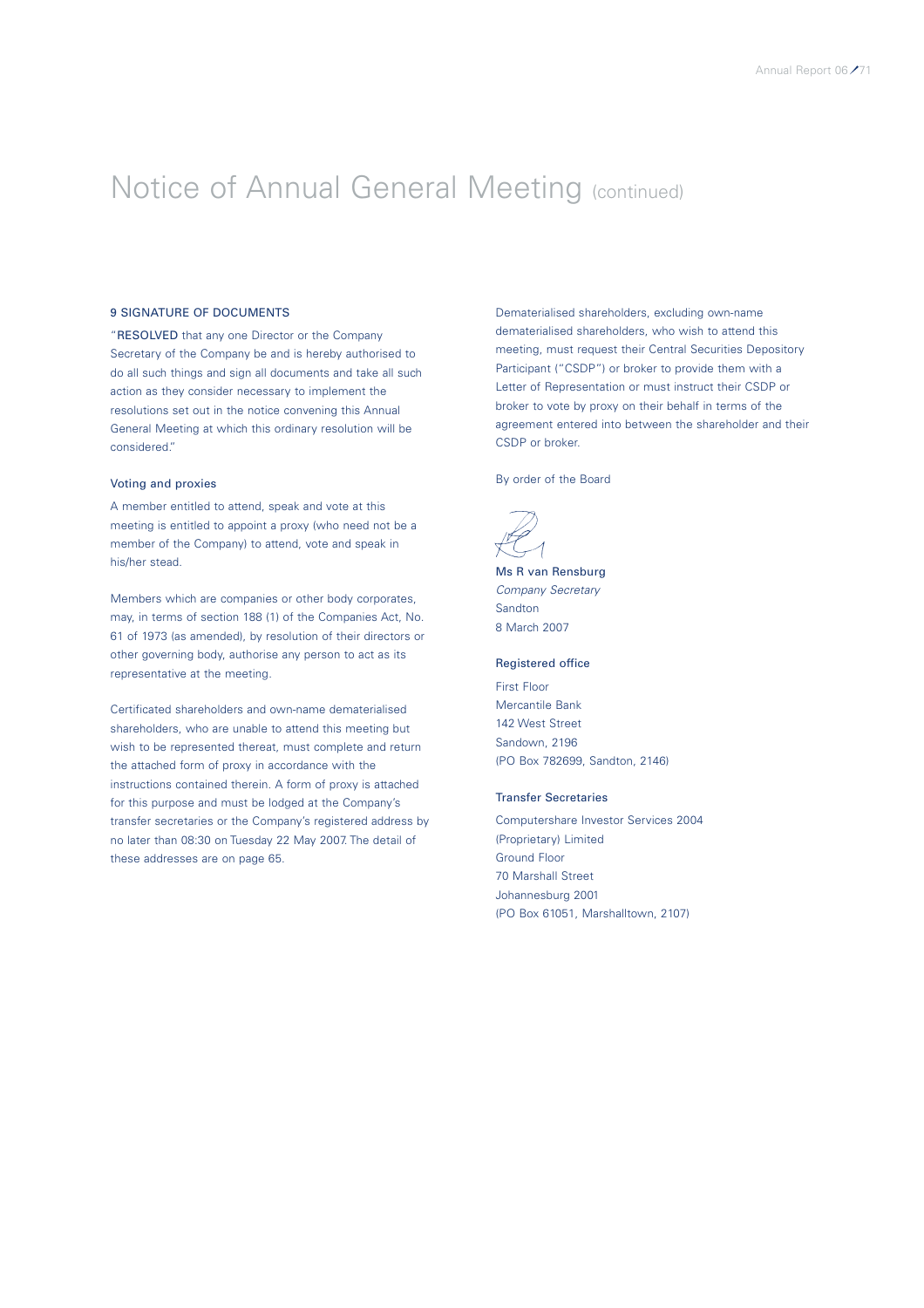### Brief *curriculum vitae*  of each director standing for re-election

J A S de Andrade Campos, age 69, holds a degree in Law from Coimbra University in Portugal. Having started his career as Public Prosecutor, he later held senior positions in various banks and other companies in Europe and Africa, including Chairman of Banque Franco Portugaise in Paris (part of CGD group).

G P de Kock, age 52, attended Executive Programmes at the Universities of Cape Town and Stanford, California. He retired in 2004 as Managing Director of Woolworths Financial Services (Pty) Limited and as an Executive Director of Woolworths Holdings Limited. Before that he was the General Manager of the Credit Card Division of Edgars Stores Limited. He is currently operating as an independent consultant in the retail and financial services industries.

AT Ikalafeng, age 40, holds a BSc degree and MBA degree from Marquette University in the USA, Certificate in Finance from Wits, and a CM(SA). He has held various marketing positions in the USA and SA, including a six-year tenure at NIKE as Marketing Director RSA and Africa. In 2002 he founded the multi-disciplinary branding consultancy called "The Brand Leadership Group" of which he is currently Managing Director. He is non-executive director at Foodcorp (Pty) Limited and a member of the Vega School of Brand Communications Advisory Board.

PRINTED BY INCE (PTY) LTD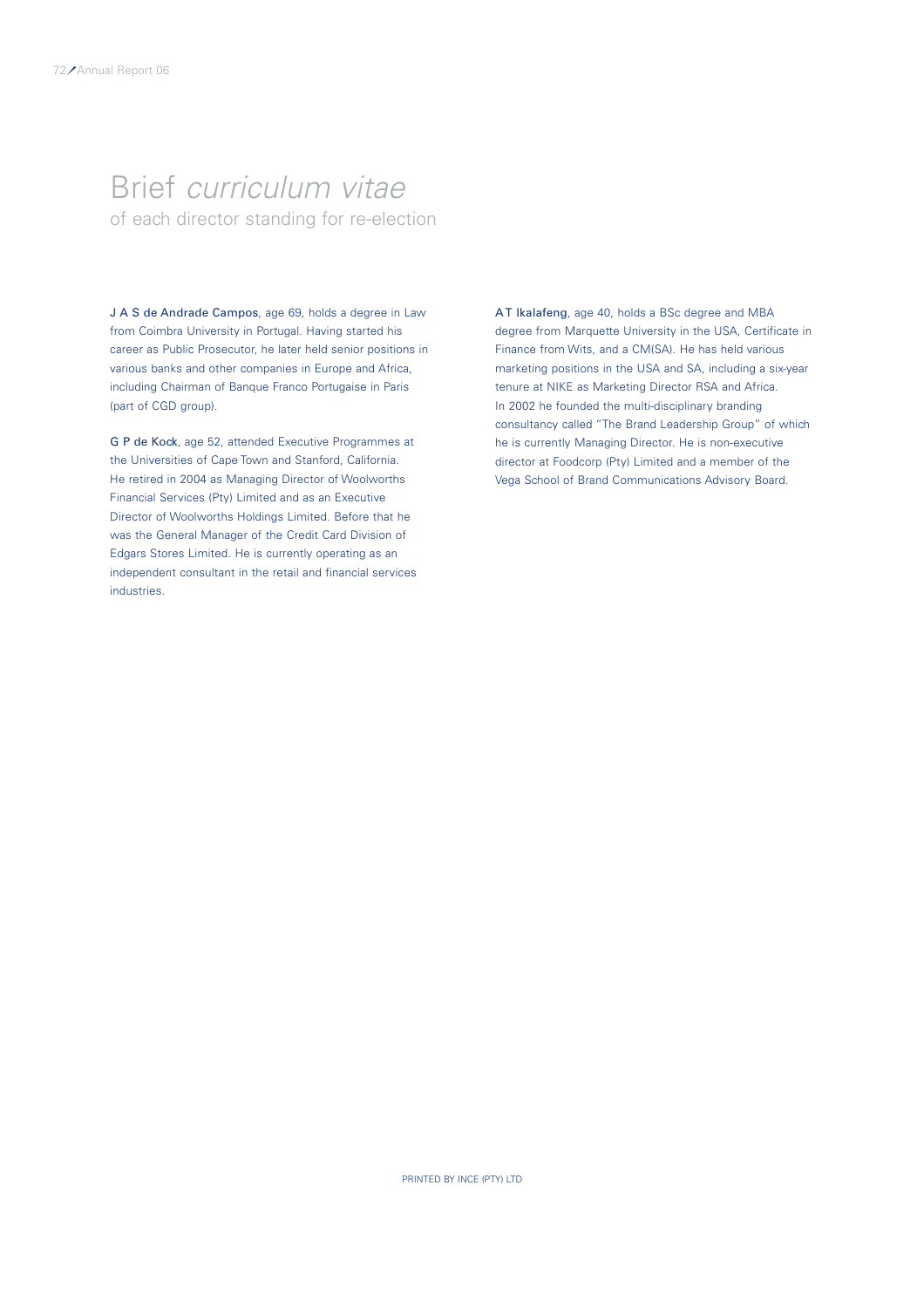## Form of proxy



Member of CGD Group Reg No: 1989/000164/06 (Incorporated in the Republic of South Africa) Share code: MTL ISIN: ZAE000064721 ("Mercantile" or "the Company")

for use by certificated and own-name dematerialised ordinary shareholders at the Annual General Meeting of the Company to be held at 08:30 on Thursday, 24 May 2007 ("the meeting") in the Boardroom, First Floor, Mercantile Bank, 142 West Street, Sandown, Sandton

I/We (please print names in full)

of (please print address)

being (a) member(s) of the Company, holding ordinary shares in the Company, hereby appoint:

1. The contract of the contract of the contract of the contract of the contract of the contract of the contract of the contract of the contract of the contract of the contract of the contract of the contract of the contrac

2. or failing him/her,

3. the Chairman of the meeting,

as my/our proxy to attend, speak and vote on my/our behalf at the Annual General Meeting to be held at the registered office of the Company, in Sandton, on Thursday, 24 May 2007 at 08:30 and at any adjournment thereof, and to vote or abstain from voting on the special and ordinary resolutions to be proposed at the meeting, as follows:

|                       | <b>Resolutions</b>                                                                                     | For | Against | Abstain |
|-----------------------|--------------------------------------------------------------------------------------------------------|-----|---------|---------|
| $\mathbf{1}$ .        | Special resolution number 1: Amendments to articles association                                        |     |         |         |
| 2.                    | Ordinary resolution number 1: Adoption of annual financial statements                                  |     |         |         |
| 3.                    | Ordinary resolution number 2: Non-executive directors' remuneration                                    |     |         |         |
| 4.                    | Re-election of directors                                                                               |     |         |         |
|                       | Ordinary resolution number 3: J A S de Andrade Campos<br>4.1                                           |     |         |         |
|                       | Ordinary resolution number 4: G P de Kock<br>4.2                                                       |     |         |         |
|                       | 4.3<br>Ordinary resolution number 5: AT Ikalafeng                                                      |     |         |         |
| 5.                    | Ordinary resolution number 6: Re-appointment of auditors                                               |     |         |         |
| 6.                    | Ordinary resolution number 7: Control of authorised but unissued shares                                |     |         |         |
| 7.                    | Ordinary resolution number 8: General authority to issue shares for cash                               |     |         |         |
| 8.                    | Ordinary resolution number 9: Amendments to the Trust Deed<br>of the Mercantile Share Incentive Scheme |     |         |         |
| 9.                    | Ordinary resolution number 10: Signature on documents                                                  |     |         |         |
| Signed this<br>day of |                                                                                                        |     |         | 2007    |
|                       | Signature of member(s)                                                                                 |     |         |         |

Assisted by me (where applicable)

*Please read the notes and instructions on the reverse hereof.*